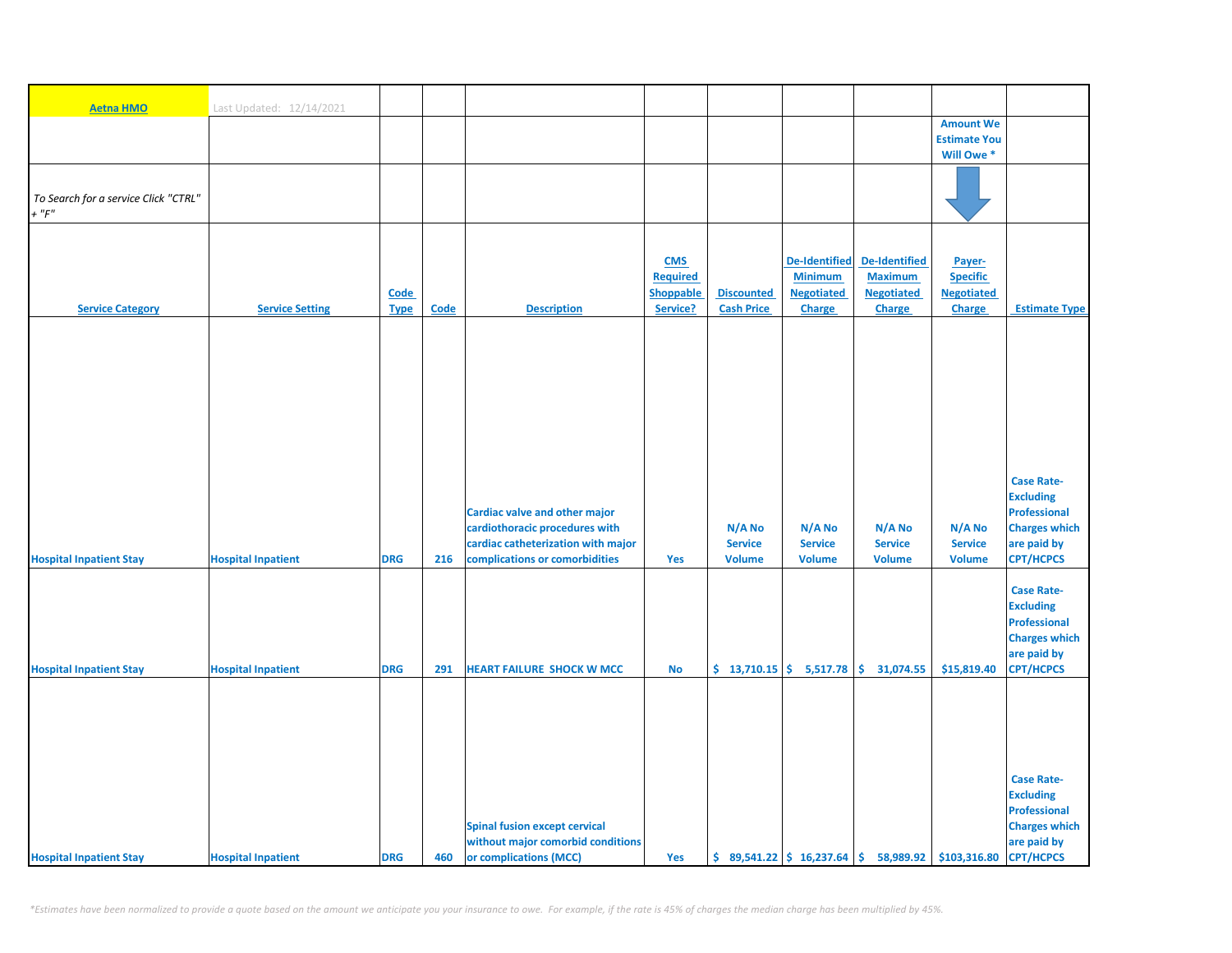|                                                     |                           |             |             |                                                                                                                                      |                  |                   |                              |                                                                            | <b>Amount We</b>      |                                                                                                                         |
|-----------------------------------------------------|---------------------------|-------------|-------------|--------------------------------------------------------------------------------------------------------------------------------------|------------------|-------------------|------------------------------|----------------------------------------------------------------------------|-----------------------|-------------------------------------------------------------------------------------------------------------------------|
|                                                     |                           |             |             |                                                                                                                                      |                  |                   |                              |                                                                            |                       |                                                                                                                         |
|                                                     |                           |             |             |                                                                                                                                      |                  |                   |                              |                                                                            | <b>Estimate You</b>   |                                                                                                                         |
|                                                     |                           |             |             |                                                                                                                                      |                  |                   |                              |                                                                            | Will Owe <sup>*</sup> |                                                                                                                         |
|                                                     |                           |             |             |                                                                                                                                      |                  |                   |                              |                                                                            |                       |                                                                                                                         |
| To Search for a service Click "CTRL"<br>$+$ " $F$ " |                           |             |             |                                                                                                                                      |                  |                   |                              |                                                                            |                       |                                                                                                                         |
|                                                     |                           |             |             |                                                                                                                                      |                  |                   |                              |                                                                            |                       |                                                                                                                         |
|                                                     |                           |             |             |                                                                                                                                      | <b>CMS</b>       |                   | <b>De-Identified</b>         | De-Identified                                                              | Payer-                |                                                                                                                         |
|                                                     |                           |             |             |                                                                                                                                      | <b>Required</b>  |                   | <b>Minimum</b>               | <b>Maximum</b>                                                             | <b>Specific</b>       |                                                                                                                         |
|                                                     |                           | Code        |             |                                                                                                                                      | <b>Shoppable</b> | <b>Discounted</b> | <b>Negotiated</b>            | <b>Negotiated</b>                                                          | <b>Negotiated</b>     |                                                                                                                         |
| <b>Service Category</b>                             | <b>Service Setting</b>    | <b>Type</b> | <b>Code</b> | <b>Description</b>                                                                                                                   | Service?         | <b>Cash Price</b> | <b>Charge</b>                | Charge                                                                     | <b>Charge</b>         | <b>Estimate Type</b>                                                                                                    |
|                                                     |                           |             |             |                                                                                                                                      |                  |                   |                              |                                                                            |                       |                                                                                                                         |
| <b>Hospital Inpatient Stay</b>                      | <b>Hospital Inpatient</b> | <b>DRG</b>  | 470         | <b>Major joint replacement or</b><br>reattachment of lower extremity<br>without major comorbid conditions<br>or complications (MCC). | Yes              |                   | $$26,747.32 \mid $8,070.44]$ | \$37,721.88                                                                | \$30,862.29           | <b>Case Rate-</b><br><b>Excluding</b><br><b>Professional</b><br><b>Charges which</b><br>are paid by<br><b>CPT/HCPCS</b> |
| <b>Hospital Inpatient Stay</b>                      | <b>Hospital Inpatient</b> | <b>DRG</b>  | 473         | <b>Cervical spinal fusion without</b><br>comorbid conditions (CC) or major<br>comorbid conditions or<br>complications (MCC).         | Yes              |                   |                              | $\binom{2}{3}$ 37,083.10 $\binom{2}{3}$ 10,123.74 $\binom{2}{3}$ 62,430.00 | \$42,788.20           | <b>Case Rate-</b><br><b>Excluding</b><br>Professional<br><b>Charges which</b><br>are paid by<br><b>CPT/HCPCS</b>        |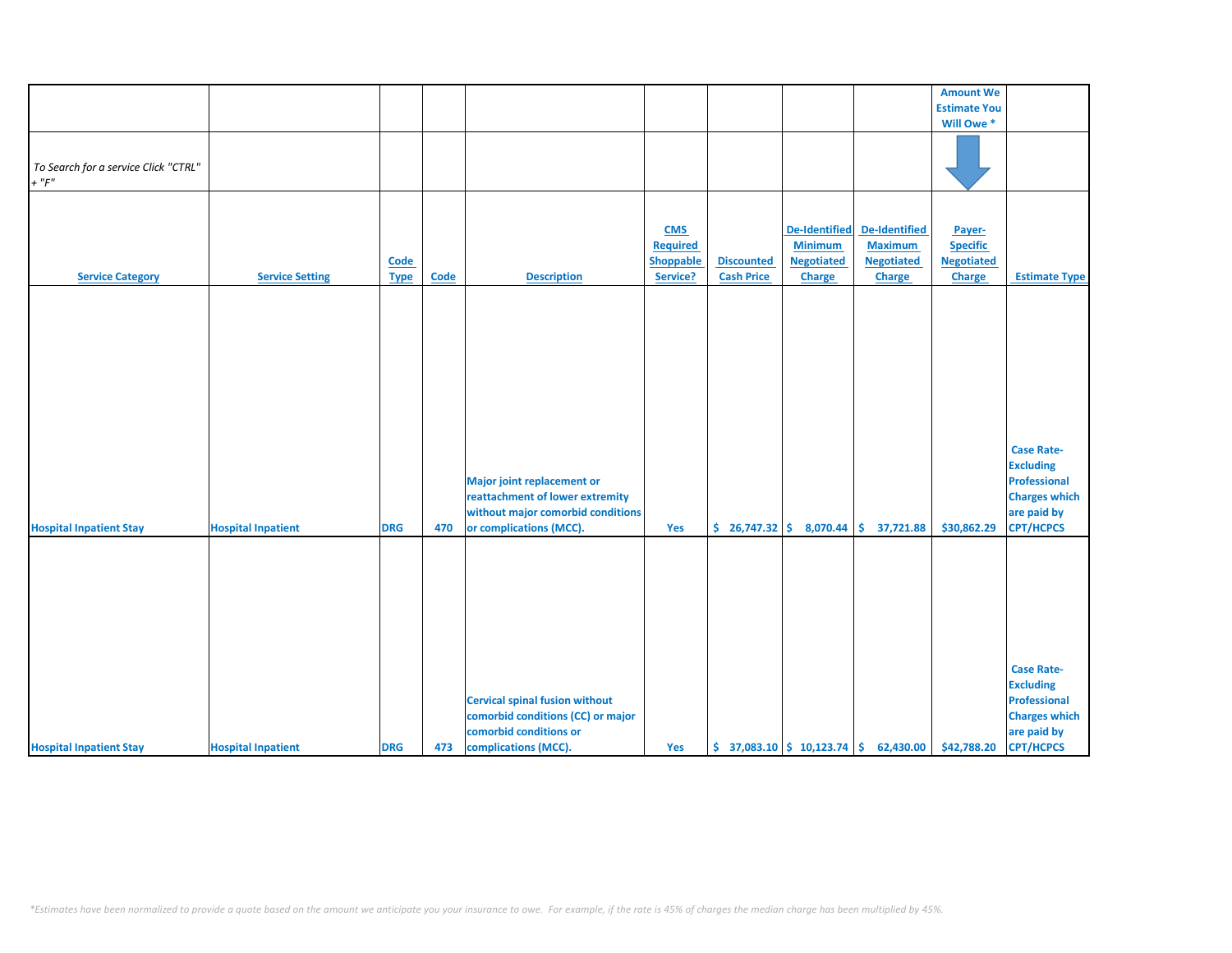|                                      |                           |             |             |                                     |                  |                   |                           |                                                                           | <b>Amount We</b>    |                      |
|--------------------------------------|---------------------------|-------------|-------------|-------------------------------------|------------------|-------------------|---------------------------|---------------------------------------------------------------------------|---------------------|----------------------|
|                                      |                           |             |             |                                     |                  |                   |                           |                                                                           | <b>Estimate You</b> |                      |
|                                      |                           |             |             |                                     |                  |                   |                           |                                                                           | Will Owe *          |                      |
|                                      |                           |             |             |                                     |                  |                   |                           |                                                                           |                     |                      |
|                                      |                           |             |             |                                     |                  |                   |                           |                                                                           |                     |                      |
| To Search for a service Click "CTRL" |                           |             |             |                                     |                  |                   |                           |                                                                           |                     |                      |
| $+$ " $F"$                           |                           |             |             |                                     |                  |                   |                           |                                                                           |                     |                      |
|                                      |                           |             |             |                                     |                  |                   |                           |                                                                           |                     |                      |
|                                      |                           |             |             |                                     |                  |                   |                           |                                                                           |                     |                      |
|                                      |                           |             |             |                                     | <b>CMS</b>       |                   | <b>De-Identified</b>      | <b>De-Identified</b>                                                      | Payer-              |                      |
|                                      |                           |             |             |                                     | <b>Required</b>  |                   | <b>Minimum</b>            | <b>Maximum</b>                                                            | <b>Specific</b>     |                      |
|                                      |                           | <b>Code</b> |             |                                     | <b>Shoppable</b> | <b>Discounted</b> | <b>Negotiated</b>         | <b>Negotiated</b>                                                         | <b>Negotiated</b>   |                      |
| <b>Service Category</b>              | <b>Service Setting</b>    | <b>Type</b> | <b>Code</b> | <b>Description</b>                  | Service?         | <b>Cash Price</b> | <b>Charge</b>             | <b>Charge</b>                                                             | Charge              | <b>Estimate Type</b> |
|                                      |                           |             |             |                                     |                  |                   |                           |                                                                           |                     |                      |
|                                      |                           |             |             |                                     |                  |                   |                           |                                                                           |                     |                      |
|                                      |                           |             |             |                                     |                  |                   |                           |                                                                           |                     | <b>Case Rate-</b>    |
|                                      |                           |             |             |                                     |                  |                   |                           |                                                                           |                     |                      |
|                                      |                           |             |             |                                     |                  |                   |                           |                                                                           |                     | <b>Excluding</b>     |
|                                      |                           |             |             |                                     |                  |                   |                           |                                                                           |                     | <b>Professional</b>  |
|                                      |                           |             |             |                                     |                  |                   |                           |                                                                           |                     | <b>Charges which</b> |
|                                      |                           |             |             | <b>HIP FEMUR PROCEDURES EXCEPT</b>  |                  |                   |                           |                                                                           |                     | are paid by          |
| <b>Hospital Inpatient Stay</b>       | <b>Hospital Inpatient</b> | <b>DRG</b>  | 480         | <b>MAJOR JOINT W MCC</b>            | <b>No</b>        |                   | $$58,727.97$$ \$12,375.85 | \$.<br>48,933.51                                                          | \$67,763.05         | <b>CPT/HCPCS</b>     |
|                                      |                           |             |             |                                     |                  |                   |                           |                                                                           |                     |                      |
|                                      |                           |             |             |                                     |                  |                   |                           |                                                                           |                     |                      |
|                                      |                           |             |             |                                     |                  |                   |                           |                                                                           |                     | <b>Case Rate-</b>    |
|                                      |                           |             |             |                                     |                  |                   |                           |                                                                           |                     | <b>Excluding</b>     |
|                                      |                           |             |             |                                     |                  |                   |                           |                                                                           |                     | <b>Professional</b>  |
|                                      |                           |             |             |                                     |                  |                   |                           |                                                                           |                     | <b>Charges which</b> |
|                                      |                           |             |             | <b>HIP FEMUR PROCEDURES EXCEPT</b>  |                  |                   |                           |                                                                           |                     | are paid by          |
| <b>Hospital Inpatient Stay</b>       | <b>Hospital Inpatient</b> | <b>DRG</b>  | 481         | <b>MAJOR JOINT W CC</b>             | <b>No</b>        |                   | $$48,507.14$$ $$8,559.98$ | \$.<br>38,996.68                                                          | \$55,969.78         | <b>CPT/HCPCS</b>     |
|                                      |                           |             |             |                                     |                  |                   |                           |                                                                           |                     |                      |
|                                      |                           |             |             |                                     |                  |                   |                           |                                                                           |                     |                      |
|                                      |                           |             |             |                                     |                  |                   |                           |                                                                           |                     |                      |
|                                      |                           |             |             |                                     |                  |                   |                           |                                                                           |                     | <b>Case Rate-</b>    |
|                                      |                           |             |             |                                     |                  |                   |                           |                                                                           |                     | <b>Excluding</b>     |
|                                      |                           |             |             |                                     |                  |                   |                           |                                                                           |                     | <b>Professional</b>  |
|                                      |                           |             |             |                                     |                  |                   |                           |                                                                           |                     | <b>Charges which</b> |
|                                      |                           |             |             | <b>HIP FEMUR PROCEDURES EXCEPT</b>  |                  |                   |                           |                                                                           |                     | are paid by          |
| <b>Hospital Inpatient Stay</b>       | <b>Hospital Inpatient</b> | <b>DRG</b>  | 482         | <b>MAJOR JOINT W/O CC/MCC</b>       | No               |                   |                           | $\binom{1}{2}$ 35,733.50 $\binom{2}{3}$ 6,745.73 $\binom{3}{2}$ 37,731.25 | \$41,230.96         | <b>CPT/HCPCS</b>     |
|                                      |                           |             |             |                                     |                  |                   |                           |                                                                           |                     |                      |
|                                      |                           |             |             |                                     |                  |                   |                           |                                                                           |                     |                      |
|                                      |                           |             |             |                                     |                  |                   |                           |                                                                           |                     |                      |
|                                      |                           |             |             |                                     |                  |                   |                           |                                                                           |                     | <b>Case Rate-</b>    |
|                                      |                           |             |             |                                     |                  |                   |                           |                                                                           |                     | <b>Excluding</b>     |
|                                      |                           |             |             |                                     |                  |                   |                           |                                                                           |                     | Professional         |
|                                      |                           |             |             |                                     |                  |                   |                           |                                                                           |                     | <b>Charges which</b> |
|                                      |                           |             |             | <b>LOWER EXTREM HUMER PROC</b>      |                  |                   |                           |                                                                           |                     | are paid by          |
| <b>Hospital Inpatient Stay</b>       | <b>Hospital Inpatient</b> | <b>DRG</b>  | 493         | <b>EXCEPT HIP, FOOT, FEMUR W CC</b> | <b>No</b>        |                   |                           | $\binom{6}{5}$ 46,392.83 $\binom{6}{5}$ 9,438.20 $\binom{6}{5}$ 41,283.64 | \$53,530.19         | <b>CPT/HCPCS</b>     |
|                                      |                           |             |             |                                     |                  |                   |                           |                                                                           |                     |                      |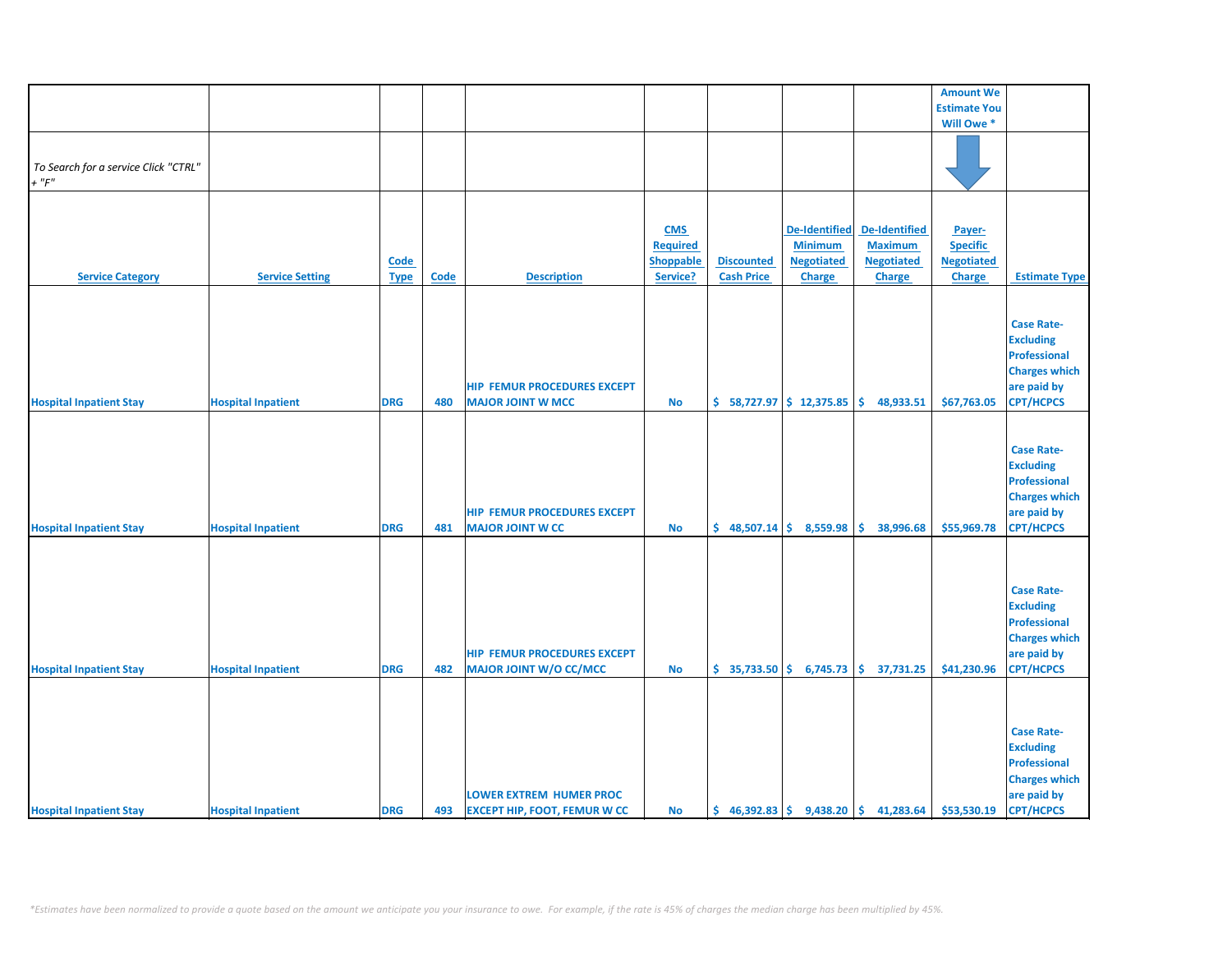|                                      |                           |             |      |                                          |                 |                                                |                      |                                                           | <b>Amount We</b>    |                      |
|--------------------------------------|---------------------------|-------------|------|------------------------------------------|-----------------|------------------------------------------------|----------------------|-----------------------------------------------------------|---------------------|----------------------|
|                                      |                           |             |      |                                          |                 |                                                |                      |                                                           | <b>Estimate You</b> |                      |
|                                      |                           |             |      |                                          |                 |                                                |                      |                                                           | Will Owe *          |                      |
|                                      |                           |             |      |                                          |                 |                                                |                      |                                                           |                     |                      |
|                                      |                           |             |      |                                          |                 |                                                |                      |                                                           |                     |                      |
|                                      |                           |             |      |                                          |                 |                                                |                      |                                                           |                     |                      |
| To Search for a service Click "CTRL" |                           |             |      |                                          |                 |                                                |                      |                                                           |                     |                      |
| $+$ " $F"$                           |                           |             |      |                                          |                 |                                                |                      |                                                           |                     |                      |
|                                      |                           |             |      |                                          |                 |                                                |                      |                                                           |                     |                      |
|                                      |                           |             |      |                                          |                 |                                                |                      |                                                           |                     |                      |
|                                      |                           |             |      |                                          |                 |                                                |                      |                                                           |                     |                      |
|                                      |                           |             |      |                                          | <b>CMS</b>      |                                                | <b>De-Identified</b> | <b>De-Identified</b>                                      | Payer-              |                      |
|                                      |                           |             |      |                                          | <b>Required</b> |                                                | <b>Minimum</b>       | <b>Maximum</b>                                            | <b>Specific</b>     |                      |
|                                      |                           |             |      |                                          |                 |                                                |                      |                                                           |                     |                      |
|                                      |                           | <b>Code</b> |      |                                          | Shoppable       | <b>Discounted</b>                              | <b>Negotiated</b>    | <b>Negotiated</b>                                         | <b>Negotiated</b>   |                      |
| <b>Service Category</b>              | <b>Service Setting</b>    | <b>Type</b> | Code | <b>Description</b>                       | Service?        | <b>Cash Price</b>                              | Charge               | <b>Charge</b>                                             | <b>Charge</b>       | <b>Estimate Type</b> |
|                                      |                           |             |      |                                          |                 |                                                |                      |                                                           |                     |                      |
|                                      |                           |             |      |                                          |                 |                                                |                      |                                                           |                     |                      |
|                                      |                           |             |      |                                          |                 |                                                |                      |                                                           |                     |                      |
|                                      |                           |             |      |                                          |                 |                                                |                      |                                                           |                     |                      |
|                                      |                           |             |      |                                          |                 |                                                |                      |                                                           |                     |                      |
|                                      |                           |             |      |                                          |                 |                                                |                      |                                                           |                     | <b>Case Rate-</b>    |
|                                      |                           |             |      |                                          |                 |                                                |                      |                                                           |                     |                      |
|                                      |                           |             |      |                                          |                 |                                                |                      |                                                           |                     | <b>Excluding</b>     |
|                                      |                           |             |      |                                          |                 |                                                |                      |                                                           |                     | <b>Professional</b>  |
|                                      |                           |             |      | <b>LOWER EXTREM HUMER PROC</b>           |                 |                                                |                      |                                                           |                     | <b>Charges which</b> |
|                                      |                           |             |      |                                          |                 |                                                |                      |                                                           |                     |                      |
|                                      |                           |             |      | <b>EXCEPT HIP, FOOT, FEMUR W/O</b>       |                 |                                                |                      |                                                           |                     | are paid by          |
| <b>Hospital Inpatient Stay</b>       | <b>Hospital Inpatient</b> | <b>DRG</b>  | 494  | <b>CC/MCC</b>                            | No              | $\frac{1}{2}$ 34,304.81 $\frac{1}{2}$ 7,426.74 |                      | \$.<br>43,066.25                                          | \$39,582.47         | <b>CPT/HCPCS</b>     |
|                                      |                           |             |      |                                          |                 |                                                |                      |                                                           |                     |                      |
|                                      |                           |             |      |                                          |                 |                                                |                      |                                                           |                     |                      |
|                                      |                           |             |      |                                          |                 |                                                |                      |                                                           |                     |                      |
|                                      |                           |             |      |                                          |                 |                                                |                      |                                                           |                     |                      |
|                                      |                           |             |      |                                          |                 |                                                |                      |                                                           |                     |                      |
|                                      |                           |             |      |                                          |                 |                                                |                      |                                                           |                     |                      |
|                                      |                           |             |      |                                          |                 |                                                |                      |                                                           |                     |                      |
|                                      |                           |             |      |                                          |                 |                                                |                      |                                                           |                     |                      |
|                                      |                           |             |      |                                          |                 |                                                |                      |                                                           |                     |                      |
|                                      |                           |             |      |                                          |                 |                                                |                      |                                                           |                     |                      |
|                                      |                           |             |      |                                          |                 |                                                |                      |                                                           |                     |                      |
|                                      |                           |             |      |                                          |                 |                                                |                      |                                                           |                     |                      |
|                                      |                           |             |      |                                          |                 |                                                |                      |                                                           |                     |                      |
|                                      |                           |             |      |                                          |                 |                                                |                      |                                                           |                     |                      |
|                                      |                           |             |      |                                          |                 |                                                |                      |                                                           |                     |                      |
|                                      |                           |             |      |                                          |                 |                                                |                      |                                                           |                     | <b>Case Rate-</b>    |
|                                      |                           |             |      |                                          |                 |                                                |                      |                                                           |                     | <b>Excluding</b>     |
|                                      |                           |             |      | <b>Uterine and adnexa procedures for</b> |                 |                                                |                      |                                                           |                     | <b>Professional</b>  |
|                                      |                           |             |      |                                          |                 |                                                |                      |                                                           |                     |                      |
|                                      |                           |             |      | non-malignancy without comorbid          |                 |                                                |                      |                                                           |                     | <b>Charges which</b> |
|                                      |                           |             |      | conditions (CC) or major comorbid        |                 |                                                |                      |                                                           |                     | are paid by          |
| <b>Hospital Inpatient Stay</b>       | <b>Hospital Inpatient</b> | <b>DRG</b>  | 743  | conditions or complications (MCC)        | Yes             | $$18,033.90 \mid $3,828.29$                    |                      | \$.<br>28,968.03                                          | \$20,808.35         | <b>CPT/HCPCS</b>     |
|                                      |                           |             |      |                                          |                 |                                                |                      |                                                           |                     |                      |
|                                      |                           |             |      |                                          |                 |                                                |                      |                                                           |                     |                      |
|                                      |                           |             |      |                                          |                 |                                                |                      |                                                           |                     | <b>Case Rate-</b>    |
|                                      |                           |             |      |                                          |                 |                                                |                      |                                                           |                     | <b>Excluding</b>     |
|                                      |                           |             |      |                                          |                 |                                                |                      |                                                           |                     | <b>Professional</b>  |
|                                      |                           |             |      |                                          |                 |                                                |                      |                                                           |                     |                      |
|                                      |                           |             |      |                                          |                 |                                                |                      |                                                           |                     | <b>Charges which</b> |
|                                      |                           |             |      | <b>RED BLOOD CELL DISORDERS W</b>        |                 |                                                |                      |                                                           |                     | are paid by          |
| <b>Hospital Inpatient Stay</b>       | <b>Hospital Inpatient</b> | <b>DRG</b>  | 811  | <b>MCC</b>                               | <b>No</b>       |                                                |                      | $\binom{23,221.02}{5}$ 4,255.93 $\binom{25,31,015.82}{5}$ | \$26,793.49         | <b>CPT/HCPCS</b>     |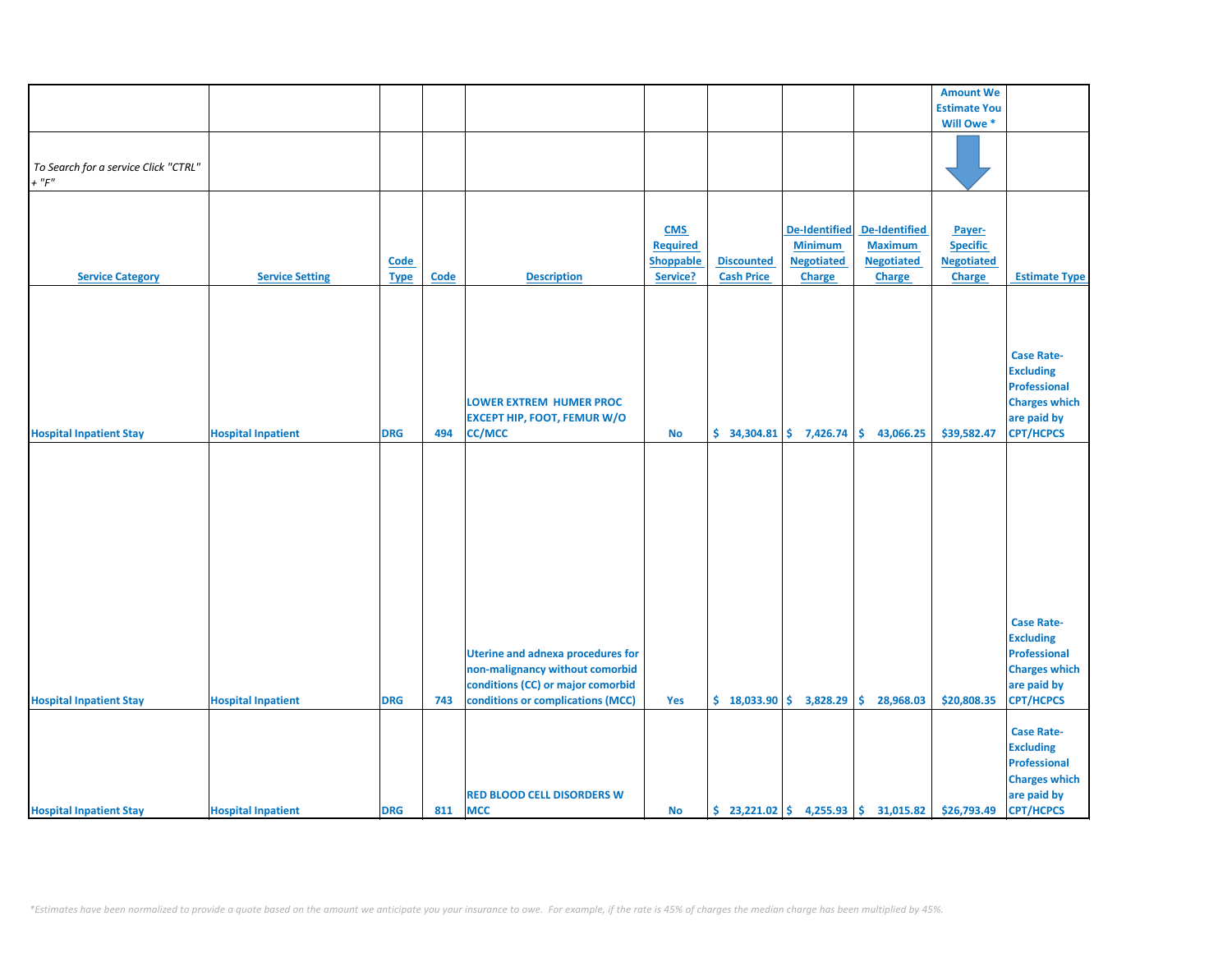|                                                     |                           |                     |      |                                                                           |                                                               |                                        |                                                                       |                                                                              | <b>Amount We</b>                                                |                                                                                                                         |
|-----------------------------------------------------|---------------------------|---------------------|------|---------------------------------------------------------------------------|---------------------------------------------------------------|----------------------------------------|-----------------------------------------------------------------------|------------------------------------------------------------------------------|-----------------------------------------------------------------|-------------------------------------------------------------------------------------------------------------------------|
|                                                     |                           |                     |      |                                                                           |                                                               |                                        |                                                                       |                                                                              | <b>Estimate You</b>                                             |                                                                                                                         |
|                                                     |                           |                     |      |                                                                           |                                                               |                                        |                                                                       |                                                                              | Will Owe *                                                      |                                                                                                                         |
| To Search for a service Click "CTRL"<br>$+$ " $F$ " |                           |                     |      |                                                                           |                                                               |                                        |                                                                       |                                                                              |                                                                 |                                                                                                                         |
| <b>Service Category</b>                             | <b>Service Setting</b>    | Code<br><b>Type</b> | Code | <b>Description</b>                                                        | <b>CMS</b><br><b>Required</b><br><b>Shoppable</b><br>Service? | <b>Discounted</b><br><b>Cash Price</b> | <b>De-Identified</b><br><b>Minimum</b><br><b>Negotiated</b><br>Charge | <b>De-Identified</b><br><b>Maximum</b><br><b>Negotiated</b><br><b>Charge</b> | Payer-<br><b>Specific</b><br><b>Negotiated</b><br><b>Charge</b> | <b>Estimate Type</b>                                                                                                    |
| <b>Hospital Inpatient Stay</b>                      | <b>Hospital Inpatient</b> | <b>DRG</b>          | 812  | <b>RED BLOOD CELL DISORDERS W/O</b><br><b>MCC</b>                         | <b>No</b>                                                     |                                        | $\frac{1}{2}$ 17,544.11 $\frac{1}{2}$ 2,955.18                        | \$.<br>26,002.03                                                             | \$20,243.20                                                     | <b>Case Rate-</b><br><b>Excluding</b><br><b>Professional</b><br><b>Charges which</b><br>are paid by<br><b>CPT/HCPCS</b> |
| <b>Hospital Inpatient Stay</b>                      | <b>Hospital Inpatient</b> | <b>DRG</b>          | 928  | <b>FULL THICKNESS BURN W SKIN</b><br><b>GRAFT OR INHAL INJ W CC/MCC</b>   | <b>No</b>                                                     |                                        | $$31,430.86 \mid $21,639.28$                                          | \$150,000.00                                                                 | \$93,958.69                                                     | <b>Case Rate-</b><br><b>Excluding</b><br><b>Professional</b><br><b>Charges which</b><br>are paid by<br><b>CPT/HCPCS</b> |
| <b>Hospital Inpatient Stay</b>                      | <b>Hospital Inpatient</b> | <b>DRG</b>          | 929  | <b>FULL THICKNESS BURN W SKIN</b><br><b>GRAFT OR INHAL INJ W/O CC/MCC</b> | <b>No</b>                                                     | $$38,084.70 \mid $6,540.49$            |                                                                       | 50,000.00<br>Ŝ.                                                              | \$43,943.88                                                     | <b>Case Rate-</b><br><b>Excluding</b><br><b>Professional</b><br><b>Charges which</b><br>are paid by<br><b>CPT/HCPCS</b> |
| <b>Hospital Inpatient Stay</b>                      | <b>Hospital Inpatient</b> | <b>DRG</b>          | 935  | <b>NON-EXTENSIVE BURNS</b>                                                | No                                                            |                                        |                                                                       | $\binom{18,159.73}{ }$ $\binom{26}{ }$ 3,301.83 $\binom{36}{ }$ 50,000.00    | \$20,953.54                                                     | <b>Case Rate-</b><br><b>Excluding</b><br><b>Professional</b><br><b>Charges which</b><br>are paid by<br><b>CPT/HCPCS</b> |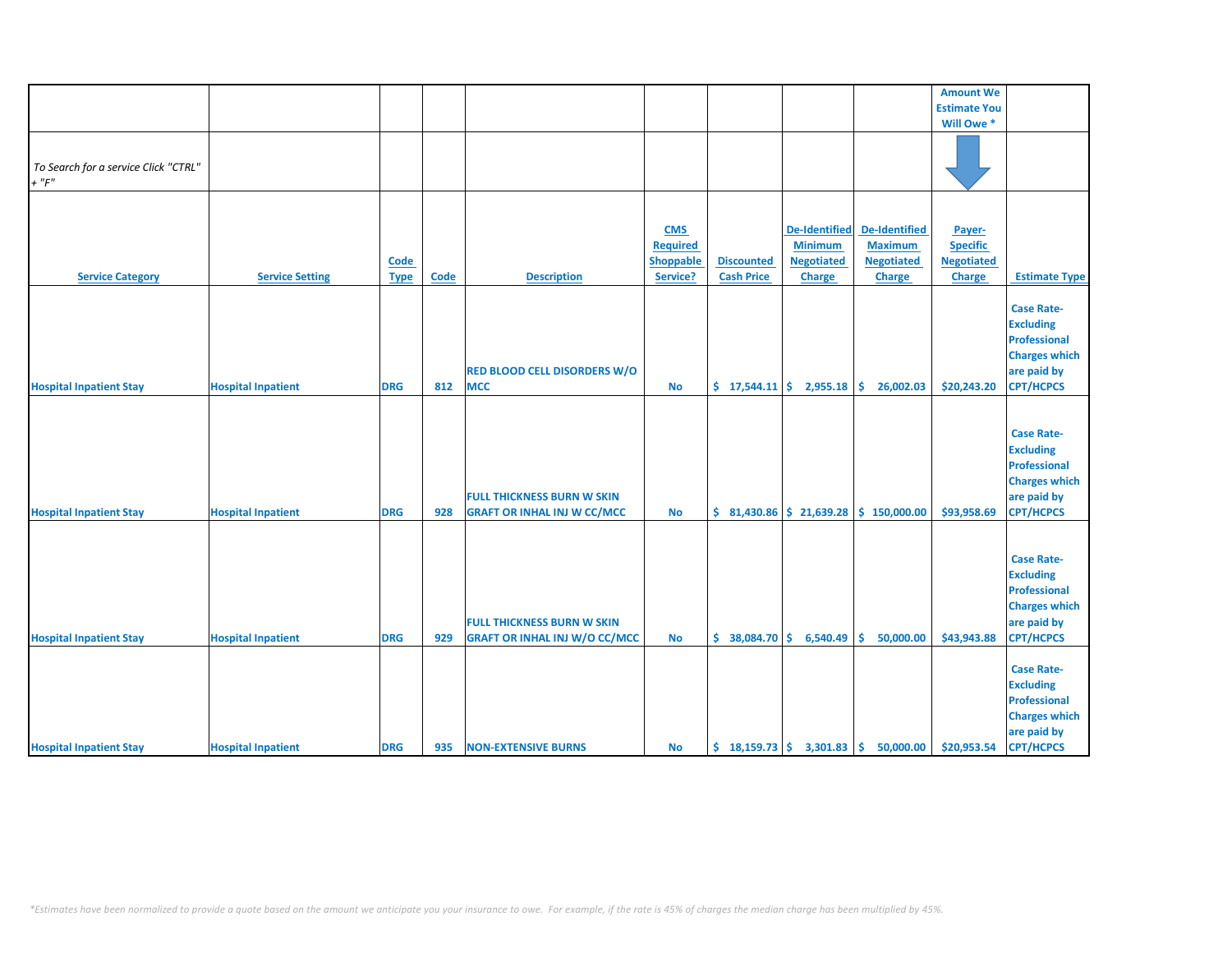|                                                     |                           |             |             |                                    |                 |                                                              |                      |                                                                             | <b>Amount We</b>    |                      |
|-----------------------------------------------------|---------------------------|-------------|-------------|------------------------------------|-----------------|--------------------------------------------------------------|----------------------|-----------------------------------------------------------------------------|---------------------|----------------------|
|                                                     |                           |             |             |                                    |                 |                                                              |                      |                                                                             | <b>Estimate You</b> |                      |
|                                                     |                           |             |             |                                    |                 |                                                              |                      |                                                                             | Will Owe *          |                      |
| To Search for a service Click "CTRL"<br>$+$ " $F$ " |                           |             |             |                                    |                 |                                                              |                      |                                                                             |                     |                      |
|                                                     |                           |             |             |                                    |                 |                                                              |                      |                                                                             |                     |                      |
|                                                     |                           |             |             |                                    |                 |                                                              |                      |                                                                             |                     |                      |
|                                                     |                           |             |             |                                    | <b>CMS</b>      |                                                              | <b>De-Identified</b> | De-Identified                                                               | Payer-              |                      |
|                                                     |                           |             |             |                                    | <b>Required</b> |                                                              | <b>Minimum</b>       | <b>Maximum</b>                                                              | <b>Specific</b>     |                      |
|                                                     |                           | <b>Code</b> |             |                                    | Shoppable       | <b>Discounted</b>                                            | <b>Negotiated</b>    | <b>Negotiated</b>                                                           | <b>Negotiated</b>   |                      |
| <b>Service Category</b>                             | <b>Service Setting</b>    | <b>Type</b> | <b>Code</b> | <b>Description</b>                 | Service?        | <b>Cash Price</b>                                            | <b>Charge</b>        | <b>Charge</b>                                                               | Charge              | <b>Estimate Type</b> |
|                                                     |                           |             |             |                                    |                 |                                                              |                      |                                                                             |                     |                      |
|                                                     |                           |             |             |                                    |                 |                                                              |                      |                                                                             |                     |                      |
|                                                     |                           |             |             |                                    |                 |                                                              |                      |                                                                             |                     |                      |
|                                                     |                           |             |             |                                    |                 |                                                              |                      |                                                                             |                     |                      |
|                                                     |                           |             |             |                                    |                 |                                                              |                      |                                                                             |                     | <b>Case Rate-</b>    |
|                                                     |                           |             |             |                                    |                 |                                                              |                      |                                                                             |                     | <b>Excluding</b>     |
|                                                     |                           |             |             |                                    |                 |                                                              |                      |                                                                             |                     | <b>Professional</b>  |
|                                                     |                           |             |             | LIMB REATTACHMENT, HIP             |                 |                                                              |                      |                                                                             |                     | <b>Charges which</b> |
|                                                     |                           |             |             | <b>FEMUR PROC FOR MULTIPLE</b>     |                 |                                                              |                      |                                                                             |                     | are paid by          |
| <b>Hospital Inpatient Stay</b>                      | <b>Hospital Inpatient</b> | <b>DRG</b>  | 956         | <b>SIGNIFICANT TRAUMA</b>          | No              |                                                              |                      | $$105,373.59 \mid $16,085.53 \mid $200,000.00$                              | \$121,584.91        | <b>CPT/HCPCS</b>     |
|                                                     |                           |             |             |                                    |                 |                                                              |                      |                                                                             |                     |                      |
|                                                     |                           |             |             |                                    |                 |                                                              |                      |                                                                             |                     |                      |
|                                                     |                           |             |             |                                    |                 |                                                              |                      |                                                                             |                     |                      |
|                                                     |                           |             |             |                                    |                 |                                                              |                      |                                                                             |                     | <b>Case Rate-</b>    |
|                                                     |                           |             |             |                                    |                 |                                                              |                      |                                                                             |                     | <b>Excluding</b>     |
|                                                     |                           |             |             |                                    |                 |                                                              |                      |                                                                             |                     | Professional         |
|                                                     |                           |             |             | <b>OTHER O.R. PROCEDURES FOR</b>   |                 |                                                              |                      |                                                                             |                     | <b>Charges which</b> |
|                                                     |                           |             |             | <b>MULTIPLE SIGNIFICANT TRAUMA</b> |                 |                                                              |                      |                                                                             |                     | are paid by          |
| <b>Hospital Inpatient Stay</b>                      | <b>Hospital Inpatient</b> | <b>DRG</b>  | 957         | <b>W MCC</b>                       | <b>No</b>       |                                                              |                      | $\frac{1}{2}$ 139,128.72 $\frac{1}{2}$ 30,888.17 $\frac{1}{2}$ 200,000.00   | \$160,533.14        | <b>CPT/HCPCS</b>     |
|                                                     |                           |             |             |                                    |                 |                                                              |                      |                                                                             |                     |                      |
|                                                     |                           |             |             |                                    |                 |                                                              |                      |                                                                             |                     |                      |
|                                                     |                           |             |             |                                    |                 |                                                              |                      |                                                                             |                     |                      |
|                                                     |                           |             |             |                                    |                 |                                                              |                      |                                                                             |                     | <b>Case Rate-</b>    |
|                                                     |                           |             |             |                                    |                 |                                                              |                      |                                                                             |                     | <b>Excluding</b>     |
|                                                     |                           |             |             |                                    |                 |                                                              |                      |                                                                             |                     | <b>Professional</b>  |
|                                                     |                           |             |             | <b>OTHER O.R. PROCEDURES FOR</b>   |                 |                                                              |                      |                                                                             |                     | <b>Charges which</b> |
|                                                     |                           |             |             | <b>MULTIPLE SIGNIFICANT TRAUMA</b> |                 |                                                              |                      |                                                                             |                     | are paid by          |
| <b>Hospital Inpatient Stay</b>                      | <b>Hospital Inpatient</b> | <b>DRG</b>  | 958         | <b>WCC</b>                         | <b>No</b>       |                                                              |                      | $\binom{1}{2}$ 73,933.71 $\binom{2}{3}$ 17,182.69 $\binom{3}{2}$ 125,000.00 | \$85,308.13         | <b>CPT/HCPCS</b>     |
|                                                     |                           |             |             |                                    |                 |                                                              |                      |                                                                             |                     |                      |
|                                                     |                           |             |             |                                    |                 |                                                              |                      |                                                                             |                     | <b>Case Rate-</b>    |
|                                                     |                           |             |             |                                    |                 |                                                              |                      |                                                                             |                     | <b>Excluding</b>     |
|                                                     |                           |             |             |                                    |                 |                                                              |                      |                                                                             |                     | <b>Professional</b>  |
|                                                     |                           |             |             |                                    |                 |                                                              |                      |                                                                             |                     | <b>Charges which</b> |
|                                                     |                           |             |             | <b>OTHER MULTIPLE SIGNIFICANT</b>  |                 |                                                              |                      |                                                                             |                     | are paid by          |
| <b>Hospital Inpatient Stay</b>                      | <b>Hospital Inpatient</b> | <b>DRG</b>  | 964         | <b>TRAUMA W CC</b>                 | <b>No</b>       | $\frac{1}{2}$ 34,761.85 $\frac{1}{2}$ 6,123.35 $\frac{1}{2}$ |                      | 50,000.00                                                                   | \$40,109.83         | <b>CPT/HCPCS</b>     |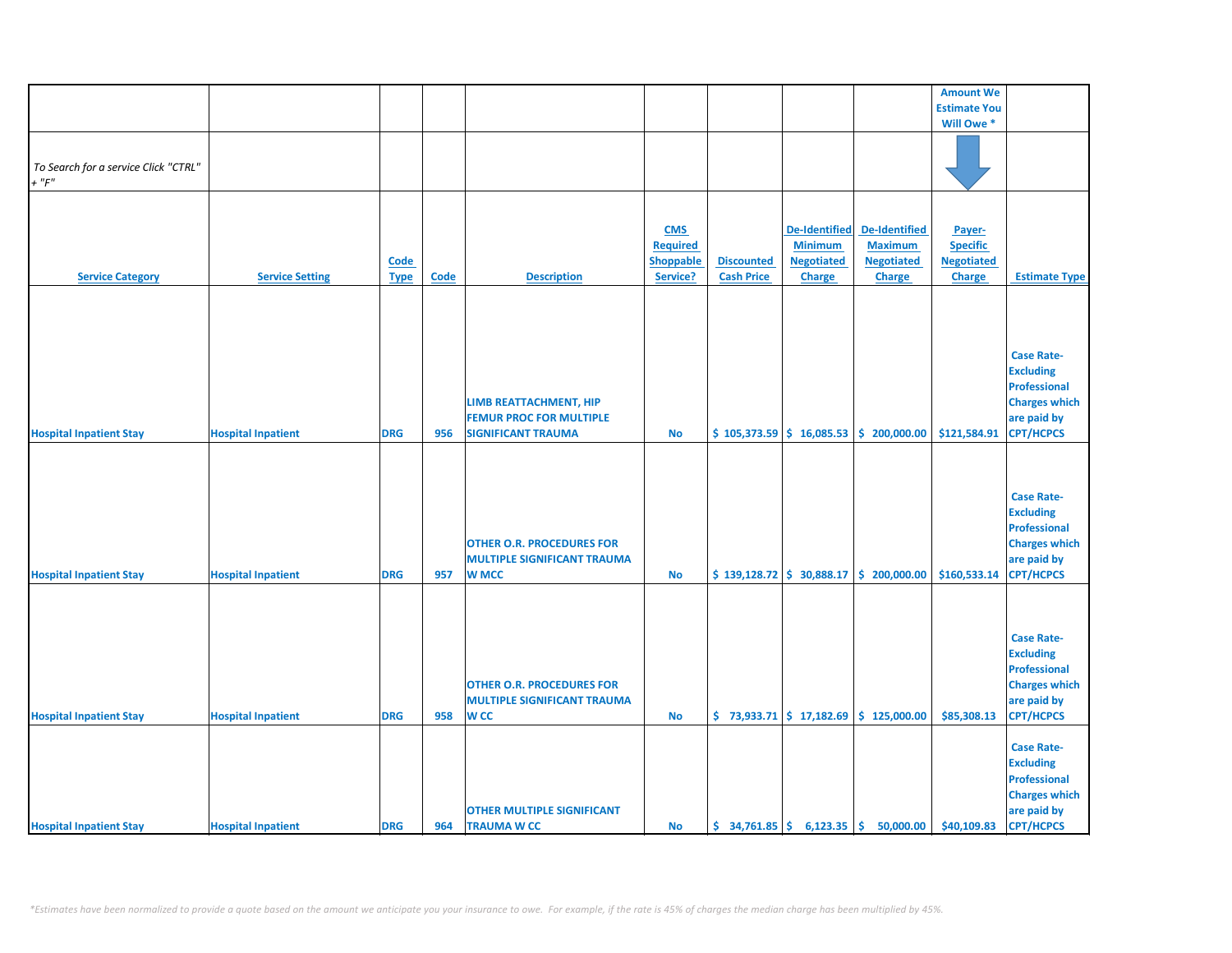|                                                     |                           |                            |      |                                                                              |                                                               |                                                  |                                                                              |                                                                                                | <b>Amount We</b>                                                |                                                                                                                         |
|-----------------------------------------------------|---------------------------|----------------------------|------|------------------------------------------------------------------------------|---------------------------------------------------------------|--------------------------------------------------|------------------------------------------------------------------------------|------------------------------------------------------------------------------------------------|-----------------------------------------------------------------|-------------------------------------------------------------------------------------------------------------------------|
|                                                     |                           |                            |      |                                                                              |                                                               |                                                  |                                                                              |                                                                                                | <b>Estimate You</b>                                             |                                                                                                                         |
|                                                     |                           |                            |      |                                                                              |                                                               |                                                  |                                                                              |                                                                                                | Will Owe *                                                      |                                                                                                                         |
| To Search for a service Click "CTRL"<br>$+$ " $F$ " |                           |                            |      |                                                                              |                                                               |                                                  |                                                                              |                                                                                                |                                                                 |                                                                                                                         |
| <b>Service Category</b>                             | <b>Service Setting</b>    | <b>Code</b><br><b>Type</b> | Code | <b>Description</b>                                                           | <b>CMS</b><br><b>Required</b><br><b>Shoppable</b><br>Service? | <b>Discounted</b><br><b>Cash Price</b>           | <b>De-Identified</b><br><b>Minimum</b><br><b>Negotiated</b><br><b>Charge</b> | <b>De-Identified</b><br><b>Maximum</b><br><b>Negotiated</b><br><b>Charge</b>                   | Payer-<br><b>Specific</b><br><b>Negotiated</b><br><b>Charge</b> | <b>Estimate Type</b>                                                                                                    |
| <b>Maternity/Delivery</b>                           | <b>Hospital Inpatient</b> | <b>DRG</b>                 | 768  | <b>VAGINAL DELIVERY W O.R. PROC</b><br><b>EXCEPT STERIL &amp;/OR D&amp;C</b> | <b>No</b>                                                     | $\binom{6}{5}$ 10,335.01 $\binom{6}{5}$ 2,464.00 |                                                                              | $\frac{1}{2}$ 27,462.61                                                                        | \$11,925.01                                                     | <b>Case Rate-</b><br><b>Excluding</b><br><b>Professional</b><br><b>Charges which</b><br>are paid by<br><b>CPT/HCPCS</b> |
| <b>Maternity/Delivery</b>                           | <b>Hospital Inpatient</b> | <b>DRG</b>                 | 783  | <b>CESAREAN SECTION W</b><br><b>STERILIZATION W MCC</b>                      | No                                                            | $$11,915.22 \mid $3,570.00$                      |                                                                              | ۱\$.<br>39,605.25                                                                              | \$13,748.33                                                     | <b>Case Rate-</b><br><b>Excluding</b><br><b>Professional</b><br><b>Charges which</b><br>are paid by<br><b>CPT/HCPCS</b> |
| <b>Maternity/Delivery</b>                           | <b>Hospital Inpatient</b> | <b>DRG</b>                 | 784  | <b>CESAREAN SECTION W</b><br><b>STERILIZATION W CC</b>                       | No                                                            | \$.<br>9,940.40                                  | \$3,570.00                                                                   | \$27,865.12                                                                                    | \$11,469.69                                                     | <b>Case Rate-</b><br><b>Excluding</b><br><b>Professional</b><br><b>Charges which</b><br>are paid by<br><b>CPT/HCPCS</b> |
| <b>Maternity/Delivery</b>                           | <b>Hospital Inpatient</b> | <b>DRG</b>                 | 785  | <b>CESAREAN SECTION W</b><br><b>STERILIZATION W/O CC/MCC</b>                 | No                                                            | \$.                                              |                                                                              | $8,988.27$ \$ 3,519.44 \$ 25,870.71                                                            | \$10,371.08                                                     | <b>Case Rate-</b><br><b>Excluding</b><br><b>Professional</b><br><b>Charges which</b><br>are paid by<br><b>CPT/HCPCS</b> |
| <b>Maternity/Delivery</b>                           | <b>Hospital Inpatient</b> | <b>DRG</b>                 | 786  | <b>CESAREAN SECTION W/O</b><br><b>STERILIZATION W MCC</b>                    | No                                                            |                                                  |                                                                              | $\frac{1}{2}$ 12,696.27 $\frac{1}{2}$ 3,570.00 $\frac{1}{2}$ 35,011.06 $\frac{1}{2}$ 44,649.54 |                                                                 | <b>Case Rate-</b><br><b>Excluding</b><br><b>Professional</b><br><b>Charges which</b><br>are paid by<br><b>CPT/HCPCS</b> |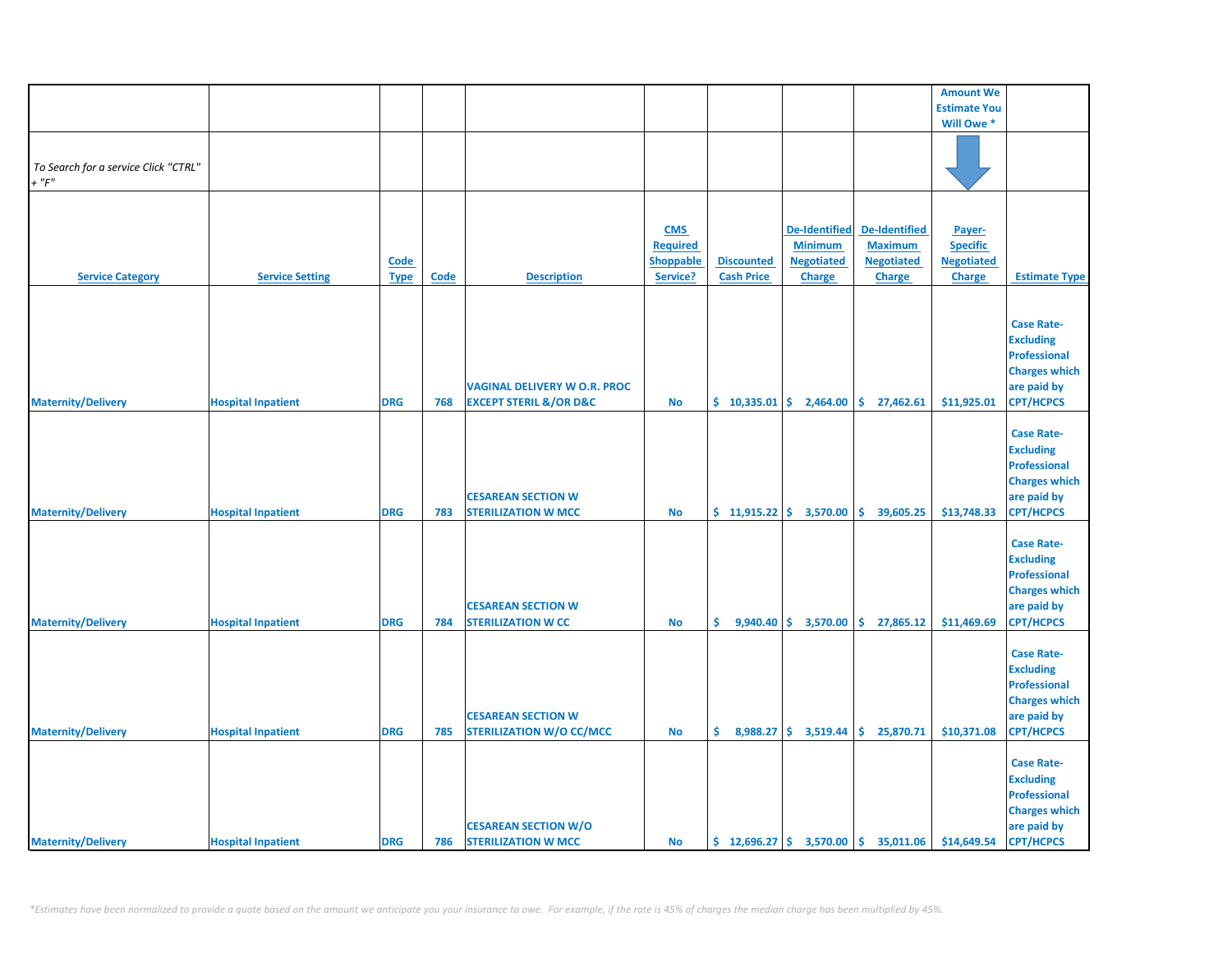|                                      |                           |             |      |                                                                      |                 |                   |                                                    |                                                                  | <b>Amount We</b>    |                                                                                                                         |
|--------------------------------------|---------------------------|-------------|------|----------------------------------------------------------------------|-----------------|-------------------|----------------------------------------------------|------------------------------------------------------------------|---------------------|-------------------------------------------------------------------------------------------------------------------------|
|                                      |                           |             |      |                                                                      |                 |                   |                                                    |                                                                  | <b>Estimate You</b> |                                                                                                                         |
|                                      |                           |             |      |                                                                      |                 |                   |                                                    |                                                                  | Will Owe *          |                                                                                                                         |
| To Search for a service Click "CTRL" |                           |             |      |                                                                      |                 |                   |                                                    |                                                                  |                     |                                                                                                                         |
| $+$ " $F$ "                          |                           |             |      |                                                                      |                 |                   |                                                    |                                                                  |                     |                                                                                                                         |
|                                      |                           |             |      |                                                                      |                 |                   |                                                    |                                                                  |                     |                                                                                                                         |
|                                      |                           |             |      |                                                                      |                 |                   |                                                    |                                                                  |                     |                                                                                                                         |
|                                      |                           |             |      |                                                                      | <b>CMS</b>      |                   | <b>De-Identified</b>                               | De-Identified                                                    | Payer-              |                                                                                                                         |
|                                      |                           |             |      |                                                                      | <b>Required</b> |                   | <b>Minimum</b>                                     | <b>Maximum</b>                                                   | <b>Specific</b>     |                                                                                                                         |
|                                      |                           | <b>Code</b> |      |                                                                      | Shoppable       | <b>Discounted</b> | <b>Negotiated</b>                                  | <b>Negotiated</b>                                                | <b>Negotiated</b>   |                                                                                                                         |
| <b>Service Category</b>              | <b>Service Setting</b>    | <b>Type</b> | Code | <b>Description</b>                                                   | Service?        | <b>Cash Price</b> | <b>Charge</b>                                      | <b>Charge</b>                                                    | Charge              | <b>Estimate Type</b>                                                                                                    |
| <b>Maternity/Delivery</b>            | <b>Hospital Inpatient</b> | <b>DRG</b>  | 787  | <b>CESAREAN SECTION W/O</b><br><b>STERILIZATION W CC</b>             | No              | \$11,322.59       | 2,835.00                                           | \$.<br>27,868.32                                                 | \$13,064.53         | <b>Case Rate-</b><br><b>Excluding</b><br><b>Professional</b><br><b>Charges which</b><br>are paid by<br><b>CPT/HCPCS</b> |
| <b>Maternity/Delivery</b>            | <b>Hospital Inpatient</b> | <b>DRG</b>  | 788  | <b>CESAREAN SECTION W/O</b><br>STERILIZATION W/O CC/MCC              | No              | \$.               | $9,626.23$ \$ 3,242.44                             | \$26,381.06                                                      | \$11,107.19         | <b>Case Rate-</b><br><b>Excluding</b><br><b>Professional</b><br><b>Charges which</b><br>are paid by<br><b>CPT/HCPCS</b> |
| <b>Maternity/Delivery</b>            | <b>Hospital Inpatient</b> | <b>DRG</b>  | 795  | <b>NORMAL NEWBORN</b>                                                | <b>No</b>       | \$.<br>1,400.10   | \$<br>626.89                                       | \$<br>18,705.56                                                  | \$1,615.50          | <b>Case Rate-</b><br><b>Excluding</b><br><b>Professional</b><br><b>Charges which</b><br>are paid by<br><b>CPT/HCPCS</b> |
| <b>Maternity/Delivery</b>            | <b>Hospital Inpatient</b> | <b>DRG</b>  | 797  | <b>VAGINAL DELIVERY W</b><br><b>STERILIZATION/D&amp;C W CC</b>       | No              |                   | $\frac{1}{2}$ , 12,785.73 $\frac{1}{2}$ , 2,464.00 | \$.<br>25,917.69                                                 | \$14,752.77         | <b>Case Rate-</b><br><b>Excluding</b><br><b>Professional</b><br><b>Charges which</b><br>are paid by<br><b>CPT/HCPCS</b> |
| <b>Maternity/Delivery</b>            | <b>Hospital Inpatient</b> | <b>DRG</b>  | 798  | <b>VAGINAL DELIVERY W</b><br><b>STERILIZATION/D&amp;C W/O CC/MCC</b> | <b>No</b>       |                   |                                                    | $\binom{10,897.11}{5}$ 2,464.00 $\binom{10,897.11}{5}$ 25,917.69 | \$12,573.59         | <b>Case Rate-</b><br><b>Excluding</b><br><b>Professional</b><br><b>Charges which</b><br>are paid by<br><b>CPT/HCPCS</b> |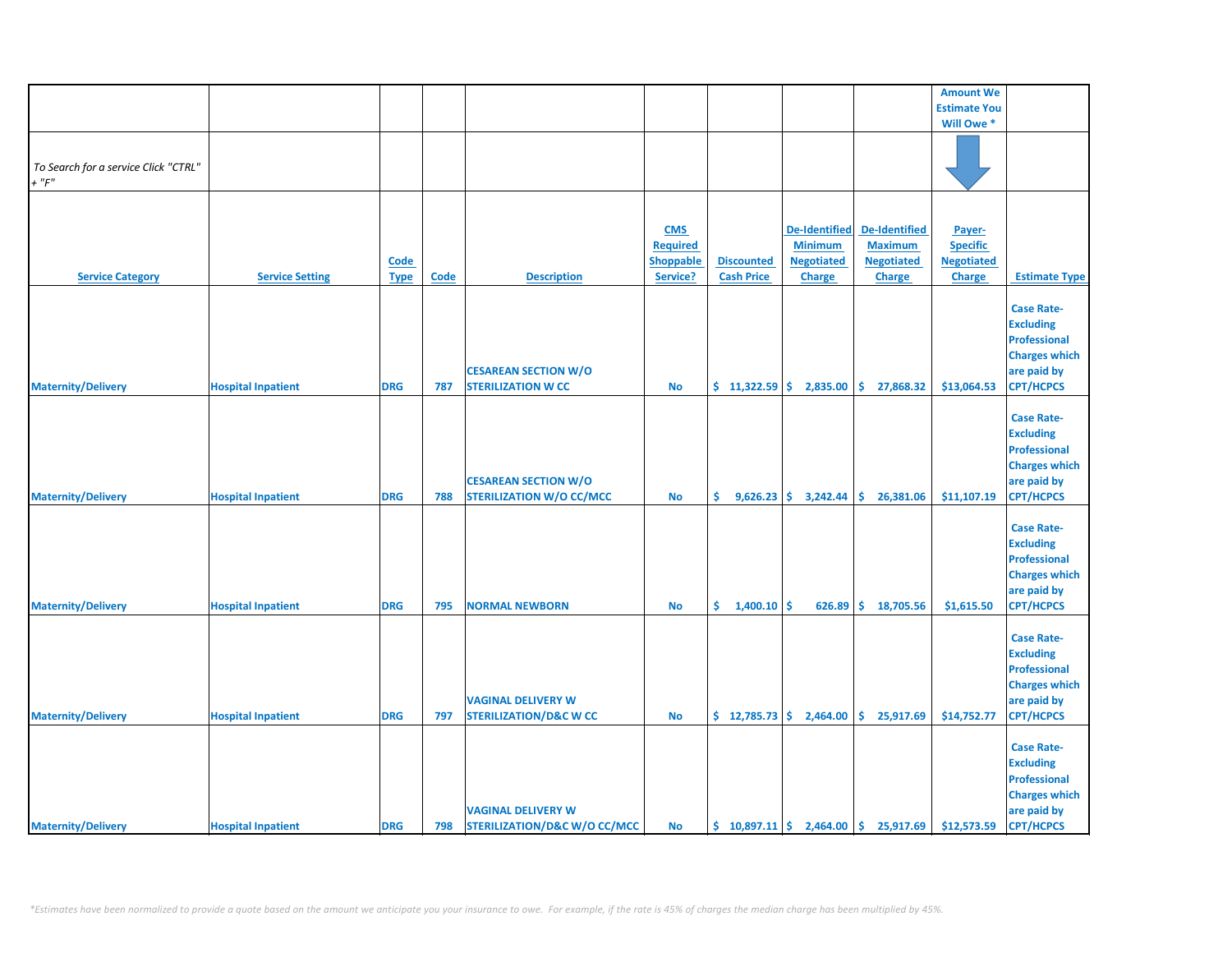|                                                         |                                              |             |      |                                                                        |                                                               |                                        |                                                             |                                                             | <b>Amount We</b>                               |                                                                                                                         |
|---------------------------------------------------------|----------------------------------------------|-------------|------|------------------------------------------------------------------------|---------------------------------------------------------------|----------------------------------------|-------------------------------------------------------------|-------------------------------------------------------------|------------------------------------------------|-------------------------------------------------------------------------------------------------------------------------|
|                                                         |                                              |             |      |                                                                        |                                                               |                                        |                                                             |                                                             | <b>Estimate You</b>                            |                                                                                                                         |
|                                                         |                                              |             |      |                                                                        |                                                               |                                        |                                                             |                                                             | Will Owe *                                     |                                                                                                                         |
| To Search for a service Click "CTRL"<br>$+$ " $F$ "     |                                              |             |      |                                                                        |                                                               |                                        |                                                             |                                                             |                                                |                                                                                                                         |
|                                                         |                                              |             |      |                                                                        |                                                               |                                        |                                                             |                                                             |                                                |                                                                                                                         |
|                                                         |                                              | <b>Code</b> |      |                                                                        | <b>CMS</b><br><b>Required</b><br><b>Shoppable</b><br>Service? | <b>Discounted</b><br><b>Cash Price</b> | <b>De-Identified</b><br><b>Minimum</b><br><b>Negotiated</b> | <b>De-Identified</b><br><b>Maximum</b><br><b>Negotiated</b> | Payer-<br><b>Specific</b><br><b>Negotiated</b> | <b>Estimate Type</b>                                                                                                    |
| <b>Service Category</b>                                 | <b>Service Setting</b>                       | <b>Type</b> | Code | <b>Description</b>                                                     |                                                               |                                        | <b>Charge</b>                                               | <b>Charge</b>                                               | Charge                                         |                                                                                                                         |
| <b>Maternity/Delivery</b>                               | <b>Hospital Inpatient</b>                    | <b>DRG</b>  | 805  | <b>VAGINAL DELIVERY W/O</b><br><b>STERILIZATION/D&amp;C W MCC</b>      | No                                                            | \$10,518.03                            | 2,464.00                                                    | \$.<br>27,817.08                                            | \$12,136.19                                    | <b>Case Rate-</b><br><b>Excluding</b><br><b>Professional</b><br><b>Charges which</b><br>are paid by<br><b>CPT/HCPCS</b> |
| <b>Maternity/Delivery</b>                               | <b>Hospital Inpatient</b>                    | <b>DRG</b>  | 806  | <b>VAGINAL DELIVERY W/O</b><br><b>STERILIZATION/D&amp;C W CC</b>       | <b>No</b>                                                     | \$.                                    | $8,616.42$ \$ 2,464.00                                      | \$24,277.74                                                 | \$9,942.02                                     | <b>Case Rate-</b><br><b>Excluding</b><br><b>Professional</b><br><b>Charges which</b><br>are paid by<br><b>CPT/HCPCS</b> |
| <b>Maternity/Delivery</b>                               | <b>Hospital Inpatient</b>                    | <b>DRG</b>  | 807  | <b>VAGINAL DELIVERY W/O</b><br><b>STERILIZATION/D&amp;C W/O CC/MCC</b> | <b>No</b>                                                     | \$.<br>7,318.91                        | \$.<br>2,464.00                                             | \$.<br>23,397.98                                            | \$8,444.90                                     | <b>Case Rate-</b><br><b>Excluding</b><br><b>Professional</b><br><b>Charges which</b><br>are paid by<br><b>CPT/HCPCS</b> |
| <b>Inpatient Rehabilitation Hospital</b><br><b>Stay</b> | <b>Inpatient Rehabilitation Hospital</b>     | <b>DRG</b>  | 945  | <b>REHABILITATION W CC/MCC</b>                                         | <b>No</b>                                                     | N/A                                    | \$14,553.00                                                 | \$14,553.00                                                 | N/A                                            | <b>Case Rate-</b><br><b>Excluding</b><br><b>Professional</b><br><b>Charges which</b><br>are paid by<br><b>CPT/HCPCS</b> |
| <b>Inpatient Rehabilitation Hospital</b><br><b>Stay</b> | <b>Inpatient Rehabilitation Hospital DRG</b> |             | 946  | <b>REHABILITATION W/O CC/MCC</b>                                       | <b>No</b>                                                     | N/A                                    |                                                             | $$10,870.00 \mid $10,870.00$                                | N/A                                            | <b>Case Rate-</b><br><b>Excluding</b><br><b>Professional</b><br><b>Charges which</b><br>are paid by<br><b>CPT/HCPCS</b> |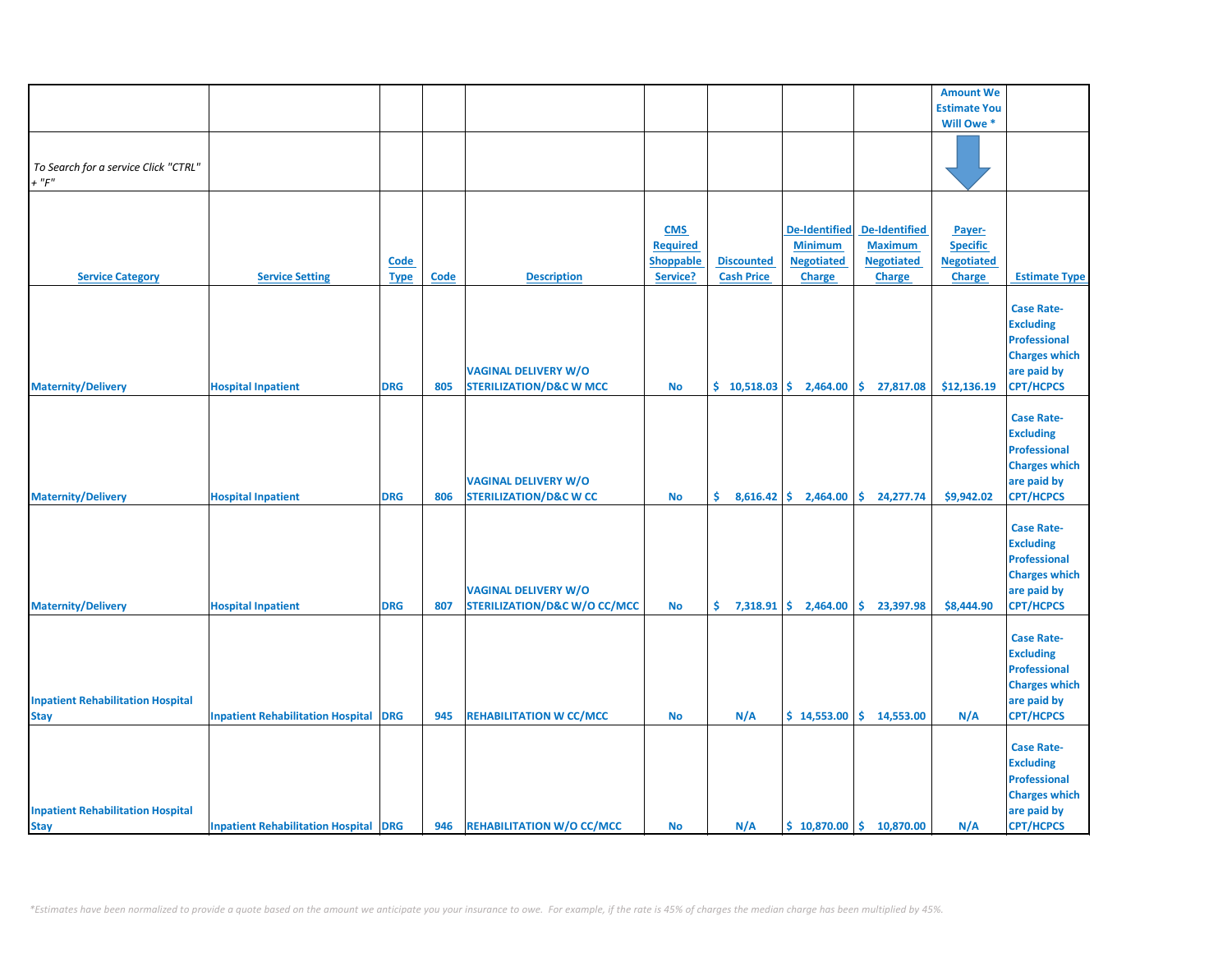|                                                         |                                             |                     |      |                                                                                             |                                                               |                                                                            |                                                                              |                                                                              | <b>Amount We</b>                                         |                                                                                                                         |
|---------------------------------------------------------|---------------------------------------------|---------------------|------|---------------------------------------------------------------------------------------------|---------------------------------------------------------------|----------------------------------------------------------------------------|------------------------------------------------------------------------------|------------------------------------------------------------------------------|----------------------------------------------------------|-------------------------------------------------------------------------------------------------------------------------|
|                                                         |                                             |                     |      |                                                                                             |                                                               |                                                                            |                                                                              |                                                                              | <b>Estimate You</b>                                      |                                                                                                                         |
|                                                         |                                             |                     |      |                                                                                             |                                                               |                                                                            |                                                                              |                                                                              | Will Owe *                                               |                                                                                                                         |
| To Search for a service Click "CTRL"<br>$+$ " $F$ "     |                                             |                     |      |                                                                                             |                                                               |                                                                            |                                                                              |                                                                              |                                                          |                                                                                                                         |
| <b>Service Category</b>                                 | <b>Service Setting</b>                      | Code<br><b>Type</b> | Code | <b>Description</b>                                                                          | <b>CMS</b><br><b>Required</b><br><b>Shoppable</b><br>Service? | <b>Discounted</b><br><b>Cash Price</b>                                     | <b>De-Identified</b><br><b>Minimum</b><br><b>Negotiated</b><br><b>Charge</b> | <b>De-Identified</b><br><b>Maximum</b><br><b>Negotiated</b><br><b>Charge</b> | Payer-<br><b>Specific</b><br><b>Negotiated</b><br>Charge | <b>Estimate Type</b>                                                                                                    |
| <b>Inpatient Rehabilitation Hospital</b><br><b>Stay</b> | <b>Inpatient Rehabilitation Hospital UB</b> |                     | 118  | <b>Inpatient Rehabilitation Hospital</b><br><b>Room &amp; Board</b>                         | <b>No</b>                                                     | <b>52% Charges</b><br><b>Estimated at</b><br>\$2,341.96 Per<br><b>Diem</b> |                                                                              |                                                                              | \$800 Per<br><b>Diem</b>                                 | <b>Per Diem Per</b><br><b>Day</b>                                                                                       |
| <b>Inpatient Skilled Nursing</b>                        | <b>Inpatient Skilled Nursing</b>            | <b>DRG</b>          | 559  | <b>AFTERCARE, MUSCULOSKELETAL</b><br><b>SYSTEM AND CONNECTIVE TISSUE</b><br><b>WITH MCC</b> | <b>No</b>                                                     | N/A                                                                        | \$18,018.00                                                                  | \$.<br>18,018.00                                                             | N/A                                                      | <b>Case Rate-</b><br><b>Excluding</b><br><b>Professional</b><br><b>Charges which</b><br>are paid by<br><b>CPT/HCPCS</b> |
| <b>Inpatient Skilled Nursing</b>                        | <b>Inpatient Skilled Nursing</b>            | <b>DRG</b>          | 560  | <b>AFTERCARE, MUSCULOSKELETAL</b><br><b>SYSTEM &amp; CONNECTIVE TISSUE W</b><br><b>CC</b>   | <b>No</b>                                                     | N/A                                                                        |                                                                              | $$10,435.00 \mid $10,435.00$                                                 | N/A                                                      | <b>Case Rate-</b><br><b>Excluding</b><br><b>Professional</b><br><b>Charges which</b><br>are paid by<br><b>CPT/HCPCS</b> |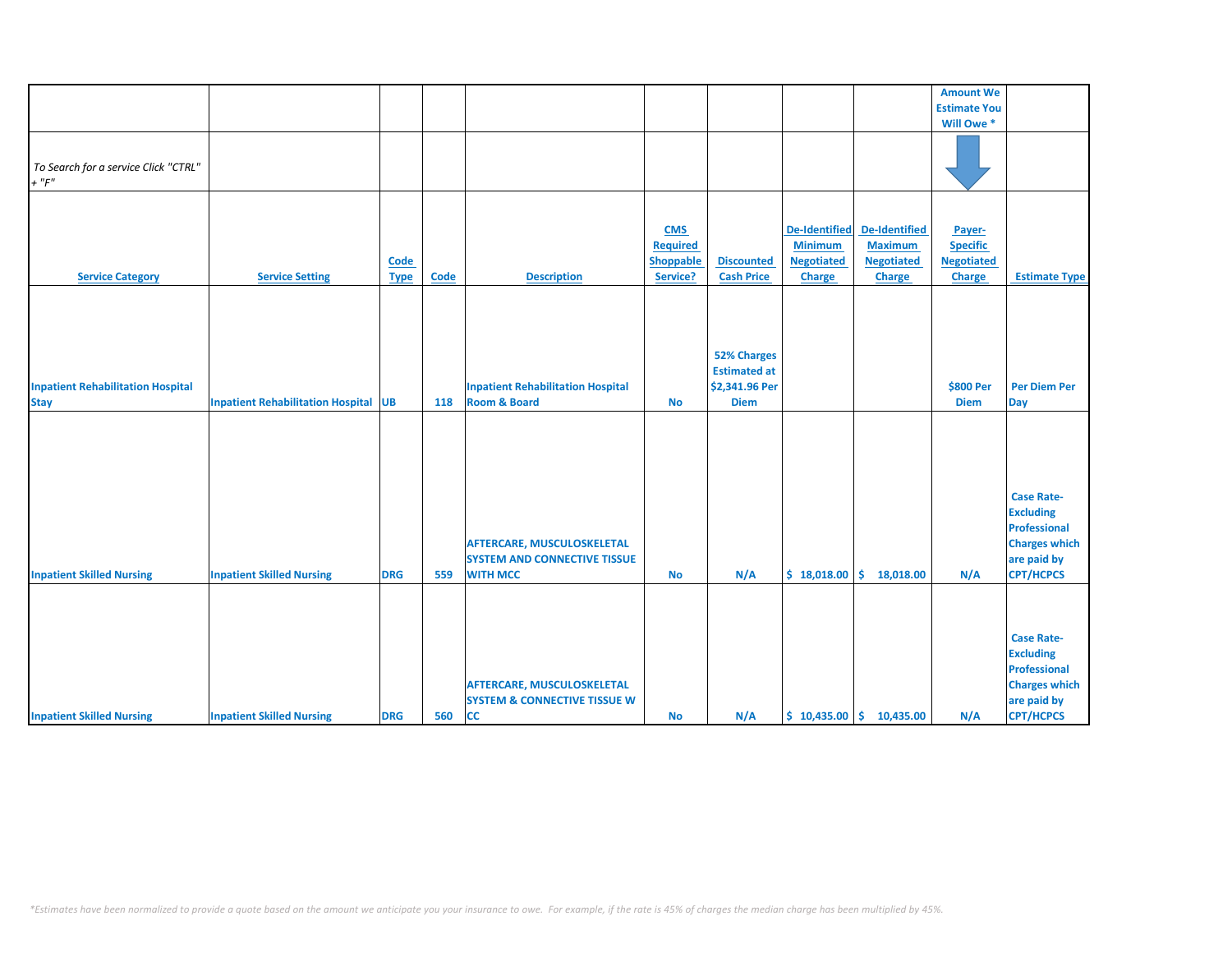|                                                             |                                                    |                     |                |                                                                                          |                                                               |                                                                            |                                                                              |                                                                              | <b>Amount We</b>                                                |                                                                                                                         |
|-------------------------------------------------------------|----------------------------------------------------|---------------------|----------------|------------------------------------------------------------------------------------------|---------------------------------------------------------------|----------------------------------------------------------------------------|------------------------------------------------------------------------------|------------------------------------------------------------------------------|-----------------------------------------------------------------|-------------------------------------------------------------------------------------------------------------------------|
|                                                             |                                                    |                     |                |                                                                                          |                                                               |                                                                            |                                                                              |                                                                              | <b>Estimate You</b>                                             |                                                                                                                         |
|                                                             |                                                    |                     |                |                                                                                          |                                                               |                                                                            |                                                                              |                                                                              | Will Owe *                                                      |                                                                                                                         |
| To Search for a service Click "CTRL"<br>$+$ " $F$ "         |                                                    |                     |                |                                                                                          |                                                               |                                                                            |                                                                              |                                                                              |                                                                 |                                                                                                                         |
| <b>Service Category</b>                                     | <b>Service Setting</b>                             | Code<br><b>Type</b> | <b>Code</b>    | <b>Description</b>                                                                       | <b>CMS</b><br><b>Required</b><br><b>Shoppable</b><br>Service? | <b>Discounted</b><br><b>Cash Price</b>                                     | <b>De-Identified</b><br><b>Minimum</b><br><b>Negotiated</b><br><b>Charge</b> | <b>De-Identified</b><br><b>Maximum</b><br><b>Negotiated</b><br><b>Charge</b> | Payer-<br><b>Specific</b><br><b>Negotiated</b><br><b>Charge</b> | <b>Estimate Type</b>                                                                                                    |
|                                                             |                                                    |                     |                |                                                                                          |                                                               |                                                                            |                                                                              |                                                                              |                                                                 |                                                                                                                         |
| <b>Inpatient Skilled Nursing</b>                            | <b>Inpatient Skilled Nursing</b>                   | <b>DRG</b>          | 561            | <b>AFTERCARE, MUSCULOSKELETAL</b><br><b>SYSTEM &amp; CONNECTIVE TISSUE</b><br>W/O CC/MCC | <b>No</b>                                                     | N/A                                                                        | \$7,474.00                                                                   | \$<br>7,474.00                                                               | N/A                                                             | <b>Case Rate-</b><br><b>Excluding</b><br><b>Professional</b><br><b>Charges which</b><br>are paid by<br><b>CPT/HCPCS</b> |
| <b>Long Term Acute Care Inpatient</b><br><b>Stay</b>        | <b>Inpatient Long-Term Care</b><br><b>Hospital</b> | <b>DRG</b>          | LTC189 failure | Pulmonary edema respiratory                                                              | No                                                            | N/A                                                                        |                                                                              | $$74,931.49$ $$74,931.49$                                                    | <b>Non-Par</b>                                                  | <b>Case Rate-</b><br><b>Excluding</b><br><b>Professional</b><br><b>Charges which</b><br>are paid by<br><b>CPT/HCPCS</b> |
| <b>Long Term Acute Care Inpatient</b><br><b>Stay</b>        | <b>Inpatient Long-Term Care</b><br><b>Hospital</b> | <b>DRG</b>          |                | <b>Respiratory system diagnosis w</b><br>LTC207 ventilator support >96 hours             | No                                                            | N/A                                                                        |                                                                              | $$37,703.24 \mid $37,703.24$$                                                | <b>Non-Par</b>                                                  | <b>Case Rate-</b><br><b>Excluding</b><br><b>Professional</b><br><b>Charges which</b><br>are paid by<br><b>CPT/HCPCS</b> |
| <b>Long Term Acute Care Inpatient</b><br><b>Stay</b>        | <b>Inpatient Long-Term Care</b><br><b>Hospital</b> | <b>UB</b>           | 200            | <b>Long Term Care Intensive Care</b><br><b>Room &amp; Board</b>                          | <b>No</b>                                                     | <b>70% Charges</b><br>(Estimated as<br>\$6,047.26 per<br>diem)             | \$1,040 Per<br><b>Diem</b>                                                   | \$1,929 Per<br><b>Diem</b>                                                   | <b>Non-Par</b>                                                  | <b>Per Diem Per</b><br>Day                                                                                              |
| <b>Skilled Nursing Inpatient Room &amp;</b><br><b>Board</b> | <b>Inpatient Skilled Nursing</b>                   | <b>UB</b>           |                | 191 Subacute Care Level 1- Skilled Care                                                  | <b>No</b>                                                     | <b>52% Charges</b><br><b>Estimated at</b><br>\$1,109.30 Per<br><b>Diem</b> | Ŝ<br>$227.70$ \$                                                             | 850.00                                                                       | \$500 Per<br><b>Diem</b>                                        | <b>Per Diem Per</b><br>Day                                                                                              |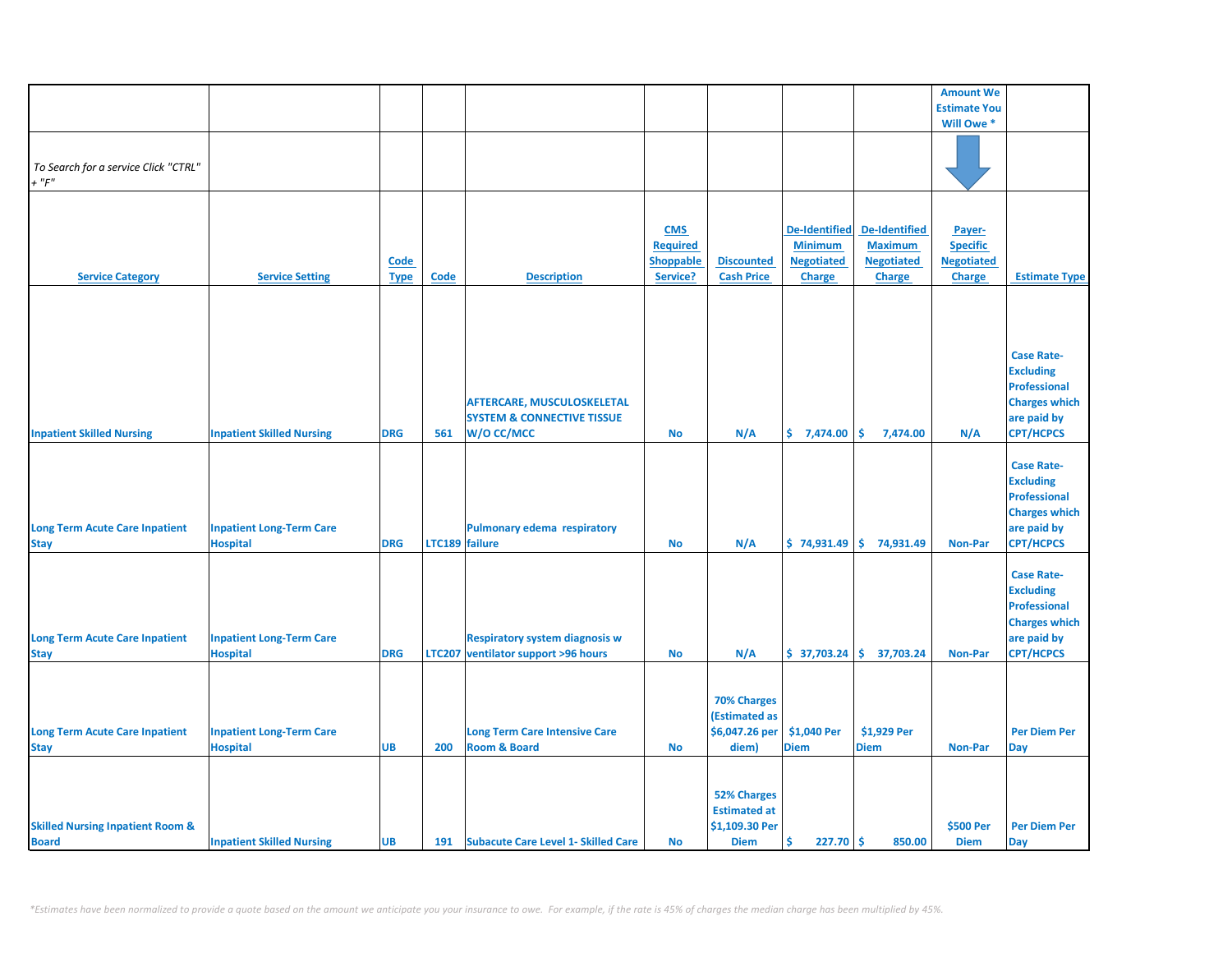|                                                             |                                  |                     |      |                                                                    |                                                               |                                                                            |                                                                              |                                                                              | <b>Amount We</b>                                                |                            |
|-------------------------------------------------------------|----------------------------------|---------------------|------|--------------------------------------------------------------------|---------------------------------------------------------------|----------------------------------------------------------------------------|------------------------------------------------------------------------------|------------------------------------------------------------------------------|-----------------------------------------------------------------|----------------------------|
|                                                             |                                  |                     |      |                                                                    |                                                               |                                                                            |                                                                              |                                                                              | <b>Estimate You</b>                                             |                            |
|                                                             |                                  |                     |      |                                                                    |                                                               |                                                                            |                                                                              |                                                                              | Will Owe *                                                      |                            |
| To Search for a service Click "CTRL"<br>$+$ " $F$ "         |                                  |                     |      |                                                                    |                                                               |                                                                            |                                                                              |                                                                              |                                                                 |                            |
| <b>Service Category</b>                                     | <b>Service Setting</b>           | Code<br><b>Type</b> | Code | <b>Description</b>                                                 | <b>CMS</b><br><b>Required</b><br><b>Shoppable</b><br>Service? | <b>Discounted</b><br><b>Cash Price</b>                                     | <b>De-Identified</b><br><b>Minimum</b><br><b>Negotiated</b><br><b>Charge</b> | <b>De-Identified</b><br><b>Maximum</b><br><b>Negotiated</b><br><b>Charge</b> | Payer-<br><b>Specific</b><br><b>Negotiated</b><br><b>Charge</b> | <b>Estimate Type</b>       |
| <b>Skilled Nursing Inpatient Room &amp;</b><br><b>Board</b> | <b>Inpatient Skilled Nursing</b> | <b>UB</b>           | 192  | <b>Subacute Care Level 2-</b><br><b>Comprehensive Care</b>         | <b>No</b>                                                     | <b>52% Charges</b><br><b>Estimated at</b><br>\$1,109.30 Per<br><b>Diem</b> | \$<br>$299.70$ \$                                                            | 850.00                                                                       | \$500 Per<br><b>Diem</b>                                        | <b>Per Diem Per</b><br>Day |
| <b>Skilled Nursing Inpatient Room &amp;</b><br><b>Board</b> | <b>Inpatient Skilled Nursing</b> | <b>UB</b>           | 193  | <b>Subacute Care Level 3- Complex</b><br><b>Care</b>               | <b>No</b>                                                     | <b>52% Charges</b><br><b>Estimated at</b><br>\$1,109.30 Per<br><b>Diem</b> | \$<br>370.00                                                                 | ۱\$<br>850.00                                                                | \$500 Per<br><b>Diem</b>                                        | <b>Per Diem Per</b><br>Day |
| <b>Hospital Outpatient Procedure</b>                        | <b>Hospital Outpatient</b>       | <b>CPT</b>          |      | 11102 Biopsy - Tangential Biopsy of Skin                           | No                                                            | 530.90<br>Ś.                                                               | -Ś<br>161.58                                                                 | 1,803.41<br>۱\$                                                              | \$417.81                                                        | <b>Case Rate</b>           |
| <b>Hospital Outpatient Procedure</b>                        | <b>Hospital Outpatient</b>       | <b>CPT</b>          |      | 11104 Biopsy - Punch Biopsy of Skin                                | <b>No</b>                                                     | Ś.<br>584.92                                                               | -Ś<br>$167.15$ \$                                                            | 1,829.27                                                                     | \$887.37                                                        | <b>Case Rate</b>           |
| <b>Hospital Outpatient Procedure</b>                        | <b>Hospital Outpatient</b>       | <b>CPT</b>          |      | 17000 Destruction of Lesion (outpatient)                           | No                                                            | $1,131.70$ \$<br>\$.                                                       | $157.92$ \$                                                                  | 1,634.10                                                                     | \$192.56                                                        | <b>Case Rate</b>           |
| <b>Hospital Outpatient Procedure</b>                        | <b>Hospital Outpatient</b>       | <b>CPT</b>          |      | 19083 Bx breast 1st lesion us imag                                 | No                                                            | $\frac{1}{2}$ 3,052.42 \$                                                  | $381.25$ \$                                                                  | 2,964.36                                                                     | \$2,156.38                                                      | <b>Case Rate</b>           |
| <b>Hospital Outpatient Procedure</b>                        | <b>Hospital Outpatient</b>       | <b>CPT</b>          |      | <b>Removal of 1 or more breast</b><br>19120 growth, open procedure | Yes                                                           | N/A No<br><b>Service</b><br><b>Volume</b>                                  | Ś<br>$\sim$                                                                  | Ŝ                                                                            | N/A No<br><b>Service</b><br><b>Volume</b>                       | <b>Case Rate</b>           |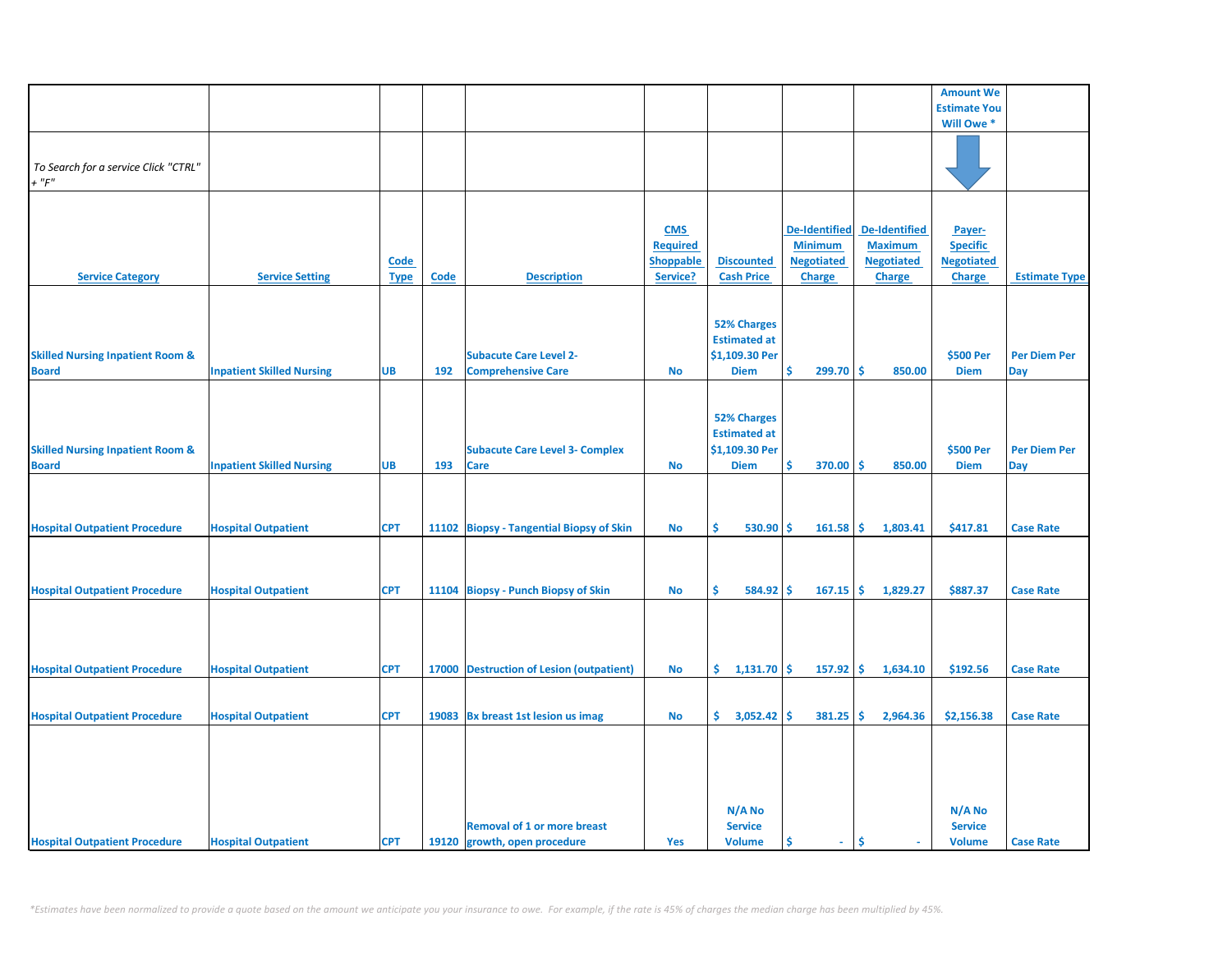| <b>Amount We</b><br><b>Estimate You</b><br>Will Owe *<br>To Search for a service Click "CTRL"<br>$+$ " $F$ "                                                                                         |                      |
|------------------------------------------------------------------------------------------------------------------------------------------------------------------------------------------------------|----------------------|
|                                                                                                                                                                                                      |                      |
|                                                                                                                                                                                                      |                      |
|                                                                                                                                                                                                      |                      |
|                                                                                                                                                                                                      |                      |
|                                                                                                                                                                                                      |                      |
|                                                                                                                                                                                                      |                      |
|                                                                                                                                                                                                      |                      |
|                                                                                                                                                                                                      |                      |
|                                                                                                                                                                                                      |                      |
|                                                                                                                                                                                                      |                      |
| <b>De-Identified</b><br><b>CMS</b><br><b>De-Identified</b><br>Payer-                                                                                                                                 |                      |
|                                                                                                                                                                                                      |                      |
| <b>Maximum</b><br><b>Required</b><br><b>Minimum</b><br><b>Specific</b>                                                                                                                               |                      |
| <b>Discounted</b><br><b>Negotiated</b><br><b>Negotiated</b><br><b>Shoppable</b><br><b>Negotiated</b><br><b>Code</b>                                                                                  |                      |
| Service?<br><b>Cash Price</b><br><b>Service Category</b><br><b>Service Setting</b><br>Code<br><b>Description</b><br><b>Charge</b><br><b>Charge</b><br><b>Charge</b><br><b>Type</b>                   | <b>Estimate Type</b> |
|                                                                                                                                                                                                      |                      |
|                                                                                                                                                                                                      |                      |
|                                                                                                                                                                                                      |                      |
|                                                                                                                                                                                                      |                      |
| <b>CPT</b><br><b>Arthrocentesis (outpatient)</b><br>\$<br>370.58<br>Ŝ.<br>182.39<br>\$<br>1,461.73<br>\$337.83<br><b>Injections</b><br><b>Hospital Outpatient</b><br>20610<br>No                     | <b>Case Rate</b>     |
|                                                                                                                                                                                                      |                      |
|                                                                                                                                                                                                      |                      |
|                                                                                                                                                                                                      |                      |
| <b>CPT</b><br>27818 Treatment of ankle fracture<br>1,243.48<br>395.00<br>Ŝ.<br>2,581.00<br>\$820.37<br><b>Hospital Outpatient Procedure</b><br><b>Hospital Outpatient</b><br><b>No</b><br>\$.<br>\$. | <b>Case Rate</b>     |
|                                                                                                                                                                                                      |                      |
| N/A No<br>$N/A$ No                                                                                                                                                                                   |                      |
| <b>Service</b><br><b>Service</b>                                                                                                                                                                     |                      |
|                                                                                                                                                                                                      |                      |
| \$<br><b>Hospital Outpatient Procedure</b><br><b>Hospital Outpatient</b><br><b>CPT</b><br>29826 Arthroscopic Shoulder Surgery<br><b>Yes</b><br><b>Volume</b><br>\$.<br><b>Volume</b><br>$\sim$       | <b>Case Rate</b>     |
|                                                                                                                                                                                                      |                      |
|                                                                                                                                                                                                      |                      |
| N/A No<br>N/A No                                                                                                                                                                                     |                      |
|                                                                                                                                                                                                      |                      |
| <b>Arthroscopic Knee Surgery</b><br><b>Service</b><br><b>Service</b>                                                                                                                                 |                      |
| Ŝ<br><b>Hospital Outpatient Procedure</b><br>29881<br>\$<br><b>Hospital Outpatient</b><br><b>CPT</b><br>(outpatient)<br>Yes<br><b>Volume</b><br><b>Volume</b><br>$\omega$ .                          | <b>Case Rate</b>     |
|                                                                                                                                                                                                      |                      |
|                                                                                                                                                                                                      |                      |
|                                                                                                                                                                                                      |                      |
|                                                                                                                                                                                                      |                      |
| <b>Hospital Outpatient Procedure</b><br><b>Hospital Outpatient</b><br><b>CPT</b><br>31575 Laryngoscopy - Diagnostic<br>\$<br>449.87<br>\$<br>135.86<br>\$<br>1,978.02<br>\$316.48<br><b>No</b>       | <b>Case Rate</b>     |
|                                                                                                                                                                                                      |                      |
|                                                                                                                                                                                                      |                      |
|                                                                                                                                                                                                      |                      |
| <b>CPT</b><br>\$<br>608.39<br>288.54<br>Ś<br>1,852.06<br>\$324.20<br><b>Hospital Outpatient Procedure</b><br><b>Hospital Outpatient</b><br>32555<br>Aspirate pleura w/ imaging<br>No<br>Ś            | <b>Case Rate</b>     |
|                                                                                                                                                                                                      |                      |
|                                                                                                                                                                                                      |                      |
|                                                                                                                                                                                                      |                      |
|                                                                                                                                                                                                      |                      |
| N/A No<br>N/A No                                                                                                                                                                                     |                      |
| <b>Service</b><br><b>Tonsillectomy with Adenoidectomy</b><br><b>Service</b>                                                                                                                          |                      |
| \$<br><b>Hospital Outpatient Procedure</b><br><b>CPT</b><br>42820 (outpatient)<br><b>Volume</b><br>\$<br><b>Volume</b><br><b>Hospital Outpatient</b><br>Yes<br>$\sim$<br>a.                          | <b>Case Rate</b>     |
|                                                                                                                                                                                                      |                      |
|                                                                                                                                                                                                      |                      |
|                                                                                                                                                                                                      |                      |
|                                                                                                                                                                                                      |                      |
|                                                                                                                                                                                                      |                      |
|                                                                                                                                                                                                      |                      |
|                                                                                                                                                                                                      |                      |
|                                                                                                                                                                                                      |                      |
| <b>Upper Gastrointestinal Endoscopy -</b>                                                                                                                                                            |                      |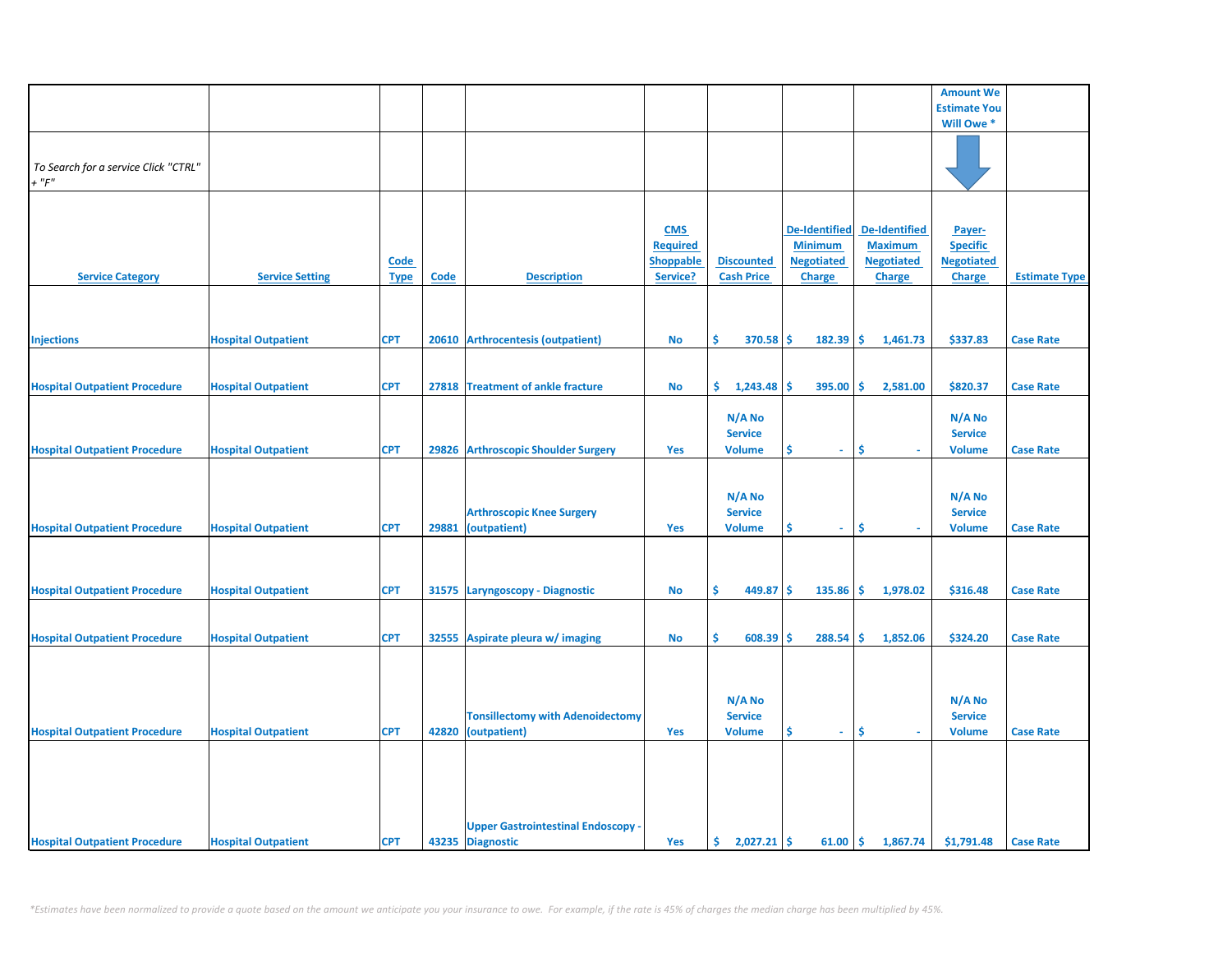|                                      |                            |             |             |                                           |                  |                   |                      |                                 | <b>Amount We</b>    |                      |
|--------------------------------------|----------------------------|-------------|-------------|-------------------------------------------|------------------|-------------------|----------------------|---------------------------------|---------------------|----------------------|
|                                      |                            |             |             |                                           |                  |                   |                      |                                 | <b>Estimate You</b> |                      |
|                                      |                            |             |             |                                           |                  |                   |                      |                                 | Will Owe *          |                      |
|                                      |                            |             |             |                                           |                  |                   |                      |                                 |                     |                      |
|                                      |                            |             |             |                                           |                  |                   |                      |                                 |                     |                      |
|                                      |                            |             |             |                                           |                  |                   |                      |                                 |                     |                      |
| To Search for a service Click "CTRL" |                            |             |             |                                           |                  |                   |                      |                                 |                     |                      |
| $+$ " $F"$                           |                            |             |             |                                           |                  |                   |                      |                                 |                     |                      |
|                                      |                            |             |             |                                           |                  |                   |                      |                                 |                     |                      |
|                                      |                            |             |             |                                           |                  |                   |                      |                                 |                     |                      |
|                                      |                            |             |             |                                           |                  |                   |                      |                                 |                     |                      |
|                                      |                            |             |             |                                           | <b>CMS</b>       |                   | <b>De-Identified</b> | <b>De-Identified</b>            | Payer-              |                      |
|                                      |                            |             |             |                                           | <b>Required</b>  |                   | <b>Minimum</b>       | <b>Maximum</b>                  | <b>Specific</b>     |                      |
|                                      |                            |             |             |                                           |                  |                   |                      |                                 |                     |                      |
|                                      |                            | <b>Code</b> |             |                                           | <b>Shoppable</b> | <b>Discounted</b> | <b>Negotiated</b>    | <b>Negotiated</b>               | <b>Negotiated</b>   |                      |
| <b>Service Category</b>              | <b>Service Setting</b>     | <b>Type</b> | <b>Code</b> | <b>Description</b>                        | Service?         | <b>Cash Price</b> | <b>Charge</b>        | <b>Charge</b>                   | Charge              | <b>Estimate Type</b> |
|                                      |                            |             |             |                                           |                  |                   |                      |                                 |                     |                      |
|                                      |                            |             |             |                                           |                  |                   |                      |                                 |                     |                      |
|                                      |                            |             |             |                                           |                  |                   |                      |                                 |                     |                      |
|                                      |                            |             |             |                                           |                  |                   |                      |                                 |                     |                      |
|                                      |                            |             |             |                                           |                  |                   |                      |                                 |                     |                      |
|                                      |                            |             |             | <b>Upper Gastrointestinal Endoscopy -</b> |                  |                   |                      |                                 |                     |                      |
|                                      |                            |             |             |                                           |                  |                   |                      |                                 |                     |                      |
| <b>Hospital Outpatient Procedure</b> | <b>Hospital Outpatient</b> | <b>CPT</b>  | 43239       | <b>With Biopsy</b>                        | Yes              | \$.<br>1,259.34   | \$<br>372.00         | \$.<br>2,229.48                 | \$729.53            | <b>Case Rate</b>     |
|                                      |                            |             |             |                                           |                  |                   |                      |                                 |                     |                      |
|                                      |                            |             |             |                                           |                  |                   |                      |                                 |                     |                      |
|                                      |                            |             |             |                                           |                  |                   |                      |                                 |                     |                      |
|                                      |                            |             |             |                                           |                  |                   |                      |                                 |                     |                      |
|                                      |                            |             |             |                                           |                  |                   |                      |                                 |                     |                      |
|                                      |                            |             |             | <b>Colonoscopy - Diagnostic</b>           |                  |                   |                      |                                 |                     |                      |
|                                      |                            |             |             |                                           |                  |                   |                      |                                 |                     |                      |
| <b>Hospital Outpatient Procedure</b> | <b>Hospital Outpatient</b> | <b>CPT</b>  | 45378       | (outpatient)                              | Yes              | \$<br>2,117.86    | \$<br>335.79         | \$<br>2,220.88                  | \$1,802.46          | <b>Case Rate</b>     |
|                                      |                            |             |             |                                           |                  |                   |                      |                                 |                     |                      |
|                                      |                            |             |             |                                           |                  |                   |                      |                                 |                     |                      |
|                                      |                            |             |             |                                           |                  |                   |                      |                                 |                     |                      |
|                                      |                            |             |             |                                           |                  |                   |                      |                                 |                     |                      |
|                                      |                            |             |             |                                           |                  |                   |                      |                                 |                     |                      |
|                                      |                            |             |             | <b>Colonoscopy - With Biopsy</b>          |                  |                   |                      |                                 |                     |                      |
| <b>Hospital Outpatient Procedure</b> |                            | <b>CPT</b>  |             | 45380 (outpatient)                        | Yes              | \$.<br>3,082.66   | Ŝ.<br>343.06         | Ś.<br>4,110.45                  | \$2,766.99          | <b>Case Rate</b>     |
|                                      | <b>Hospital Outpatient</b> |             |             |                                           |                  |                   |                      |                                 |                     |                      |
|                                      |                            |             |             |                                           |                  |                   |                      |                                 |                     |                      |
|                                      |                            |             |             |                                           |                  |                   |                      |                                 |                     |                      |
|                                      |                            |             |             |                                           |                  |                   |                      |                                 |                     |                      |
|                                      |                            |             |             |                                           |                  |                   |                      |                                 |                     |                      |
|                                      |                            |             |             |                                           |                  |                   |                      |                                 |                     |                      |
|                                      |                            |             |             |                                           |                  |                   |                      |                                 |                     |                      |
|                                      |                            |             |             | <b>Colonoscopy - With Polyp Removal</b>   |                  |                   |                      |                                 |                     |                      |
|                                      |                            |             |             |                                           |                  |                   |                      |                                 |                     |                      |
| <b>Hospital Outpatient Procedure</b> | <b>Hospital Outpatient</b> | <b>CPT</b>  | 45385       | (outpatient)                              | Yes              | \$.<br>3,317.89   | \$<br>354.50         | \$<br>4,434.15                  | \$2,973.22          | <b>Case Rate</b>     |
|                                      |                            |             |             |                                           |                  |                   |                      |                                 |                     |                      |
|                                      |                            |             |             |                                           |                  |                   |                      |                                 |                     |                      |
|                                      |                            |             |             |                                           |                  |                   |                      |                                 |                     |                      |
|                                      |                            |             |             |                                           |                  |                   |                      |                                 |                     |                      |
|                                      |                            |             |             |                                           |                  |                   |                      |                                 |                     |                      |
|                                      |                            |             |             |                                           |                  |                   |                      |                                 |                     |                      |
|                                      |                            |             |             |                                           |                  |                   |                      |                                 |                     |                      |
|                                      |                            |             |             |                                           |                  |                   |                      |                                 |                     |                      |
|                                      |                            |             |             |                                           |                  |                   |                      |                                 |                     |                      |
|                                      |                            |             |             |                                           |                  | N/A No            |                      |                                 | N/A No              |                      |
|                                      |                            |             |             |                                           |                  |                   |                      |                                 |                     |                      |
|                                      |                            |             |             | <b>Ultrasound examination of lower</b>    |                  | <b>Service</b>    |                      |                                 | <b>Service</b>      |                      |
| <b>Hospital Outpatient Procedure</b> | <b>Hospital Outpatient</b> | <b>CPT</b>  |             | 45391 large bowel using an endoscope      | Yes              | <b>Volume</b>     | \$<br>$\sim$         | \$.<br>$\overline{\phantom{a}}$ | <b>Volume</b>       | <b>Case Rate</b>     |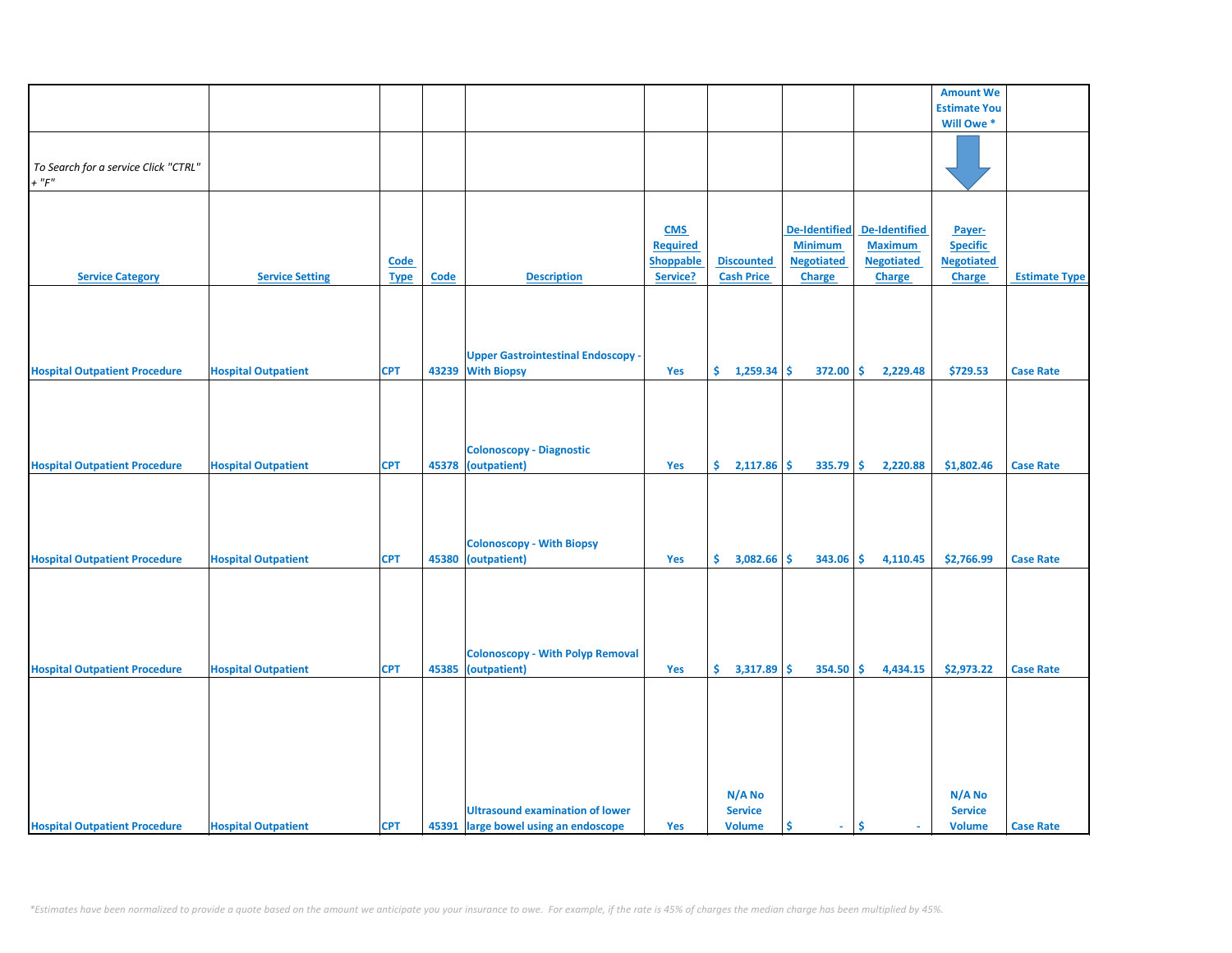|                                                     |                            |                            |       |                                                                                                |                                                               |                                           |                                                                       |                                                                       | <b>Amount We</b>                                                |                      |
|-----------------------------------------------------|----------------------------|----------------------------|-------|------------------------------------------------------------------------------------------------|---------------------------------------------------------------|-------------------------------------------|-----------------------------------------------------------------------|-----------------------------------------------------------------------|-----------------------------------------------------------------|----------------------|
|                                                     |                            |                            |       |                                                                                                |                                                               |                                           |                                                                       |                                                                       | <b>Estimate You</b>                                             |                      |
|                                                     |                            |                            |       |                                                                                                |                                                               |                                           |                                                                       |                                                                       | Will Owe *                                                      |                      |
| To Search for a service Click "CTRL"<br>$+$ " $F$ " |                            |                            |       |                                                                                                |                                                               |                                           |                                                                       |                                                                       |                                                                 |                      |
| <b>Service Category</b>                             | <b>Service Setting</b>     | <b>Code</b><br><b>Type</b> | Code  | <b>Description</b>                                                                             | <b>CMS</b><br><b>Required</b><br><b>Shoppable</b><br>Service? | <b>Discounted</b><br><b>Cash Price</b>    | <b>De-Identified</b><br><b>Minimum</b><br><b>Negotiated</b><br>Charge | <b>De-Identified</b><br><b>Maximum</b><br><b>Negotiated</b><br>Charge | Payer-<br><b>Specific</b><br><b>Negotiated</b><br><b>Charge</b> | <b>Estimate Type</b> |
| <b>Hospital Outpatient Procedure</b>                | <b>Hospital Outpatient</b> | <b>CPT</b>                 | 47562 | <b>Gall Bladder Surgery (outpatient)</b>                                                       | Yes                                                           | \$12,062.52                               | Ŝ<br>504.75                                                           | \$.<br>18,374.88                                                      | \$13,136.67                                                     | <b>Case Rate</b>     |
|                                                     |                            |                            |       |                                                                                                |                                                               |                                           |                                                                       |                                                                       |                                                                 |                      |
| <b>Hospital Outpatient Procedure</b>                | <b>Hospital Outpatient</b> | <b>CPT</b>                 |       | 49440 Place gastrostomy tube perc                                                              | No                                                            | \$<br>3,111.60                            | \$<br>445.12                                                          | -\$<br>3,166.61                                                       | \$1,488.82                                                      | <b>Case Rate</b>     |
| <b>Hospital Outpatient Procedure</b>                | <b>Hospital Outpatient</b> | <b>CPT</b>                 | 49505 | Repair of groin hernia patient age 5<br>years or older                                         | Yes                                                           | \$.<br>$9,867.85$ \$                      | 470.98                                                                | \$15,040.03                                                           | \$10,768.15                                                     | <b>Case Rate</b>     |
| <b>Hospital Outpatient Procedure</b>                | <b>Hospital Outpatient</b> | <b>CPT</b>                 | 51798 | <b>Urine Capacity Measurement</b>                                                              | No                                                            | \$<br>97.04                               | \$<br>÷.                                                              | \$<br>1,579.20                                                        | \$108.79                                                        | <b>Case Rate</b>     |
| <b>Hospital Outpatient Procedure</b>                | <b>Hospital Outpatient</b> | <b>CPT</b>                 |       | 52000 Cystoscopy                                                                               | No                                                            | \$.<br>$1,173.22$ \$                      | 282.78                                                                | \$<br>1,596.52                                                        | \$1,020.21                                                      | <b>Case Rate</b>     |
| <b>Hospital Outpatient Procedure</b>                | <b>Hospital Outpatient</b> | <b>CPT</b>                 |       | 55700 Biopsy of prostate gland                                                                 | Yes                                                           | \$.<br>1,165.04                           | \$<br>284.76                                                          | \$<br>2,631.84                                                        | \$908.49                                                        | <b>Case Rate</b>     |
| <b>Hospital Outpatient Procedure</b>                | <b>Hospital Outpatient</b> | <b>CPT</b>                 |       | <b>Surgical removal of prostate and</b><br>surrounding lymph nodes using an<br>55866 endoscope | Yes                                                           | N/A No<br><b>Service</b><br><b>Volume</b> | N/A No<br><b>Service</b><br><b>Volume</b>                             | N/A No<br><b>Service</b><br><b>Volume</b>                             | $N/A$ No<br><b>Service</b><br><b>Volume</b>                     | <b>Case Rate</b>     |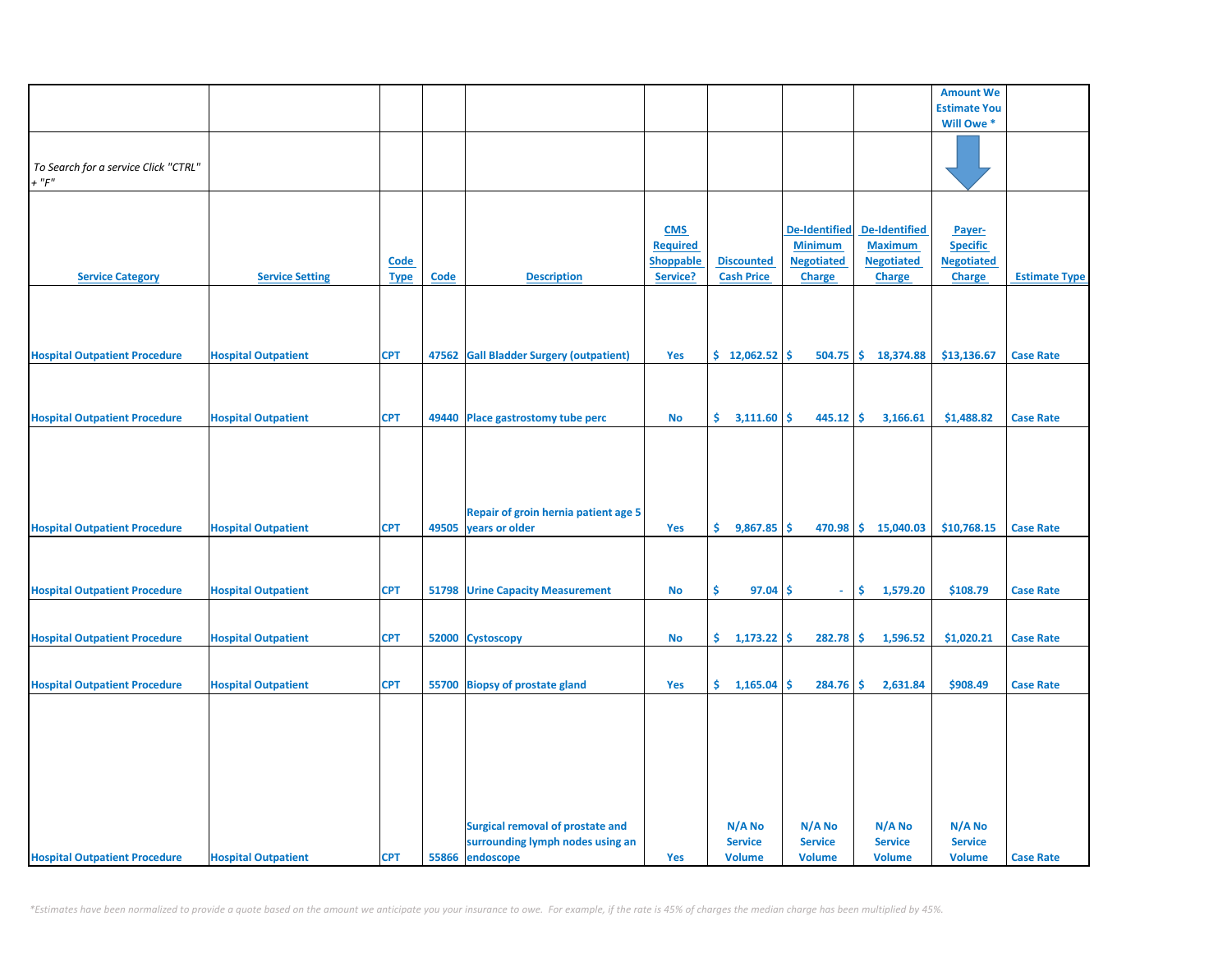|                                         |                              |             |             |                                     |                  |     |                   |                      |     |                   | <b>Amount We</b>    |                      |
|-----------------------------------------|------------------------------|-------------|-------------|-------------------------------------|------------------|-----|-------------------|----------------------|-----|-------------------|---------------------|----------------------|
|                                         |                              |             |             |                                     |                  |     |                   |                      |     |                   |                     |                      |
|                                         |                              |             |             |                                     |                  |     |                   |                      |     |                   | <b>Estimate You</b> |                      |
|                                         |                              |             |             |                                     |                  |     |                   |                      |     |                   | Will Owe *          |                      |
|                                         |                              |             |             |                                     |                  |     |                   |                      |     |                   |                     |                      |
| To Search for a service Click "CTRL"    |                              |             |             |                                     |                  |     |                   |                      |     |                   |                     |                      |
| $+$ " $F$ "                             |                              |             |             |                                     |                  |     |                   |                      |     |                   |                     |                      |
|                                         |                              |             |             |                                     |                  |     |                   |                      |     |                   |                     |                      |
|                                         |                              |             |             |                                     |                  |     |                   |                      |     |                   |                     |                      |
|                                         |                              |             |             |                                     |                  |     |                   |                      |     |                   |                     |                      |
|                                         |                              |             |             |                                     | <b>CMS</b>       |     |                   | <b>De-Identified</b> |     | De-Identified     | Payer-              |                      |
|                                         |                              |             |             |                                     | <b>Required</b>  |     |                   | <b>Minimum</b>       |     | <b>Maximum</b>    | <b>Specific</b>     |                      |
|                                         |                              | <b>Code</b> |             |                                     | <b>Shoppable</b> |     | <b>Discounted</b> | <b>Negotiated</b>    |     | <b>Negotiated</b> | <b>Negotiated</b>   |                      |
| <b>Service Category</b>                 | <b>Service Setting</b>       | <b>Type</b> | <b>Code</b> | <b>Description</b>                  | Service?         |     | <b>Cash Price</b> | <b>Charge</b>        |     | <b>Charge</b>     | <b>Charge</b>       | <b>Estimate Type</b> |
|                                         |                              |             |             |                                     |                  |     |                   |                      |     |                   |                     |                      |
|                                         |                              |             |             |                                     |                  |     |                   |                      |     |                   |                     |                      |
|                                         |                              |             |             |                                     |                  |     |                   |                      |     |                   |                     |                      |
| <b>Hospital Outpatient Procedure</b>    | <b>Hospital Outpatient</b>   | <b>CPT</b>  |             | 58100 Biopsy - Endometrial (Uterus) | <b>No</b>        | Ŝ.  | 375.83            | Ŝ.<br>144.00         | Ŝ.  | 1,697.39          | \$325.85            | <b>Case Rate</b>     |
|                                         |                              |             |             |                                     |                  |     |                   |                      |     |                   |                     |                      |
|                                         |                              |             |             |                                     |                  |     |                   |                      |     |                   |                     |                      |
|                                         |                              |             |             |                                     |                  |     |                   |                      |     |                   |                     |                      |
| <b>Hospital Outpatient Procedure</b>    | <b>Hospital Outpatient</b>   | <b>CPT</b>  |             | 58300 Insert intrauterine device    | <b>No</b>        | \$  | 632.24            | 48.93<br>\$.         | \$  | 1,749.37          | \$1,185.65          | <b>Case Rate</b>     |
|                                         |                              |             |             |                                     |                  |     |                   |                      |     |                   |                     |                      |
|                                         |                              |             |             |                                     |                  |     |                   |                      |     |                   |                     |                      |
| <b>Hospital Outpatient Procedure</b>    | <b>Hospital Outpatient</b>   | <b>CPT</b>  | 58301       | <b>Remove intrauterine device</b>   | No               | \$  | 273.85            | \$.<br>32.34         | \$. | 1,495.58          | \$193.47            | <b>Case Rate</b>     |
|                                         |                              |             |             |                                     |                  |     |                   |                      |     |                   |                     |                      |
|                                         |                              |             |             |                                     |                  |     |                   |                      |     |                   |                     |                      |
| <b>Hospital Outpatient Procedure</b>    | <b>Hospital Outpatient</b>   | <b>CPT</b>  | 59025       | <b>Fetal Non-Stress Test</b>        | No               | \$  | 260.79            | 118.53<br>\$.        | \$  | 1,596.22          | \$221.21            | <b>Case Rate</b>     |
|                                         |                              |             |             |                                     |                  |     |                   |                      |     |                   |                     |                      |
|                                         |                              |             |             |                                     |                  |     |                   |                      |     |                   |                     |                      |
|                                         |                              |             |             |                                     |                  |     |                   |                      |     |                   |                     |                      |
|                                         |                              |             |             |                                     |                  |     |                   |                      |     |                   |                     |                      |
|                                         |                              |             |             |                                     |                  |     |                   |                      |     |                   |                     |                      |
|                                         |                              |             |             |                                     |                  |     |                   |                      |     |                   |                     |                      |
|                                         |                              |             |             |                                     |                  |     |                   |                      |     |                   |                     |                      |
|                                         |                              |             |             |                                     |                  |     |                   |                      |     |                   |                     |                      |
|                                         |                              |             |             | Routine obstetric care for vaginal  |                  |     |                   |                      |     |                   |                     |                      |
| <b>Professional Services Associated</b> |                              |             |             | delivery, including pre-and post-   |                  |     |                   |                      |     |                   |                     |                      |
| with Inpatient Stay                     | <b>Professional Services</b> | <b>CPT</b>  | 59400       | delivery care                       | Yes              | \$. | 4,496.21          | \$<br>242.00         | \$. | 3,278.48          | \$2,434.74          | <b>Case Rate</b>     |
|                                         |                              |             |             |                                     |                  |     |                   |                      |     |                   |                     |                      |
| <b>Professional Services Associated</b> |                              |             |             |                                     |                  |     |                   |                      |     |                   |                     |                      |
| with Inpatient Stay                     | <b>Professional Services</b> | <b>CPT</b>  |             | 59410 Obstetrical care              | <b>No</b>        | \$. | 2,230.06          | Ś<br>133.91          | \$. | 1,625.81          | \$1,305.16          | <b>Case Rate</b>     |
|                                         |                              |             |             |                                     |                  |     |                   |                      |     |                   |                     |                      |
|                                         |                              |             |             |                                     |                  |     |                   |                      |     |                   |                     |                      |
|                                         |                              |             |             |                                     |                  |     |                   |                      |     |                   |                     |                      |
|                                         |                              |             |             |                                     |                  |     |                   |                      |     |                   |                     |                      |
|                                         |                              |             |             |                                     |                  |     |                   |                      |     |                   |                     |                      |
|                                         |                              |             |             |                                     |                  |     |                   |                      |     |                   |                     |                      |
|                                         |                              |             |             |                                     |                  |     |                   |                      |     |                   |                     |                      |
|                                         |                              |             |             |                                     |                  |     |                   |                      |     |                   |                     |                      |
|                                         |                              |             |             | Routine obstetric care for cesarean |                  |     |                   |                      |     |                   |                     |                      |
| <b>Professional Services Associated</b> |                              |             |             | delivery, including pre-and post-   |                  |     |                   |                      |     |                   |                     |                      |
| with Inpatient Stay                     | <b>Professional Services</b> | <b>CPT</b>  |             | 59510 delivery care                 | Yes              | \$. | $4,966.56$ \$     | 246.05               | \$  | 3,619.13          | \$2,434.74          | <b>Case Rate</b>     |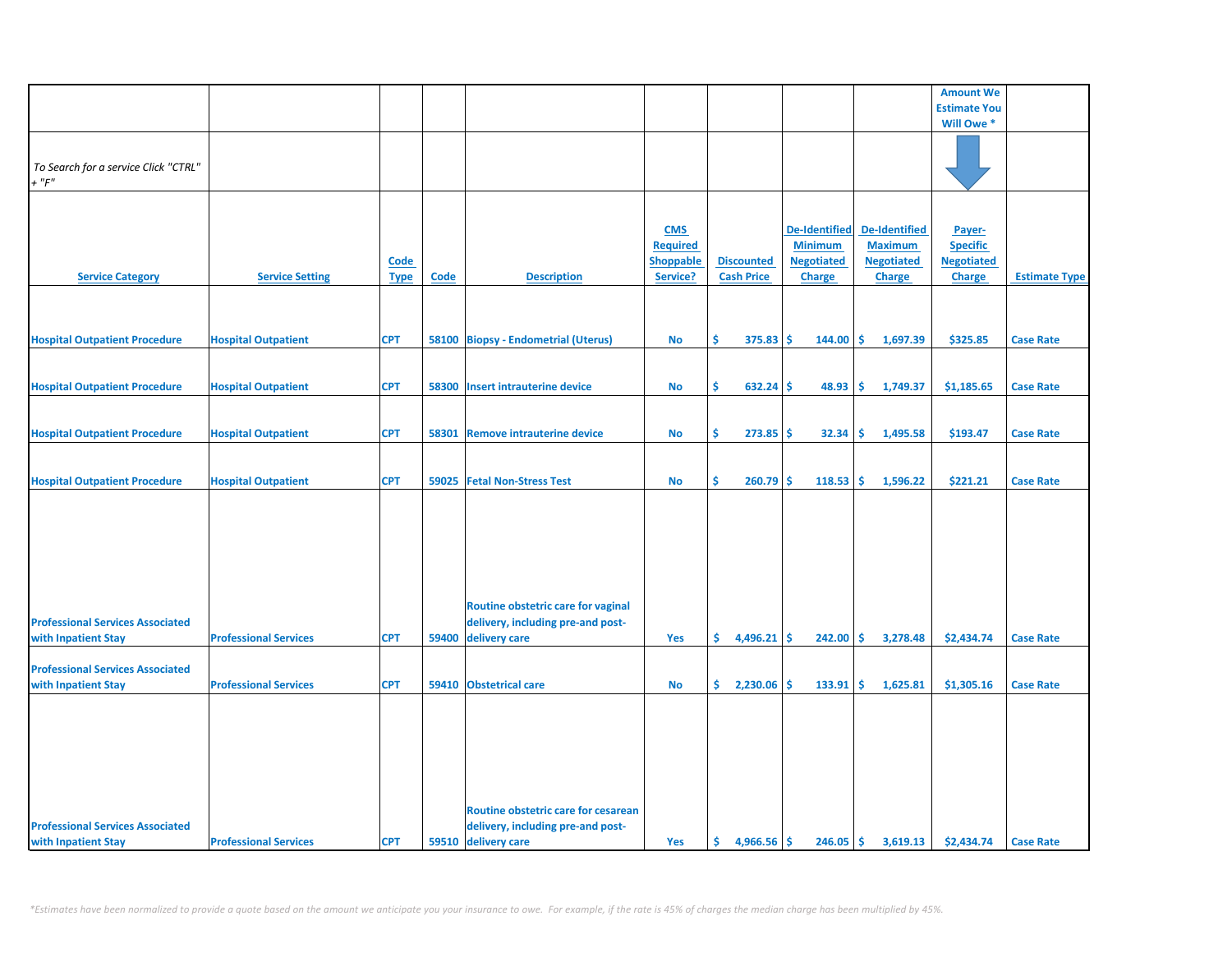|                                         |                              |             |       |                                     |                  |                   |                      |                      | <b>Amount We</b>    |                      |
|-----------------------------------------|------------------------------|-------------|-------|-------------------------------------|------------------|-------------------|----------------------|----------------------|---------------------|----------------------|
|                                         |                              |             |       |                                     |                  |                   |                      |                      |                     |                      |
|                                         |                              |             |       |                                     |                  |                   |                      |                      | <b>Estimate You</b> |                      |
|                                         |                              |             |       |                                     |                  |                   |                      |                      | Will Owe *          |                      |
|                                         |                              |             |       |                                     |                  |                   |                      |                      |                     |                      |
|                                         |                              |             |       |                                     |                  |                   |                      |                      |                     |                      |
| To Search for a service Click "CTRL"    |                              |             |       |                                     |                  |                   |                      |                      |                     |                      |
| $+$ " $F$ "                             |                              |             |       |                                     |                  |                   |                      |                      |                     |                      |
|                                         |                              |             |       |                                     |                  |                   |                      |                      |                     |                      |
|                                         |                              |             |       |                                     |                  |                   |                      |                      |                     |                      |
|                                         |                              |             |       |                                     | <b>CMS</b>       |                   | <b>De-Identified</b> | <b>De-Identified</b> | Payer-              |                      |
|                                         |                              |             |       |                                     | <b>Required</b>  |                   | <b>Minimum</b>       | <b>Maximum</b>       | <b>Specific</b>     |                      |
|                                         |                              | Code        |       |                                     | <b>Shoppable</b> | <b>Discounted</b> | <b>Negotiated</b>    | <b>Negotiated</b>    | <b>Negotiated</b>   |                      |
| <b>Service Category</b>                 | <b>Service Setting</b>       | <b>Type</b> | Code  | <b>Description</b>                  | Service?         | <b>Cash Price</b> | <b>Charge</b>        | <b>Charge</b>        | Charge              | <b>Estimate Type</b> |
|                                         |                              |             |       |                                     |                  |                   |                      |                      |                     |                      |
|                                         |                              |             |       |                                     |                  |                   |                      |                      |                     |                      |
|                                         |                              |             |       |                                     |                  |                   |                      |                      |                     |                      |
|                                         |                              |             |       |                                     |                  |                   |                      |                      |                     |                      |
|                                         |                              |             |       |                                     |                  |                   |                      |                      |                     |                      |
|                                         |                              |             |       |                                     |                  |                   |                      |                      |                     |                      |
|                                         |                              |             |       |                                     |                  |                   |                      |                      |                     |                      |
|                                         |                              |             |       |                                     |                  |                   |                      |                      |                     |                      |
|                                         |                              |             |       |                                     |                  |                   |                      |                      |                     |                      |
|                                         |                              |             |       |                                     |                  |                   |                      |                      |                     |                      |
|                                         |                              |             |       |                                     |                  |                   |                      |                      |                     |                      |
|                                         |                              |             |       | Routine obstetric care for vaginal  |                  |                   |                      |                      |                     |                      |
|                                         |                              |             |       | delivery after prior cesarean       |                  |                   |                      |                      |                     |                      |
| <b>Professional Services Associated</b> |                              |             |       | delivery including pre-and post-    |                  |                   |                      |                      |                     |                      |
| with Inpatient Stay                     | <b>Professional Services</b> | <b>CPT</b>  | 59610 | delivery care                       | Yes              | \$<br>4,706.58    | \$<br>305.08         | \$<br>3,429.34       | \$2,434.74          | <b>Case Rate</b>     |
|                                         |                              |             |       |                                     |                  |                   |                      |                      |                     |                      |
|                                         |                              |             |       |                                     |                  |                   |                      |                      |                     |                      |
|                                         |                              |             |       |                                     |                  |                   |                      |                      |                     |                      |
|                                         |                              |             |       |                                     |                  |                   |                      |                      |                     |                      |
|                                         |                              |             |       |                                     |                  |                   |                      |                      |                     |                      |
|                                         |                              |             |       |                                     |                  |                   |                      |                      |                     |                      |
|                                         |                              |             |       |                                     |                  |                   |                      |                      |                     |                      |
|                                         |                              |             |       |                                     |                  |                   |                      |                      |                     |                      |
|                                         |                              |             |       |                                     |                  |                   |                      |                      |                     |                      |
|                                         |                              |             |       |                                     |                  |                   |                      |                      |                     |                      |
|                                         |                              |             |       |                                     |                  |                   |                      |                      |                     |                      |
|                                         |                              |             |       | Injection of substance into spinal  |                  |                   |                      |                      |                     |                      |
|                                         |                              |             |       | canal of lower back or sacrum using |                  |                   |                      |                      |                     |                      |
| <b>Hospital Outpatient Procedure</b>    | <b>Hospital Outpatient</b>   | <b>CPT</b>  | 62322 | imaging guidance                    | Yes              | \$.<br>1,055.18   | \$<br>379.33         | \$<br>1,880.39       | \$1,465.73          | <b>Case Rate</b>     |
|                                         |                              |             |       |                                     |                  |                   |                      |                      |                     |                      |
|                                         |                              |             |       |                                     |                  |                   |                      |                      |                     |                      |
|                                         |                              |             |       |                                     |                  |                   |                      |                      |                     |                      |
|                                         |                              |             |       |                                     |                  |                   |                      |                      |                     |                      |
|                                         |                              |             |       |                                     |                  |                   |                      |                      |                     |                      |
|                                         |                              |             |       |                                     |                  |                   |                      |                      |                     |                      |
|                                         |                              |             |       |                                     |                  |                   |                      |                      |                     |                      |
|                                         |                              |             |       |                                     |                  |                   |                      |                      |                     |                      |
|                                         |                              |             |       |                                     |                  |                   |                      |                      |                     |                      |
|                                         |                              |             |       |                                     |                  |                   |                      |                      |                     |                      |
|                                         |                              |             |       | Injection of substance into spinal  |                  |                   |                      |                      |                     |                      |
|                                         |                              |             |       | canal of lower back or sacrum using |                  |                   |                      |                      |                     |                      |
|                                         |                              |             |       |                                     |                  |                   |                      |                      |                     |                      |
| <b>Hospital Outpatient Procedure</b>    | <b>Hospital Outpatient</b>   | <b>CPT</b>  |       | 62323 imaging guidance              | Yes              | \$1,665.98        | $305.01$ \$          | 1,988.33             | \$2,020.09          | <b>Case Rate</b>     |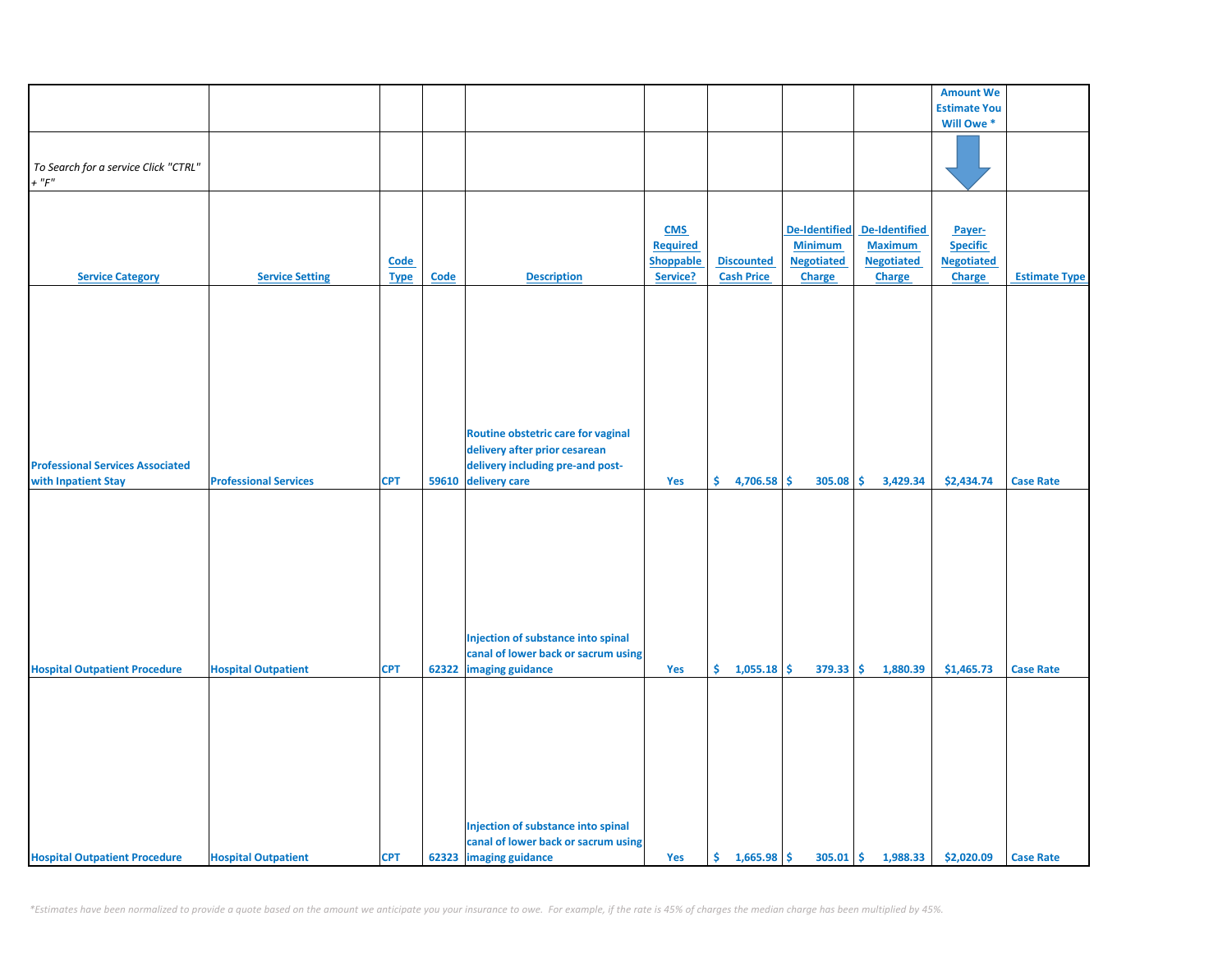|                                      |                            |             |             |                                           |                 |                      |                      |                   | <b>Amount We</b>    |                      |
|--------------------------------------|----------------------------|-------------|-------------|-------------------------------------------|-----------------|----------------------|----------------------|-------------------|---------------------|----------------------|
|                                      |                            |             |             |                                           |                 |                      |                      |                   | <b>Estimate You</b> |                      |
|                                      |                            |             |             |                                           |                 |                      |                      |                   | Will Owe *          |                      |
|                                      |                            |             |             |                                           |                 |                      |                      |                   |                     |                      |
|                                      |                            |             |             |                                           |                 |                      |                      |                   |                     |                      |
| To Search for a service Click "CTRL" |                            |             |             |                                           |                 |                      |                      |                   |                     |                      |
| $+$ " $F$ "                          |                            |             |             |                                           |                 |                      |                      |                   |                     |                      |
|                                      |                            |             |             |                                           |                 |                      |                      |                   |                     |                      |
|                                      |                            |             |             |                                           |                 |                      |                      |                   |                     |                      |
|                                      |                            |             |             |                                           |                 |                      |                      |                   |                     |                      |
|                                      |                            |             |             |                                           | <b>CMS</b>      |                      | <b>De-Identified</b> | De-Identified     | Payer-              |                      |
|                                      |                            |             |             |                                           | <b>Required</b> |                      | <b>Minimum</b>       | <b>Maximum</b>    | <b>Specific</b>     |                      |
|                                      |                            | <b>Code</b> |             |                                           | Shoppable       | <b>Discounted</b>    | <b>Negotiated</b>    | <b>Negotiated</b> | <b>Negotiated</b>   |                      |
| <b>Service Category</b>              | <b>Service Setting</b>     | <b>Type</b> | <b>Code</b> | <b>Description</b>                        | Service?        | <b>Cash Price</b>    | <b>Charge</b>        | <b>Charge</b>     | Charge              | <b>Estimate Type</b> |
|                                      |                            |             |             |                                           |                 |                      |                      |                   |                     |                      |
|                                      |                            |             |             |                                           |                 |                      |                      |                   |                     |                      |
|                                      |                            |             |             |                                           |                 |                      |                      |                   |                     |                      |
|                                      |                            |             |             |                                           |                 |                      |                      |                   |                     |                      |
|                                      |                            |             |             |                                           |                 |                      |                      |                   |                     |                      |
|                                      |                            |             |             |                                           |                 |                      |                      |                   |                     |                      |
|                                      |                            |             |             |                                           |                 |                      |                      |                   |                     |                      |
|                                      |                            |             |             |                                           |                 |                      |                      |                   |                     |                      |
|                                      |                            |             |             |                                           |                 |                      |                      |                   |                     |                      |
|                                      |                            |             |             |                                           |                 |                      |                      |                   |                     |                      |
|                                      |                            |             |             |                                           |                 |                      |                      |                   |                     |                      |
|                                      |                            |             |             | Injections of anesthetic and/or           |                 |                      |                      |                   |                     |                      |
|                                      |                            |             |             | steroid drug into lower or sacral         |                 |                      |                      |                   |                     |                      |
|                                      |                            |             |             | spine nerve root using imaging            |                 |                      |                      |                   |                     |                      |
| <b>Hospital Outpatient Procedure</b> | <b>Hospital Outpatient</b> | <b>CPT</b>  | 64483       | guidance                                  | Yes             | \$.<br>$1,776.21$ \$ | 358.46               | 1,980.49<br>-\$   | \$1,662.89          | <b>Case Rate</b>     |
|                                      |                            |             |             |                                           |                 |                      |                      |                   |                     |                      |
|                                      |                            |             |             |                                           |                 |                      |                      |                   |                     |                      |
|                                      |                            |             |             |                                           |                 |                      |                      |                   |                     |                      |
|                                      |                            |             |             |                                           |                 |                      |                      |                   |                     |                      |
|                                      |                            |             |             |                                           |                 |                      |                      |                   |                     |                      |
|                                      |                            |             |             |                                           |                 |                      |                      |                   |                     |                      |
|                                      |                            |             |             |                                           |                 | N/A No               |                      |                   | N/A No              |                      |
|                                      |                            |             |             | <b>Removal of recurring cataract in</b>   |                 | <b>Service</b>       |                      |                   | <b>Service</b>      |                      |
| <b>Hospital Outpatient Procedure</b> | <b>Hospital Outpatient</b> | <b>CPT</b>  | 66821       | lens capsule using laser                  | Yes             | <b>Volume</b>        | \$<br>$\omega$       | \$<br>$\sim$      | <b>Volume</b>       | <b>Case Rate</b>     |
|                                      |                            |             |             |                                           |                 |                      |                      |                   |                     |                      |
|                                      |                            |             |             |                                           |                 |                      |                      |                   |                     |                      |
|                                      |                            |             |             |                                           |                 |                      |                      |                   |                     |                      |
|                                      |                            |             |             |                                           |                 |                      |                      |                   |                     |                      |
|                                      |                            |             |             |                                           |                 | N/A No               |                      |                   | N/A No              |                      |
|                                      |                            |             |             | <b>Removal of cataract with insertion</b> |                 | <b>Service</b>       |                      |                   | <b>Service</b>      |                      |
| <b>Hospital Outpatient Procedure</b> | <b>Hospital Outpatient</b> | <b>CPT</b>  | 66984       | of lens                                   | Yes             | <b>Volume</b>        | \$<br>÷.             | \$                | <b>Volume</b>       | <b>Case Rate</b>     |
|                                      |                            |             |             |                                           |                 |                      |                      |                   |                     |                      |
|                                      |                            |             |             |                                           |                 |                      |                      |                   |                     |                      |
| <b>Hospital Outpatient Procedure</b> | <b>Hospital Outpatient</b> | <b>CPT</b>  |             | 69210 Remove impacted ear wax             | No              | \$<br>168.99         | \$<br>48.93          | \$.<br>1,604.78   | \$115.51            | <b>Case Rate</b>     |
|                                      |                            |             |             |                                           |                 |                      |                      |                   |                     |                      |
|                                      |                            |             |             |                                           |                 |                      |                      |                   |                     |                      |
|                                      |                            |             |             |                                           |                 |                      |                      |                   |                     |                      |
|                                      |                            |             |             |                                           |                 |                      |                      |                   |                     |                      |
|                                      |                            |             |             | <b>CT Scan - Head/Brain, without</b>      |                 |                      |                      |                   |                     |                      |
| <b>Radiology Services</b>            | <b>Hospital Outpatient</b> | <b>CPT</b>  |             | 70450 Contrast                            | No              | -\$<br>$901.06$ \$   | $127.22$ \$          | 1,318.18          | \$1,033.57          | <b>Per Unit</b>      |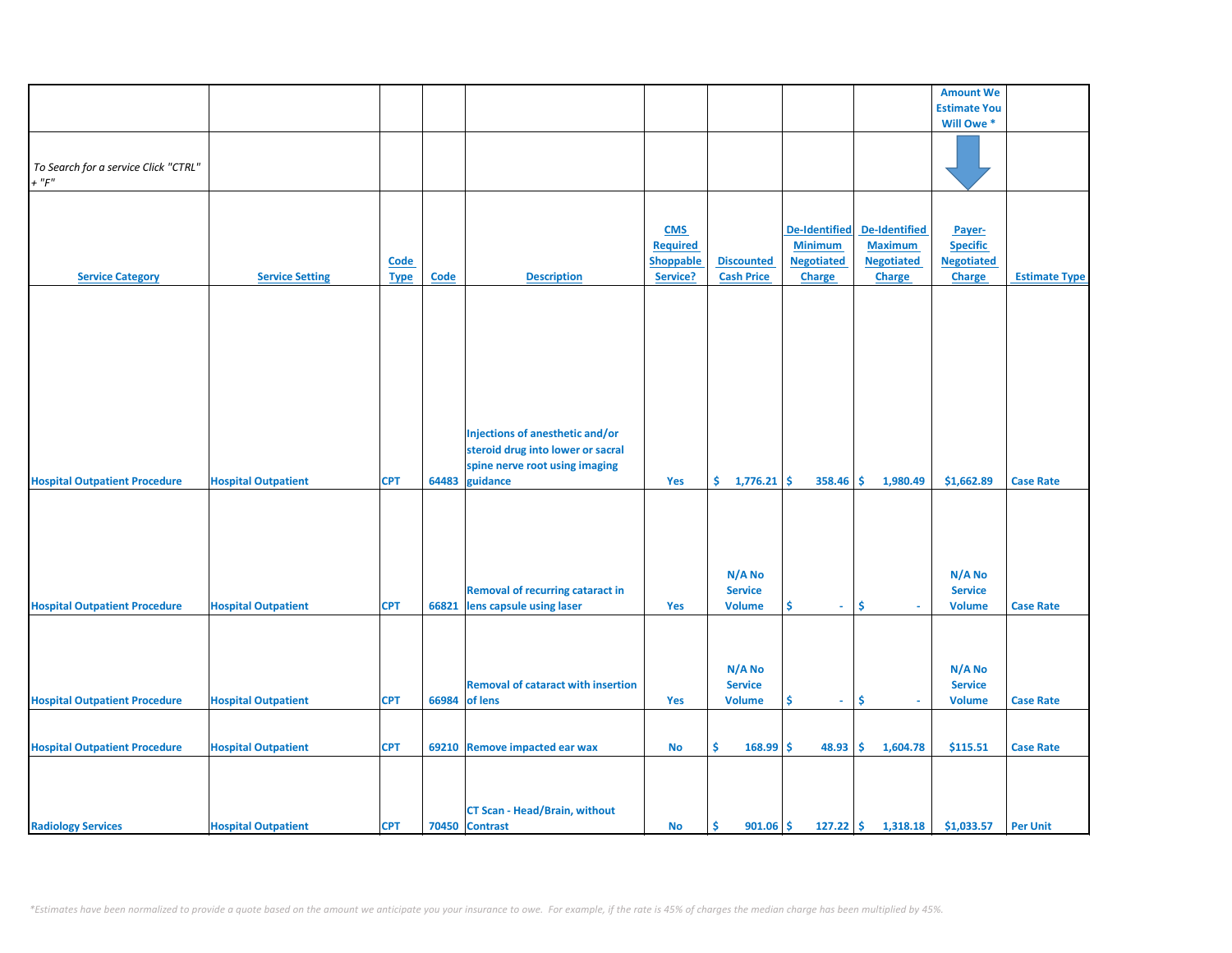|                                                     |                            |                            |       |                                                         |                                                               |                                        |                                                                              |                                                                              | <b>Amount We</b>                                                |                      |
|-----------------------------------------------------|----------------------------|----------------------------|-------|---------------------------------------------------------|---------------------------------------------------------------|----------------------------------------|------------------------------------------------------------------------------|------------------------------------------------------------------------------|-----------------------------------------------------------------|----------------------|
|                                                     |                            |                            |       |                                                         |                                                               |                                        |                                                                              |                                                                              | <b>Estimate You</b>                                             |                      |
|                                                     |                            |                            |       |                                                         |                                                               |                                        |                                                                              |                                                                              | Will Owe *                                                      |                      |
| To Search for a service Click "CTRL"<br>$+$ " $F$ " |                            |                            |       |                                                         |                                                               |                                        |                                                                              |                                                                              |                                                                 |                      |
| <b>Service Category</b>                             | <b>Service Setting</b>     | <b>Code</b><br><b>Type</b> | Code  | <b>Description</b>                                      | <b>CMS</b><br><b>Required</b><br><b>Shoppable</b><br>Service? | <b>Discounted</b><br><b>Cash Price</b> | <b>De-Identified</b><br><b>Minimum</b><br><b>Negotiated</b><br><b>Charge</b> | <b>De-Identified</b><br><b>Maximum</b><br><b>Negotiated</b><br><b>Charge</b> | Payer-<br><b>Specific</b><br><b>Negotiated</b><br><b>Charge</b> | <b>Estimate Type</b> |
| <b>Radiology Services</b>                           | <b>Hospital Outpatient</b> | <b>CPT</b>                 | 70450 | <b>CT Scan - Head/Brain, without</b><br><b>Contrast</b> | Yes                                                           | \$<br>901.06                           | -\$<br>127.22                                                                | \$<br>1,318.18                                                               | \$1,033.57                                                      | <b>Per Unit</b>      |
| <b>Radiology Services</b>                           | <b>Hospital Outpatient</b> | <b>CPT</b>                 | 70482 | Ct orbit/ear/fossa w/o&w/dye                            | <b>No</b>                                                     | \$.<br>2,339.66                        | 207.79<br>\$                                                                 | Ŝ.<br>2,657.02                                                               | \$2,053.86                                                      | <b>Per Unit</b>      |
| <b>Radiology Services</b>                           | <b>Hospital Outpatient</b> | <b>CPT</b>                 |       | 70486 Ct maxillofacial w/o dye                          | No                                                            | \$.<br>1,668.57                        | \$<br>127.52                                                                 | \$.<br>2,259.85                                                              | \$1,821.86                                                      | <b>Per Unit</b>      |
| <b>Radiology Services</b>                           | <b>Hospital Outpatient</b> | <b>CPT</b>                 | 70496 | <b>Ct angiography head</b>                              | No                                                            | \$.<br>1,871.05                        | 223.05<br>\$                                                                 | \$<br>1,996.31                                                               | \$1,530.03                                                      | <b>Per Unit</b>      |
| <b>Radiology Services</b>                           | <b>Hospital Outpatient</b> | <b>CPT</b>                 |       | 70498 Ct angiography neck                               | No                                                            | Ŝ.<br>1,632.72                         | Ŝ.<br>223.05                                                                 | \$.<br>1,677.63                                                              | \$1,256.88                                                      | <b>Per Unit</b>      |
| <b>Radiology Services</b>                           | <b>Hospital Outpatient</b> | <b>CPT</b>                 |       | 70551 MRI BRAIN STEM W/O DYE                            | <b>No</b>                                                     | \$.<br>$1,518.19$ \$                   | 252.20                                                                       | \$<br>2,270.30                                                               | \$1,616.90                                                      | <b>Per Unit</b>      |
| <b>Radiology Services</b>                           | <b>Hospital Outpatient</b> | <b>CPT</b>                 |       | 70553 MRI - Brain (outpatient)                          | Yes                                                           | \$.<br>2,314.59                        | 406.50<br>\$.                                                                | Ŝ.<br>3,409.54                                                               | \$2,443.86                                                      | <b>Per Unit</b>      |
| <b>Radiology Services</b>                           | <b>Hospital Outpatient</b> | <b>CPT</b>                 |       | 71045 X-ray exam chest 1 view                           | No                                                            | \$<br>138.11                           | -\$<br>19.91                                                                 | \$<br>181.37                                                                 | \$146.90                                                        | <b>Per Unit</b>      |
| <b>Radiology Services</b>                           | <b>Hospital Outpatient</b> | <b>CPT</b>                 |       | 71046 X-Ray - Chest (outpatient)                        | No                                                            | Ś<br>148.99                            | 31.50<br>\$                                                                  | \$<br>193.55                                                                 | \$149.10                                                        | <b>Per Unit</b>      |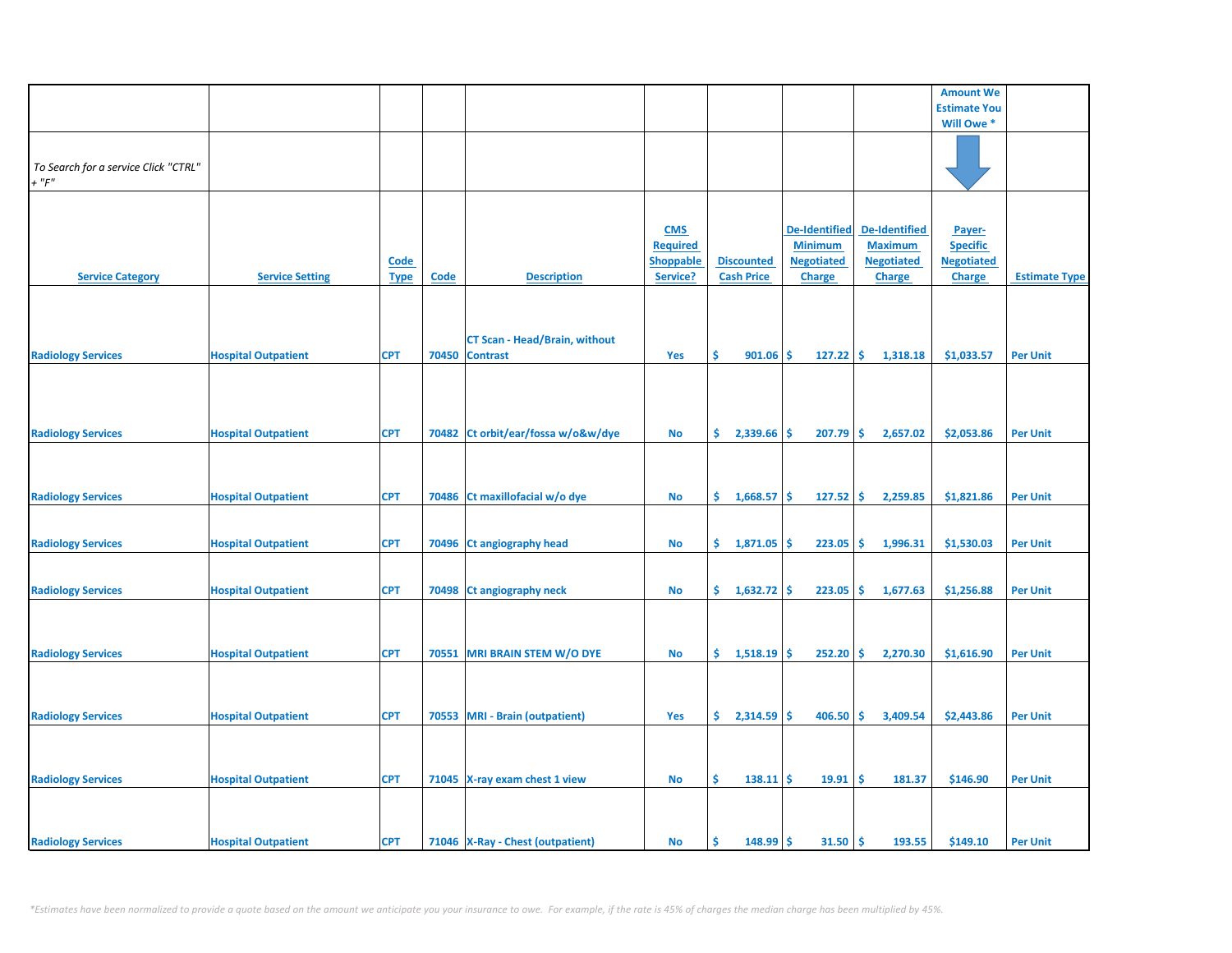|                                      |                            |             |             |                                           |                  |                    |                      |                      | <b>Amount We</b>    |                      |
|--------------------------------------|----------------------------|-------------|-------------|-------------------------------------------|------------------|--------------------|----------------------|----------------------|---------------------|----------------------|
|                                      |                            |             |             |                                           |                  |                    |                      |                      | <b>Estimate You</b> |                      |
|                                      |                            |             |             |                                           |                  |                    |                      |                      | Will Owe*           |                      |
|                                      |                            |             |             |                                           |                  |                    |                      |                      |                     |                      |
|                                      |                            |             |             |                                           |                  |                    |                      |                      |                     |                      |
| To Search for a service Click "CTRL" |                            |             |             |                                           |                  |                    |                      |                      |                     |                      |
|                                      |                            |             |             |                                           |                  |                    |                      |                      |                     |                      |
| $+$ " $F$ "                          |                            |             |             |                                           |                  |                    |                      |                      |                     |                      |
|                                      |                            |             |             |                                           |                  |                    |                      |                      |                     |                      |
|                                      |                            |             |             |                                           |                  |                    |                      |                      |                     |                      |
|                                      |                            |             |             |                                           | <b>CMS</b>       |                    | <b>De-Identified</b> | <b>De-Identified</b> | Payer-              |                      |
|                                      |                            |             |             |                                           | <b>Required</b>  |                    | <b>Minimum</b>       | <b>Maximum</b>       | <b>Specific</b>     |                      |
|                                      |                            |             |             |                                           |                  |                    |                      |                      |                     |                      |
|                                      |                            | <b>Code</b> |             |                                           | <b>Shoppable</b> | <b>Discounted</b>  | <b>Negotiated</b>    | <b>Negotiated</b>    | <b>Negotiated</b>   |                      |
| <b>Service Category</b>              | <b>Service Setting</b>     | <b>Type</b> | Code        | <b>Description</b>                        | Service?         | <b>Cash Price</b>  | <b>Charge</b>        | <b>Charge</b>        | <b>Charge</b>       | <b>Estimate Type</b> |
|                                      |                            |             |             |                                           |                  |                    |                      |                      |                     |                      |
|                                      |                            |             |             |                                           |                  |                    |                      |                      |                     |                      |
|                                      |                            |             |             |                                           |                  |                    |                      |                      |                     |                      |
| <b>Radiology Services</b>            | <b>Hospital Outpatient</b> | <b>CPT</b>  |             | 71110 X-ray exam ribs bil 3 views         | <b>No</b>        | \$<br>205.20       | -\$<br>38.07         | -\$<br>271.73        | \$205.70            | <b>Per Unit</b>      |
|                                      |                            |             |             |                                           |                  |                    |                      |                      |                     |                      |
|                                      |                            |             |             |                                           |                  |                    |                      |                      |                     |                      |
|                                      |                            |             |             |                                           |                  |                    |                      |                      |                     |                      |
| <b>Radiology Services</b>            | <b>Hospital Outpatient</b> | <b>CPT</b>  |             | 71250 CT THORAX W/O DYE                   | <b>No</b>        | \$.<br>1,024.52    | Ŝ.<br>141.11         | \$<br>1,468.48       | \$1,097.34          | <b>Per Unit</b>      |
|                                      |                            |             |             |                                           |                  |                    |                      |                      |                     |                      |
|                                      |                            |             |             |                                           |                  |                    |                      |                      |                     |                      |
|                                      |                            |             |             |                                           |                  |                    |                      |                      |                     |                      |
|                                      |                            |             |             |                                           |                  |                    |                      |                      |                     |                      |
|                                      |                            |             |             |                                           |                  |                    |                      |                      |                     |                      |
|                                      |                            |             |             | <b>CT Scan - Chest, with Contrast</b>     |                  |                    |                      |                      |                     |                      |
| <b>Radiology Services</b>            | <b>Hospital Outpatient</b> | <b>CPT</b>  | 71260       | (outpatient)                              | <b>No</b>        | \$.<br>1,448.52    | 200.76<br>-\$        | -\$<br>2,034.88      | \$1,530.03          | <b>Per Unit</b>      |
|                                      |                            |             |             |                                           |                  |                    |                      |                      |                     |                      |
|                                      |                            |             |             |                                           |                  |                    |                      |                      |                     |                      |
|                                      |                            |             |             |                                           |                  |                    |                      |                      |                     |                      |
| <b>Radiology Services</b>            | <b>Hospital Outpatient</b> | <b>CPT</b>  |             | 71275 Ct angiography chest                | No               | \$.<br>1,935.65    | 226.19<br>\$.        | -\$<br>2,092.27      | \$1,585.60          | <b>Per Unit</b>      |
|                                      |                            |             |             |                                           |                  |                    |                      |                      |                     |                      |
|                                      |                            |             |             |                                           |                  |                    |                      |                      |                     |                      |
|                                      |                            |             |             |                                           |                  |                    |                      |                      |                     |                      |
| <b>Radiology Services</b>            | <b>Hospital Outpatient</b> | <b>CPT</b>  |             | 72040   X-Ray - Neck, Cervical Spine      | <b>No</b>        | \$<br>154.65       | 37.93<br>-\$         | -\$<br>204.42        | \$149.50            | <b>Per Unit</b>      |
|                                      |                            |             |             |                                           |                  |                    |                      |                      |                     |                      |
|                                      |                            |             |             |                                           |                  |                    |                      |                      |                     |                      |
|                                      |                            |             |             |                                           |                  |                    |                      |                      |                     |                      |
|                                      |                            |             |             |                                           |                  |                    |                      |                      |                     |                      |
|                                      |                            |             |             |                                           |                  |                    |                      |                      |                     |                      |
| <b>Radiology Services</b>            | <b>Hospital Outpatient</b> | <b>CPT</b>  |             | 72070 X-Ray - Middle Back, Thoracic Spine | <b>No</b>        | \$.<br>$251.61$ \$ | 33.93                | -\$<br>338.99        | \$263.91            | <b>Per Unit</b>      |
|                                      |                            |             |             |                                           |                  |                    |                      |                      |                     |                      |
|                                      |                            |             |             |                                           |                  |                    |                      |                      |                     |                      |
|                                      |                            |             |             |                                           |                  |                    |                      |                      |                     |                      |
|                                      |                            |             |             |                                           |                  |                    |                      |                      |                     |                      |
| <b>Radiology Services</b>            | <b>Hospital Outpatient</b> | <b>CPT</b>  |             | 72100 X-Ray - Spine (outpatient)          | <b>No</b>        | Ŝ.<br>199.60       | Ŝ.<br>37.93          | -\$<br>265.13        | \$201.36            | <b>Per Unit</b>      |
|                                      |                            |             |             |                                           |                  |                    |                      |                      |                     |                      |
|                                      |                            |             |             |                                           |                  |                    |                      |                      |                     |                      |
|                                      |                            |             |             |                                           |                  |                    |                      |                      |                     |                      |
|                                      |                            |             |             |                                           |                  |                    |                      |                      |                     |                      |
|                                      |                            |             |             |                                           |                  |                    |                      |                      |                     |                      |
|                                      |                            |             |             | X-Ray, lower back, minimum four           |                  |                    |                      |                      |                     |                      |
| <b>Radiology Services</b>            | <b>Hospital Outpatient</b> | <b>CPT</b>  | 72110 views |                                           | Yes              | Ŝ<br>$213.64$ \$   | 52.80                | ١\$<br>284.93        | \$206.83            | <b>Per Unit</b>      |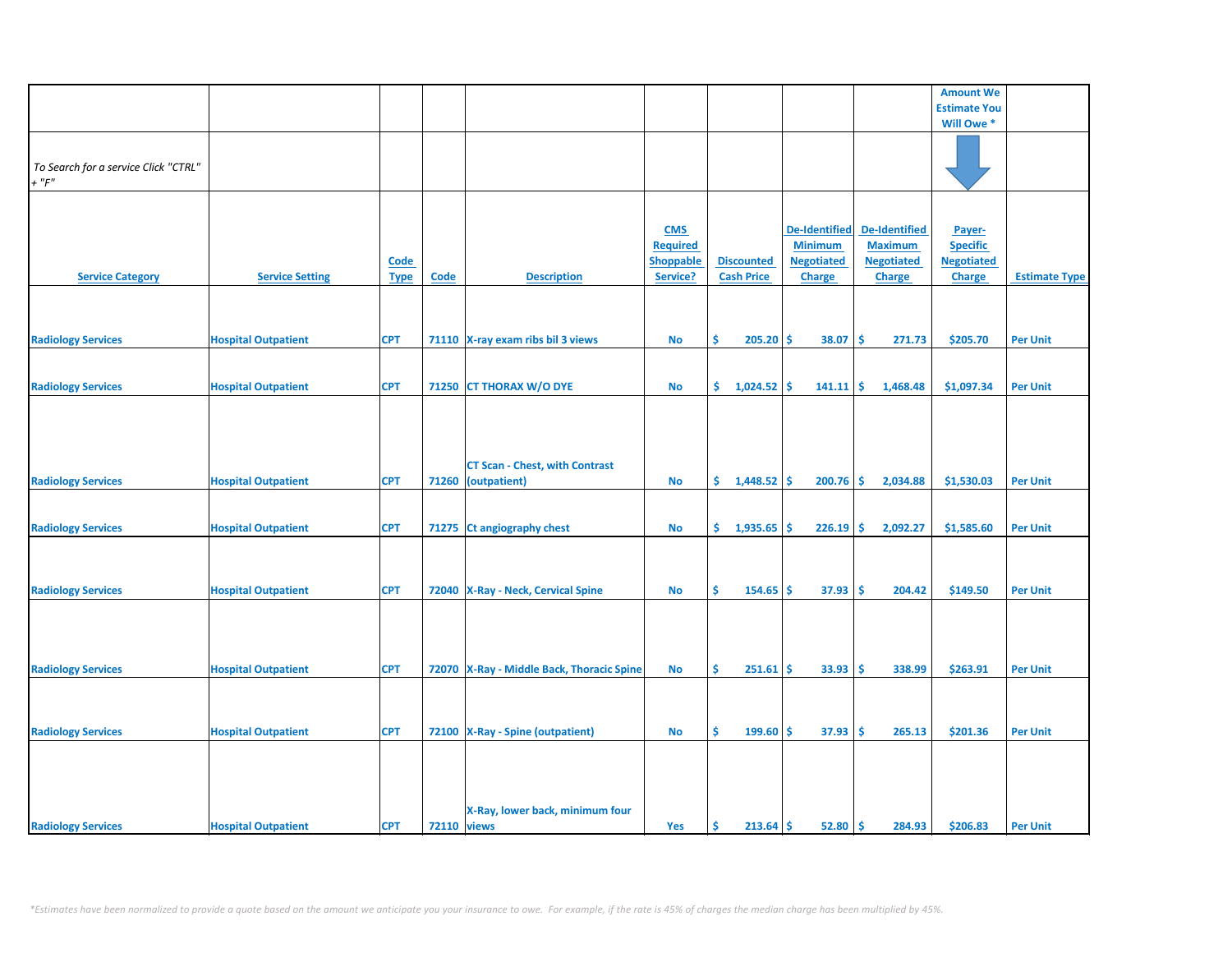|                                      |                            |             |       |                                      |                  |                      |                      |                      | <b>Amount We</b>    |                      |
|--------------------------------------|----------------------------|-------------|-------|--------------------------------------|------------------|----------------------|----------------------|----------------------|---------------------|----------------------|
|                                      |                            |             |       |                                      |                  |                      |                      |                      | <b>Estimate You</b> |                      |
|                                      |                            |             |       |                                      |                  |                      |                      |                      | Will Owe *          |                      |
|                                      |                            |             |       |                                      |                  |                      |                      |                      |                     |                      |
|                                      |                            |             |       |                                      |                  |                      |                      |                      |                     |                      |
| To Search for a service Click "CTRL" |                            |             |       |                                      |                  |                      |                      |                      |                     |                      |
| $+$ " $F$ "                          |                            |             |       |                                      |                  |                      |                      |                      |                     |                      |
|                                      |                            |             |       |                                      |                  |                      |                      |                      |                     |                      |
|                                      |                            |             |       |                                      |                  |                      |                      |                      |                     |                      |
|                                      |                            |             |       |                                      |                  |                      |                      |                      |                     |                      |
|                                      |                            |             |       |                                      | <b>CMS</b>       |                      | <b>De-Identified</b> | <b>De-Identified</b> | Payer-              |                      |
|                                      |                            |             |       |                                      | <b>Required</b>  |                      | <b>Minimum</b>       | <b>Maximum</b>       | <b>Specific</b>     |                      |
|                                      |                            | <b>Code</b> |       |                                      | <b>Shoppable</b> | <b>Discounted</b>    | <b>Negotiated</b>    | <b>Negotiated</b>    | <b>Negotiated</b>   |                      |
| <b>Service Category</b>              | <b>Service Setting</b>     | <b>Type</b> | Code  | <b>Description</b>                   | Service?         | <b>Cash Price</b>    | <b>Charge</b>        | <b>Charge</b>        | <b>Charge</b>       | <b>Estimate Type</b> |
|                                      |                            |             |       |                                      |                  |                      |                      |                      |                     |                      |
|                                      |                            |             |       |                                      |                  |                      |                      |                      |                     |                      |
| <b>Radiology Services</b>            | <b>Hospital Outpatient</b> | <b>CPT</b>  |       | 72125 Ct neck spine w/o dye          | No               | \$.<br>1,459.37      | <b>S</b><br>136.86   | -\$<br>1,750.92      | \$1,339.44          | <b>Per Unit</b>      |
|                                      |                            |             |       |                                      |                  |                      |                      |                      |                     |                      |
|                                      |                            |             |       |                                      |                  |                      |                      |                      |                     |                      |
| <b>Radiology Services</b>            | <b>Hospital Outpatient</b> | <b>CPT</b>  |       | 72126 Ct neck spine w/dye            | No               | \$.<br>$1,293.16$ \$ | 260.86               | l\$<br>1,821.59      | \$1,350.04          | <b>Per Unit</b>      |
|                                      |                            |             |       |                                      |                  |                      |                      |                      |                     |                      |
|                                      |                            |             |       |                                      |                  |                      |                      |                      |                     |                      |
|                                      |                            |             |       |                                      |                  |                      |                      |                      |                     |                      |
| <b>Radiology Services</b>            | <b>Hospital Outpatient</b> | <b>CPT</b>  | 72127 | Ct neck spine w/o & w/dye            | No               | \$.<br>1,815.93      | 201.73<br><b>S</b>   | -\$<br>2,118.48      | \$1,530.03          | <b>Per Unit</b>      |
|                                      |                            |             |       |                                      |                  |                      |                      |                      |                     |                      |
|                                      |                            |             |       |                                      |                  |                      |                      |                      |                     |                      |
| <b>Radiology Services</b>            | <b>Hospital Outpatient</b> | <b>CPT</b>  |       | 72129 Ct chest spine w/dye           | <b>No</b>        | \$.<br>1,520.66      | 199.82<br>\$.        | -\$<br>1,805.90      | \$1,336.59          | <b>Per Unit</b>      |
|                                      |                            |             |       |                                      |                  |                      |                      |                      |                     |                      |
|                                      |                            |             |       |                                      |                  |                      |                      |                      |                     |                      |
| <b>Radiology Services</b>            | <b>Hospital Outpatient</b> | <b>CPT</b>  |       | 72132 Ct lumbar spine w/dye          | <b>No</b>        | \$.<br>1,518.43      | 260.86<br><b>S</b>   | -\$<br>1,805.90      | \$1,336.59          | <b>Per Unit</b>      |
|                                      |                            |             |       |                                      |                  |                      |                      |                      |                     |                      |
|                                      |                            |             |       |                                      |                  |                      |                      |                      |                     |                      |
| <b>Radiology Services</b>            | <b>Hospital Outpatient</b> | <b>CPT</b>  |       | 72133 Ct lumbar spine w/o & w/dye    | <b>No</b>        | \$.<br>1,904.42      | 201.90<br>-\$        | -\$<br>2,238.70      | \$1,633.08          | <b>Per Unit</b>      |
|                                      |                            |             |       |                                      |                  |                      |                      |                      |                     |                      |
|                                      |                            |             |       |                                      |                  |                      |                      |                      |                     |                      |
| <b>Radiology Services</b>            | <b>Hospital Outpatient</b> | <b>CPT</b>  |       | 72141 MRI NECK SPINE W/O DYE         | No               | \$1,441.84           | 252.20<br>-S         | ١\$<br>2,177.11      | \$1,531.02          | <b>Per Unit</b>      |
|                                      |                            |             |       |                                      |                  |                      |                      |                      |                     |                      |
|                                      |                            |             |       |                                      |                  |                      |                      |                      |                     |                      |
|                                      |                            |             |       |                                      |                  |                      |                      |                      |                     |                      |
| <b>Radiology Services</b>            | <b>Hospital Outpatient</b> | <b>CPT</b>  |       | 72148 MRI - Back (outpatient)        | Yes              | \$.<br>1,381.13      | <b>S</b><br>252.20   | \$<br>2,137.12       | \$1,459.89          | <b>Per Unit</b>      |
|                                      |                            |             |       |                                      |                  |                      |                      |                      |                     |                      |
|                                      |                            |             |       |                                      |                  |                      |                      |                      |                     |                      |
| <b>Radiology Services</b>            | <b>Hospital Outpatient</b> | <b>CPT</b>  |       | 72170 X-Ray - Pelvis                 | No               | \$<br>$249.04$ \$    | 28.72                | -\$<br>327.10        | \$260.86            | <b>Per Unit</b>      |
|                                      |                            |             |       |                                      |                  |                      |                      |                      |                     |                      |
|                                      |                            |             |       |                                      |                  |                      |                      |                      |                     |                      |
| <b>Radiology Services</b>            | <b>Hospital Outpatient</b> | <b>CPT</b>  |       | 72190   X-RAY EXAM OF PELVIS         | <b>No</b>        | \$<br>$208.53$ \$    | 39.60                | 264.73<br>-\$        | \$200.56            | <b>Per Unit</b>      |
|                                      |                            |             |       |                                      |                  |                      |                      |                      |                     |                      |
|                                      |                            |             |       |                                      |                  |                      |                      |                      |                     |                      |
|                                      |                            |             |       |                                      |                  |                      |                      |                      |                     |                      |
| <b>Radiology Services</b>            | <b>Hospital Outpatient</b> | <b>CPT</b>  |       | 72193 CT scan, pelvis, with contrast | Yes              | \$.<br>1,536.96      | 197.29<br>Ŝ          | -\$<br>2,142.05      | \$1,636.97          | <b>Per Unit</b>      |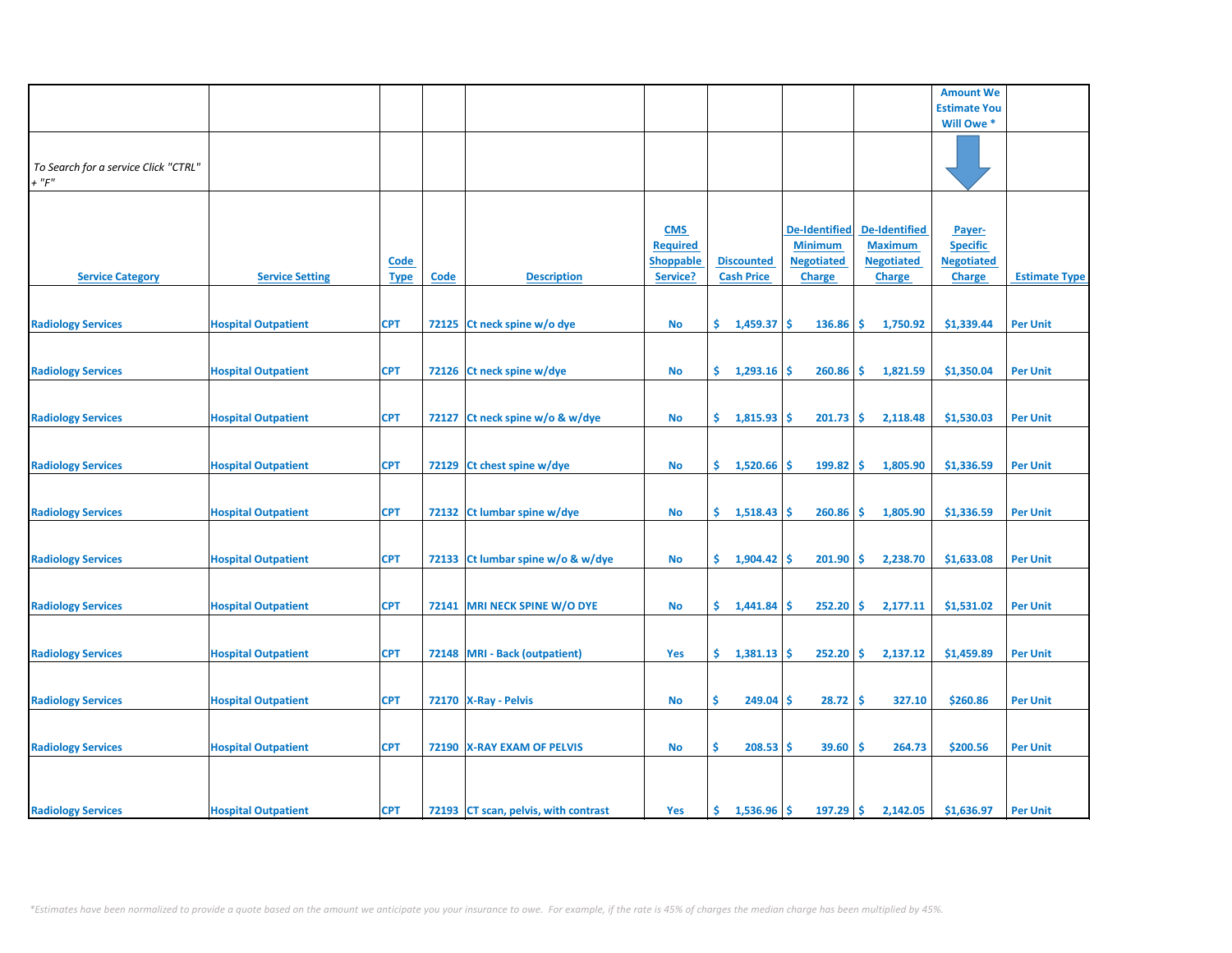|                                      |                            |             |      |                                       |                  |                   |                      |                      | <b>Amount We</b>    |                      |
|--------------------------------------|----------------------------|-------------|------|---------------------------------------|------------------|-------------------|----------------------|----------------------|---------------------|----------------------|
|                                      |                            |             |      |                                       |                  |                   |                      |                      | <b>Estimate You</b> |                      |
|                                      |                            |             |      |                                       |                  |                   |                      |                      | Will Owe *          |                      |
|                                      |                            |             |      |                                       |                  |                   |                      |                      |                     |                      |
|                                      |                            |             |      |                                       |                  |                   |                      |                      |                     |                      |
|                                      |                            |             |      |                                       |                  |                   |                      |                      |                     |                      |
| To Search for a service Click "CTRL" |                            |             |      |                                       |                  |                   |                      |                      |                     |                      |
| $+$ " $F$ "                          |                            |             |      |                                       |                  |                   |                      |                      |                     |                      |
|                                      |                            |             |      |                                       |                  |                   |                      |                      |                     |                      |
|                                      |                            |             |      |                                       |                  |                   |                      |                      |                     |                      |
|                                      |                            |             |      |                                       |                  |                   |                      |                      |                     |                      |
|                                      |                            |             |      |                                       | <b>CMS</b>       |                   | <b>De-Identified</b> | <b>De-Identified</b> | Payer-              |                      |
|                                      |                            |             |      |                                       | <b>Required</b>  |                   | <b>Minimum</b>       | <b>Maximum</b>       | <b>Specific</b>     |                      |
|                                      |                            |             |      |                                       |                  |                   |                      |                      |                     |                      |
|                                      |                            | <b>Code</b> |      |                                       | <b>Shoppable</b> | <b>Discounted</b> | <b>Negotiated</b>    | <b>Negotiated</b>    | <b>Negotiated</b>   |                      |
| <b>Service Category</b>              | <b>Service Setting</b>     | <b>Type</b> | Code | <b>Description</b>                    | Service?         | <b>Cash Price</b> | <b>Charge</b>        | <b>Charge</b>        | <b>Charge</b>       | <b>Estimate Type</b> |
|                                      |                            |             |      |                                       |                  |                   |                      |                      |                     |                      |
|                                      |                            |             |      |                                       |                  |                   |                      |                      |                     |                      |
|                                      |                            |             |      |                                       |                  |                   |                      |                      |                     |                      |
|                                      |                            |             |      |                                       |                  |                   |                      |                      |                     |                      |
| <b>Radiology Services</b>            | <b>Hospital Outpatient</b> | <b>CPT</b>  |      | 72197 MRI - Pelvis (outpatient)       | <b>No</b>        | \$<br>2,448.72    | \$<br>402.71         | -\$<br>3,522.33      | \$2,351.65          | <b>Per Unit</b>      |
|                                      |                            |             |      |                                       |                  |                   |                      |                      |                     |                      |
|                                      |                            |             |      |                                       |                  |                   |                      |                      |                     |                      |
|                                      |                            |             |      |                                       |                  |                   |                      |                      |                     |                      |
|                                      |                            |             |      |                                       |                  |                   |                      |                      |                     |                      |
| <b>Radiology Services</b>            | <b>Hospital Outpatient</b> | <b>CPT</b>  |      | 73000 X-ray exam of collar bone       | <b>No</b>        | \$<br>147.59      | 22.40<br>\$.         | \$ ا<br>185.92       | \$146.00            | <b>Per Unit</b>      |
|                                      |                            |             |      |                                       |                  |                   |                      |                      |                     |                      |
|                                      |                            |             |      |                                       |                  |                   |                      |                      |                     |                      |
|                                      |                            |             |      |                                       |                  |                   |                      |                      |                     |                      |
|                                      |                            |             |      |                                       |                  |                   |                      |                      |                     |                      |
| <b>Radiology Services</b>            | <b>Hospital Outpatient</b> | <b>CPT</b>  |      | 73010 X-ray exam of shoulder blade    | <b>No</b>        | \$<br>196.93      | Ŝ<br>26.01           | \$.<br>251.93        | \$198.71            | <b>Per Unit</b>      |
|                                      |                            |             |      |                                       |                  |                   |                      |                      |                     |                      |
|                                      |                            |             |      |                                       |                  |                   |                      |                      |                     |                      |
|                                      |                            |             |      |                                       |                  |                   |                      |                      |                     |                      |
|                                      |                            |             |      |                                       |                  |                   |                      |                      |                     |                      |
| <b>Radiology Services</b>            | <b>Hospital Outpatient</b> | <b>CPT</b>  |      | 73030   X-Ray - Shoulder (outpatient) | No               | \$<br>149.50      | Ŝ<br>28.33           | \$.<br>196.92        | \$147.30            | <b>Per Unit</b>      |
|                                      |                            |             |      |                                       |                  |                   |                      |                      |                     |                      |
|                                      |                            |             |      |                                       |                  |                   |                      |                      |                     |                      |
|                                      |                            |             |      |                                       |                  |                   |                      |                      |                     |                      |
| <b>Radiology Services</b>            | <b>Hospital Outpatient</b> | <b>CPT</b>  |      | 73060 X-RAY EXAM OF HUMERUS           | <b>No</b>        | \$<br>$147.62$ \$ | 29.40                | ۱\$<br>195.82        | \$146.00            | <b>Per Unit</b>      |
|                                      |                            |             |      |                                       |                  |                   |                      |                      |                     |                      |
|                                      |                            |             |      |                                       |                  |                   |                      |                      |                     |                      |
|                                      |                            |             |      |                                       |                  |                   |                      |                      |                     |                      |
| <b>Radiology Services</b>            | <b>Hospital Outpatient</b> | <b>CPT</b>  |      | 73070 X-ray exam of elbow             | <b>No</b>        | \$<br>146.83      | 25.07<br>-S          | -\$<br>191.42        | \$145.56            | <b>Per Unit</b>      |
|                                      |                            |             |      |                                       |                  |                   |                      |                      |                     |                      |
|                                      |                            |             |      |                                       |                  |                   |                      |                      |                     |                      |
|                                      |                            |             |      |                                       |                  |                   |                      |                      |                     |                      |
| <b>Radiology Services</b>            | <b>Hospital Outpatient</b> | <b>CPT</b>  |      | 73080 X-RAY EXAM OF ELBOW             | <b>No</b>        | \$<br>122.83      | 26.72<br>'\$         | Ŝ<br>154.02          | \$112.50            | <b>Per Unit</b>      |
|                                      |                            |             |      |                                       |                  |                   |                      |                      |                     |                      |
|                                      |                            |             |      |                                       |                  |                   |                      |                      |                     |                      |
| <b>Radiology Services</b>            | <b>Hospital Outpatient</b> | <b>CPT</b>  |      | 73090 X-RAY EXAM OF FOREARM           | <b>No</b>        | \$<br>$117.10$ \$ | 26.40                | ۱\$<br>151.82        | \$112.05            | <b>Per Unit</b>      |
|                                      |                            |             |      |                                       |                  |                   |                      |                      |                     |                      |
|                                      |                            |             |      |                                       |                  |                   |                      |                      |                     |                      |
|                                      |                            |             |      |                                       |                  |                   |                      |                      |                     |                      |
|                                      |                            |             |      |                                       |                  |                   |                      |                      |                     |                      |
| <b>Radiology Services</b>            | <b>Hospital Outpatient</b> | <b>CPT</b>  |      | 73110   X-Ray - Wrist (outpatient)    | <b>No</b>        | \$<br>156.52      | 30.72<br><b>S</b>    | -\$<br>196.19        | \$146.45            | <b>Per Unit</b>      |
|                                      |                            |             |      |                                       |                  |                   |                      |                      |                     |                      |
|                                      |                            |             |      |                                       |                  |                   |                      |                      |                     |                      |
|                                      |                            |             |      |                                       |                  |                   |                      |                      |                     |                      |
| <b>Radiology Services</b>            | <b>Hospital Outpatient</b> | <b>CPT</b>  |      | 73120 X-RAY EXAM OF HAND              | <b>No</b>        | 192.03<br>Ś       | <b>S</b><br>24.40    | \$ ا<br>249.73       | \$197.86            | <b>Per Unit</b>      |
|                                      |                            |             |      |                                       |                  |                   |                      |                      |                     |                      |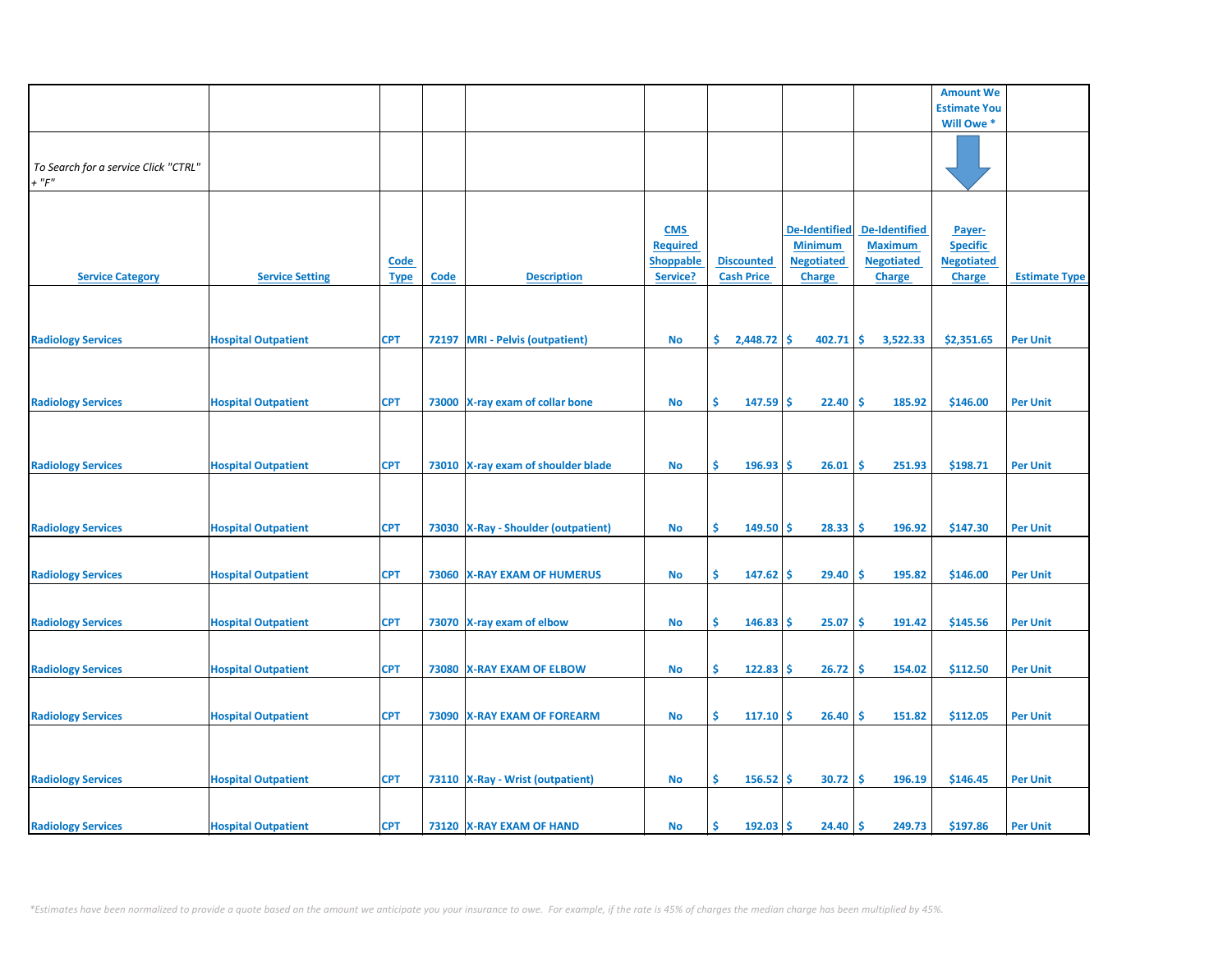|                                      |                            |             |             |                                  |                  |                   |                    |                      | <b>Amount We</b>    |                      |
|--------------------------------------|----------------------------|-------------|-------------|----------------------------------|------------------|-------------------|--------------------|----------------------|---------------------|----------------------|
|                                      |                            |             |             |                                  |                  |                   |                    |                      |                     |                      |
|                                      |                            |             |             |                                  |                  |                   |                    |                      | <b>Estimate You</b> |                      |
|                                      |                            |             |             |                                  |                  |                   |                    |                      | Will Owe *          |                      |
|                                      |                            |             |             |                                  |                  |                   |                    |                      |                     |                      |
|                                      |                            |             |             |                                  |                  |                   |                    |                      |                     |                      |
| To Search for a service Click "CTRL" |                            |             |             |                                  |                  |                   |                    |                      |                     |                      |
| $+$ " $F$ "                          |                            |             |             |                                  |                  |                   |                    |                      |                     |                      |
|                                      |                            |             |             |                                  |                  |                   |                    |                      |                     |                      |
|                                      |                            |             |             |                                  |                  |                   |                    |                      |                     |                      |
|                                      |                            |             |             |                                  |                  |                   |                    |                      |                     |                      |
|                                      |                            |             |             |                                  | <b>CMS</b>       |                   | De-Identified      | <b>De-Identified</b> | Payer-              |                      |
|                                      |                            |             |             |                                  | <b>Required</b>  |                   | <b>Minimum</b>     | <b>Maximum</b>       | <b>Specific</b>     |                      |
|                                      |                            | <b>Code</b> |             |                                  | <b>Shoppable</b> | <b>Discounted</b> | <b>Negotiated</b>  | <b>Negotiated</b>    | <b>Negotiated</b>   |                      |
| <b>Service Category</b>              | <b>Service Setting</b>     | <b>Type</b> | <b>Code</b> | <b>Description</b>               | Service?         | <b>Cash Price</b> | <b>Charge</b>      | <b>Charge</b>        | <b>Charge</b>       | <b>Estimate Type</b> |
|                                      |                            |             |             |                                  |                  |                   |                    |                      |                     |                      |
|                                      |                            |             |             |                                  |                  |                   |                    |                      |                     |                      |
|                                      |                            |             |             |                                  |                  |                   |                    |                      |                     |                      |
| <b>Radiology Services</b>            | <b>Hospital Outpatient</b> | <b>CPT</b>  |             | 73130   X-Ray - Hand             | No               | Ŝ<br>151.54       | 32.72<br><b>S</b>  | -\$<br>198.42        | \$146.45            | <b>Per Unit</b>      |
|                                      |                            |             |             |                                  |                  |                   |                    |                      |                     |                      |
|                                      |                            |             |             |                                  |                  |                   |                    |                      |                     |                      |
|                                      |                            |             |             |                                  |                  |                   |                    |                      |                     |                      |
| <b>Radiology Services</b>            | <b>Hospital Outpatient</b> | <b>CPT</b>  | 73221       | MRI - Shoulder, Elbow, or Wrist  | No               | \$.<br>1,211.82   | 246.65<br><b>S</b> | -\$<br>1,702.46      | \$1,105.81          | <b>Per Unit</b>      |
|                                      |                            |             |             |                                  |                  |                   |                    |                      |                     |                      |
|                                      |                            |             |             |                                  |                  |                   |                    |                      |                     |                      |
|                                      |                            |             |             |                                  |                  |                   |                    |                      |                     |                      |
| <b>Radiology Services</b>            | <b>Hospital Outpatient</b> | <b>CPT</b>  |             | 73502 X-Ray - Hip                | No               | \$<br>$129.58$ \$ | 37.77              | -\$<br>197.91        | \$149.50            | <b>Per Unit</b>      |
|                                      |                            |             |             |                                  |                  |                   |                    |                      |                     |                      |
|                                      |                            |             |             |                                  |                  |                   |                    |                      |                     |                      |
|                                      |                            |             |             |                                  |                  |                   |                    |                      |                     |                      |
| <b>Radiology Services</b>            |                            | <b>CPT</b>  |             | 73552 X-RAY EXAM OF FEMUR 2/>    | No               | Ŝ.<br>$150.51$ \$ | 29.51              | -\$<br>189.38        | \$147.30            | <b>Per Unit</b>      |
|                                      | <b>Hospital Outpatient</b> |             |             |                                  |                  |                   |                    |                      |                     |                      |
|                                      |                            |             |             |                                  |                  |                   |                    |                      |                     |                      |
|                                      |                            |             |             |                                  |                  |                   |                    |                      |                     |                      |
|                                      |                            |             |             |                                  |                  |                   |                    |                      |                     |                      |
| <b>Radiology Services</b>            | <b>Hospital Outpatient</b> | <b>CPT</b>  |             | 73560 X-RAY EXAM OF KNEE 1 OR 2  | No               | \$<br>$201.92$ \$ | 32.40              | -\$<br>266.82        | \$206.94            | <b>Per Unit</b>      |
|                                      |                            |             |             |                                  |                  |                   |                    |                      |                     |                      |
|                                      |                            |             |             |                                  |                  |                   |                    |                      |                     |                      |
|                                      |                            |             |             |                                  |                  |                   |                    |                      |                     |                      |
|                                      |                            |             |             |                                  |                  |                   |                    |                      |                     |                      |
| <b>Radiology Services</b>            | <b>Hospital Outpatient</b> | <b>CPT</b>  |             | 73562 X-Ray - Knee (outpatient)  | No               | Ŝ.<br>$263.50$ \$ | 36.52              | -\$<br>351.25        | \$271.44            | <b>Per Unit</b>      |
|                                      |                            |             |             |                                  |                  |                   |                    |                      |                     |                      |
|                                      |                            |             |             |                                  |                  |                   |                    |                      |                     |                      |
| <b>Radiology Services</b>            | <b>Hospital Outpatient</b> | <b>CPT</b>  |             | 73590 X-ray exam of lower leg    | <b>No</b>        | \$<br>239.62      | 32.40<br>\$.       | \$.<br>321.48        | \$253.79            | <b>Per Unit</b>      |
|                                      |                            |             |             |                                  |                  |                   |                    |                      |                     |                      |
|                                      |                            |             |             |                                  |                  |                   |                    |                      |                     |                      |
|                                      |                            |             |             |                                  |                  |                   |                    |                      |                     |                      |
| <b>Radiology Services</b>            | <b>Hospital Outpatient</b> | <b>CPT</b>  |             | 73600 X-RAY EXAM OF ANKLE        | <b>No</b>        | \$<br>$191.55$ \$ | 31.98              | -\$<br>278.60        | \$220.73            | <b>Per Unit</b>      |
|                                      |                            |             |             |                                  |                  |                   |                    |                      |                     |                      |
|                                      |                            |             |             |                                  |                  |                   |                    |                      |                     |                      |
|                                      |                            |             |             |                                  |                  |                   |                    |                      |                     |                      |
| <b>Radiology Services</b>            | <b>Hospital Outpatient</b> | <b>CPT</b>  |             | 73610 X-Ray - Ankle (outpatient) | <b>No</b>        | \$<br>239.05      | -\$<br>25.72       | \$<br>311.14         | \$245.29            | <b>Per Unit</b>      |
|                                      |                            |             |             |                                  |                  |                   |                    |                      |                     |                      |
|                                      |                            |             |             |                                  |                  |                   |                    |                      |                     |                      |
|                                      |                            |             |             |                                  |                  |                   |                    |                      |                     |                      |
| <b>Radiology Services</b>            | <b>Hospital Outpatient</b> | <b>CPT</b>  |             | 73620 X-RAY EXAM OF FOOT         | No               | $196.24$ \$<br>Ŝ. | 29.81              | -\$<br>262.21        | \$203.39            | <b>Per Unit</b>      |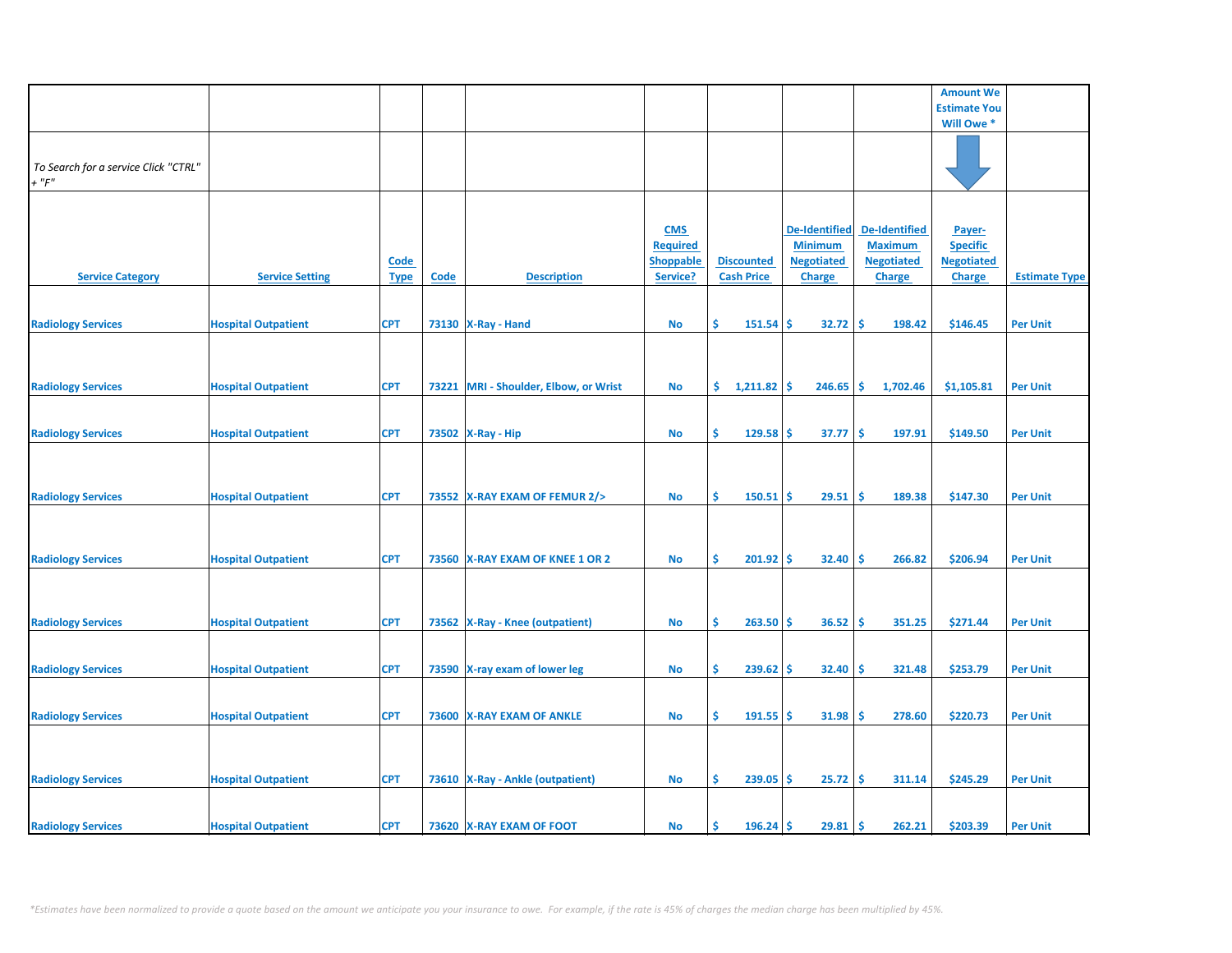|                                      |                            |             |       |                                           |                               |                          |                                        |                                        | <b>Amount We</b>          |                      |
|--------------------------------------|----------------------------|-------------|-------|-------------------------------------------|-------------------------------|--------------------------|----------------------------------------|----------------------------------------|---------------------------|----------------------|
|                                      |                            |             |       |                                           |                               |                          |                                        |                                        | <b>Estimate You</b>       |                      |
|                                      |                            |             |       |                                           |                               |                          |                                        |                                        | Will Owe *                |                      |
|                                      |                            |             |       |                                           |                               |                          |                                        |                                        |                           |                      |
| To Search for a service Click "CTRL" |                            |             |       |                                           |                               |                          |                                        |                                        |                           |                      |
| $+$ " $F$ "                          |                            |             |       |                                           |                               |                          |                                        |                                        |                           |                      |
|                                      |                            |             |       |                                           |                               |                          |                                        |                                        |                           |                      |
|                                      |                            |             |       |                                           |                               |                          |                                        |                                        |                           |                      |
|                                      |                            |             |       |                                           | <b>CMS</b><br><b>Required</b> |                          | <b>De-Identified</b><br><b>Minimum</b> | <b>De-Identified</b><br><b>Maximum</b> | Payer-<br><b>Specific</b> |                      |
|                                      |                            | <b>Code</b> |       |                                           | <b>Shoppable</b>              | <b>Discounted</b>        | <b>Negotiated</b>                      | <b>Negotiated</b>                      | <b>Negotiated</b>         |                      |
| <b>Service Category</b>              | <b>Service Setting</b>     | <b>Type</b> | Code  | <b>Description</b>                        | Service?                      | <b>Cash Price</b>        | Charge                                 | Charge                                 | <b>Charge</b>             | <b>Estimate Type</b> |
|                                      |                            |             |       |                                           |                               |                          |                                        |                                        |                           |                      |
|                                      |                            |             |       |                                           |                               |                          |                                        |                                        |                           |                      |
|                                      |                            |             |       |                                           |                               | \$                       | <b>S</b>                               | -\$                                    | \$220.77                  |                      |
| <b>Radiology Services</b>            | <b>Hospital Outpatient</b> | <b>CPT</b>  |       | 73630 X-Ray - Foot (outpatient)           | No                            | 216.05                   | 33.95                                  | 289.60                                 |                           | <b>Per Unit</b>      |
|                                      |                            |             |       |                                           |                               |                          |                                        |                                        |                           |                      |
|                                      |                            |             |       |                                           |                               |                          |                                        |                                        |                           |                      |
| <b>Radiology Services</b>            | <b>Hospital Outpatient</b> | <b>CPT</b>  |       | 73700 CT LOWER EXTREMITY W/O DYE          | <b>No</b>                     | \$.<br>1,231.00          | Ŝ.<br>134.01                           | -Ś<br>1,400.92                         | \$1,089.40                | <b>Per Unit</b>      |
|                                      |                            |             |       |                                           |                               |                          |                                        |                                        |                           |                      |
|                                      |                            |             |       |                                           |                               |                          |                                        |                                        |                           |                      |
| <b>Radiology Services</b>            | <b>Hospital Outpatient</b> | <b>CPT</b>  |       | 73721 MRI - Knee (outpatient)             | Yes                           | \$.<br>$1,224.32$ \$     | 246.65                                 | -\$<br>1,828.36                        | \$1,253.31                | <b>Per Unit</b>      |
|                                      |                            |             |       |                                           |                               |                          |                                        |                                        |                           |                      |
|                                      |                            |             |       |                                           |                               |                          |                                        |                                        |                           |                      |
| <b>Radiology Services</b>            | <b>Hospital Outpatient</b> | <b>CPT</b>  |       | 74018   X-Ray - Abdomen                   | No                            | Ŝ.<br>145.61             | <b>S</b><br>28.31                      | -\$<br>189.76                          | \$146.90                  | <b>Per Unit</b>      |
|                                      |                            |             |       |                                           |                               |                          |                                        |                                        |                           |                      |
|                                      |                            |             |       |                                           |                               | Ŝ.                       | 142.38<br><b>S</b>                     | -\$                                    |                           |                      |
| <b>Radiology Services</b>            | <b>Hospital Outpatient</b> | <b>CPT</b>  |       | 74150 Ct abdomen w/o dye                  | No                            | 977.64                   |                                        | 1,446.99                               | \$1,084.58                | <b>Per Unit</b>      |
|                                      |                            |             |       |                                           |                               |                          |                                        |                                        |                           |                      |
|                                      |                            |             |       |                                           |                               |                          |                                        |                                        |                           |                      |
| <b>Radiology Services</b>            | <b>Hospital Outpatient</b> | <b>CPT</b>  |       | 74170 Ct abdomen w/o & w/dye              | <b>No</b>                     | $\sin 1,824.18$ $\sin 5$ | 207.86                                 | Ŝ.<br>2,144.29                         | \$1,557.81                | <b>Per Unit</b>      |
|                                      |                            |             |       |                                           |                               |                          |                                        |                                        |                           |                      |
|                                      |                            |             |       |                                           |                               |                          |                                        |                                        |                           |                      |
|                                      |                            |             |       |                                           |                               |                          |                                        |                                        |                           |                      |
|                                      |                            |             |       | <b>CT Scan - Abdomen and Pelvis, with</b> |                               |                          |                                        |                                        |                           |                      |
| <b>Radiology Services</b>            | <b>Hospital Outpatient</b> | <b>CPT</b>  | 74177 | <b>Contrast</b>                           | <b>No</b>                     | $\frac{2,748.11}{5}$     | 286.79                                 | Ŝ.<br>3,568.86                         | \$2,929.19                | <b>Per Unit</b>      |
|                                      |                            |             |       |                                           |                               |                          |                                        |                                        |                           |                      |
|                                      |                            |             |       |                                           |                               |                          |                                        |                                        |                           |                      |
|                                      |                            |             |       |                                           |                               |                          |                                        |                                        |                           |                      |
|                                      |                            |             |       | <b>CT Scan - Abdomen and Pelvis, with</b> |                               |                          |                                        |                                        |                           |                      |
| <b>Radiology Services</b>            | <b>Hospital Outpatient</b> | <b>CPT</b>  | 74177 | <b>Contrast</b>                           | Yes                           | $\frac{2,748.11}{5}$     | 286.79                                 | <b>S</b><br>3,568.86                   | \$2,929.19                | <b>Per Unit</b>      |
|                                      |                            |             |       |                                           |                               |                          |                                        |                                        |                           |                      |
|                                      |                            |             |       |                                           |                               |                          |                                        |                                        |                           |                      |
| <b>Radiology Services</b>            | <b>Hospital Outpatient</b> | <b>CPT</b>  |       | 74220 X-ray xm esophagus 1 cntrst         | <b>No</b>                     | \$<br>$394.10$ \$        | 56.38                                  | l\$<br>563.71                          | \$442.48                  | <b>Per Unit</b>      |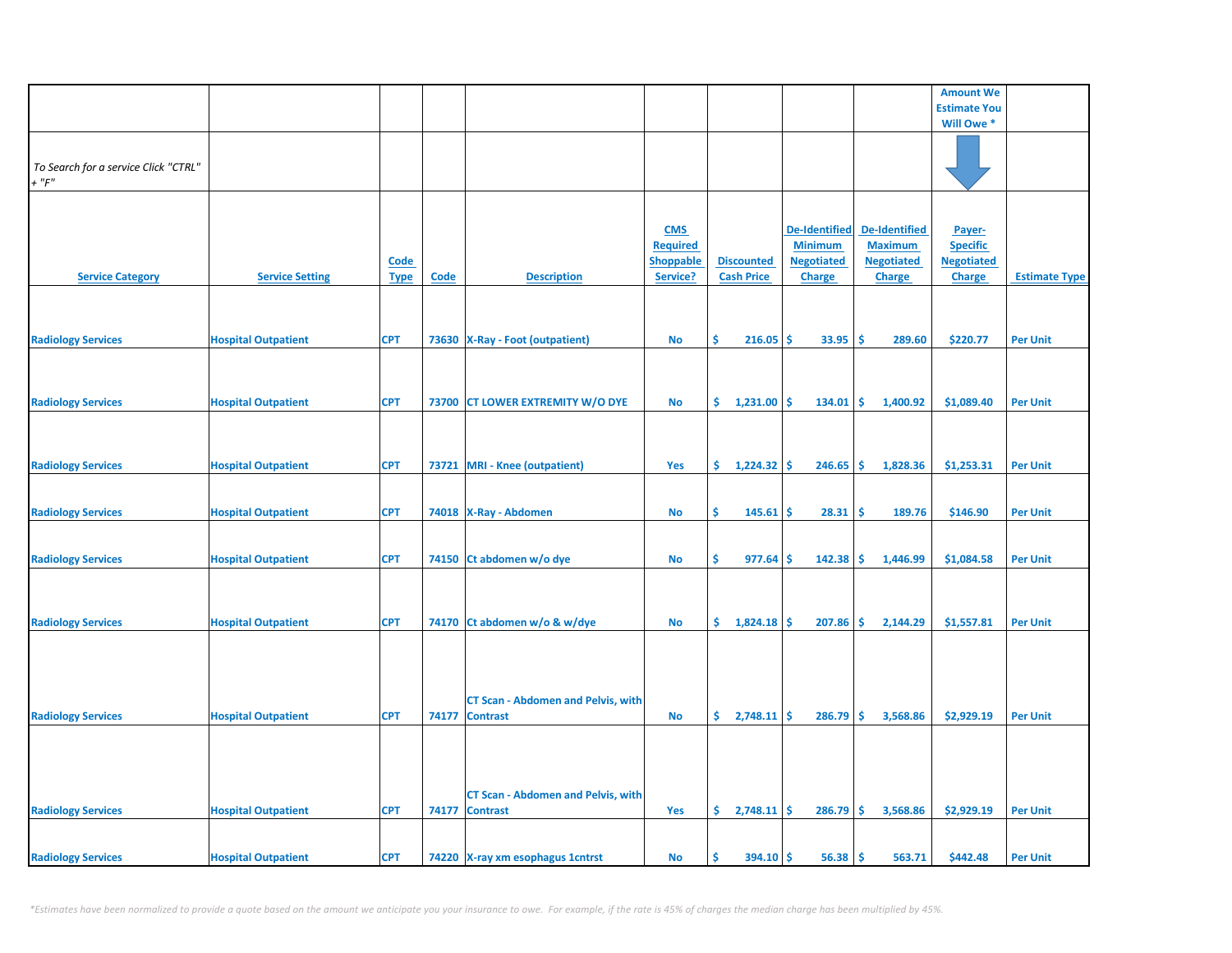|                                                     |                            |                     |             |                                         |                                                               |                                        |                                                                              |                                                                              | <b>Amount We</b>                                                |                      |
|-----------------------------------------------------|----------------------------|---------------------|-------------|-----------------------------------------|---------------------------------------------------------------|----------------------------------------|------------------------------------------------------------------------------|------------------------------------------------------------------------------|-----------------------------------------------------------------|----------------------|
|                                                     |                            |                     |             |                                         |                                                               |                                        |                                                                              |                                                                              |                                                                 |                      |
|                                                     |                            |                     |             |                                         |                                                               |                                        |                                                                              |                                                                              | <b>Estimate You</b>                                             |                      |
|                                                     |                            |                     |             |                                         |                                                               |                                        |                                                                              |                                                                              | Will Owe*                                                       |                      |
| To Search for a service Click "CTRL"<br>$+$ " $F$ " |                            |                     |             |                                         |                                                               |                                        |                                                                              |                                                                              |                                                                 |                      |
|                                                     |                            |                     |             |                                         |                                                               |                                        |                                                                              |                                                                              |                                                                 |                      |
| <b>Service Category</b>                             | <b>Service Setting</b>     | Code<br><b>Type</b> | <b>Code</b> | <b>Description</b>                      | <b>CMS</b><br><b>Required</b><br><b>Shoppable</b><br>Service? | <b>Discounted</b><br><b>Cash Price</b> | <b>De-Identified</b><br><b>Minimum</b><br><b>Negotiated</b><br><b>Charge</b> | <b>De-Identified</b><br><b>Maximum</b><br><b>Negotiated</b><br><b>Charge</b> | Payer-<br><b>Specific</b><br><b>Negotiated</b><br><b>Charge</b> | <b>Estimate Type</b> |
|                                                     |                            |                     |             |                                         |                                                               |                                        |                                                                              |                                                                              |                                                                 |                      |
| <b>Radiology Services</b>                           | <b>Hospital Outpatient</b> | <b>CPT</b>          |             | 74270 X-ray xm colon 1 cntrst std       | <b>No</b>                                                     | \$<br>$521.72$ \$                      | 79.34                                                                        | \$.<br>578.01                                                                | \$456.23                                                        | <b>Per Unit</b>      |
|                                                     |                            |                     |             |                                         |                                                               |                                        |                                                                              |                                                                              |                                                                 |                      |
|                                                     |                            |                     |             |                                         |                                                               |                                        |                                                                              |                                                                              |                                                                 |                      |
| <b>Radiology Services</b>                           | <b>Hospital Outpatient</b> | <b>CPT</b>          | 75571       | Ct hrt w/o dye w/ca test                | No                                                            | \$<br>306.04                           | 59.00<br>\$.                                                                 | \$.<br>323.39                                                                | \$228.88                                                        | <b>Per Unit</b>      |
| <b>Radiology Services</b>                           | <b>Hospital Outpatient</b> | <b>CPT</b>          | 76536       | <b>Ultrasound - Head and Neck</b>       | <b>No</b>                                                     | \$<br>460.62                           | \$<br>78.79                                                                  | Ŝ<br>386.50                                                                  | \$284.42                                                        | <b>Per Unit</b>      |
| <b>Radiology Services</b>                           | <b>Hospital Outpatient</b> | <b>CPT</b>          | 76642       | <b>Ultrasound - Breast (outpatient)</b> | <b>No</b>                                                     | Ś<br>152.68                            | \$<br>78.52                                                                  | Ŝ<br>249.30                                                                  | \$177.22                                                        | <b>Per Unit</b>      |
| <b>Radiology Services</b>                           | <b>Hospital Outpatient</b> | <b>CPT</b>          | 76700       | <b>Ultrasound - Abdominal, Complete</b> | Yes                                                           | Ŝ.<br>361.43                           | 91.69<br>-S                                                                  | Ŝ<br>433.80                                                                  | \$299.45                                                        | <b>Per Unit</b>      |
| <b>Radiology Services</b>                           | <b>Hospital Outpatient</b> | <b>CPT</b>          | 76705       | Ultrasound - Abdominal, Limited         | No                                                            | \$<br>327.93                           | Ŝ<br>46.05                                                                   | Ś<br>372.20                                                                  | \$286.16                                                        | <b>Per Unit</b>      |
|                                                     |                            |                     |             |                                         |                                                               |                                        |                                                                              |                                                                              |                                                                 |                      |
| <b>Maternity/Delivery</b>                           | <b>Hospital Outpatient</b> | <b>CPT</b>          |             | 76770 US EXAM ABDO BACK WALL COMP       | No                                                            | \$<br>$456.58$ \$                      | 76.54                                                                        | Ŝ<br>400.80                                                                  | \$295.11                                                        | <b>Per Unit</b>      |
| <b>Maternity/Delivery</b>                           | <b>Hospital Outpatient</b> | <b>CPT</b>          |             | 76801 OB US < 14 WKS SINGLE FETUS       | <b>No</b>                                                     | Ŝ<br>$391.57$ \$                       | 86.65                                                                        | Ŝ.<br>396.27                                                                 | \$310.80                                                        | <b>Per Unit</b>      |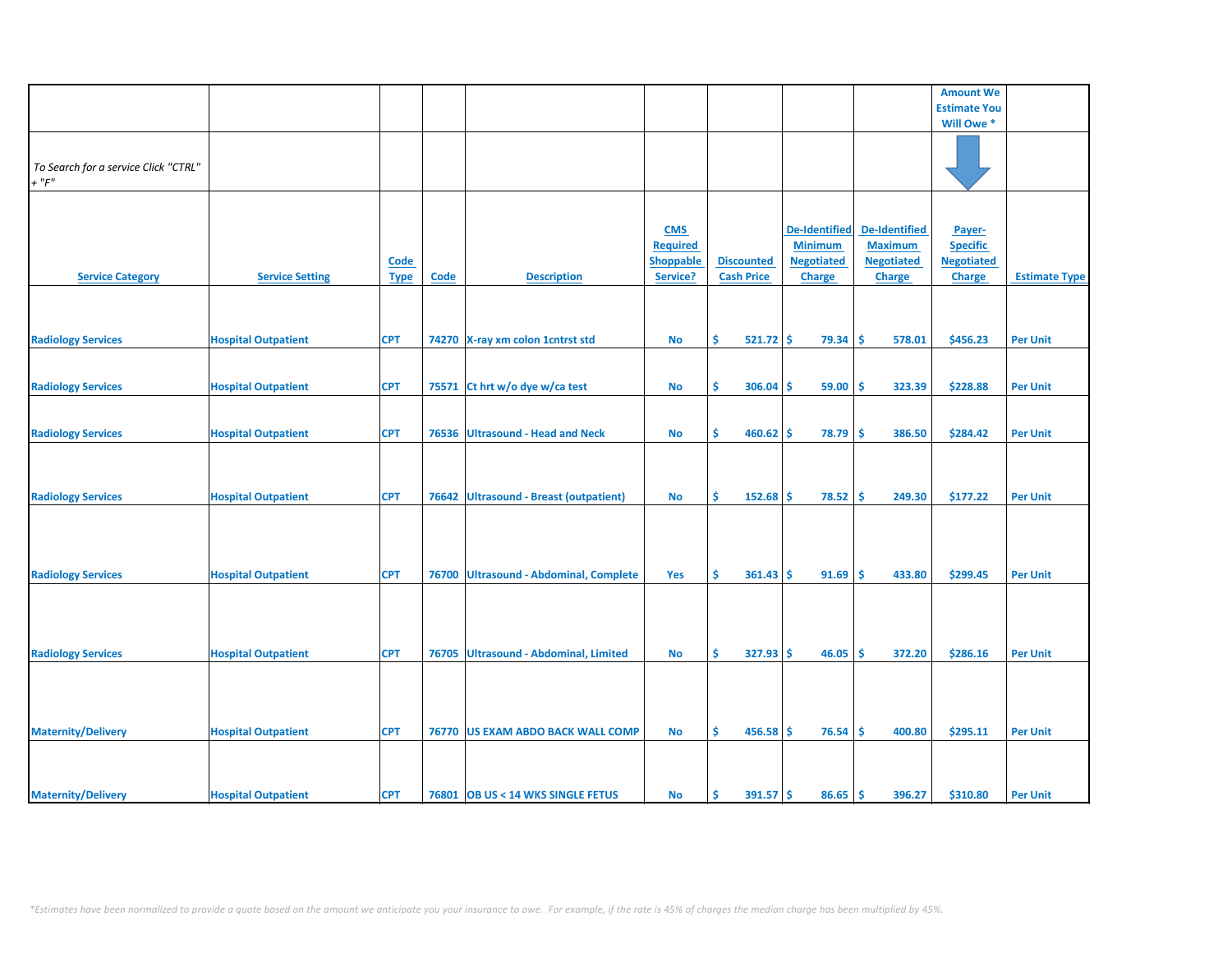|                                      |                            |             |             |                                        |                  |                    |                      |                      | <b>Amount We</b>    |                      |
|--------------------------------------|----------------------------|-------------|-------------|----------------------------------------|------------------|--------------------|----------------------|----------------------|---------------------|----------------------|
|                                      |                            |             |             |                                        |                  |                    |                      |                      | <b>Estimate You</b> |                      |
|                                      |                            |             |             |                                        |                  |                    |                      |                      | Will Owe *          |                      |
|                                      |                            |             |             |                                        |                  |                    |                      |                      |                     |                      |
|                                      |                            |             |             |                                        |                  |                    |                      |                      |                     |                      |
| To Search for a service Click "CTRL" |                            |             |             |                                        |                  |                    |                      |                      |                     |                      |
| $+$ " $F$ "                          |                            |             |             |                                        |                  |                    |                      |                      |                     |                      |
|                                      |                            |             |             |                                        |                  |                    |                      |                      |                     |                      |
|                                      |                            |             |             |                                        |                  |                    |                      |                      |                     |                      |
|                                      |                            |             |             |                                        |                  |                    |                      |                      |                     |                      |
|                                      |                            |             |             |                                        | <b>CMS</b>       |                    | <b>De-Identified</b> | <b>De-Identified</b> | Payer-              |                      |
|                                      |                            |             |             |                                        | <b>Required</b>  |                    | <b>Minimum</b>       | <b>Maximum</b>       | <b>Specific</b>     |                      |
|                                      |                            | <b>Code</b> |             |                                        | <b>Shoppable</b> | <b>Discounted</b>  | <b>Negotiated</b>    | <b>Negotiated</b>    | <b>Negotiated</b>   |                      |
| <b>Service Category</b>              | <b>Service Setting</b>     | <b>Type</b> | <b>Code</b> | <b>Description</b>                     | Service?         | <b>Cash Price</b>  | <b>Charge</b>        | <b>Charge</b>        | <b>Charge</b>       | <b>Estimate Type</b> |
|                                      |                            |             |             |                                        |                  |                    |                      |                      |                     |                      |
|                                      |                            |             |             |                                        |                  |                    |                      |                      |                     |                      |
|                                      |                            |             |             |                                        |                  |                    |                      |                      |                     |                      |
|                                      |                            |             |             |                                        |                  |                    |                      |                      |                     |                      |
|                                      |                            |             |             | <b>Ultrasound - Pregnancy</b>          |                  |                    |                      |                      |                     |                      |
|                                      |                            |             | 76805       |                                        | Yes              | \$<br>367.73       | \$<br>100.36         | Ś<br>437.10          |                     | <b>Per Unit</b>      |
| <b>Radiology Services</b>            | <b>Hospital Outpatient</b> | <b>CPT</b>  |             | (outpatient)                           |                  |                    |                      |                      | \$311.44            |                      |
|                                      |                            |             |             |                                        |                  |                    |                      |                      |                     |                      |
|                                      |                            |             |             |                                        |                  |                    |                      |                      |                     |                      |
|                                      |                            |             |             |                                        |                  |                    |                      |                      |                     |                      |
| <b>Maternity/Delivery</b>            | <b>Hospital Outpatient</b> | <b>CPT</b>  | 76811       | <b>OB US DETAILED SNGL FETUS</b>       | No               | \$<br>522.04       | \$<br>198.65         | -\$<br>587.50        | \$368.37            | <b>Per Unit</b>      |
|                                      |                            |             |             |                                        |                  |                    |                      |                      |                     |                      |
|                                      |                            |             |             |                                        |                  |                    |                      |                      |                     |                      |
| <b>Maternity/Delivery</b>            | <b>Hospital Outpatient</b> | <b>CPT</b>  |             | 76815 OB US LIMITED FETUS(S)           | No               | Ŝ.<br>309.95       | 54.75<br>\$.         | <b>S</b><br>384.30   | \$289.89            | <b>Per Unit</b>      |
|                                      |                            |             |             |                                        |                  |                    |                      |                      |                     |                      |
|                                      |                            |             |             |                                        |                  |                    |                      |                      |                     |                      |
|                                      |                            |             |             |                                        |                  |                    |                      |                      |                     |                      |
|                                      |                            |             |             |                                        |                  |                    |                      |                      |                     |                      |
|                                      |                            |             |             |                                        |                  |                    |                      |                      |                     |                      |
| <b>Radiology Services</b>            | <b>Hospital Outpatient</b> | <b>CPT</b>  |             | 76816 Ultrasound - Pregnancy Follow-Up | No               | \$<br>406.54       | \$<br>64.37          | \$<br>384.30         | \$303.16            | <b>Per Unit</b>      |
|                                      |                            |             |             |                                        |                  |                    |                      |                      |                     |                      |
|                                      |                            |             |             |                                        |                  |                    |                      |                      |                     |                      |
|                                      |                            |             |             |                                        |                  |                    |                      |                      |                     |                      |
| <b>Maternity/Delivery</b>            | <b>Hospital Outpatient</b> | <b>CPT</b>  |             | 76818 FETAL BIOPHYS PROFILE W/NST      | No               | \$<br>476.50       | 82.20<br>\$          | <b>S</b><br>387.27   | \$315.81            | <b>Per Unit</b>      |
|                                      |                            |             |             |                                        |                  |                    |                      |                      |                     |                      |
|                                      |                            |             |             |                                        |                  |                    |                      |                      |                     |                      |
|                                      |                            |             |             |                                        |                  |                    |                      |                      |                     |                      |
| <b>Maternity/Delivery</b>            | <b>Hospital Outpatient</b> | <b>CPT</b>  |             | 76819 FETAL BIOPHYS PROFIL W/O NST     | No               | \$<br>407.39       | \$<br>97.44          | \$<br>398.34         | \$297.73            | <b>Per Unit</b>      |
|                                      |                            |             |             |                                        |                  |                    |                      |                      |                     |                      |
|                                      |                            |             |             |                                        |                  |                    |                      |                      |                     |                      |
|                                      |                            |             |             |                                        |                  |                    |                      |                      |                     |                      |
|                                      |                            |             |             |                                        |                  |                    |                      |                      |                     |                      |
| <b>Radiology Services</b>            | <b>Hospital Outpatient</b> | <b>CPT</b>  | 76821       | <b>MIDDLE CEREBRAL ARTERY ECHO</b>     | No               | \$<br>370.14       | -\$<br>88.69         | -\$<br>391.69        | \$293.80            | <b>Per Unit</b>      |
|                                      |                            |             |             |                                        |                  |                    |                      |                      |                     |                      |
|                                      |                            |             |             |                                        |                  |                    |                      |                      |                     |                      |
|                                      |                            |             |             |                                        |                  |                    |                      |                      |                     |                      |
|                                      |                            |             |             |                                        |                  |                    |                      |                      |                     |                      |
|                                      |                            |             |             | <b>Ultrasound - Transvaginal (non-</b> |                  |                    |                      |                      |                     |                      |
| <b>Radiology Services</b>            | <b>Hospital Outpatient</b> | <b>CPT</b>  |             | 76830 maternity)                       | Yes              | -\$<br>$475.43$ \$ | 98.63                | \$<br>463.90         | \$292.48            | <b>Per Unit</b>      |
|                                      |                            |             |             |                                        |                  |                    |                      |                      |                     |                      |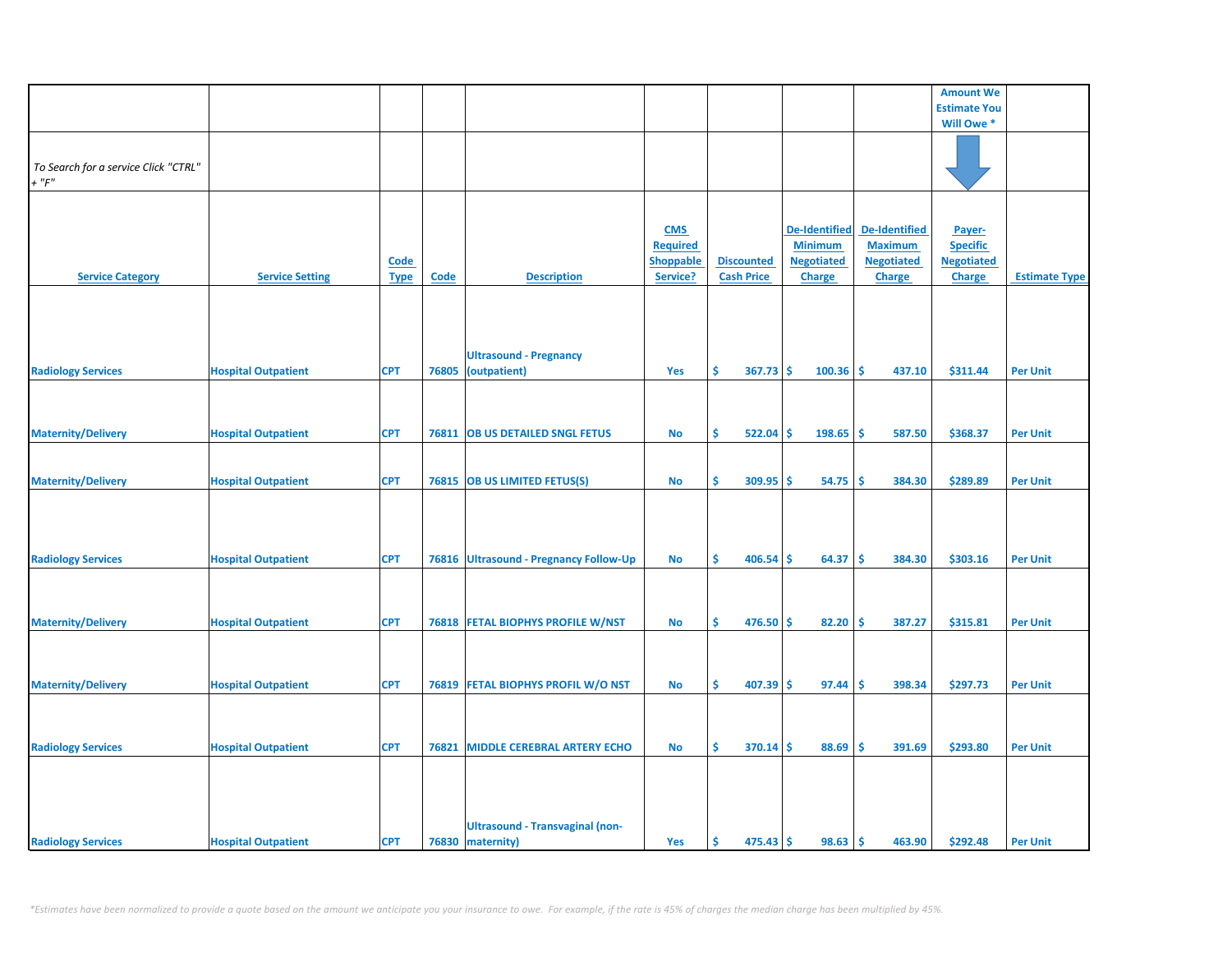|                                      |                            |             |             |                                       |                  |                      |                      |                      | <b>Amount We</b>    |                      |
|--------------------------------------|----------------------------|-------------|-------------|---------------------------------------|------------------|----------------------|----------------------|----------------------|---------------------|----------------------|
|                                      |                            |             |             |                                       |                  |                      |                      |                      | <b>Estimate You</b> |                      |
|                                      |                            |             |             |                                       |                  |                      |                      |                      | Will Owe *          |                      |
|                                      |                            |             |             |                                       |                  |                      |                      |                      |                     |                      |
|                                      |                            |             |             |                                       |                  |                      |                      |                      |                     |                      |
|                                      |                            |             |             |                                       |                  |                      |                      |                      |                     |                      |
| To Search for a service Click "CTRL" |                            |             |             |                                       |                  |                      |                      |                      |                     |                      |
| $+$ " $F"$                           |                            |             |             |                                       |                  |                      |                      |                      |                     |                      |
|                                      |                            |             |             |                                       |                  |                      |                      |                      |                     |                      |
|                                      |                            |             |             |                                       |                  |                      |                      |                      |                     |                      |
|                                      |                            |             |             |                                       |                  |                      |                      |                      |                     |                      |
|                                      |                            |             |             |                                       | <b>CMS</b>       |                      | <b>De-Identified</b> | <b>De-Identified</b> | Payer-              |                      |
|                                      |                            |             |             |                                       |                  |                      |                      |                      |                     |                      |
|                                      |                            |             |             |                                       | <b>Required</b>  |                      | <b>Minimum</b>       | <b>Maximum</b>       | <b>Specific</b>     |                      |
|                                      |                            | <b>Code</b> |             |                                       | <b>Shoppable</b> | <b>Discounted</b>    | <b>Negotiated</b>    | <b>Negotiated</b>    | <b>Negotiated</b>   |                      |
| <b>Service Category</b>              | <b>Service Setting</b>     | <b>Type</b> | <b>Code</b> | <b>Description</b>                    | Service?         | <b>Cash Price</b>    | Charge               | Charge               | <b>Charge</b>       | <b>Estimate Type</b> |
|                                      |                            |             |             |                                       |                  |                      |                      |                      |                     |                      |
|                                      |                            |             |             |                                       |                  |                      |                      |                      |                     |                      |
|                                      |                            |             |             |                                       |                  |                      |                      |                      |                     |                      |
|                                      |                            |             |             |                                       |                  |                      |                      |                      |                     |                      |
|                                      |                            | <b>CPT</b>  | 76856       |                                       | <b>No</b>        | \$<br>344.00         | 70.34<br><b>S</b>    | 408.50<br>-\$        | \$292.08            | <b>Per Unit</b>      |
| <b>Radiology Services</b>            | <b>Hospital Outpatient</b> |             |             | Ultrasound - Pelvic (outpatient)      |                  |                      |                      |                      |                     |                      |
|                                      |                            |             |             |                                       |                  |                      |                      |                      |                     |                      |
|                                      |                            |             |             |                                       |                  |                      |                      |                      |                     |                      |
|                                      |                            |             |             |                                       |                  |                      |                      |                      |                     |                      |
|                                      |                            |             |             |                                       |                  |                      |                      |                      |                     |                      |
|                                      |                            |             |             |                                       |                  |                      |                      |                      |                     |                      |
|                                      |                            |             |             |                                       |                  |                      |                      |                      |                     |                      |
| <b>Radiology Services</b>            | <b>Hospital Outpatient</b> | <b>CPT</b>  |             | 77065 Mammography of one breast       | Yes              | \$<br>546.40         | 107.57<br><b>S</b>   | ١\$<br>501.03        | \$352.64            | <b>Per Unit</b>      |
|                                      |                            |             |             |                                       |                  |                      |                      |                      |                     |                      |
|                                      |                            |             |             |                                       |                  |                      |                      |                      |                     |                      |
|                                      |                            |             |             |                                       |                  |                      |                      |                      |                     |                      |
|                                      |                            |             |             |                                       |                  |                      |                      |                      |                     |                      |
|                                      |                            |             |             |                                       |                  |                      |                      |                      |                     |                      |
|                                      |                            |             |             |                                       |                  |                      |                      |                      |                     |                      |
|                                      |                            |             |             |                                       |                  |                      |                      |                      |                     |                      |
| <b>Radiology Services</b>            | <b>Hospital Outpatient</b> | <b>CPT</b>  |             | 77066 Mammography of both breasts     | Yes              | \$<br>$383.79$ \$    | 135.81               | l\$<br>629.70        | \$444.11            | <b>Per Unit</b>      |
|                                      |                            |             |             |                                       |                  |                      |                      |                      |                     |                      |
|                                      |                            |             |             |                                       |                  |                      |                      |                      |                     |                      |
|                                      |                            |             |             |                                       |                  |                      |                      |                      |                     |                      |
|                                      |                            |             |             |                                       |                  |                      |                      |                      |                     |                      |
|                                      |                            |             |             |                                       |                  |                      |                      |                      |                     |                      |
|                                      |                            |             |             |                                       |                  |                      |                      |                      |                     |                      |
|                                      |                            |             |             |                                       |                  |                      |                      |                      |                     |                      |
| <b>Radiology Services</b>            | <b>Hospital Outpatient</b> | <b>CPT</b>  | 77067       | <b>Mammogram (outpatient)</b>         | Yes              | \$<br>$406.73$ \$    | $109.22$ \$          | 504.02               | \$354.69            | <b>Per Unit</b>      |
|                                      |                            |             |             |                                       |                  |                      |                      |                      |                     |                      |
|                                      |                            |             |             |                                       |                  |                      |                      |                      |                     |                      |
|                                      |                            |             |             |                                       |                  |                      |                      |                      |                     |                      |
|                                      |                            |             |             |                                       |                  |                      |                      |                      |                     |                      |
|                                      |                            |             |             |                                       |                  |                      |                      |                      |                     |                      |
|                                      |                            |             |             |                                       |                  |                      |                      |                      |                     |                      |
| <b>Radiology Services</b>            | <b>Hospital Outpatient</b> | <b>CPT</b>  |             | 77080 Bone Density Scan (outpatient)  | <b>No</b>        | \$<br>$247.25$ \$    | 56.29                | ١\$<br>393.45        | \$200.05            | <b>Per Unit</b>      |
|                                      |                            |             |             |                                       |                  |                      |                      |                      |                     |                      |
|                                      |                            |             |             |                                       |                  |                      |                      |                      |                     |                      |
|                                      |                            |             |             |                                       |                  |                      |                      |                      |                     |                      |
| <b>Radiology Services</b>            | <b>Hospital Outpatient</b> | <b>CPT</b>  |             | 77081 Dxa bone density/peripheral     | No               | \$<br>116.84         | 33.80<br>Ŝ.          | \$<br>171.64         | \$115.31            | <b>Per Unit</b>      |
|                                      |                            |             |             |                                       |                  |                      |                      |                      |                     |                      |
|                                      |                            |             |             |                                       |                  |                      |                      |                      |                     |                      |
|                                      |                            |             |             |                                       |                  |                      |                      |                      |                     |                      |
|                                      |                            |             |             |                                       |                  |                      |                      |                      |                     |                      |
| <b>Radiology Services</b>            | <b>Hospital Outpatient</b> | <b>CPT</b>  |             | 78452 Myocardial Imaging (outpatient) | <b>No</b>        | \$.<br>$1,010.04$ \$ | $336.74$ \$          | 2,091.45             | \$698.23            | <b>Per Unit</b>      |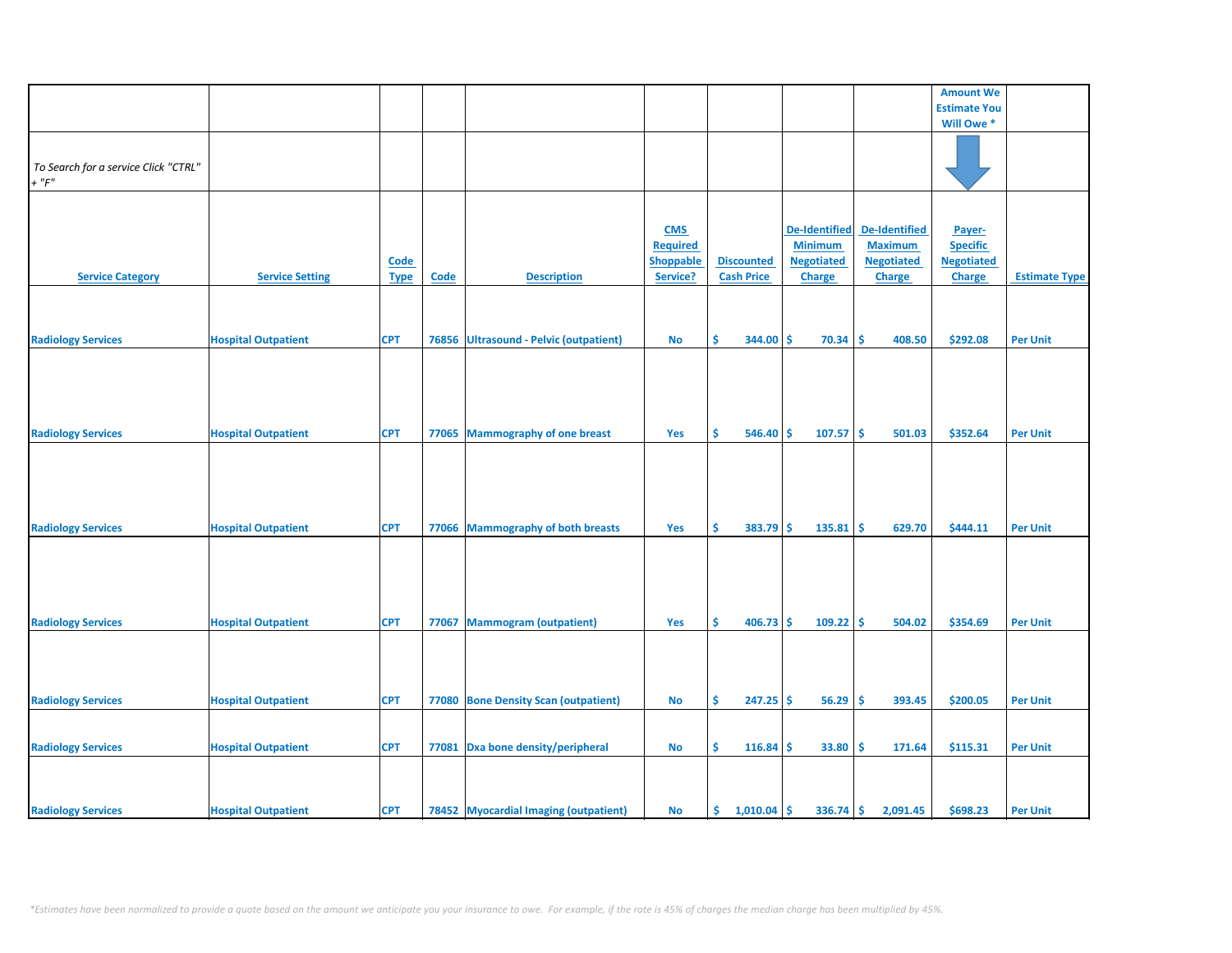|                                            |                            |             |             |                                             |                  |                   |                      |                   | <b>Amount We</b>    |                      |
|--------------------------------------------|----------------------------|-------------|-------------|---------------------------------------------|------------------|-------------------|----------------------|-------------------|---------------------|----------------------|
|                                            |                            |             |             |                                             |                  |                   |                      |                   | <b>Estimate You</b> |                      |
|                                            |                            |             |             |                                             |                  |                   |                      |                   | Will Owe *          |                      |
|                                            |                            |             |             |                                             |                  |                   |                      |                   |                     |                      |
|                                            |                            |             |             |                                             |                  |                   |                      |                   |                     |                      |
| To Search for a service Click "CTRL"       |                            |             |             |                                             |                  |                   |                      |                   |                     |                      |
| $+$ " $F$ "                                |                            |             |             |                                             |                  |                   |                      |                   |                     |                      |
|                                            |                            |             |             |                                             |                  |                   |                      |                   |                     |                      |
|                                            |                            |             |             |                                             |                  |                   |                      |                   |                     |                      |
|                                            |                            |             |             |                                             | <b>CMS</b>       |                   | <b>De-Identified</b> | De-Identified     | Payer-              |                      |
|                                            |                            |             |             |                                             | <b>Required</b>  |                   | <b>Minimum</b>       | <b>Maximum</b>    | <b>Specific</b>     |                      |
|                                            |                            | <b>Code</b> |             |                                             | <b>Shoppable</b> | <b>Discounted</b> | <b>Negotiated</b>    | <b>Negotiated</b> | <b>Negotiated</b>   |                      |
| <b>Service Category</b>                    | <b>Service Setting</b>     |             | <b>Code</b> | <b>Description</b>                          | Service?         | <b>Cash Price</b> | Charge               |                   | <b>Charge</b>       | <b>Estimate Type</b> |
|                                            |                            | <b>Type</b> |             |                                             |                  |                   |                      | Charge            |                     |                      |
|                                            |                            |             |             |                                             |                  |                   |                      |                   |                     |                      |
|                                            |                            |             |             |                                             |                  |                   |                      |                   |                     |                      |
|                                            |                            |             |             |                                             |                  |                   |                      |                   |                     |                      |
|                                            |                            |             |             |                                             |                  |                   |                      |                   |                     |                      |
| <b>Laboratory &amp; Pathology Services</b> | <b>Hospital Outpatient</b> | <b>CPT</b>  |             | 80048 Blood Test - Basic Metabolic Panel    | Yes              | Ŝ.<br>$158.03$ \$ | 11.84                | -\$<br>221.33     | \$187.14            | <b>Per Unit</b>      |
|                                            |                            |             |             |                                             |                  |                   |                      |                   |                     |                      |
|                                            |                            |             |             |                                             |                  |                   |                      |                   |                     |                      |
|                                            |                            |             |             |                                             |                  |                   |                      |                   |                     |                      |
|                                            |                            |             |             |                                             |                  |                   |                      |                   |                     |                      |
|                                            |                            |             |             | <b>Blood Test - Comprehensive</b>           |                  |                   |                      |                   |                     |                      |
| <b>Laboratory &amp; Pathology Services</b> | <b>Hospital Outpatient</b> | <b>CPT</b>  |             | 80053 Metabolic Panel                       | Yes              | \$<br>93.73       | -Ś<br>14.78          | -\$<br>136.89     | \$114.15            | <b>Per Unit</b>      |
|                                            |                            |             |             |                                             |                  |                   |                      |                   |                     |                      |
|                                            |                            |             |             |                                             |                  |                   |                      |                   |                     |                      |
|                                            |                            |             |             |                                             |                  |                   |                      |                   |                     |                      |
|                                            |                            |             |             |                                             |                  |                   |                      |                   |                     |                      |
|                                            |                            |             |             |                                             |                  | N/A No            | N/A No               | N/A No            | N/A No              |                      |
|                                            |                            |             |             | <b>Blood Test - Pregnancy (Obstetric)</b>   |                  | <b>Service</b>    | <b>Service</b>       | <b>Service</b>    | <b>Service</b>      |                      |
| <b>Laboratory &amp; Pathology Services</b> | <b>Hospital Outpatient</b> | <b>CPT</b>  | 80055 Panel |                                             | Yes              | <b>Volume</b>     | <b>Volume</b>        | <b>Volume</b>     | <b>Volume</b>       | <b>Per Unit</b>      |
|                                            |                            |             |             |                                             |                  |                   |                      |                   |                     |                      |
|                                            |                            |             |             |                                             |                  |                   |                      |                   |                     |                      |
|                                            |                            |             |             |                                             |                  |                   |                      |                   |                     |                      |
|                                            |                            |             |             |                                             |                  |                   |                      |                   |                     |                      |
|                                            |                            |             |             | <b>Blood Test - Cholesterol Test, Lipid</b> |                  |                   |                      |                   |                     |                      |
| <b>Laboratory &amp; Pathology Services</b> | <b>Hospital Outpatient</b> | <b>CPT</b>  | 80061 Panel |                                             | Yes              | Ŝ.<br>$46.48$ \$  | 12.05                | ١\$<br>101.77     | \$53.63             | <b>Per Unit</b>      |
|                                            |                            |             |             |                                             |                  |                   |                      |                   |                     |                      |
|                                            |                            |             |             |                                             |                  |                   |                      |                   |                     |                      |
|                                            |                            |             |             |                                             |                  |                   |                      |                   |                     |                      |
|                                            |                            |             |             |                                             |                  |                   |                      |                   |                     |                      |
|                                            |                            |             |             |                                             |                  |                   |                      |                   |                     |                      |
|                                            |                            |             |             | <b>Blood Test - Renal (Kidney)</b>          |                  |                   |                      |                   |                     |                      |
| <b>Laboratory &amp; Pathology Services</b> | <b>Hospital Outpatient</b> | <b>CPT</b>  |             | 80069 Function Panel                        | Yes              | \$.<br>17.24      | 8.68<br>-\$          | -\$<br>34.59      | \$24.81             | <b>Per Unit</b>      |
|                                            |                            |             |             |                                             |                  |                   |                      |                   |                     |                      |
|                                            |                            |             |             |                                             |                  |                   |                      |                   |                     |                      |
|                                            |                            |             |             |                                             |                  |                   |                      |                   |                     |                      |
|                                            |                            |             |             |                                             |                  |                   |                      |                   |                     |                      |
|                                            |                            |             |             | <b>Blood Test - Hepatic (Liver)</b>         |                  |                   |                      |                   |                     |                      |
| <b>Laboratory &amp; Pathology Services</b> | <b>Hospital Outpatient</b> | <b>CPT</b>  |             | 80076 Function Panel                        | Yes              | \$<br>$146.77$ \$ | 11.44                | l\$<br>205.84     | \$173.97            | <b>Per Unit</b>      |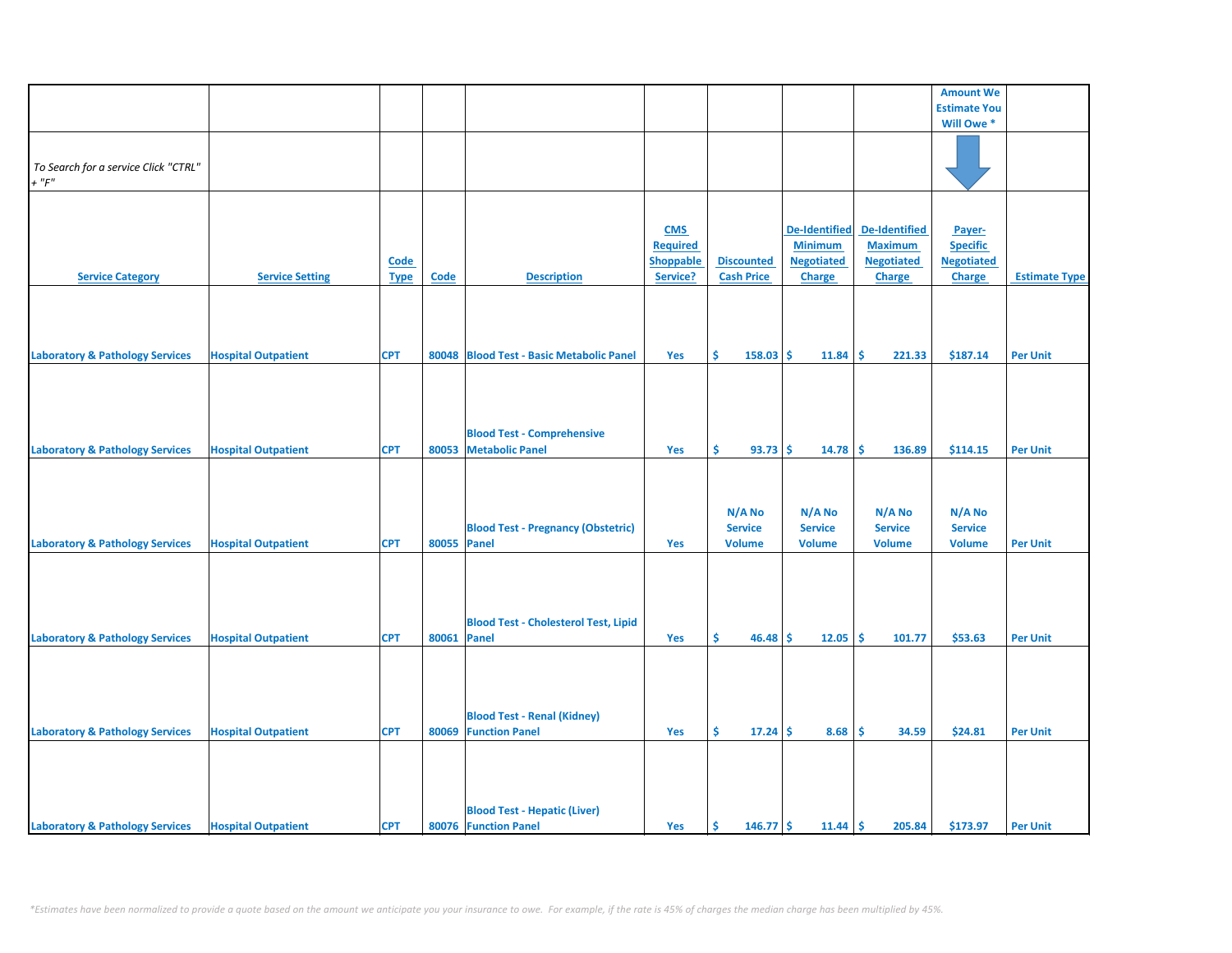|                                            |                            |             |       |                                            |                  |                     |                      |                      | <b>Amount We</b>    |                      |
|--------------------------------------------|----------------------------|-------------|-------|--------------------------------------------|------------------|---------------------|----------------------|----------------------|---------------------|----------------------|
|                                            |                            |             |       |                                            |                  |                     |                      |                      | <b>Estimate You</b> |                      |
|                                            |                            |             |       |                                            |                  |                     |                      |                      | Will Owe *          |                      |
|                                            |                            |             |       |                                            |                  |                     |                      |                      |                     |                      |
| To Search for a service Click "CTRL"       |                            |             |       |                                            |                  |                     |                      |                      |                     |                      |
| $+$ " $F$ "                                |                            |             |       |                                            |                  |                     |                      |                      |                     |                      |
|                                            |                            |             |       |                                            |                  |                     |                      |                      |                     |                      |
|                                            |                            |             |       |                                            |                  |                     |                      |                      |                     |                      |
|                                            |                            |             |       |                                            | <b>CMS</b>       |                     | <b>De-Identified</b> | <b>De-Identified</b> | Payer-              |                      |
|                                            |                            |             |       |                                            | <b>Required</b>  |                     | <b>Minimum</b>       | <b>Maximum</b>       | <b>Specific</b>     |                      |
|                                            |                            | <b>Code</b> |       |                                            | <b>Shoppable</b> | <b>Discounted</b>   | <b>Negotiated</b>    | <b>Negotiated</b>    | <b>Negotiated</b>   |                      |
| <b>Service Category</b>                    | <b>Service Setting</b>     | <b>Type</b> | Code  | <b>Description</b>                         | Service?         | <b>Cash Price</b>   | Charge               | Charge               | <b>Charge</b>       | <b>Estimate Type</b> |
|                                            |                            |             |       |                                            |                  |                     |                      |                      |                     |                      |
|                                            |                            |             |       |                                            |                  |                     |                      |                      |                     |                      |
| <b>Laboratory &amp; Pathology Services</b> | <b>Hospital Outpatient</b> | <b>CPT</b>  | 80307 | Drug test prsmv chem anlyzr                | No               | Ś.<br>128.65        | \$.<br>55.93         | -\$<br>199.53        | \$148.44            | <b>Per Unit</b>      |
|                                            |                            |             |       |                                            |                  | N/A No              | N/A No               | N/A No               | N/A No              |                      |
|                                            |                            |             |       |                                            |                  | <b>Service</b>      | <b>Service</b>       | <b>Service</b>       | <b>Service</b>      |                      |
| <b>Laboratory &amp; Pathology Services</b> | <b>Hospital Outpatient</b> | <b>CPT</b>  |       | 81000 Urinalysis nonauto w/scope           | Yes              | <b>Volume</b>       | <b>Volume</b>        | <b>Volume</b>        | <b>Volume</b>       | <b>Per Unit</b>      |
|                                            |                            |             |       |                                            |                  |                     |                      |                      |                     |                      |
|                                            |                            |             |       |                                            |                  |                     |                      |                      |                     |                      |
|                                            |                            |             |       |                                            |                  |                     |                      |                      |                     |                      |
|                                            |                            |             |       |                                            |                  |                     |                      |                      |                     |                      |
|                                            |                            |             |       |                                            |                  |                     |                      |                      |                     |                      |
|                                            |                            |             |       | <b>Urine Test - Automated with</b>         |                  |                     |                      |                      |                     |                      |
| <b>Laboratory &amp; Pathology Services</b> | <b>Hospital Outpatient</b> | <b>CPT</b>  | 81001 | <b>Microscope Examination</b>              | Yes              | \$<br>23.46         | Ŝ.<br>4.44           | <b>S</b><br>34.47    | \$28.59             | <b>Per Unit</b>      |
|                                            |                            |             |       |                                            |                  |                     |                      |                      |                     |                      |
|                                            |                            |             |       |                                            |                  |                     |                      |                      |                     |                      |
|                                            |                            |             |       |                                            |                  |                     |                      |                      |                     |                      |
|                                            |                            |             |       |                                            |                  |                     |                      |                      |                     |                      |
| <b>Laboratory &amp; Pathology Services</b> | <b>Hospital Outpatient</b> | <b>CPT</b>  |       | 81002 Urine Test - Urinalysis, Manual Test | Yes              | \$.<br>$7.24 \,$ \$ | 2.67                 | -\$<br>14.00         | \$8.35              | <b>Per Unit</b>      |
|                                            |                            |             |       |                                            |                  |                     |                      |                      |                     |                      |
|                                            |                            |             |       |                                            |                  |                     |                      |                      |                     |                      |
|                                            |                            |             |       |                                            |                  |                     |                      |                      |                     |                      |
|                                            |                            |             |       | <b>Urine Test - Automated without</b>      |                  |                     |                      |                      |                     |                      |
| <b>Laboratory &amp; Pathology Services</b> | <b>Hospital Outpatient</b> | <b>CPT</b>  |       | 81003 Microscope                           | Yes              | Ŝ.<br>10.40         | 3.16<br>-Ś           | Ŝ.<br>11.25          | \$8.22              | <b>Per Unit</b>      |
|                                            |                            |             |       |                                            |                  |                     |                      |                      |                     |                      |
|                                            |                            |             |       |                                            |                  |                     |                      |                      |                     |                      |
|                                            |                            |             |       |                                            |                  |                     |                      |                      |                     |                      |
| <b>Laboratory &amp; Pathology Services</b> | <b>Hospital Outpatient</b> | <b>CPT</b>  |       | 81025 Urine Test - Pregnancy               | <b>No</b>        | \$<br>40.87         | -Ś<br>10.45          | ١\$<br>58.29         | \$45.60             | <b>Per Unit</b>      |
|                                            |                            |             |       |                                            |                  |                     |                      |                      |                     |                      |
|                                            |                            |             |       |                                            |                  |                     |                      |                      |                     |                      |
| <b>Laboratory &amp; Pathology Services</b> | <b>Hospital Outpatient</b> | <b>CPT</b>  |       | 82247 Bilirubin total                      | <b>No</b>        | \$<br>$41.02$ \$    | 4.52                 | ١\$<br>55.22         | \$47.33             | <b>Per Unit</b>      |
|                                            |                            |             |       |                                            |                  |                     |                      |                      |                     |                      |
|                                            |                            |             |       |                                            |                  |                     |                      |                      |                     |                      |
| <b>Laboratory &amp; Pathology Services</b> | <b>Hospital Outpatient</b> | <b>CPT</b>  |       | 82306 Blood Test - Vitamin D-3 Level       | No               | \$<br>$188.74$ \$   | $26.64$ \$           | 254.08               | \$217.78            | <b>Per Unit</b>      |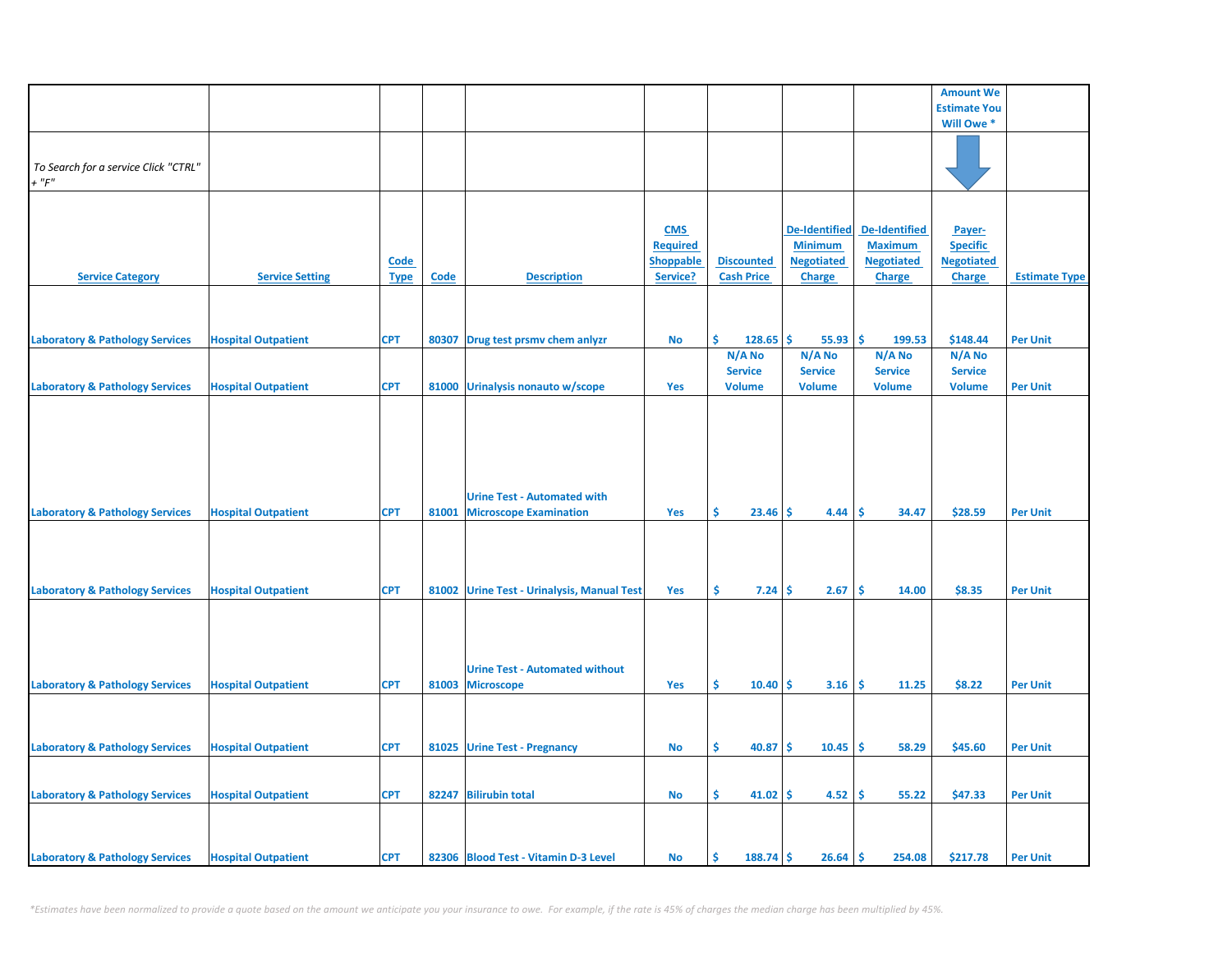|                                                                                          |                            |                            |       |                                                            |                                                               |                                        |                                                                              |                                                                              | <b>Amount We</b>                                                |                      |
|------------------------------------------------------------------------------------------|----------------------------|----------------------------|-------|------------------------------------------------------------|---------------------------------------------------------------|----------------------------------------|------------------------------------------------------------------------------|------------------------------------------------------------------------------|-----------------------------------------------------------------|----------------------|
|                                                                                          |                            |                            |       |                                                            |                                                               |                                        |                                                                              |                                                                              | <b>Estimate You</b>                                             |                      |
|                                                                                          |                            |                            |       |                                                            |                                                               |                                        |                                                                              |                                                                              | Will Owe *                                                      |                      |
| To Search for a service Click "CTRL"<br>$+$ " $F$ "                                      |                            |                            |       |                                                            |                                                               |                                        |                                                                              |                                                                              |                                                                 |                      |
| <b>Service Category</b>                                                                  | <b>Service Setting</b>     | <b>Code</b><br><b>Type</b> | Code  | <b>Description</b>                                         | <b>CMS</b><br><b>Required</b><br><b>Shoppable</b><br>Service? | <b>Discounted</b><br><b>Cash Price</b> | <b>De-Identified</b><br><b>Minimum</b><br><b>Negotiated</b><br><b>Charge</b> | <b>De-Identified</b><br><b>Maximum</b><br><b>Negotiated</b><br><b>Charge</b> | Payer-<br><b>Specific</b><br><b>Negotiated</b><br><b>Charge</b> | <b>Estimate Type</b> |
|                                                                                          | <b>Hospital Outpatient</b> | <b>CPT</b>                 |       | 82330 Assay of calcium                                     |                                                               | \$<br>35.11                            | -Ś                                                                           | \$<br>67.00                                                                  | \$40.51                                                         | <b>Per Unit</b>      |
| <b>Laboratory &amp; Pathology Services</b><br><b>Laboratory &amp; Pathology Services</b> | <b>Hospital Outpatient</b> | <b>CPT</b>                 |       | 82375 Assay carboxyhb quant                                | <b>No</b><br><b>No</b>                                        | \$<br>114.13                           | 12.31<br>Ŝ<br>11.09                                                          | Ś<br>153.64                                                                  | \$131.69                                                        | <b>Per Unit</b>      |
| <b>Laboratory &amp; Pathology Services</b>                                               | <b>Hospital Outpatient</b> | <b>CPT</b>                 |       | 82465 Assay bld/serum cholesterol                          | <b>No</b>                                                     | \$<br>15.28                            | 3.92<br>-Ś                                                                   | -\$<br>23.76                                                                 | \$17.63                                                         | <b>Per Unit</b>      |
| <b>Laboratory &amp; Pathology Services</b>                                               | <b>Hospital Outpatient</b> | <b>CPT</b>                 |       | 82550 Assay of ck (cpk)                                    | <b>No</b>                                                     | \$<br>12.70                            | <b>S</b><br>5.86                                                             | -\$<br>35.53                                                                 | \$14.65                                                         | <b>Per Unit</b>      |
| <b>Laboratory &amp; Pathology Services</b>                                               | <b>Hospital Outpatient</b> | <b>CPT</b>                 |       | 82552 Assay of cpk in blood                                | No                                                            | \$.<br>26.14                           | 12.05<br>-\$                                                                 | -\$<br>75.41                                                                 | \$30.16                                                         | <b>Per Unit</b>      |
| <b>Laboratory &amp; Pathology Services</b>                                               | <b>Hospital Outpatient</b> | <b>CPT</b>                 |       | 82565 Assay of creatinine                                  | <b>No</b>                                                     | Š.<br>124.50                           | Ŝ<br>7.17                                                                    | Ŝ.<br>70.25                                                                  | \$58.68                                                         | <b>Per Unit</b>      |
| <b>Laboratory &amp; Pathology Services</b>                                               | <b>Hospital Outpatient</b> | <b>CPT</b>                 | 82607 | <b>Blood Test - Vitamin B-12</b><br>(Cyanocobalamin) Level | <b>No</b>                                                     | \$<br>29.40                            | <b>S</b><br>13.57                                                            | \$ ا<br>82.73                                                                | \$33.92                                                         | <b>Per Unit</b>      |
|                                                                                          |                            |                            |       |                                                            |                                                               |                                        |                                                                              |                                                                              |                                                                 |                      |
| <b>Laboratory &amp; Pathology Services</b>                                               | <b>Hospital Outpatient</b> | <b>CPT</b>                 |       | 82610 Cystatin c                                           | No                                                            | \$<br>140.40                           | -Ś<br>14.17                                                                  | -\$<br>405.00                                                                | \$162.00                                                        | <b>Per Unit</b>      |
| <b>Laboratory &amp; Pathology Services</b>                                               | <b>Hospital Outpatient</b> | <b>CPT</b>                 |       | 82668 Assay of erythropoietin                              | <b>No</b>                                                     | \$.<br>36.68                           | 16.91<br>-Ś                                                                  | -\$<br>99.20                                                                 | \$42.32                                                         | <b>Per Unit</b>      |
| <b>Laboratory &amp; Pathology Services</b>                                               | <b>Hospital Outpatient</b> | <b>CPT</b>                 |       | 82670 Assay of estradiol                                   | <b>No</b>                                                     | Ś<br>54.51                             | 25.15<br><b>S</b>                                                            | l \$<br>152.33                                                               | \$62.90                                                         | <b>Per Unit</b>      |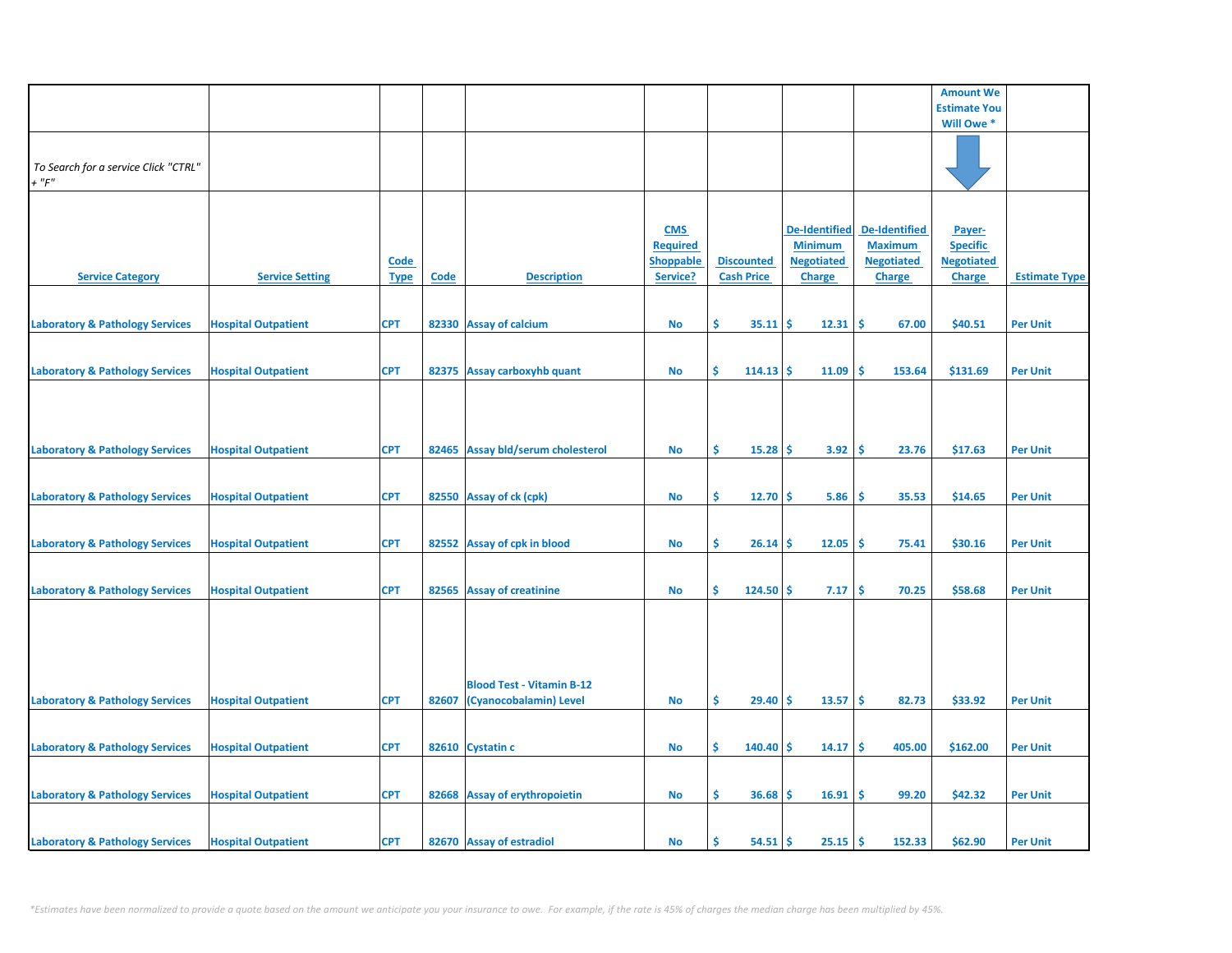|                                            |                            |             |             |                                              |                  |                    |                   |                      | <b>Amount We</b>    |                      |
|--------------------------------------------|----------------------------|-------------|-------------|----------------------------------------------|------------------|--------------------|-------------------|----------------------|---------------------|----------------------|
|                                            |                            |             |             |                                              |                  |                    |                   |                      | <b>Estimate You</b> |                      |
|                                            |                            |             |             |                                              |                  |                    |                   |                      | Will Owe *          |                      |
|                                            |                            |             |             |                                              |                  |                    |                   |                      |                     |                      |
|                                            |                            |             |             |                                              |                  |                    |                   |                      |                     |                      |
| To Search for a service Click "CTRL"       |                            |             |             |                                              |                  |                    |                   |                      |                     |                      |
| $+$ " $F$ "                                |                            |             |             |                                              |                  |                    |                   |                      |                     |                      |
|                                            |                            |             |             |                                              |                  |                    |                   |                      |                     |                      |
|                                            |                            |             |             |                                              |                  |                    |                   |                      |                     |                      |
|                                            |                            |             |             |                                              |                  |                    |                   |                      |                     |                      |
|                                            |                            |             |             |                                              | <b>CMS</b>       |                    | De-Identified     | <b>De-Identified</b> | Payer-              |                      |
|                                            |                            |             |             |                                              | <b>Required</b>  |                    | <b>Minimum</b>    | <b>Maximum</b>       | <b>Specific</b>     |                      |
|                                            |                            | Code        |             |                                              | <b>Shoppable</b> | <b>Discounted</b>  | <b>Negotiated</b> | <b>Negotiated</b>    | <b>Negotiated</b>   |                      |
| <b>Service Category</b>                    | <b>Service Setting</b>     | <b>Type</b> | <b>Code</b> | <b>Description</b>                           | Service?         | <b>Cash Price</b>  | <b>Charge</b>     | <b>Charge</b>        | <b>Charge</b>       | <b>Estimate Type</b> |
|                                            |                            |             |             |                                              |                  |                    |                   |                      |                     |                      |
|                                            |                            |             |             |                                              |                  |                    |                   |                      |                     |                      |
| <b>Laboratory &amp; Pathology Services</b> | <b>Hospital Outpatient</b> | <b>CPT</b>  | 82693       | <b>Assay of ethylene glycol</b>              | No               | Ŝ.<br>20.29        | \$<br>13.41       | \$<br>40.08          | \$23.41             | <b>Per Unit</b>      |
|                                            |                            |             |             |                                              |                  |                    |                   |                      |                     |                      |
|                                            |                            |             |             |                                              |                  |                    |                   |                      |                     |                      |
|                                            |                            |             |             |                                              |                  |                    |                   |                      |                     |                      |
|                                            |                            |             |             |                                              |                  |                    |                   |                      |                     |                      |
|                                            |                            |             |             |                                              |                  |                    |                   |                      |                     |                      |
|                                            |                            |             |             | <b>Blood Test - Ferritin (Blood Protein)</b> |                  |                    |                   |                      |                     |                      |
| <b>Laboratory &amp; Pathology Services</b> | <b>Hospital Outpatient</b> | <b>CPT</b>  | 82728 Level |                                              | <b>No</b>        | Ŝ<br>33.53         | Ŝ.<br>19.09       | Ŝ<br>96.63           | \$45.25             | <b>Per Unit</b>      |
|                                            |                            |             |             |                                              |                  |                    |                   |                      |                     |                      |
|                                            |                            |             |             |                                              |                  |                    |                   |                      |                     |                      |
|                                            |                            |             |             |                                              |                  |                    |                   |                      |                     |                      |
| <b>Laboratory &amp; Pathology Services</b> | <b>Hospital Outpatient</b> | <b>CPT</b>  |             | 82746 Blood Test - Folic Acid Level          | No               | Ŝ.<br>37.75        | 13.23<br>\$.      | \$.<br>79.52         | \$43.56             | <b>Per Unit</b>      |
|                                            |                            |             |             |                                              |                  |                    |                   |                      |                     |                      |
|                                            |                            |             |             |                                              |                  |                    |                   |                      |                     |                      |
|                                            |                            |             |             |                                              |                  |                    |                   |                      |                     |                      |
| <b>Laboratory &amp; Pathology Services</b> | <b>Hospital Outpatient</b> | <b>CPT</b>  | 82803       | <b>Blood gases any combination</b>           | No               | Ŝ<br>73.40         | \$<br>20.17       | \$.<br>106.16        | \$84.69             | <b>Per Unit</b>      |
|                                            |                            |             |             |                                              |                  |                    |                   |                      |                     |                      |
|                                            |                            |             |             |                                              |                  |                    |                   |                      |                     |                      |
|                                            |                            |             |             |                                              |                  |                    |                   |                      |                     |                      |
|                                            |                            |             |             |                                              |                  |                    |                   |                      |                     |                      |
| <b>Laboratory &amp; Pathology Services</b> | <b>Hospital Outpatient</b> | <b>CPT</b>  | 82947       | Assay glucose blood quant                    | <b>No</b>        | Ŝ.<br>34.04        | \$<br>5.51        | Ś<br>49.42           | \$41.17             | <b>Per Unit</b>      |
|                                            |                            |             |             |                                              |                  |                    |                   |                      |                     |                      |
|                                            |                            |             |             |                                              |                  |                    |                   |                      |                     |                      |
| <b>Laboratory &amp; Pathology Services</b> | <b>Hospital Outpatient</b> | <b>CPT</b>  | 82962       | <b>Glucose blood test</b>                    | <b>No</b>        | \$.<br>45.55       | 3.89<br>\$.       | \$<br>61.82          | \$51.33             | <b>Per Unit</b>      |
|                                            |                            |             |             |                                              |                  |                    |                   |                      |                     |                      |
|                                            |                            |             |             |                                              |                  |                    |                   |                      |                     |                      |
|                                            |                            |             |             |                                              |                  |                    |                   |                      |                     |                      |
| <b>Laboratory &amp; Pathology Services</b> | <b>Hospital Outpatient</b> | <b>CPT</b>  | 83018       | <b>Heavy metal quant each nes</b>            | <b>No</b>        | \$.<br>$172.97$ \$ | 19.76             | \$.<br>498.96        | \$199.58            | <b>Per Unit</b>      |
|                                            |                            |             |             |                                              |                  |                    |                   |                      |                     |                      |
|                                            |                            |             |             |                                              |                  |                    |                   |                      |                     |                      |
|                                            |                            |             |             |                                              |                  |                    |                   |                      |                     |                      |
|                                            |                            |             |             |                                              |                  |                    |                   |                      |                     |                      |
|                                            |                            |             |             |                                              |                  |                    |                   |                      |                     |                      |
|                                            |                            |             |             |                                              |                  |                    |                   |                      |                     |                      |
|                                            |                            |             |             | <b>Blood Test - Blood Glucose Control</b>    |                  |                    |                   |                      |                     |                      |
| <b>Laboratory &amp; Pathology Services</b> | <b>Hospital Outpatient</b> | <b>CPT</b>  |             | 83036 (Hemoglobin A1C)                       | <b>No</b>        | $71.27$ \$<br>-\$  | 8.74              | \$<br>95.94          | \$82.24             | <b>Per Unit</b>      |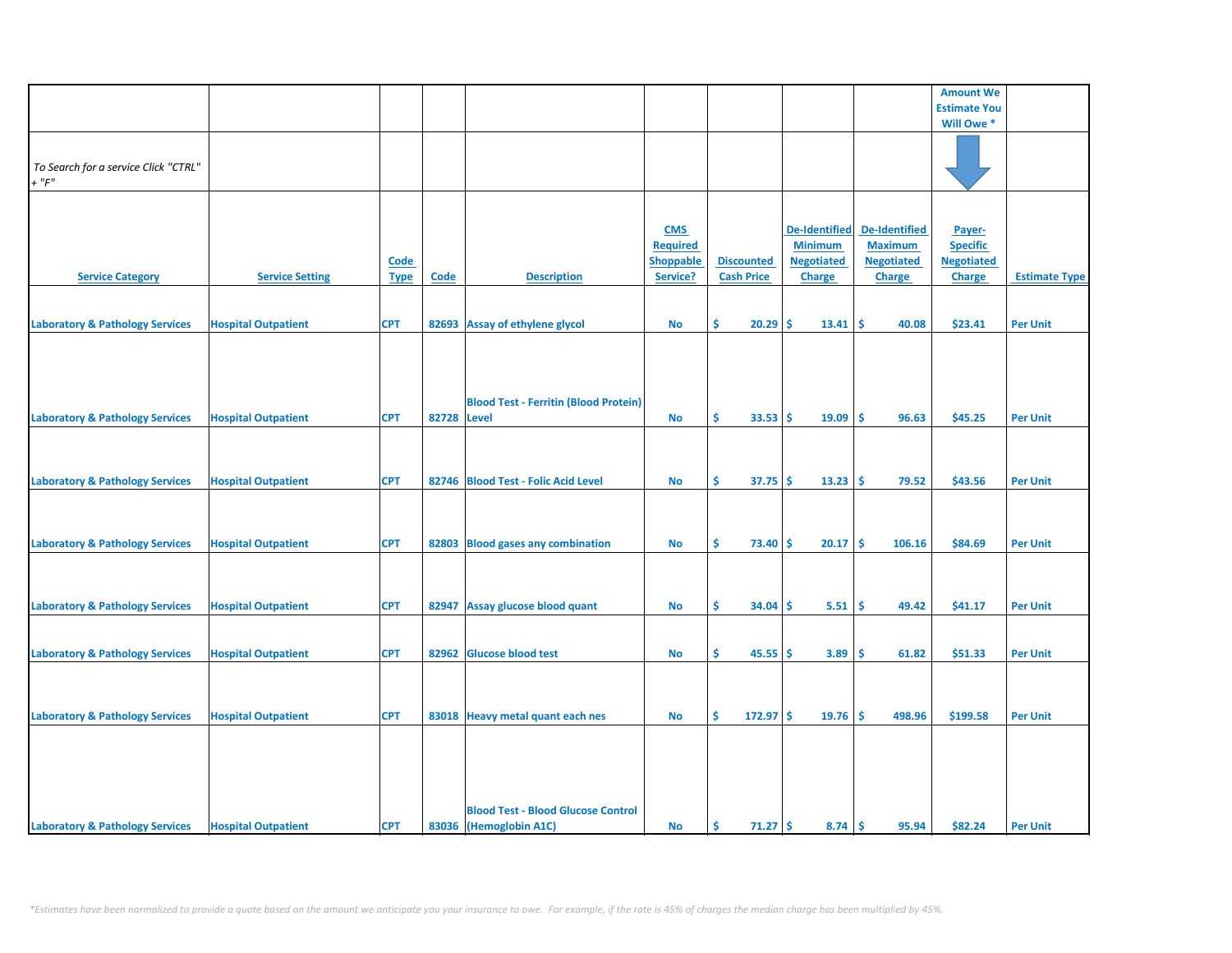|                                            |                            |             |       |                                         |                  |                   |                      |                      | <b>Amount We</b>    |                      |
|--------------------------------------------|----------------------------|-------------|-------|-----------------------------------------|------------------|-------------------|----------------------|----------------------|---------------------|----------------------|
|                                            |                            |             |       |                                         |                  |                   |                      |                      | <b>Estimate You</b> |                      |
|                                            |                            |             |       |                                         |                  |                   |                      |                      | Will Owe *          |                      |
|                                            |                            |             |       |                                         |                  |                   |                      |                      |                     |                      |
|                                            |                            |             |       |                                         |                  |                   |                      |                      |                     |                      |
| To Search for a service Click "CTRL"       |                            |             |       |                                         |                  |                   |                      |                      |                     |                      |
|                                            |                            |             |       |                                         |                  |                   |                      |                      |                     |                      |
| $+$ " $F$ "                                |                            |             |       |                                         |                  |                   |                      |                      |                     |                      |
|                                            |                            |             |       |                                         |                  |                   |                      |                      |                     |                      |
|                                            |                            |             |       |                                         |                  |                   |                      |                      |                     |                      |
|                                            |                            |             |       |                                         | <b>CMS</b>       |                   | <b>De-Identified</b> | <b>De-Identified</b> | Payer-              |                      |
|                                            |                            |             |       |                                         | <b>Required</b>  |                   | <b>Minimum</b>       | <b>Maximum</b>       | <b>Specific</b>     |                      |
|                                            |                            | <b>Code</b> |       |                                         | <b>Shoppable</b> | <b>Discounted</b> | <b>Negotiated</b>    | <b>Negotiated</b>    | <b>Negotiated</b>   |                      |
|                                            |                            |             |       |                                         |                  |                   |                      |                      |                     | <b>Estimate Type</b> |
| <b>Service Category</b>                    | <b>Service Setting</b>     | <b>Type</b> | Code  | <b>Description</b>                      | Service?         | <b>Cash Price</b> | Charge               | Charge               | <b>Charge</b>       |                      |
|                                            |                            |             |       |                                         |                  |                   |                      |                      |                     |                      |
|                                            |                            |             |       |                                         |                  |                   |                      |                      |                     |                      |
| <b>Laboratory &amp; Pathology Services</b> | <b>Hospital Outpatient</b> | <b>CPT</b>  |       | 83088 Assay of histamine                | <b>No</b>        | \$<br>75.84       | 26.58<br>Ŝ           | -Ś<br>218.76         | \$87.50             | <b>Per Unit</b>      |
|                                            |                            |             |       |                                         |                  |                   |                      |                      |                     |                      |
|                                            |                            |             |       |                                         |                  |                   |                      |                      |                     |                      |
| <b>Laboratory &amp; Pathology Services</b> | <b>Hospital Outpatient</b> | <b>CPT</b>  |       | 83518   Immunoassay dipstick            | No               | \$<br>147.09 \$   | 6.55                 | -\$<br>424.29        | \$169.72            | <b>Per Unit</b>      |
|                                            |                            |             |       |                                         |                  |                   |                      |                      |                     |                      |
|                                            |                            |             |       |                                         |                  |                   |                      |                      |                     |                      |
|                                            |                            |             |       |                                         |                  |                   |                      |                      |                     |                      |
| <b>Laboratory &amp; Pathology Services</b> | <b>Hospital Outpatient</b> | <b>CPT</b>  |       | 83540 Blood Test - Iron Level           | No               | \$.<br>51.90      | 9.06<br>-Ś           | -\$<br>75.77         | \$63.00             | <b>Per Unit</b>      |
|                                            |                            |             |       |                                         |                  |                   |                      |                      |                     |                      |
|                                            |                            |             |       |                                         |                  |                   |                      |                      |                     |                      |
| <b>Laboratory &amp; Pathology Services</b> | <b>Hospital Outpatient</b> | <b>CPT</b>  |       | 83605 Assay of lactic acid              | No               | \$<br>27.44       | 10.41<br><b>S</b>    | \$.<br>58.05         | \$31.66             | <b>Per Unit</b>      |
|                                            |                            |             |       |                                         |                  |                   |                      |                      |                     |                      |
|                                            |                            |             |       |                                         |                  |                   |                      |                      |                     |                      |
|                                            |                            |             |       |                                         |                  |                   |                      |                      |                     |                      |
|                                            |                            |             |       |                                         |                  |                   |                      |                      |                     |                      |
|                                            |                            |             |       |                                         |                  |                   |                      |                      |                     |                      |
|                                            |                            |             |       | <b>Blood Test - Lipase (fat enzyme)</b> |                  |                   |                      |                      |                     |                      |
| <b>Laboratory &amp; Pathology Services</b> | <b>Hospital Outpatient</b> | <b>CPT</b>  | 83690 | <b>Level</b>                            | <b>No</b>        | \$<br>69.47       | 6.20<br>Ŝ.           | Ŝ.<br>93.51          | \$80.15             | <b>Per Unit</b>      |
|                                            |                            |             |       |                                         |                  |                   |                      |                      |                     |                      |
|                                            |                            |             |       |                                         |                  |                   |                      |                      |                     |                      |
|                                            |                            |             |       |                                         |                  |                   |                      |                      |                     |                      |
| <b>Laboratory &amp; Pathology Services</b> | <b>Hospital Outpatient</b> | <b>CPT</b>  |       | 83735 Assay of magnesium                | No               | \$<br>53.82       | 9.38<br><b>S</b>     | -\$<br>78.56         | \$65.31             | <b>Per Unit</b>      |
|                                            |                            |             |       |                                         |                  |                   |                      |                      |                     |                      |
|                                            |                            |             |       |                                         |                  |                   |                      |                      |                     |                      |
| <b>Laboratory &amp; Pathology Services</b> | <b>Hospital Outpatient</b> | <b>CPT</b>  |       | 83880 Assay of natriuretic peptide      | No               | Ŝ.<br>$172.55$ \$ | 35.33                | -\$<br>232.27        | \$199.09            | <b>Per Unit</b>      |
|                                            |                            |             |       |                                         |                  |                   |                      |                      |                     |                      |
|                                            |                            |             |       |                                         |                  |                   |                      |                      |                     |                      |
| <b>Laboratory &amp; Pathology Services</b> | <b>Hospital Outpatient</b> | <b>CPT</b>  |       | 84100 Assay of phosphorus               | No               | \$<br>$61.73$ \$  | 6.64                 | \$.<br>87.67         | \$73.71             | <b>Per Unit</b>      |
|                                            |                            |             |       |                                         |                  |                   |                      |                      |                     |                      |
|                                            |                            |             |       |                                         |                  |                   |                      |                      |                     |                      |
|                                            |                            |             |       |                                         |                  |                   |                      |                      |                     |                      |
|                                            |                            |             |       |                                         |                  |                   |                      |                      |                     |                      |
| <b>Laboratory &amp; Pathology Services</b> | <b>Hospital Outpatient</b> | <b>CPT</b>  |       | 84132 Assay of serum potassium          | No               | \$<br>$43.23$ \$  | 6.66                 | \$<br>62.65          | \$52.09             | <b>Per Unit</b>      |
|                                            |                            |             |       |                                         |                  |                   |                      |                      |                     |                      |
|                                            |                            |             |       |                                         |                  |                   |                      |                      |                     |                      |
|                                            |                            |             |       |                                         |                  |                   |                      |                      |                     |                      |
| <b>Laboratory &amp; Pathology Services</b> | <b>Hospital Outpatient</b> | <b>CPT</b>  |       | 84132 Assay of serum potassium          | <b>No</b>        | \$.<br>43.23      | Ŝ.<br>6.66           | ١\$                  | \$52.09             | <b>Per Unit</b>      |
|                                            |                            |             |       |                                         |                  |                   |                      | 62.65                |                     |                      |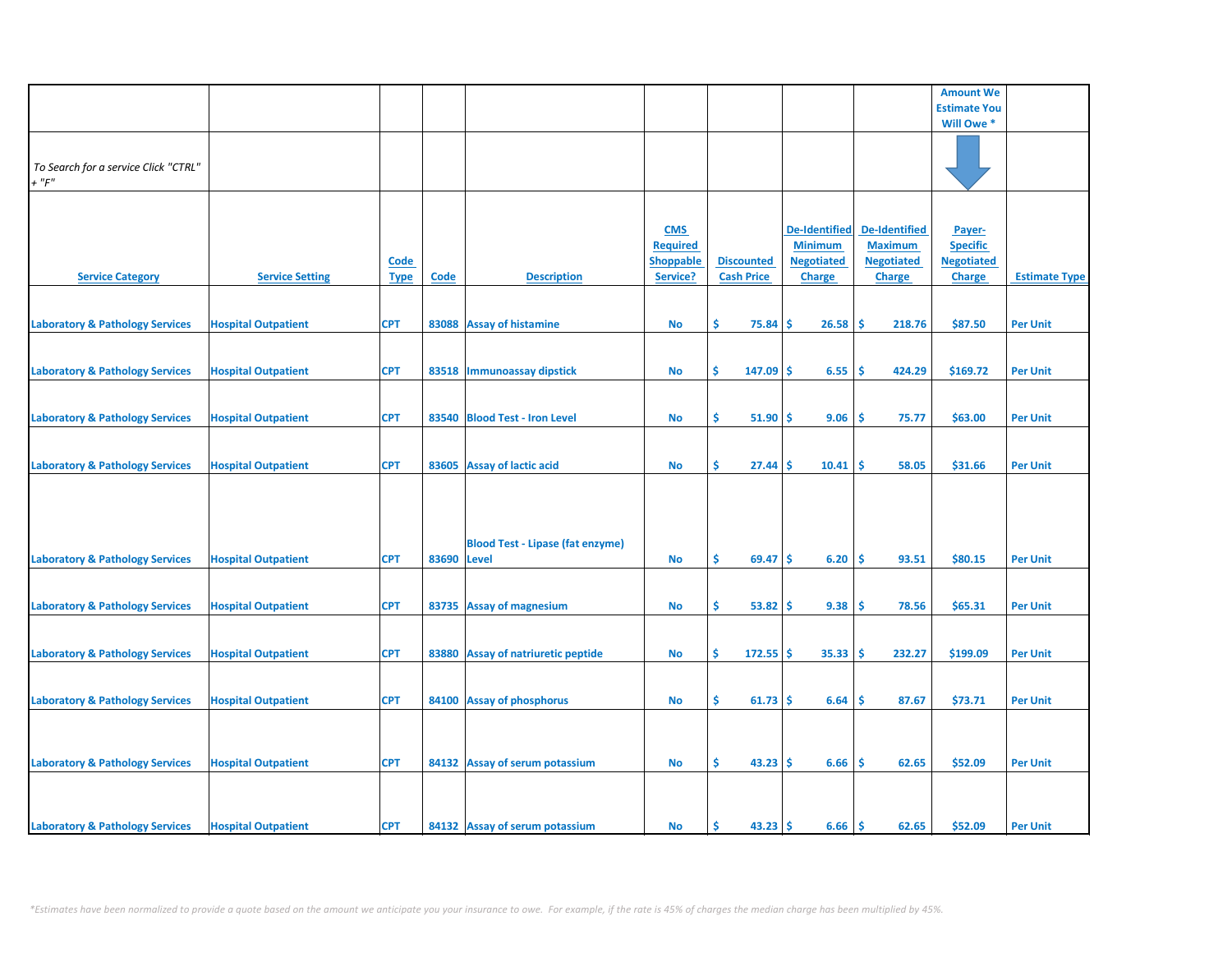|                                            |                            |             |       |                                         |                               |                   |                                        |                      | <b>Amount We</b>                     |                      |
|--------------------------------------------|----------------------------|-------------|-------|-----------------------------------------|-------------------------------|-------------------|----------------------------------------|----------------------|--------------------------------------|----------------------|
|                                            |                            |             |       |                                         |                               |                   |                                        |                      | <b>Estimate You</b>                  |                      |
|                                            |                            |             |       |                                         |                               |                   |                                        |                      | Will Owe*                            |                      |
|                                            |                            |             |       |                                         |                               |                   |                                        |                      |                                      |                      |
|                                            |                            |             |       |                                         |                               |                   |                                        |                      |                                      |                      |
| To Search for a service Click "CTRL"       |                            |             |       |                                         |                               |                   |                                        |                      |                                      |                      |
| $+$ " $F$ "                                |                            |             |       |                                         |                               |                   |                                        |                      |                                      |                      |
|                                            |                            |             |       |                                         |                               |                   |                                        |                      |                                      |                      |
|                                            |                            |             |       |                                         |                               |                   |                                        | <b>De-Identified</b> |                                      |                      |
|                                            |                            |             |       |                                         | <b>CMS</b><br><b>Required</b> |                   | <b>De-Identified</b><br><b>Minimum</b> | <b>Maximum</b>       | Payer-                               |                      |
|                                            |                            |             |       |                                         | <b>Shoppable</b>              | <b>Discounted</b> | <b>Negotiated</b>                      | <b>Negotiated</b>    | <b>Specific</b><br><b>Negotiated</b> |                      |
| <b>Service Category</b>                    | <b>Service Setting</b>     | <b>Code</b> | Code  | <b>Description</b>                      | Service?                      | <b>Cash Price</b> |                                        |                      | <b>Charge</b>                        | <b>Estimate Type</b> |
|                                            |                            | <b>Type</b> |       |                                         |                               |                   | <b>Charge</b>                          | <b>Charge</b>        |                                      |                      |
|                                            |                            |             |       |                                         |                               |                   |                                        |                      |                                      |                      |
| <b>Laboratory &amp; Pathology Services</b> | <b>Hospital Outpatient</b> | <b>CPT</b>  |       | 84144 Assay of progesterone             | No                            | \$<br>$52.59$ \$  | 18.77                                  | \$<br>96.68          | \$60.68                              | <b>Per Unit</b>      |
|                                            |                            |             |       |                                         |                               |                   |                                        |                      |                                      |                      |
|                                            |                            |             |       |                                         |                               |                   |                                        |                      |                                      |                      |
|                                            |                            |             |       |                                         |                               |                   |                                        |                      |                                      |                      |
|                                            |                            |             |       |                                         |                               |                   |                                        |                      |                                      |                      |
|                                            |                            |             |       |                                         |                               |                   |                                        |                      |                                      |                      |
|                                            |                            |             |       | <b>Blood Test - Prostate Specific</b>   |                               |                   |                                        |                      |                                      |                      |
| <b>Laboratory &amp; Pathology Services</b> | <b>Hospital Outpatient</b> | <b>CPT</b>  |       | 84153 Antigen (PSA) Level               | Yes                           | \$.<br>$74.21$ \$ | 25.75                                  | -\$<br>116.68        | \$94.46                              | <b>Per Unit</b>      |
|                                            |                            |             |       |                                         |                               |                   |                                        |                      |                                      |                      |
|                                            |                            |             |       |                                         |                               |                   |                                        |                      |                                      |                      |
|                                            |                            |             |       |                                         |                               |                   |                                        |                      |                                      |                      |
| <b>Laboratory &amp; Pathology Services</b> | <b>Hospital Outpatient</b> | <b>CPT</b>  |       | 84154 PSA (prostate specific antigen)   | Yes                           | \$<br>$106.34$ \$ | 16.55                                  | ١\$<br>143.15        | \$122.70                             | <b>Per Unit</b>      |
|                                            |                            |             |       |                                         |                               |                   |                                        |                      |                                      |                      |
|                                            |                            |             |       |                                         |                               |                   |                                        |                      |                                      |                      |
| <b>Laboratory &amp; Pathology Services</b> | <b>Hospital Outpatient</b> | <b>CPT</b>  | 84182 | <b>Protein western blot test</b>        | No                            | \$<br>$382.72$ \$ | 18.76                                  | -\$<br>588.80        | \$441.60                             | <b>Per Unit</b>      |
|                                            |                            |             |       |                                         |                               |                   |                                        |                      |                                      |                      |
|                                            | <b>Hospital Outpatient</b> | <b>CPT</b>  |       | 84295 Assay of serum sodium             | <b>No</b>                     | \$<br>$42.10$ \$  | 4.33                                   | -\$<br>56.67         | \$48.58                              | <b>Per Unit</b>      |
| <b>Laboratory &amp; Pathology Services</b> |                            |             |       |                                         |                               |                   |                                        |                      |                                      |                      |
|                                            |                            |             |       |                                         |                               |                   |                                        |                      |                                      |                      |
|                                            |                            |             |       |                                         |                               |                   |                                        |                      |                                      |                      |
|                                            |                            |             |       |                                         |                               |                   |                                        |                      |                                      |                      |
|                                            |                            |             |       |                                         |                               |                   |                                        |                      |                                      |                      |
|                                            |                            |             |       | <b>Blood Test - Thyroxine (Thyroid</b>  |                               |                   |                                        |                      |                                      |                      |
| <b>Laboratory &amp; Pathology Services</b> | <b>Hospital Outpatient</b> | <b>CPT</b>  |       | 84439 Chemical) Level, Free             | <b>No</b>                     | \$.<br>66.21      | 8.12<br>Ŝ                              | -\$<br>89.13         | \$76.40                              | <b>Per Unit</b>      |
|                                            |                            |             |       |                                         |                               |                   |                                        |                      |                                      |                      |
|                                            |                            |             |       |                                         |                               |                   |                                        |                      |                                      |                      |
|                                            |                            |             |       |                                         |                               |                   |                                        |                      |                                      |                      |
|                                            |                            |             |       |                                         |                               |                   |                                        |                      |                                      |                      |
|                                            |                            |             |       |                                         |                               |                   |                                        |                      |                                      |                      |
|                                            |                            |             |       |                                         |                               |                   |                                        |                      |                                      |                      |
|                                            |                            |             |       | <b>Blood Test - Thyroid Stimulating</b> |                               |                   |                                        |                      |                                      |                      |
| <b>Laboratory &amp; Pathology Services</b> | <b>Hospital Outpatient</b> | <b>CPT</b>  |       | 84443 Hormone (TSH) Level               | <b>No</b>                     | 64.07 \$<br>\$    | $23.52 \, \text{S}$                    | 119.09               | \$81.23                              | <b>Per Unit</b>      |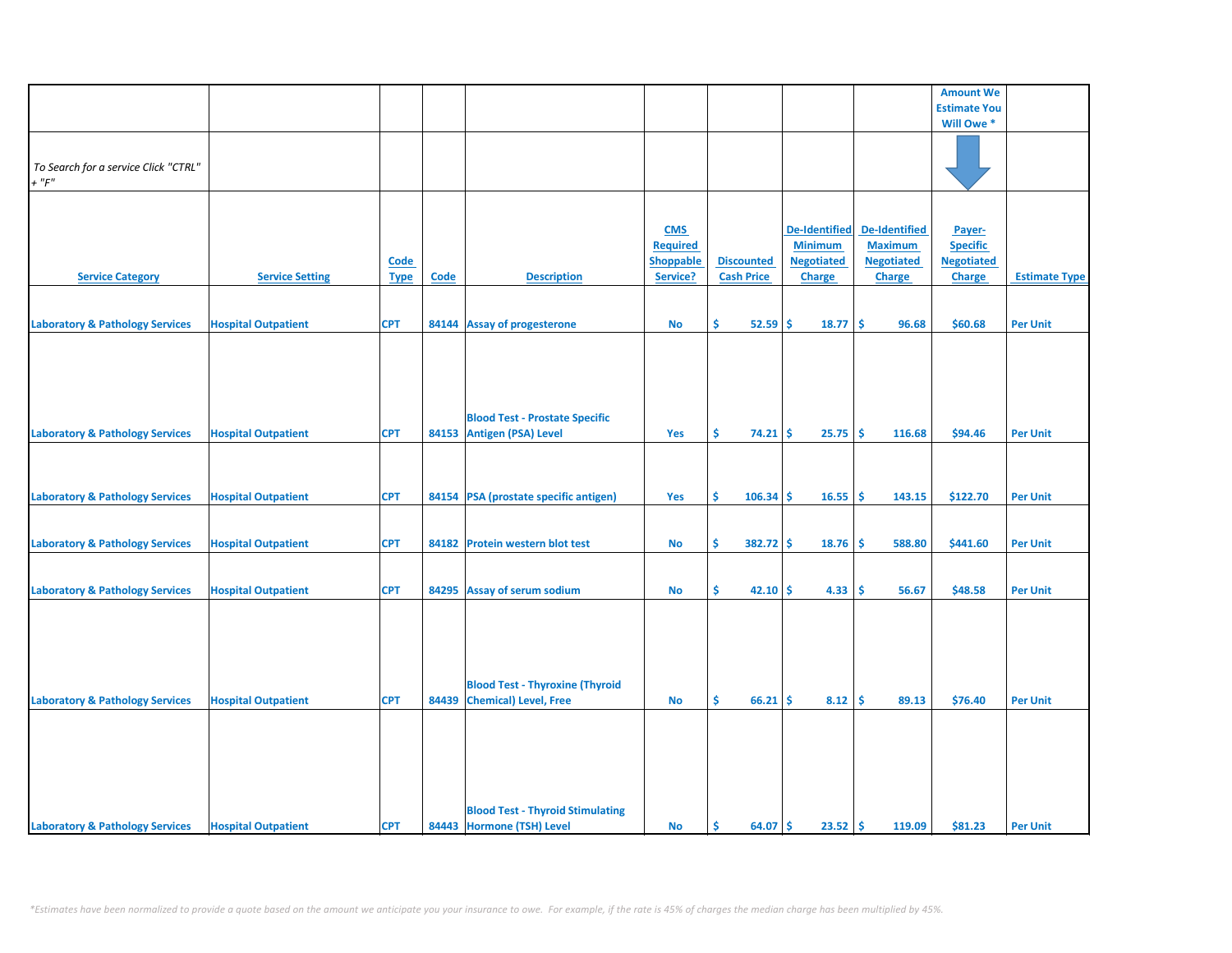|                                                     |                            |             |             |                                         |                  |                   |                      |                      | <b>Amount We</b>          |                      |
|-----------------------------------------------------|----------------------------|-------------|-------------|-----------------------------------------|------------------|-------------------|----------------------|----------------------|---------------------------|----------------------|
|                                                     |                            |             |             |                                         |                  |                   |                      |                      | <b>Estimate You</b>       |                      |
|                                                     |                            |             |             |                                         |                  |                   |                      |                      | Will Owe*                 |                      |
|                                                     |                            |             |             |                                         |                  |                   |                      |                      |                           |                      |
|                                                     |                            |             |             |                                         |                  |                   |                      |                      |                           |                      |
| To Search for a service Click "CTRL"<br>$+$ " $F$ " |                            |             |             |                                         |                  |                   |                      |                      |                           |                      |
|                                                     |                            |             |             |                                         |                  |                   |                      |                      |                           |                      |
|                                                     |                            |             |             |                                         |                  |                   |                      |                      |                           |                      |
|                                                     |                            |             |             |                                         | <b>CMS</b>       |                   | <b>De-Identified</b> | <b>De-Identified</b> |                           |                      |
|                                                     |                            |             |             |                                         | <b>Required</b>  |                   | <b>Minimum</b>       | <b>Maximum</b>       | Payer-<br><b>Specific</b> |                      |
|                                                     |                            | <b>Code</b> |             |                                         | <b>Shoppable</b> | <b>Discounted</b> | <b>Negotiated</b>    | <b>Negotiated</b>    | <b>Negotiated</b>         |                      |
| <b>Service Category</b>                             | <b>Service Setting</b>     | <b>Type</b> | <b>Code</b> | <b>Description</b>                      | Service?         | <b>Cash Price</b> | Charge               | <b>Charge</b>        | <b>Charge</b>             | <b>Estimate Type</b> |
|                                                     |                            |             |             |                                         |                  |                   |                      |                      |                           |                      |
|                                                     |                            |             |             |                                         |                  |                   |                      |                      |                           |                      |
|                                                     |                            |             |             |                                         |                  |                   |                      |                      |                           |                      |
|                                                     |                            |             |             |                                         |                  |                   |                      |                      |                           |                      |
|                                                     |                            |             |             |                                         |                  |                   |                      |                      |                           |                      |
|                                                     |                            |             |             |                                         |                  |                   |                      |                      |                           |                      |
|                                                     |                            |             |             | <b>Blood Test - Thyroid Stimulating</b> |                  |                   |                      |                      |                           |                      |
| <b>Laboratory &amp; Pathology Services</b>          | <b>Hospital Outpatient</b> | <b>CPT</b>  |             | 84443 Hormone (TSH) Level               | Yes              | Ś.<br>64.07       | 23.52<br><b>S</b>    | ١\$<br>119.09        | \$81.23                   | <b>Per Unit</b>      |
|                                                     |                            |             |             |                                         |                  |                   |                      |                      |                           |                      |
|                                                     |                            |             |             |                                         |                  |                   |                      |                      |                           |                      |
|                                                     |                            |             |             |                                         |                  |                   |                      |                      |                           |                      |
| <b>Laboratory &amp; Pathology Services</b>          | <b>Hospital Outpatient</b> | <b>CPT</b>  |             | 84480 Assay triiodothyronine (t3)       | No               | \$.<br>96.31      | 12.76<br><b>S</b>    | -\$<br>129.65        | \$111.13                  | <b>Per Unit</b>      |
|                                                     |                            |             |             |                                         |                  |                   |                      |                      |                           |                      |
|                                                     |                            |             |             |                                         |                  |                   |                      |                      |                           |                      |
| <b>Laboratory &amp; Pathology Services</b>          | <b>Hospital Outpatient</b> | <b>CPT</b>  |             | 84484 Assay of troponin quant           | <b>No</b>        | \$<br>$81.70$ \$  | 10.26                | ۱\$<br>121.45        | \$94.27                   | <b>Per Unit</b>      |
|                                                     |                            |             |             |                                         |                  |                   |                      |                      |                           |                      |
|                                                     |                            |             |             |                                         |                  |                   |                      |                      |                           |                      |
| <b>Laboratory &amp; Pathology Services</b>          | <b>Hospital Outpatient</b> | <b>CPT</b>  |             | 84702 Chorionic gonadotropin test       | No               | \$<br>$125.77$ \$ | 11.54                | -\$<br>169.31        | \$145.12                  | <b>Per Unit</b>      |
|                                                     |                            |             |             |                                         |                  |                   |                      |                      |                           |                      |
|                                                     |                            |             |             |                                         |                  |                   |                      |                      |                           |                      |
| <b>Laboratory &amp; Pathology Services</b>          | <b>Hospital Outpatient</b> | <b>CPT</b>  |             | 85014 Hematocrit                        | No               | \$<br>26.95       | 2.13<br><b>S</b>     | \$<br>36.27          | \$31.09                   | <b>Per Unit</b>      |
|                                                     |                            |             |             |                                         |                  |                   |                      |                      |                           |                      |
|                                                     |                            |             |             |                                         |                  |                   |                      |                      |                           |                      |
|                                                     |                            |             |             |                                         |                  |                   |                      |                      |                           |                      |
|                                                     |                            |             |             |                                         |                  |                   |                      |                      |                           |                      |
|                                                     |                            |             |             |                                         |                  |                   |                      |                      |                           |                      |
|                                                     |                            |             |             | <b>Blood Test - Complete Blood Cell</b> |                  |                   |                      |                      |                           |                      |
| <b>Laboratory &amp; Pathology Services</b>          | <b>Hospital Outpatient</b> | <b>CPT</b>  | 85025       | <b>Count and Automated WBC</b>          | Yes              | \$.<br>77.98      | -Ś<br>10.88          | -\$<br>112.06        | \$93.71                   | <b>Per Unit</b>      |
|                                                     |                            |             |             |                                         |                  |                   |                      |                      |                           |                      |
|                                                     |                            |             |             |                                         |                  |                   |                      |                      |                           |                      |
|                                                     |                            |             |             |                                         |                  |                   |                      |                      |                           |                      |
|                                                     |                            |             |             |                                         |                  |                   |                      |                      |                           |                      |
|                                                     |                            |             |             |                                         |                  |                   |                      |                      |                           |                      |
|                                                     |                            |             |             | <b>Blood Test - Complete Blood Cell</b> |                  |                   |                      |                      |                           |                      |
| <b>Laboratory &amp; Pathology Services</b>          | <b>Hospital Outpatient</b> | <b>CPT</b>  |             | 85027 Count (Hemoglobin)                | Yes              | \$<br>$60.79$ \$  | $5.82 \, \text{S}$   | 81.83                | \$70.14                   | <b>Per Unit</b>      |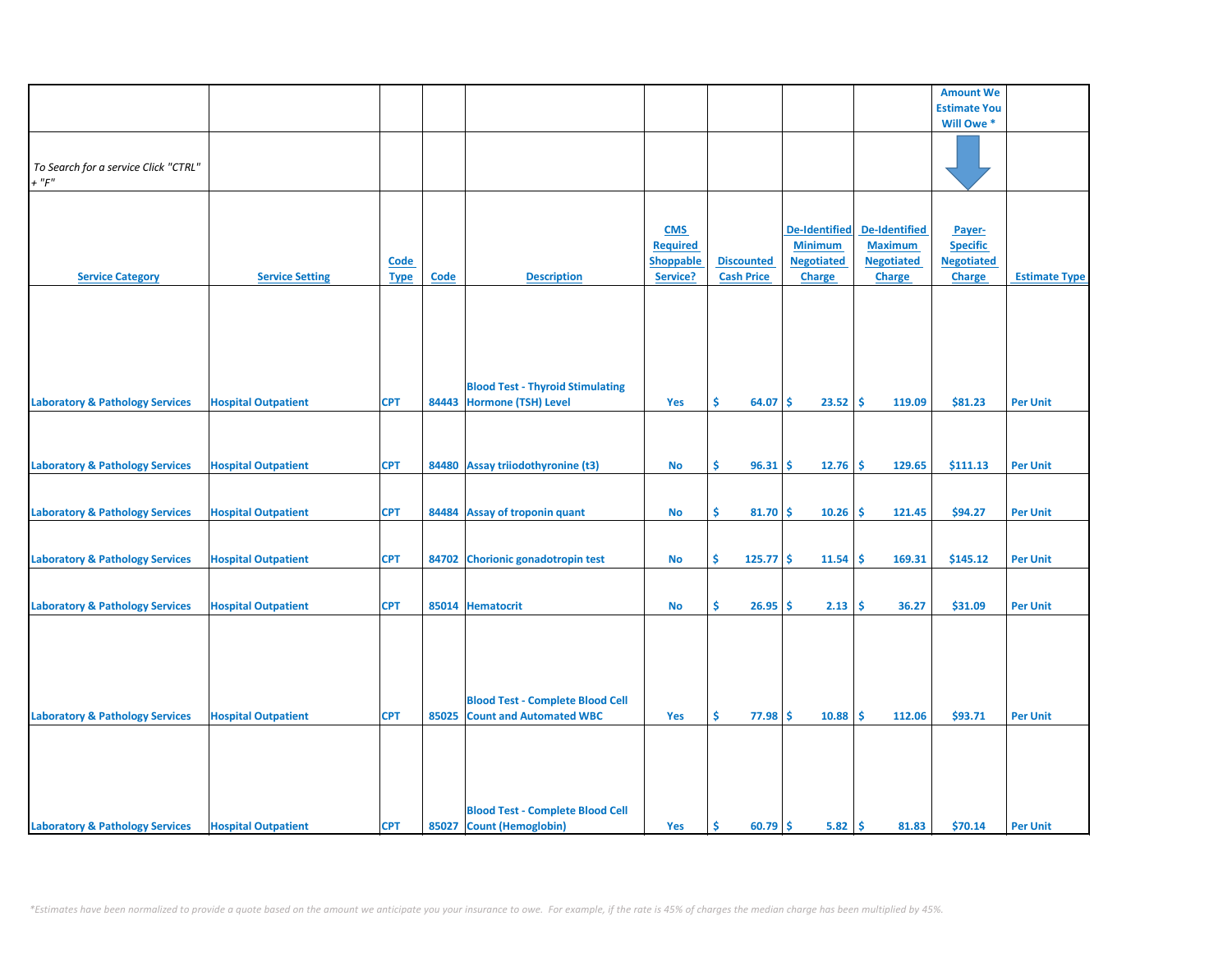|                                                     |                            |                            |       |                                                      |                                                               |                                        |                                                                              |                                                                              | <b>Amount We</b>                                                |                      |
|-----------------------------------------------------|----------------------------|----------------------------|-------|------------------------------------------------------|---------------------------------------------------------------|----------------------------------------|------------------------------------------------------------------------------|------------------------------------------------------------------------------|-----------------------------------------------------------------|----------------------|
|                                                     |                            |                            |       |                                                      |                                                               |                                        |                                                                              |                                                                              | <b>Estimate You</b>                                             |                      |
|                                                     |                            |                            |       |                                                      |                                                               |                                        |                                                                              |                                                                              | Will Owe *                                                      |                      |
| To Search for a service Click "CTRL"<br>$+$ " $F$ " |                            |                            |       |                                                      |                                                               |                                        |                                                                              |                                                                              |                                                                 |                      |
| <b>Service Category</b>                             | <b>Service Setting</b>     | <b>Code</b><br><b>Type</b> | Code  | <b>Description</b>                                   | <b>CMS</b><br><b>Required</b><br><b>Shoppable</b><br>Service? | <b>Discounted</b><br><b>Cash Price</b> | <b>De-Identified</b><br><b>Minimum</b><br><b>Negotiated</b><br><b>Charge</b> | <b>De-Identified</b><br><b>Maximum</b><br><b>Negotiated</b><br><b>Charge</b> | Payer-<br><b>Specific</b><br><b>Negotiated</b><br><b>Charge</b> | <b>Estimate Type</b> |
| <b>Laboratory &amp; Pathology Services</b>          | <b>Hospital Outpatient</b> | <b>CPT</b>                 |       | 85240 Clot factor viii ahg 1 stage                   | <b>No</b>                                                     | \$<br>45.97                            | \$<br>16.11                                                                  | \$.<br>95.56                                                                 | \$53.04                                                         | <b>Per Unit</b>      |
| <b>Laboratory &amp; Pathology Services</b>          | <b>Hospital Outpatient</b> | <b>CPT</b>                 |       | 85378 Fibrin degrade semiquant                       | <b>No</b>                                                     | Ŝ.<br>53.57                            | -\$<br>7.44                                                                  | \$.<br>72.11                                                                 | \$61.81                                                         | <b>Per Unit</b>      |
| <b>Laboratory &amp; Pathology Services</b>          | <b>Hospital Outpatient</b> | <b>CPT</b>                 |       | 85610 Blood Test - Clotting Time                     | <b>Yes</b>                                                    | \$.<br>44.81                           | 6.01<br>\$                                                                   | \$<br>64.27                                                                  | \$53.41                                                         | <b>Per Unit</b>      |
| <b>Laboratory &amp; Pathology Services</b>          | <b>Hospital Outpatient</b> | <b>CPT</b>                 |       | 85613 Russell viper venom diluted                    | <b>No</b>                                                     | \$<br>24.61                            | \$<br>8.24                                                                   | -\$<br>70.98                                                                 | \$28.39                                                         | <b>Per Unit</b>      |
| <b>Laboratory &amp; Pathology Services</b>          | <b>Hospital Outpatient</b> | <b>CPT</b>                 |       | 85660 RBC SICKLE CELL TEST                           | No                                                            | \$.<br>53.32                           | 4.96<br>\$.                                                                  | -\$<br>71.77                                                                 | \$61.52                                                         | <b>Per Unit</b>      |
| <b>Laboratory &amp; Pathology Services</b>          | <b>Hospital Outpatient</b> | <b>CPT</b>                 | 85730 | <b>Blood Test - Coagulation</b><br><b>Assessment</b> | Yes                                                           | Ŝ.<br>46.01                            | \$.<br>5.41                                                                  | -\$<br>61.94                                                                 | \$53.09                                                         | <b>Per Unit</b>      |
|                                                     |                            |                            |       |                                                      |                                                               |                                        |                                                                              |                                                                              |                                                                 |                      |
| <b>Laboratory &amp; Pathology Services</b>          | <b>Hospital Outpatient</b> | <b>CPT</b>                 |       | 85732 Thromboplastin time partial                    | No                                                            | Ŝ.<br>12.63                            | 5.82<br>\$.                                                                  | \$<br>36.42                                                                  | \$14.57                                                         | <b>Per Unit</b>      |
| <b>Laboratory &amp; Pathology Services</b>          | <b>Hospital Outpatient</b> | <b>CPT</b>                 |       | 86140 C-reactive protein                             | <b>No</b>                                                     | \$<br>48.49                            | Ś<br>4.66                                                                    | \$<br>65.28                                                                  | \$55.95                                                         | <b>Per Unit</b>      |
| <b>Laboratory &amp; Pathology Services</b>          | <b>Hospital Outpatient</b> | <b>CPT</b>                 |       | 86360 T cell absolute count/ratio                    | <b>No</b>                                                     | \$<br>65.00                            | \$<br>42.28                                                                  | -\$<br>211.59                                                                | \$75.00                                                         | <b>Per Unit</b>      |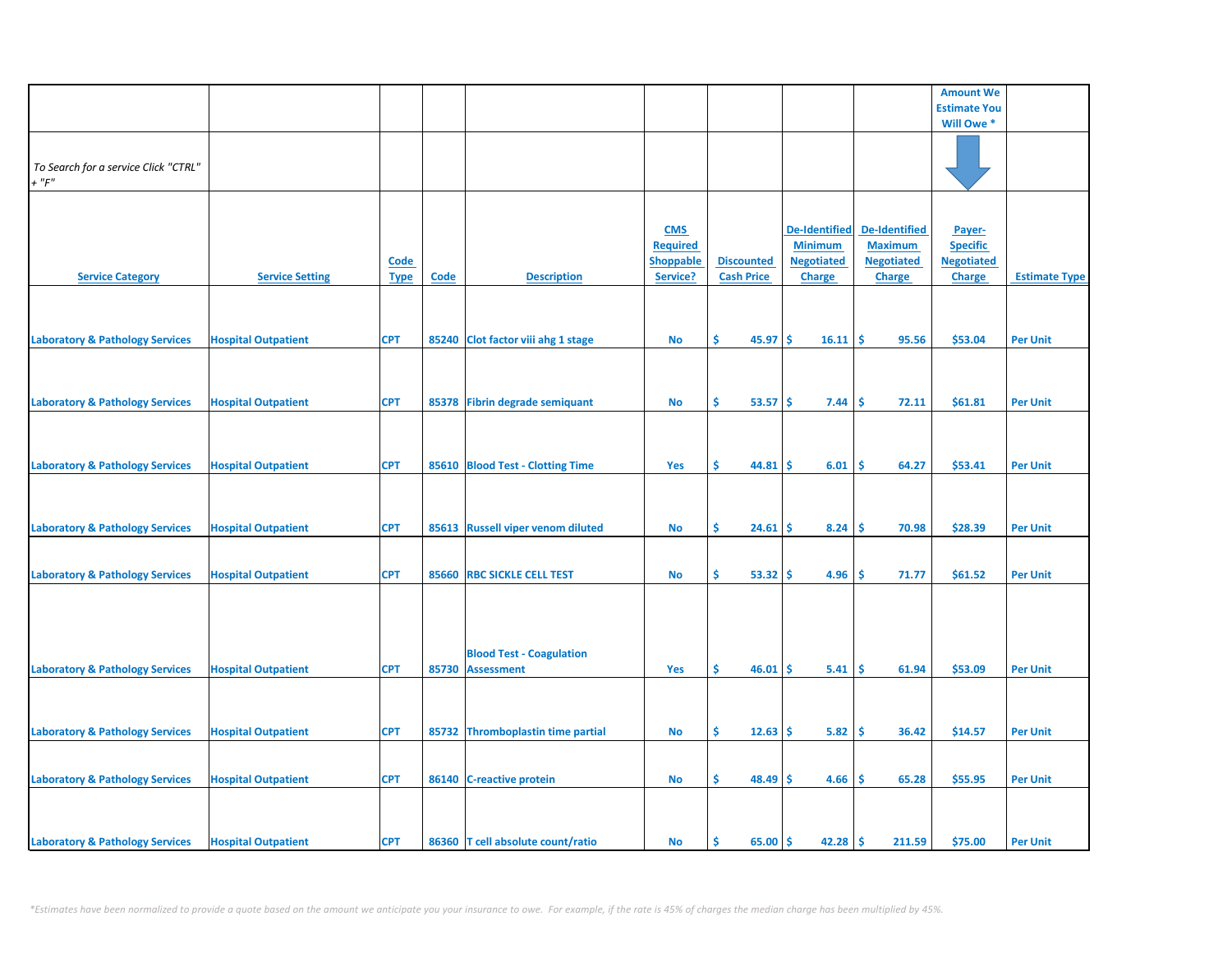|                                                     |                            |                            |       |                                     |                                                               |                                        |                                                                              |                                                                              | <b>Amount We</b>                                                |                      |
|-----------------------------------------------------|----------------------------|----------------------------|-------|-------------------------------------|---------------------------------------------------------------|----------------------------------------|------------------------------------------------------------------------------|------------------------------------------------------------------------------|-----------------------------------------------------------------|----------------------|
|                                                     |                            |                            |       |                                     |                                                               |                                        |                                                                              |                                                                              | <b>Estimate You</b>                                             |                      |
|                                                     |                            |                            |       |                                     |                                                               |                                        |                                                                              |                                                                              | Will Owe *                                                      |                      |
| To Search for a service Click "CTRL"<br>$+$ " $F$ " |                            |                            |       |                                     |                                                               |                                        |                                                                              |                                                                              |                                                                 |                      |
| <b>Service Category</b>                             | <b>Service Setting</b>     | <u>Code</u><br><b>Type</b> | Code  | <b>Description</b>                  | <b>CMS</b><br><b>Required</b><br><b>Shoppable</b><br>Service? | <b>Discounted</b><br><b>Cash Price</b> | <b>De-Identified</b><br><b>Minimum</b><br><b>Negotiated</b><br><b>Charge</b> | <b>De-Identified</b><br><b>Maximum</b><br><b>Negotiated</b><br><b>Charge</b> | Payer-<br><b>Specific</b><br><b>Negotiated</b><br><b>Charge</b> | <b>Estimate Type</b> |
| <b>Laboratory &amp; Pathology Services</b>          | <b>Hospital Outpatient</b> | <b>CPT</b>                 | 86361 | T cell absolute count               | No                                                            | Ŝ.<br>132.78                           | \$.<br>24.10                                                                 | \$.<br>383.03                                                                | \$153.21                                                        | <b>Per Unit</b>      |
| <b>Laboratory &amp; Pathology Services</b>          | <b>Hospital Outpatient</b> | <b>CPT</b>                 | 86431 | <b>Rheumatoid factor quant</b>      | <b>No</b>                                                     | \$<br>52.70                            | \$<br>5.10                                                                   | \$<br>70.95                                                                  | \$60.81                                                         | <b>Per Unit</b>      |
| <b>Laboratory &amp; Pathology Services</b>          | <b>Hospital Outpatient</b> | <b>CPT</b>                 |       | 86592 Syphilis test non-trep qual   | No                                                            | \$<br>37.81                            | 3.84<br>s                                                                    | 50.90<br><b>S</b>                                                            | \$43.63                                                         | <b>Per Unit</b>      |
| <b>Laboratory &amp; Pathology Services</b>          | <b>Hospital Outpatient</b> | <b>CPT</b>                 |       | 86592 Syphilis test non-trep qual   | No                                                            | \$<br>37.81                            | 3.84<br>\$                                                                   | Ś<br>50.90                                                                   | \$43.63                                                         | <b>Per Unit</b>      |
| <b>Laboratory &amp; Pathology Services</b>          | <b>Hospital Outpatient</b> | <b>CPT</b>                 |       | 86611 Bartonella antibody           | No                                                            | \$<br>57.37                            | \$.<br>9.16                                                                  | \$<br>165.50                                                                 | \$66.20                                                         | <b>Per Unit</b>      |
| <b>Laboratory &amp; Pathology Services</b>          | <b>Hospital Outpatient</b> | <b>CPT</b>                 |       | 86615 Bordetella antibody           | No                                                            | \$<br>25.74                            | Ś<br>11.87                                                                   | \$<br>81.45                                                                  | \$29.70                                                         | <b>Per Unit</b>      |
| <b>Laboratory &amp; Pathology Services</b>          | <b>Hospital Outpatient</b> | <b>CPT</b>                 |       | 86651 Encephalitis californ antbdy  | <b>No</b>                                                     | \$<br>25.74                            | Ś<br>11.87                                                                   | Ŝ.<br>110.13                                                                 | \$29.70                                                         | <b>Per Unit</b>      |
|                                                     |                            |                            |       |                                     |                                                               |                                        |                                                                              |                                                                              |                                                                 |                      |
| <b>Laboratory &amp; Pathology Services</b>          | <b>Hospital Outpatient</b> | <b>CPT</b>                 |       | 86652 Encephaltis east eqne anbdy   | <b>No</b>                                                     | \$<br>25.74                            | \$<br>11.87                                                                  | -\$<br>110.13                                                                | \$29.70                                                         | <b>Per Unit</b>      |
| <b>Laboratory &amp; Pathology Services</b>          | <b>Hospital Outpatient</b> | <b>CPT</b>                 | 86653 | <b>Encephaltis st louis antbody</b> | No                                                            | \$.<br>25.74                           | 11.87<br>\$.                                                                 | \$.<br>110.13                                                                | \$29.70                                                         | <b>Per Unit</b>      |
| <b>Laboratory &amp; Pathology Services</b>          | <b>Hospital Outpatient</b> | <b>CPT</b>                 |       | 86654 Encephaltis west eqne antbdy  | No                                                            | \$<br>25.74                            | \$.<br>11.87                                                                 | \$.<br>110.13                                                                | \$29.70                                                         | <b>Per Unit</b>      |
| <b>Laboratory &amp; Pathology Services</b>          | <b>Hospital Outpatient</b> | <b>CPT</b>                 |       | 86663 Epstein-barr antibody         | No                                                            | \$<br>25.60                            | 11.81<br>\$                                                                  | -\$<br>83.21                                                                 | \$29.54                                                         | <b>Per Unit</b>      |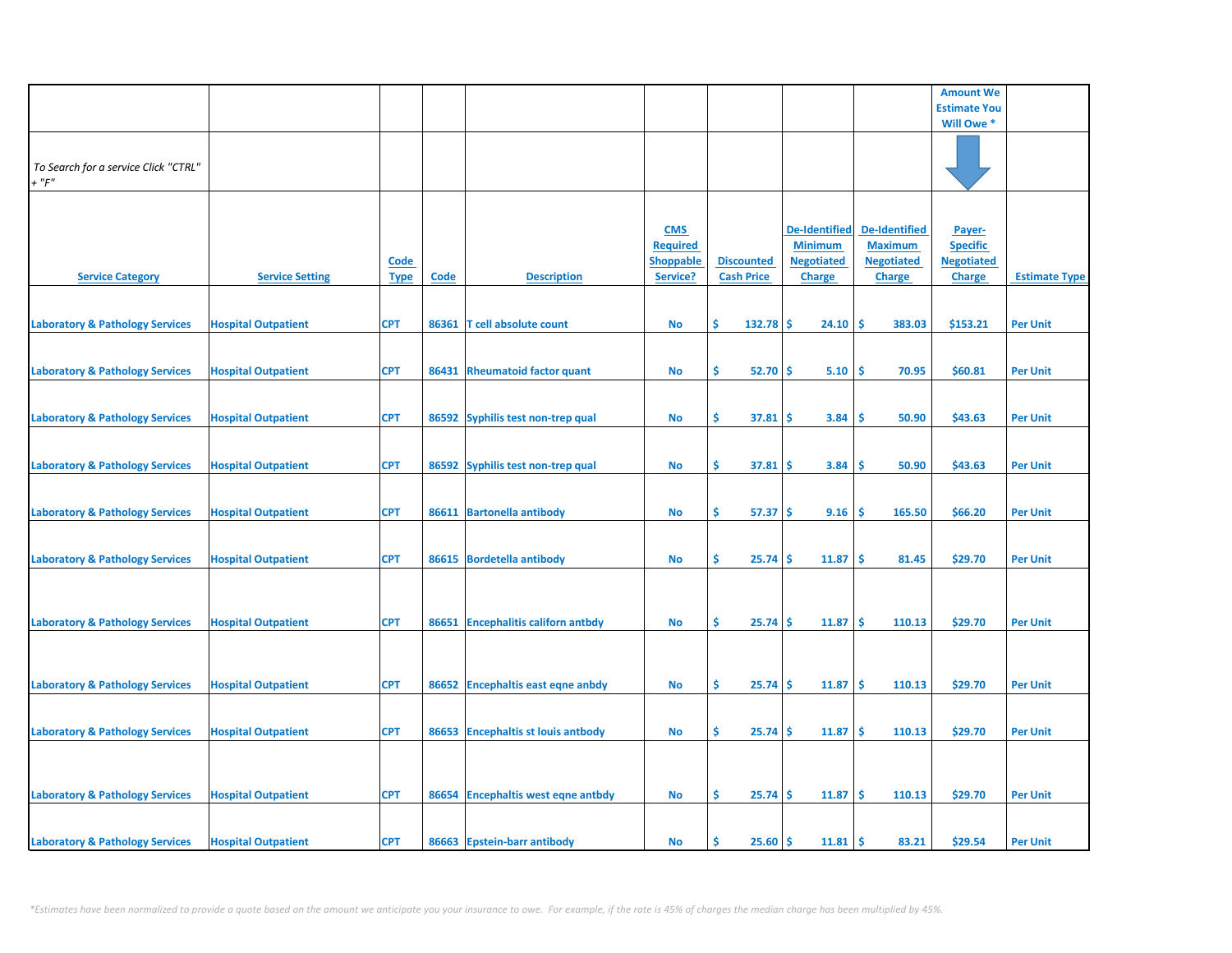|                                            |                            |             |       |                                     |                  |                   |                      |                      | <b>Amount We</b>    |                      |
|--------------------------------------------|----------------------------|-------------|-------|-------------------------------------|------------------|-------------------|----------------------|----------------------|---------------------|----------------------|
|                                            |                            |             |       |                                     |                  |                   |                      |                      | <b>Estimate You</b> |                      |
|                                            |                            |             |       |                                     |                  |                   |                      |                      | Will Owe *          |                      |
|                                            |                            |             |       |                                     |                  |                   |                      |                      |                     |                      |
|                                            |                            |             |       |                                     |                  |                   |                      |                      |                     |                      |
|                                            |                            |             |       |                                     |                  |                   |                      |                      |                     |                      |
| To Search for a service Click "CTRL"       |                            |             |       |                                     |                  |                   |                      |                      |                     |                      |
| $+$ " $F"$                                 |                            |             |       |                                     |                  |                   |                      |                      |                     |                      |
|                                            |                            |             |       |                                     |                  |                   |                      |                      |                     |                      |
|                                            |                            |             |       |                                     |                  |                   |                      |                      |                     |                      |
|                                            |                            |             |       |                                     |                  |                   |                      |                      |                     |                      |
|                                            |                            |             |       |                                     | <b>CMS</b>       |                   | <b>De-Identified</b> | <b>De-Identified</b> | Payer-              |                      |
|                                            |                            |             |       |                                     | <b>Required</b>  |                   | <b>Minimum</b>       | <b>Maximum</b>       | <b>Specific</b>     |                      |
|                                            |                            |             |       |                                     |                  |                   |                      |                      |                     |                      |
|                                            |                            | <b>Code</b> |       |                                     | <b>Shoppable</b> | <b>Discounted</b> | <b>Negotiated</b>    | <b>Negotiated</b>    | <b>Negotiated</b>   |                      |
| <b>Service Category</b>                    | <b>Service Setting</b>     | <b>Type</b> | Code  | <b>Description</b>                  | Service?         | <b>Cash Price</b> | <b>Charge</b>        | <b>Charge</b>        | <b>Charge</b>       | <b>Estimate Type</b> |
|                                            |                            |             |       |                                     |                  |                   |                      |                      |                     |                      |
|                                            |                            |             |       |                                     |                  |                   |                      |                      |                     |                      |
|                                            |                            |             |       |                                     |                  |                   |                      |                      |                     |                      |
| <b>Laboratory &amp; Pathology Services</b> | <b>Hospital Outpatient</b> | <b>CPT</b>  | 86677 | <b>Helicobacter pylori antibody</b> | No               | \$.<br>30.68      | 15.13<br><b>S</b>    | -\$<br>63.03         | \$35.40             | <b>Per Unit</b>      |
|                                            |                            |             |       |                                     |                  |                   |                      |                      |                     |                      |
|                                            |                            |             |       |                                     |                  |                   |                      |                      |                     |                      |
|                                            |                            |             |       |                                     |                  |                   |                      |                      |                     |                      |
|                                            |                            |             |       |                                     |                  |                   |                      |                      |                     |                      |
| <b>Laboratory &amp; Pathology Services</b> | <b>Hospital Outpatient</b> | <b>CPT</b>  | 86692 | <b>Hepatitis delta agent antbdy</b> | No               | \$.<br>$29.16$ \$ | 15.44                | ١\$<br>50.98         | \$33.64             | <b>Per Unit</b>      |
|                                            |                            |             |       |                                     |                  |                   |                      |                      |                     |                      |
|                                            |                            |             |       |                                     |                  |                   |                      |                      |                     |                      |
|                                            |                            |             |       |                                     |                  |                   |                      |                      |                     |                      |
| <b>Laboratory &amp; Pathology Services</b> | <b>Hospital Outpatient</b> | <b>CPT</b>  |       | 86698 Histoplasma antibody          | <b>No</b>        | \$.<br>79.65      | 12.41<br><b>S</b>    | -\$<br>107.23        | \$91.91             | <b>Per Unit</b>      |
|                                            |                            |             |       |                                     |                  |                   |                      |                      |                     |                      |
|                                            |                            |             |       |                                     |                  |                   |                      |                      |                     |                      |
|                                            |                            |             |       |                                     |                  |                   |                      |                      |                     |                      |
|                                            |                            |             |       |                                     |                  |                   |                      |                      |                     |                      |
| <b>Laboratory &amp; Pathology Services</b> | <b>Hospital Outpatient</b> | <b>CPT</b>  | 86704 | <b>HEP B CORE ANTIBODY TOTAL</b>    | No               | \$.<br>86.11      | Ŝ<br>10.85           | -\$<br>115.92        | \$99.36             | <b>Per Unit</b>      |
|                                            |                            |             |       |                                     |                  |                   |                      |                      |                     |                      |
|                                            |                            |             |       |                                     |                  |                   |                      |                      |                     |                      |
|                                            |                            |             |       |                                     |                  |                   |                      |                      |                     |                      |
|                                            |                            |             |       |                                     |                  |                   |                      |                      |                     |                      |
| <b>Laboratory &amp; Pathology Services</b> | <b>Hospital Outpatient</b> | <b>CPT</b>  |       | 86705 HEP B CORE ANTIBODY IGM       | No               | \$<br>$22.98$ \$  | 10.59                | ١\$<br>57.38         | \$26.51             | <b>Per Unit</b>      |
|                                            |                            |             |       |                                     |                  |                   |                      |                      |                     |                      |
|                                            |                            |             |       |                                     |                  |                   |                      |                      |                     |                      |
|                                            |                            |             |       |                                     |                  |                   |                      |                      |                     |                      |
|                                            |                            |             |       |                                     |                  |                   |                      |                      |                     |                      |
| <b>Laboratory &amp; Pathology Services</b> | <b>Hospital Outpatient</b> | <b>CPT</b>  |       | 86706 HEP B SURFACE ANTIBODY        | No               | \$.<br>98.98      | -\$<br>9.67          | -\$<br>133.25        | \$114.21            | <b>Per Unit</b>      |
|                                            |                            |             |       |                                     |                  |                   |                      |                      |                     |                      |
|                                            |                            |             |       |                                     |                  |                   |                      |                      |                     |                      |
|                                            |                            |             |       |                                     |                  |                   |                      |                      |                     |                      |
| <b>Laboratory &amp; Pathology Services</b> | <b>Hospital Outpatient</b> | <b>CPT</b>  | 86707 | <b>Hepatitis be antibody</b>        | No               | \$.<br>22.56      | 10.41<br><b>S</b>    | -\$<br>65.09         | \$26.03             | <b>Per Unit</b>      |
|                                            |                            |             |       |                                     |                  |                   |                      |                      |                     |                      |
|                                            |                            |             |       |                                     |                  |                   |                      |                      |                     |                      |
|                                            |                            |             |       |                                     |                  |                   |                      |                      |                     |                      |
| <b>Laboratory &amp; Pathology Services</b> | <b>Hospital Outpatient</b> | <b>CPT</b>  |       | 86708 Hepatitis a antibody          | No               | \$<br>22.71       | -Ś<br>11.15          | ١\$<br>56.71         | \$26.20             | <b>Per Unit</b>      |
|                                            |                            |             |       |                                     |                  |                   |                      |                      |                     |                      |
|                                            |                            |             |       |                                     |                  |                   |                      |                      |                     |                      |
|                                            |                            |             |       |                                     |                  |                   |                      |                      |                     |                      |
| <b>Laboratory &amp; Pathology Services</b> | <b>Hospital Outpatient</b> | <b>CPT</b>  | 86762 | <b>Rubella antibody</b>             | No               | \$.<br>$78.19$ \$ | 12.95                | -\$<br>225.56        | \$90.22             | <b>Per Unit</b>      |
|                                            |                            |             |       |                                     |                  |                   |                      |                      |                     |                      |
|                                            |                            |             |       |                                     |                  |                   |                      |                      |                     |                      |
|                                            |                            |             |       |                                     |                  |                   |                      |                      |                     |                      |
| <b>Laboratory &amp; Pathology Services</b> | <b>Hospital Outpatient</b> | <b>CPT</b>  |       | 86765 Rubeola antibody              | <b>No</b>        | Ŝ.<br>$25.14$ \$  | $11.59$ \$           | 72.53                | \$29.01             | <b>Per Unit</b>      |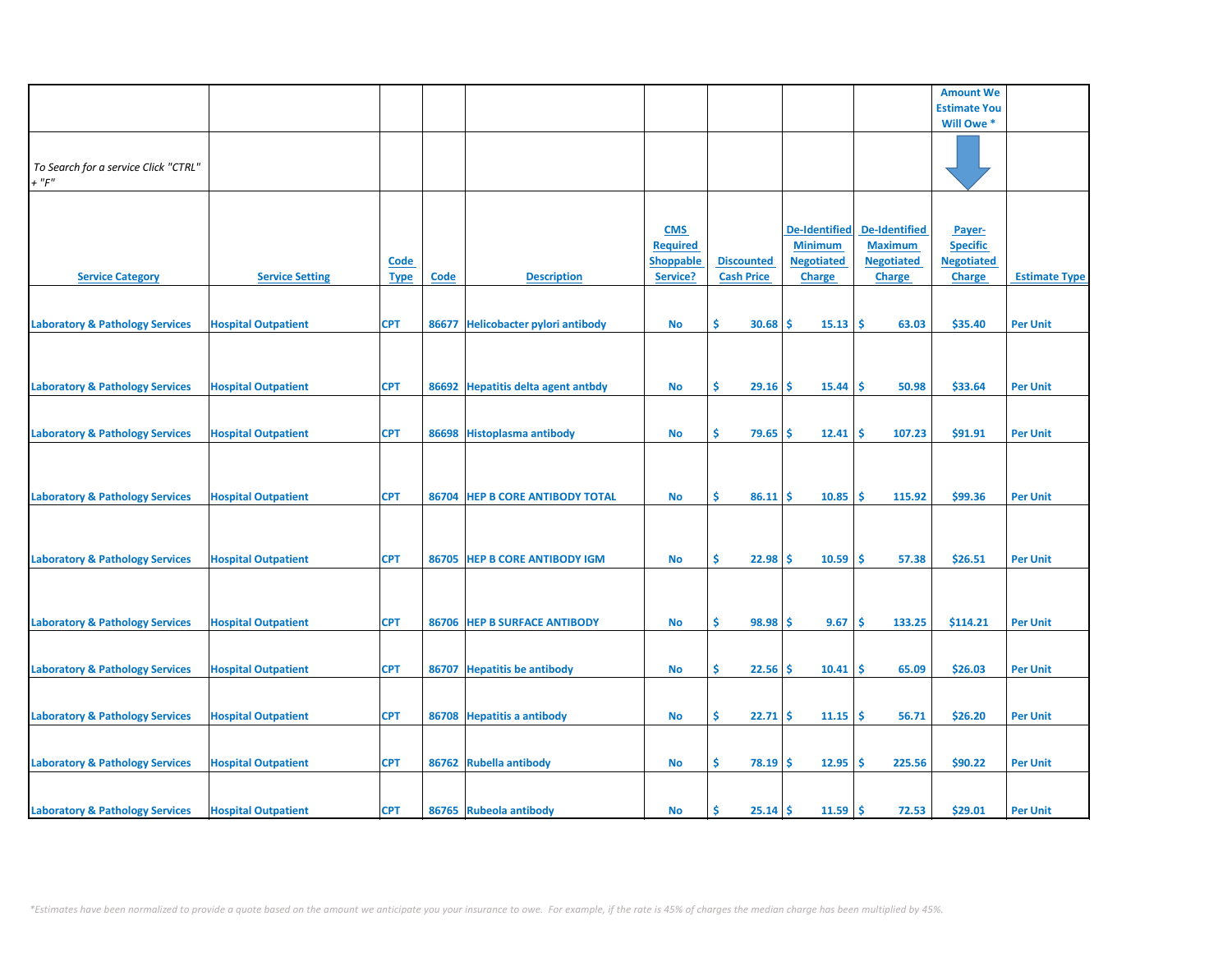|                                            |                            |             |             |                                          |                  |                   |                   |                      | <b>Amount We</b>    |                      |
|--------------------------------------------|----------------------------|-------------|-------------|------------------------------------------|------------------|-------------------|-------------------|----------------------|---------------------|----------------------|
|                                            |                            |             |             |                                          |                  |                   |                   |                      | <b>Estimate You</b> |                      |
|                                            |                            |             |             |                                          |                  |                   |                   |                      | Will Owe *          |                      |
|                                            |                            |             |             |                                          |                  |                   |                   |                      |                     |                      |
|                                            |                            |             |             |                                          |                  |                   |                   |                      |                     |                      |
| To Search for a service Click "CTRL"       |                            |             |             |                                          |                  |                   |                   |                      |                     |                      |
| $+$ " $F$ "                                |                            |             |             |                                          |                  |                   |                   |                      |                     |                      |
|                                            |                            |             |             |                                          |                  |                   |                   |                      |                     |                      |
|                                            |                            |             |             |                                          |                  |                   |                   |                      |                     |                      |
|                                            |                            |             |             |                                          | <b>CMS</b>       |                   | De-Identified     | <b>De-Identified</b> | Payer-              |                      |
|                                            |                            |             |             |                                          | <b>Required</b>  |                   | <b>Minimum</b>    | <b>Maximum</b>       | <b>Specific</b>     |                      |
|                                            |                            | <b>Code</b> |             |                                          | <b>Shoppable</b> | <b>Discounted</b> | <b>Negotiated</b> | <b>Negotiated</b>    | <b>Negotiated</b>   |                      |
| <b>Service Category</b>                    | <b>Service Setting</b>     | <b>Type</b> | <b>Code</b> | <b>Description</b>                       | Service?         | <b>Cash Price</b> | <b>Charge</b>     | Charge               | <b>Charge</b>       | <b>Estimate Type</b> |
|                                            |                            |             |             |                                          |                  |                   |                   |                      |                     |                      |
|                                            |                            |             |             |                                          |                  |                   |                   |                      |                     |                      |
|                                            |                            |             |             |                                          |                  |                   |                   |                      |                     |                      |
|                                            |                            |             |             |                                          |                  |                   |                   |                      |                     |                      |
|                                            |                            |             |             | 86769 - SARS-COV-2 COVID-19              |                  |                   |                   |                      |                     |                      |
| <b>Laboratory &amp; Pathology Services</b> | <b>Hospital Outpatient</b> | <b>CPT</b>  |             | 86769 ANTIBODY                           | <b>No</b>        | Ŝ.<br>51.48       | -\$<br>$\omega$   | Ŝ.<br>112.07         | \$0.00              | <b>Per Unit</b>      |
|                                            |                            |             |             |                                          |                  |                   |                   |                      |                     |                      |
|                                            |                            |             |             |                                          |                  |                   |                   |                      |                     |                      |
| <b>Laboratory &amp; Pathology Services</b> | <b>Hospital Outpatient</b> | <b>CPT</b>  |             | 86790 Virus antibody nos                 | No               | \$<br>25.14       | 11.59<br>\$       | \$.<br>76.53         | \$29.01             | <b>Per Unit</b>      |
|                                            |                            |             |             |                                          |                  |                   |                   |                      |                     |                      |
|                                            |                            |             |             |                                          |                  |                   |                   |                      |                     |                      |
|                                            |                            |             |             |                                          |                  |                   |                   |                      |                     |                      |
|                                            |                            |             |             |                                          |                  |                   |                   |                      |                     |                      |
|                                            |                            |             |             |                                          |                  |                   |                   |                      |                     |                      |
|                                            |                            |             |             | <b>Blood Test - Hepatitis C Antibody</b> |                  |                   |                   |                      |                     |                      |
| <b>Laboratory &amp; Pathology Services</b> | <b>Hospital Outpatient</b> | <b>CPT</b>  | 86803       | <b>Level</b>                             | No               | \$<br>67.64       | \$<br>12.84       | \$.<br>91.06         | \$78.05             | <b>Per Unit</b>      |
|                                            |                            |             |             |                                          |                  |                   |                   |                      |                     |                      |
|                                            |                            |             |             |                                          |                  |                   |                   |                      |                     |                      |
| <b>Laboratory &amp; Pathology Services</b> | <b>Hospital Outpatient</b> | <b>CPT</b>  |             | 86804 Hep c ab test confirm              | No               | \$<br>23.09       | 13.94<br>\$       | -Ś<br>66.62          | \$26.65             | <b>Per Unit</b>      |
|                                            |                            |             |             |                                          |                  |                   |                   |                      |                     |                      |
|                                            |                            |             |             |                                          |                  |                   |                   |                      |                     |                      |
| <b>Laboratory &amp; Pathology Services</b> | <b>Hospital Outpatient</b> | <b>CPT</b>  |             | 86850 Rbc antibody screen                | No               | \$<br>20.32       | 5.00<br>\$.       | \$.<br>66.92         | \$23.45             | <b>Per Unit</b>      |
|                                            |                            |             |             |                                          |                  |                   |                   |                      |                     |                      |
|                                            |                            |             |             |                                          |                  |                   |                   |                      |                     |                      |
|                                            |                            |             |             |                                          |                  |                   |                   |                      |                     |                      |
| <b>Laboratory &amp; Pathology Services</b> | <b>Hospital Outpatient</b> | <b>CPT</b>  | 86885       | <b>Coombs test indirect qual</b>         | No               | \$<br>244.72      | 5.65<br>\$        | -\$<br>329.43        | \$282.37            | <b>Per Unit</b>      |
|                                            |                            |             |             |                                          |                  |                   |                   |                      |                     |                      |
|                                            |                            |             |             |                                          |                  |                   |                   |                      |                     |                      |
|                                            |                            |             |             |                                          |                  |                   |                   |                      |                     |                      |
| <b>Laboratory &amp; Pathology Services</b> | <b>Hospital Outpatient</b> | <b>CPT</b>  |             | 86900 Blood typing serologic abo         | <b>No</b>        | \$<br>198.99      | 3.78<br>\$.       | \$<br>267.88         | \$229.61            | <b>Per Unit</b>      |
|                                            |                            |             |             |                                          |                  |                   |                   |                      |                     |                      |
|                                            |                            |             |             |                                          |                  |                   |                   |                      |                     |                      |
|                                            |                            |             |             |                                          |                  |                   |                   |                      |                     |                      |
| <b>Laboratory &amp; Pathology Services</b> | <b>Hospital Outpatient</b> | <b>CPT</b>  |             | 86900 Blood typing serologic abo         | <b>No</b>        | \$<br>198.99      | 3.78<br>\$        | \$<br>267.88         | \$229.61            | <b>Per Unit</b>      |
|                                            |                            |             |             |                                          |                  |                   |                   |                      |                     |                      |
|                                            |                            |             |             |                                          |                  |                   |                   |                      |                     |                      |
|                                            |                            |             |             |                                          |                  |                   |                   |                      |                     |                      |
| <b>Laboratory &amp; Pathology Services</b> | <b>Hospital Outpatient</b> | <b>CPT</b>  |             | 86901 Blood typing serologic rh(d)       | No               | Ŝ.<br>60.24       | \$<br>3.78        | \$<br>81.10          | \$69.51             | <b>Per Unit</b>      |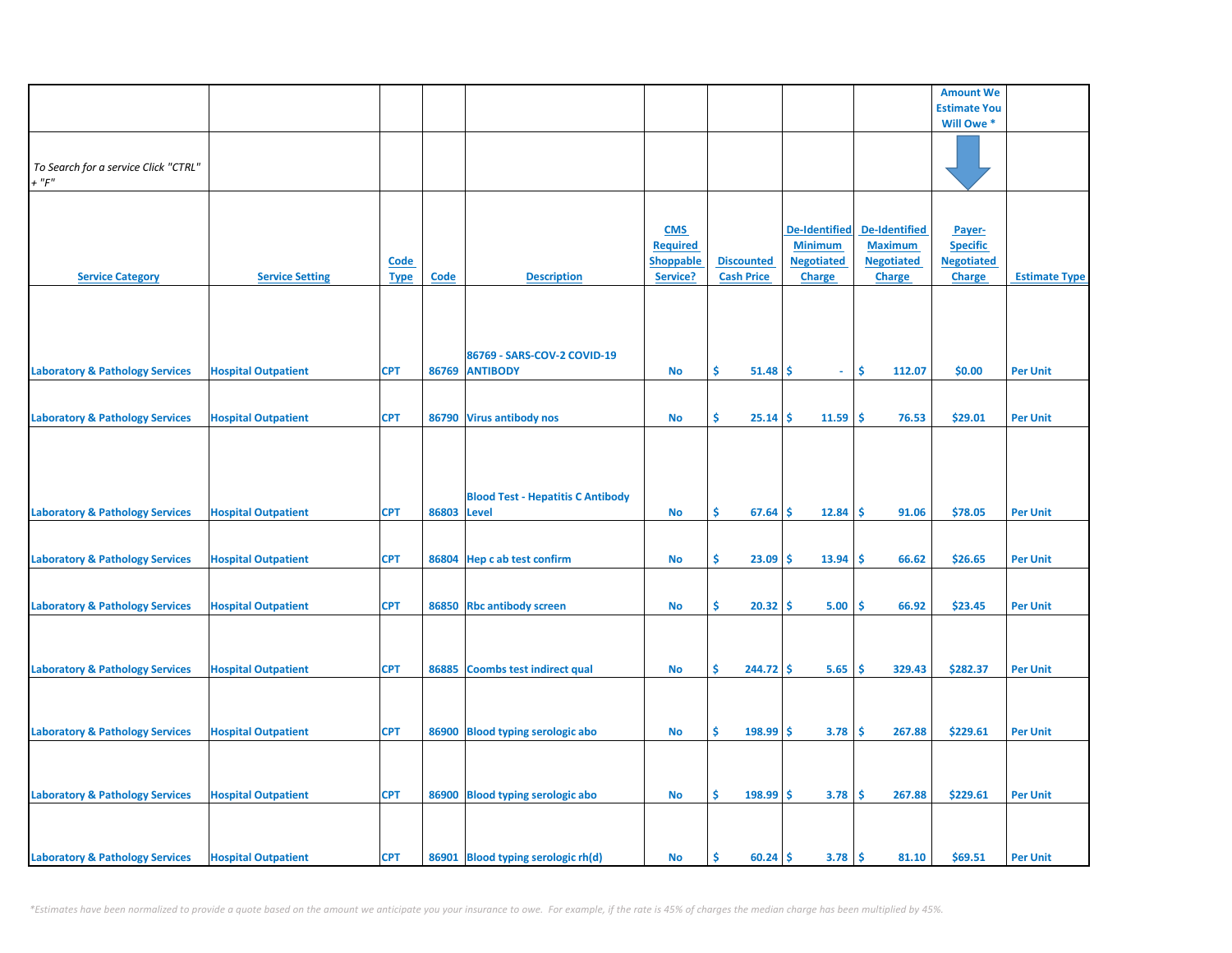|                                            |                            |             |       |                                            |                  |                   |                      |                      | <b>Amount We</b>    |                      |
|--------------------------------------------|----------------------------|-------------|-------|--------------------------------------------|------------------|-------------------|----------------------|----------------------|---------------------|----------------------|
|                                            |                            |             |       |                                            |                  |                   |                      |                      | <b>Estimate You</b> |                      |
|                                            |                            |             |       |                                            |                  |                   |                      |                      | Will Owe *          |                      |
|                                            |                            |             |       |                                            |                  |                   |                      |                      |                     |                      |
|                                            |                            |             |       |                                            |                  |                   |                      |                      |                     |                      |
| To Search for a service Click "CTRL"       |                            |             |       |                                            |                  |                   |                      |                      |                     |                      |
| $+$ " $F$ "                                |                            |             |       |                                            |                  |                   |                      |                      |                     |                      |
|                                            |                            |             |       |                                            |                  |                   |                      |                      |                     |                      |
|                                            |                            |             |       |                                            |                  |                   |                      |                      |                     |                      |
|                                            |                            |             |       |                                            |                  |                   |                      |                      |                     |                      |
|                                            |                            |             |       |                                            | <b>CMS</b>       |                   | <b>De-Identified</b> | <b>De-Identified</b> | Payer-              |                      |
|                                            |                            |             |       |                                            | <b>Required</b>  |                   | <b>Minimum</b>       | <b>Maximum</b>       | <b>Specific</b>     |                      |
|                                            |                            | Code        |       |                                            | <b>Shoppable</b> | <b>Discounted</b> | <b>Negotiated</b>    | <b>Negotiated</b>    | <b>Negotiated</b>   |                      |
|                                            |                            |             |       |                                            |                  |                   |                      |                      |                     |                      |
| <b>Service Category</b>                    | <b>Service Setting</b>     | <b>Type</b> | Code  | <b>Description</b>                         | Service?         | <b>Cash Price</b> | <b>Charge</b>        | <b>Charge</b>        | <b>Charge</b>       | <b>Estimate Type</b> |
|                                            |                            |             |       |                                            |                  |                   |                      |                      |                     |                      |
|                                            |                            |             |       |                                            |                  |                   |                      |                      |                     |                      |
|                                            |                            |             |       |                                            |                  |                   |                      |                      |                     |                      |
| <b>Laboratory &amp; Pathology Services</b> | <b>Hospital Outpatient</b> | <b>CPT</b>  | 86901 | <b>Blood typing serologic rh(d)</b>        | No               | \$.<br>$60.24$ \$ | 3.78                 | <b>S</b><br>81.10    | \$69.51             | <b>Per Unit</b>      |
|                                            |                            |             |       |                                            |                  |                   |                      |                      |                     |                      |
|                                            |                            |             |       |                                            |                  |                   |                      |                      |                     |                      |
|                                            |                            |             |       |                                            |                  |                   |                      |                      |                     |                      |
|                                            |                            |             |       |                                            |                  |                   |                      |                      |                     |                      |
|                                            |                            |             |       |                                            |                  |                   |                      |                      |                     |                      |
| <b>Laboratory &amp; Pathology Services</b> | <b>Hospital Outpatient</b> | <b>CPT</b>  | 86902 | <b>BLOOD TYPE ANTIGEN DONOR EA</b>         | No               | \$<br>5.82        | -\$<br>4.84          | -\$<br>383.37        | \$6.71              | <b>Per Unit</b>      |
|                                            |                            |             |       |                                            |                  |                   |                      |                      |                     |                      |
|                                            |                            |             |       |                                            |                  |                   |                      |                      |                     |                      |
|                                            |                            |             |       |                                            |                  |                   |                      |                      |                     |                      |
| <b>Laboratory &amp; Pathology Services</b> | <b>Hospital Outpatient</b> | <b>CPT</b>  |       | 86920 COMPATIBILITY TEST SPIN              | No               | Ŝ.<br>$244.72$ \$ | 13.44                | <b>S</b><br>344.22   | \$282.37            | <b>Per Unit</b>      |
|                                            |                            |             |       |                                            |                  |                   |                      |                      |                     |                      |
|                                            |                            |             |       |                                            |                  |                   |                      |                      |                     |                      |
|                                            |                            |             |       |                                            |                  |                   |                      |                      |                     |                      |
|                                            |                            |             |       | 87040 Blood culture for bacteria           |                  | Ŝ                 |                      |                      |                     |                      |
| <b>Laboratory &amp; Pathology Services</b> | <b>Hospital Outpatient</b> | <b>CPT</b>  |       |                                            | <b>No</b>        | $133.90$ \$       | 9.29                 | -Ś<br>180.25         | \$154.50            | <b>Per Unit</b>      |
|                                            |                            |             |       |                                            |                  |                   |                      |                      |                     |                      |
|                                            |                            |             |       |                                            |                  |                   |                      |                      |                     |                      |
| <b>Laboratory &amp; Pathology Services</b> | <b>Hospital Outpatient</b> | <b>CPT</b>  |       | 87070 Bacterial Culture - Swab             | <b>No</b>        | \$.<br>138.63     | -\$<br>7.76          | <b>S</b><br>186.61   | \$159.95            | <b>Per Unit</b>      |
|                                            |                            |             |       |                                            |                  |                   |                      |                      |                     |                      |
|                                            |                            |             |       |                                            |                  |                   |                      |                      |                     |                      |
|                                            |                            |             |       |                                            |                  |                   |                      |                      |                     |                      |
|                                            |                            |             |       |                                            |                  |                   |                      |                      |                     |                      |
| <b>Laboratory &amp; Pathology Services</b> | <b>Hospital Outpatient</b> | <b>CPT</b>  |       | 87077 Bacterial Culture - Aerobic Isolates | No               | \$<br>$60.43$ \$  | 7.27                 | \$<br>81.35          | \$69.73             | <b>Per Unit</b>      |
|                                            |                            |             |       |                                            |                  |                   |                      |                      |                     |                      |
|                                            |                            |             |       |                                            |                  |                   |                      |                      |                     |                      |
|                                            |                            |             |       |                                            |                  |                   |                      |                      |                     |                      |
|                                            |                            |             |       |                                            |                  |                   |                      |                      |                     |                      |
|                                            |                            |             |       |                                            |                  |                   |                      |                      |                     |                      |
|                                            |                            |             |       |                                            |                  |                   |                      |                      |                     |                      |
|                                            |                            |             |       |                                            |                  |                   |                      |                      |                     |                      |
|                                            |                            |             |       |                                            |                  |                   |                      |                      |                     |                      |
|                                            |                            |             |       | <b>Test for Disease-Causing</b>            |                  |                   |                      |                      |                     |                      |
|                                            |                            |             |       |                                            |                  |                   |                      |                      |                     |                      |
|                                            |                            |             |       | (Pathogenic) Organisms, Not                |                  |                   |                      |                      |                     |                      |
| <b>Laboratory &amp; Pathology Services</b> | <b>Hospital Outpatient</b> | <b>CPT</b>  |       | 87081 Limited to a Specific Condition      | <b>No</b>        | -\$<br>$81.17$ \$ | 5.97                 | -\$<br>109.26        | \$93.65             | <b>Per Unit</b>      |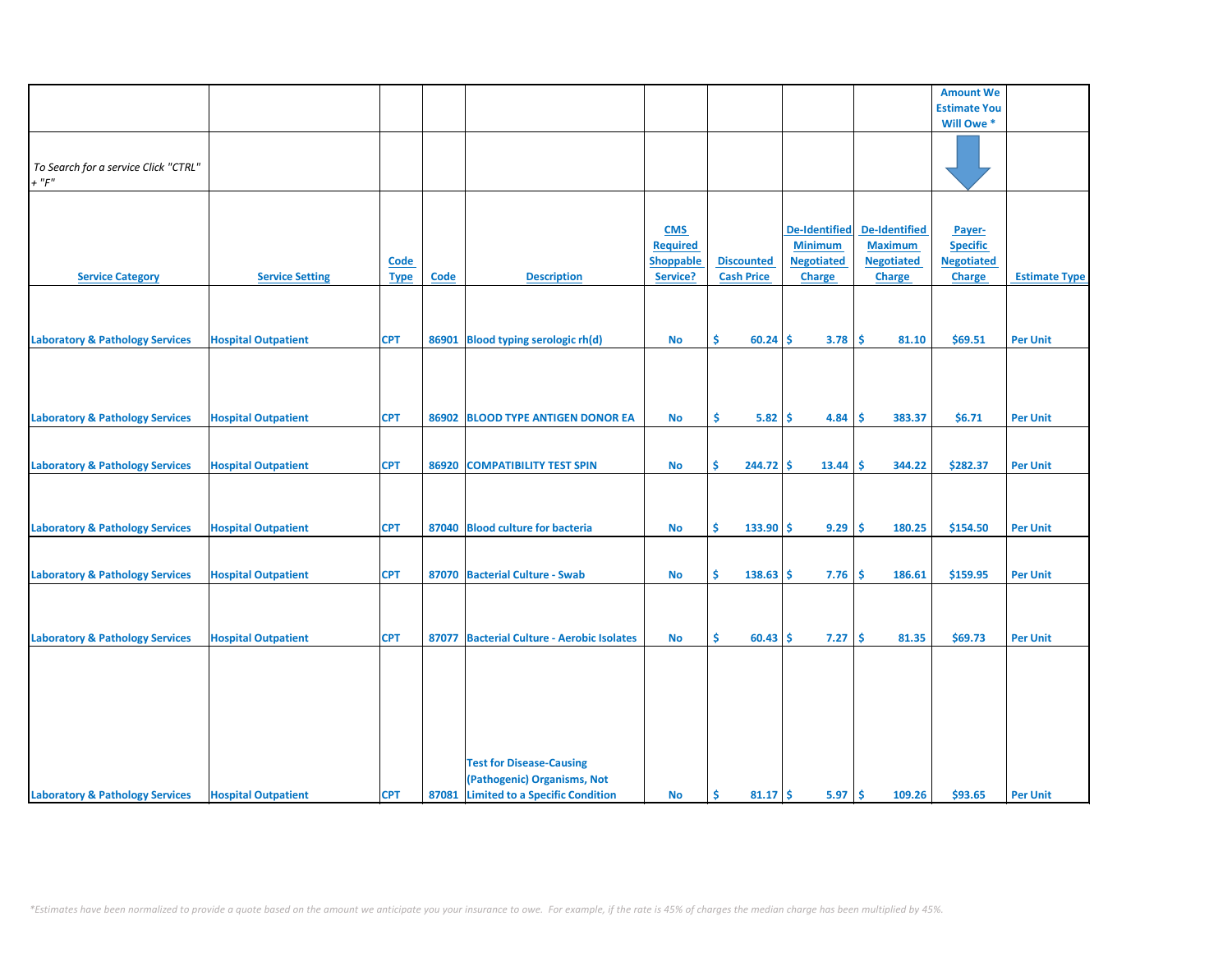|                                            |                            |             |             |                                          |                  |                   |                      |                   | <b>Amount We</b>    |                      |
|--------------------------------------------|----------------------------|-------------|-------------|------------------------------------------|------------------|-------------------|----------------------|-------------------|---------------------|----------------------|
|                                            |                            |             |             |                                          |                  |                   |                      |                   |                     |                      |
|                                            |                            |             |             |                                          |                  |                   |                      |                   | <b>Estimate You</b> |                      |
|                                            |                            |             |             |                                          |                  |                   |                      |                   | Will Owe *          |                      |
|                                            |                            |             |             |                                          |                  |                   |                      |                   |                     |                      |
|                                            |                            |             |             |                                          |                  |                   |                      |                   |                     |                      |
| To Search for a service Click "CTRL"       |                            |             |             |                                          |                  |                   |                      |                   |                     |                      |
| $+$ " $F$ "                                |                            |             |             |                                          |                  |                   |                      |                   |                     |                      |
|                                            |                            |             |             |                                          |                  |                   |                      |                   |                     |                      |
|                                            |                            |             |             |                                          |                  |                   |                      |                   |                     |                      |
|                                            |                            |             |             |                                          | <b>CMS</b>       |                   | <b>De-Identified</b> | De-Identified     | Payer-              |                      |
|                                            |                            |             |             |                                          | <b>Required</b>  |                   | <b>Minimum</b>       | <b>Maximum</b>    | <b>Specific</b>     |                      |
|                                            |                            | <b>Code</b> |             |                                          | <b>Shoppable</b> | <b>Discounted</b> | <b>Negotiated</b>    | <b>Negotiated</b> | <b>Negotiated</b>   |                      |
| <b>Service Category</b>                    | <b>Service Setting</b>     | <b>Type</b> | <b>Code</b> | <b>Description</b>                       | Service?         | <b>Cash Price</b> | <b>Charge</b>        | <b>Charge</b>     | <b>Charge</b>       | <b>Estimate Type</b> |
|                                            |                            |             |             |                                          |                  |                   |                      |                   |                     |                      |
|                                            |                            |             |             |                                          |                  |                   |                      |                   |                     |                      |
|                                            |                            |             |             |                                          |                  |                   |                      |                   |                     |                      |
|                                            |                            |             |             |                                          |                  |                   |                      |                   |                     |                      |
|                                            |                            |             |             |                                          |                  |                   |                      |                   |                     |                      |
|                                            |                            |             |             | <b>Urine Test - Bacterial Culture,</b>   |                  |                   |                      |                   |                     |                      |
| <b>Laboratory &amp; Pathology Services</b> | <b>Hospital Outpatient</b> | <b>CPT</b>  | 87086       | <b>Quantitative Colony Count</b>         | No               | \$<br>82.16       | \$<br>7.26           | \$.<br>110.60     | \$94.80             | <b>Per Unit</b>      |
|                                            |                            |             |             |                                          |                  |                   |                      |                   |                     |                      |
|                                            |                            |             |             |                                          |                  |                   |                      |                   |                     |                      |
| <b>Laboratory &amp; Pathology Services</b> | <b>Hospital Outpatient</b> | <b>CPT</b>  | 87088       | <b>Urine Test - Bacterial Culture</b>    | No               | \$<br>15.80       | \$.<br>7.28          | -\$<br>43.86      | \$18.23             | <b>Per Unit</b>      |
|                                            |                            |             |             |                                          |                  |                   |                      |                   |                     |                      |
|                                            |                            |             |             |                                          |                  |                   |                      |                   |                     |                      |
|                                            |                            |             |             |                                          |                  |                   |                      |                   |                     |                      |
| <b>Laboratory &amp; Pathology Services</b> | <b>Hospital Outpatient</b> | <b>CPT</b>  |             | 87110 Chlamydia culture                  | <b>No</b>        | \$<br>130.74      | \$<br>17.64          | \$<br>175.99      | \$150.85            | <b>Per Unit</b>      |
|                                            |                            |             |             |                                          |                  |                   |                      |                   |                     |                      |
|                                            |                            |             |             |                                          |                  |                   |                      |                   |                     |                      |
|                                            |                            |             |             |                                          |                  |                   |                      |                   |                     |                      |
|                                            |                            |             |             |                                          |                  |                   |                      |                   |                     |                      |
|                                            |                            |             |             |                                          |                  |                   |                      |                   |                     |                      |
|                                            |                            |             |             |                                          |                  |                   |                      |                   |                     |                      |
|                                            |                            |             |             |                                          |                  |                   |                      |                   |                     |                      |
|                                            |                            |             |             | <b>Evaluation of Antimicrobial Drug</b>  |                  |                   |                      |                   |                     |                      |
| <b>Laboratory &amp; Pathology Services</b> | <b>Hospital Outpatient</b> | <b>CPT</b>  | 87186       | (antibiotic, antifungal, antiviral)      | <b>No</b>        | \$<br>69.16       | 7.79<br>-S           | \$.<br>93.10      | \$79.80             | <b>Per Unit</b>      |
|                                            |                            |             |             |                                          |                  |                   |                      |                   |                     |                      |
|                                            |                            |             |             |                                          |                  |                   |                      |                   |                     |                      |
|                                            |                            |             |             |                                          |                  |                   |                      |                   |                     |                      |
| <b>Laboratory &amp; Pathology Services</b> | <b>Hospital Outpatient</b> | <b>CPT</b>  |             | 87205 Lab Test - Smear for Microorganism | No               | \$<br>49.93       | 3.84<br>-\$          | \$.<br>67.21      | \$57.61             | <b>Per Unit</b>      |
|                                            |                            |             |             |                                          |                  |                   |                      |                   |                     |                      |
|                                            |                            |             |             |                                          |                  |                   |                      |                   |                     |                      |
|                                            |                            |             |             |                                          |                  |                   |                      |                   |                     |                      |
|                                            |                            |             |             |                                          |                  |                   |                      |                   |                     |                      |
|                                            |                            |             |             |                                          |                  |                   |                      |                   |                     |                      |
|                                            |                            |             |             | <b>Lab Test - Detection test for</b>     |                  |                   |                      |                   |                     |                      |
| <b>Laboratory &amp; Pathology Services</b> | <b>Hospital Outpatient</b> | <b>CPT</b>  |             | 87340 Hepatitis B Surface Antigen        | <b>No</b>        | Ŝ.<br>63.55       | 9.30<br>Ŝ.           | Ś<br>85.55        | \$73.33             | <b>Per Unit</b>      |
|                                            |                            |             |             |                                          |                  |                   |                      |                   |                     |                      |
|                                            |                            |             |             |                                          |                  |                   |                      |                   |                     |                      |
|                                            |                            |             |             |                                          |                  |                   |                      |                   |                     |                      |
|                                            |                            |             |             | Lab Test - Detection test for HIV-1      |                  |                   |                      |                   |                     |                      |
|                                            |                            |             |             |                                          |                  |                   |                      |                   |                     |                      |
| <b>Laboratory &amp; Pathology Services</b> | <b>Hospital Outpatient</b> | <b>CPT</b>  |             | 87389 and HIV-2                          | No               | Ŝ.<br>$110.43$ \$ | 21.67                | \$<br>148.66      | \$127.42            | <b>Per Unit</b>      |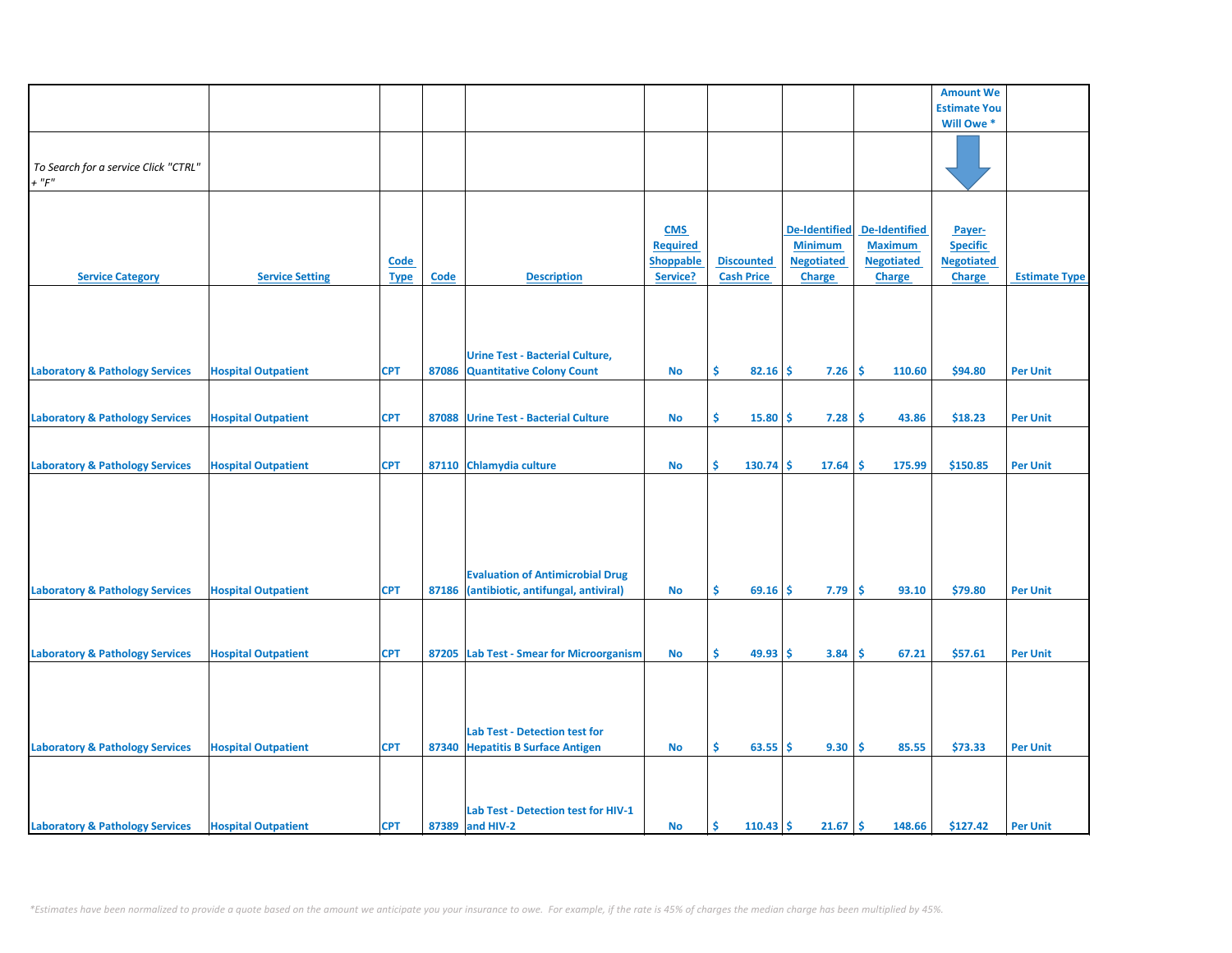|                                            |                            |             |       |                                           |                  |                   |                      |                      | <b>Amount We</b>    |                      |
|--------------------------------------------|----------------------------|-------------|-------|-------------------------------------------|------------------|-------------------|----------------------|----------------------|---------------------|----------------------|
|                                            |                            |             |       |                                           |                  |                   |                      |                      | <b>Estimate You</b> |                      |
|                                            |                            |             |       |                                           |                  |                   |                      |                      | Will Owe *          |                      |
|                                            |                            |             |       |                                           |                  |                   |                      |                      |                     |                      |
|                                            |                            |             |       |                                           |                  |                   |                      |                      |                     |                      |
| To Search for a service Click "CTRL"       |                            |             |       |                                           |                  |                   |                      |                      |                     |                      |
| $+$ " $F$ "                                |                            |             |       |                                           |                  |                   |                      |                      |                     |                      |
|                                            |                            |             |       |                                           |                  |                   |                      |                      |                     |                      |
|                                            |                            |             |       |                                           |                  |                   |                      |                      |                     |                      |
|                                            |                            |             |       |                                           | <b>CMS</b>       |                   | <b>De-Identified</b> | <b>De-Identified</b> | Payer-              |                      |
|                                            |                            |             |       |                                           | <b>Required</b>  |                   | <b>Minimum</b>       | <b>Maximum</b>       | <b>Specific</b>     |                      |
|                                            |                            | <b>Code</b> |       |                                           | <b>Shoppable</b> | <b>Discounted</b> | <b>Negotiated</b>    | <b>Negotiated</b>    | <b>Negotiated</b>   |                      |
| <b>Service Category</b>                    | <b>Service Setting</b>     | <b>Type</b> | Code  | <b>Description</b>                        | Service?         | <b>Cash Price</b> | Charge               | Charge               | <b>Charge</b>       | <b>Estimate Type</b> |
|                                            |                            |             |       |                                           |                  |                   |                      |                      |                     |                      |
|                                            |                            |             |       |                                           |                  |                   |                      |                      |                     |                      |
| <b>Laboratory &amp; Pathology Services</b> | <b>Hospital Outpatient</b> | <b>CPT</b>  |       | 87425 Rotavirus ag ia                     | <b>No</b>        | Ś.<br>37.44       | Ŝ<br>10.78           | <b>S</b><br>108.00   | \$43.20             | <b>Per Unit</b>      |
|                                            |                            |             |       |                                           |                  |                   |                      |                      |                     |                      |
|                                            |                            |             |       |                                           |                  |                   |                      |                      |                     |                      |
|                                            |                            |             |       |                                           |                  |                   |                      |                      |                     |                      |
| <b>Laboratory &amp; Pathology Services</b> | <b>Hospital Outpatient</b> | <b>CPT</b>  |       | 87491 Urine Test - Chlamydia              | <b>No</b>        | Ŝ<br>108.43       | Ŝ<br>31.58           | -\$<br>171.03        | \$125.11            | <b>Per Unit</b>      |
|                                            |                            |             |       |                                           |                  |                   |                      |                      |                     |                      |
|                                            |                            |             |       |                                           |                  |                   |                      |                      |                     |                      |
|                                            |                            |             |       |                                           |                  |                   |                      |                      |                     |                      |
|                                            |                            |             |       |                                           |                  |                   |                      |                      |                     |                      |
|                                            |                            |             |       |                                           |                  |                   |                      |                      |                     |                      |
|                                            |                            |             |       |                                           |                  |                   |                      |                      |                     |                      |
|                                            |                            |             |       | <b>Urine Test - Gonorrhoeae</b>           |                  |                   |                      |                      |                     |                      |
| <b>Laboratory &amp; Pathology Services</b> | <b>Hospital Outpatient</b> | <b>CPT</b>  | 87591 | (Neisseria Gonorrhoeae Bacteria)          | <b>No</b>        | \$<br>$90.13$ \$  | 31.58                | -\$<br>171.03        | \$103.99            | <b>Per Unit</b>      |
|                                            |                            |             |       |                                           |                  |                   |                      |                      |                     |                      |
|                                            |                            |             |       |                                           |                  |                   |                      |                      |                     |                      |
|                                            |                            |             |       |                                           |                  |                   |                      |                      |                     |                      |
|                                            |                            |             |       | 87635 - SARS-COV-2 COVID-19               |                  |                   |                      |                      |                     |                      |
| <b>Laboratory &amp; Pathology Services</b> | <b>Hospital Outpatient</b> | <b>CPT</b>  |       | 87635 AMP PRB                             | <b>No</b>        | \$<br>$53.36$ \$  | a.                   | \$<br>136.48         | \$61.57             | <b>Per Unit</b>      |
|                                            |                            |             |       |                                           |                  |                   |                      |                      |                     |                      |
|                                            |                            |             |       |                                           |                  |                   |                      |                      |                     |                      |
| <b>Laboratory &amp; Pathology Services</b> | <b>Hospital Outpatient</b> | <b>CPT</b>  |       | 87798 Detect agent nos dna amp            | <b>No</b>        | \$<br>90.13       | 31.58<br>-S          | -\$<br>171.03        | \$103.99            | <b>Per Unit</b>      |
|                                            |                            |             |       |                                           |                  |                   |                      |                      |                     |                      |
|                                            |                            |             |       |                                           |                  |                   |                      |                      |                     |                      |
|                                            |                            |             |       |                                           |                  |                   |                      |                      |                     |                      |
|                                            |                            |             |       | Lab Test - Detection test for             |                  |                   |                      |                      |                     |                      |
| <b>Laboratory &amp; Pathology Services</b> | <b>Hospital Outpatient</b> | <b>CPT</b>  |       | 87804 Influenza Virus                     | <b>No</b>        | \$<br>$37.58$ \$  | $19.82 \mid$ \$      | 70.50                | \$50.34             | <b>Per Unit</b>      |
|                                            |                            |             |       |                                           |                  |                   |                      |                      |                     |                      |
|                                            |                            |             |       |                                           |                  |                   |                      |                      |                     |                      |
|                                            |                            |             |       |                                           |                  | \$.               |                      | \$                   |                     |                      |
| <b>Laboratory &amp; Pathology Services</b> | <b>Hospital Outpatient</b> | <b>CPT</b>  |       | 87880 Strep Test (Streptococcus, group A) | No               | $101.56$ \$       | 19.87                | 143.48               | \$114.63            | <b>Per Unit</b>      |
|                                            |                            |             |       |                                           |                  |                   |                      |                      |                     |                      |
|                                            |                            |             |       |                                           |                  |                   |                      |                      |                     |                      |
| <b>Laboratory &amp; Pathology Services</b> | <b>Hospital Outpatient</b> | <b>CPT</b>  |       | 88185 Flowcytometry/tc add-on             | No               | $68.81$ \$<br>\$. | ÷.                   | \$<br>120.30         | \$79.40             | <b>Per Unit</b>      |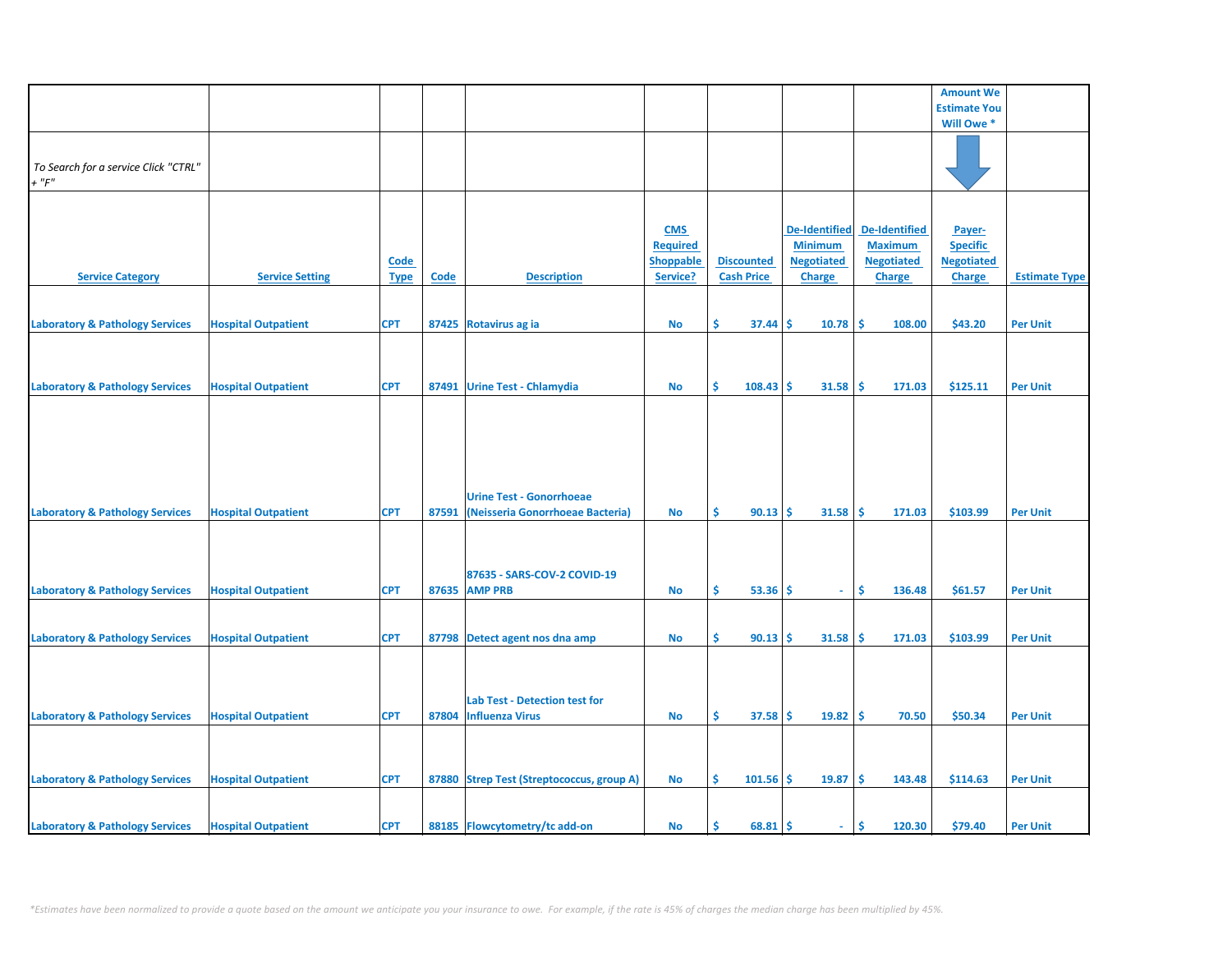|                                      |                            |             |       |                                          |                  |                   |                      |                      | <b>Amount We</b>    |                      |
|--------------------------------------|----------------------------|-------------|-------|------------------------------------------|------------------|-------------------|----------------------|----------------------|---------------------|----------------------|
|                                      |                            |             |       |                                          |                  |                   |                      |                      | <b>Estimate You</b> |                      |
|                                      |                            |             |       |                                          |                  |                   |                      |                      |                     |                      |
|                                      |                            |             |       |                                          |                  |                   |                      |                      | Will Owe *          |                      |
|                                      |                            |             |       |                                          |                  |                   |                      |                      |                     |                      |
| To Search for a service Click "CTRL" |                            |             |       |                                          |                  |                   |                      |                      |                     |                      |
| $+$ " $F$ "                          |                            |             |       |                                          |                  |                   |                      |                      |                     |                      |
|                                      |                            |             |       |                                          |                  |                   |                      |                      |                     |                      |
|                                      |                            |             |       |                                          |                  |                   |                      |                      |                     |                      |
|                                      |                            |             |       |                                          |                  |                   |                      |                      |                     |                      |
|                                      |                            |             |       |                                          | <b>CMS</b>       |                   | <b>De-Identified</b> | <b>De-Identified</b> | Payer-              |                      |
|                                      |                            |             |       |                                          | <b>Required</b>  |                   | <b>Minimum</b>       | <b>Maximum</b>       | <b>Specific</b>     |                      |
|                                      |                            | Code        |       |                                          | <b>Shoppable</b> | <b>Discounted</b> | <b>Negotiated</b>    | <b>Negotiated</b>    | <b>Negotiated</b>   |                      |
| <b>Service Category</b>              | <b>Service Setting</b>     | <b>Type</b> | Code  | <b>Description</b>                       | Service?         | <b>Cash Price</b> | <b>Charge</b>        | Charge               | <b>Charge</b>       | <b>Estimate Type</b> |
|                                      |                            |             |       |                                          |                  |                   |                      |                      |                     |                      |
|                                      |                            |             |       |                                          |                  |                   |                      |                      |                     |                      |
|                                      |                            |             |       |                                          |                  |                   |                      |                      |                     |                      |
|                                      |                            |             |       |                                          |                  |                   |                      |                      |                     |                      |
|                                      |                            |             |       | <b>Immunization Administration First</b> |                  |                   |                      |                      |                     |                      |
| <b>Vaccinations</b>                  | <b>Physician Office</b>    | <b>CPT</b>  | 90460 | <b>Component</b>                         | No               | Ŝ.<br>40.10       | -\$<br>11.68         | \$<br>75.93          | \$20.74             | <b>Per Unit</b>      |
|                                      |                            |             |       |                                          |                  |                   |                      |                      |                     |                      |
|                                      |                            |             |       |                                          |                  |                   |                      |                      |                     |                      |
|                                      |                            |             |       |                                          |                  |                   |                      |                      |                     |                      |
|                                      |                            |             |       |                                          |                  |                   |                      |                      |                     |                      |
|                                      |                            |             |       |                                          |                  |                   |                      |                      |                     |                      |
|                                      |                            |             |       |                                          |                  |                   |                      |                      |                     |                      |
|                                      |                            |             |       | <b>Immunization Administration Each</b>  |                  |                   |                      |                      |                     |                      |
|                                      |                            |             |       |                                          |                  | Ś.                |                      | Ŝ.                   |                     |                      |
| <b>Vaccinations</b>                  | <b>Physician Office</b>    | <b>CPT</b>  |       | 90461 Additional Component               | <b>No</b>        | $25.13$ \$        | 10.49                | 38.51                | \$10.37             | <b>Per Unit</b>      |
|                                      |                            |             |       |                                          |                  |                   |                      |                      |                     |                      |
|                                      |                            |             |       |                                          |                  |                   |                      |                      |                     |                      |
|                                      |                            |             |       |                                          |                  |                   |                      |                      |                     |                      |
| <b>Vaccinations</b>                  | <b>Hospital Outpatient</b> | <b>CPT</b>  |       | 90471   Immunization Administration      | No               | Ŝ.<br>44.49       | \$<br>7.02           | \$<br>81.80          | \$63.53             | <b>Per Unit</b>      |
|                                      |                            |             |       |                                          |                  |                   |                      |                      |                     |                      |
|                                      |                            |             |       |                                          |                  |                   |                      |                      |                     |                      |
|                                      |                            |             |       |                                          |                  |                   |                      |                      |                     |                      |
|                                      |                            |             |       |                                          |                  |                   |                      |                      |                     |                      |
|                                      |                            |             |       |                                          |                  |                   |                      |                      |                     |                      |
|                                      |                            |             |       |                                          |                  |                   |                      |                      |                     |                      |
|                                      |                            |             |       | <b>Immunization Administration Each</b>  |                  |                   |                      |                      |                     |                      |
| <b>Vaccinations</b>                  | <b>Hospital Outpatient</b> | <b>CPT</b>  |       | 90472 Additional Component               | No               | Ŝ<br>12.56        | <b>S</b><br>$\sim$   | Ŝ<br>38.51           | \$26.70             | <b>Per Unit</b>      |
|                                      |                            |             |       |                                          |                  |                   |                      |                      |                     |                      |
|                                      |                            |             |       |                                          |                  |                   |                      |                      |                     |                      |
| <b>Vaccinations</b>                  | <b>Hospital Outpatient</b> | <b>CPT</b>  |       | 90651 9V HPV Vaccine 2/3 Dose            | <b>No</b>        | \$<br>142.32      | \$.<br>9.56          | \$<br>227.93         | \$164.22            | <b>Per Unit</b>      |
|                                      |                            |             |       |                                          |                  |                   |                      |                      |                     |                      |
|                                      |                            |             |       |                                          |                  |                   |                      |                      |                     |                      |
|                                      |                            |             |       |                                          |                  |                   |                      |                      |                     |                      |
|                                      |                            |             |       |                                          |                  |                   |                      |                      |                     |                      |
|                                      |                            |             |       |                                          |                  |                   |                      |                      |                     |                      |
|                                      |                            |             |       |                                          |                  |                   |                      |                      |                     |                      |
|                                      |                            |             |       |                                          |                  |                   |                      |                      |                     |                      |
|                                      |                            |             |       | <b>Vaccine - Pneumococcal Conjugate</b>  |                  |                   |                      |                      |                     |                      |
| <b>Vaccination</b>                   | <b>Hospital Outpatient</b> | <b>CPT</b>  |       | 90670 for Injection into Muscle          | <b>No</b>        | \$<br>$285.59$ \$ | 9.56                 | \$<br>345.21         | \$155.74            | <b>Per Unit</b>      |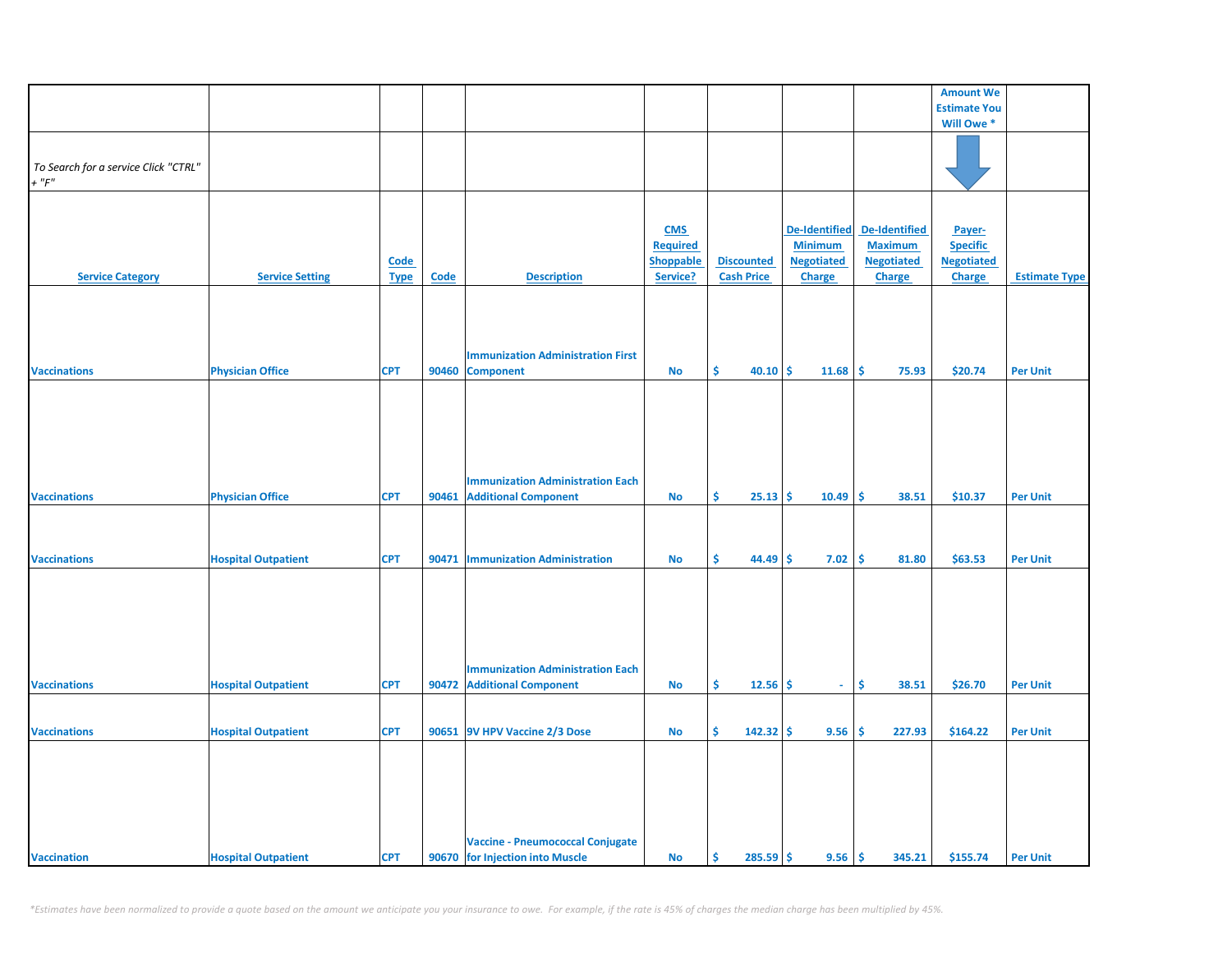|                                                                   |                            |             |       |                                         |                  |                   |                      |                      | <b>Amount We</b>    |                      |
|-------------------------------------------------------------------|----------------------------|-------------|-------|-----------------------------------------|------------------|-------------------|----------------------|----------------------|---------------------|----------------------|
|                                                                   |                            |             |       |                                         |                  |                   |                      |                      | <b>Estimate You</b> |                      |
|                                                                   |                            |             |       |                                         |                  |                   |                      |                      | Will Owe *          |                      |
|                                                                   |                            |             |       |                                         |                  |                   |                      |                      |                     |                      |
|                                                                   |                            |             |       |                                         |                  |                   |                      |                      |                     |                      |
|                                                                   |                            |             |       |                                         |                  |                   |                      |                      |                     |                      |
| To Search for a service Click "CTRL"                              |                            |             |       |                                         |                  |                   |                      |                      |                     |                      |
| $+$ " $F$ "                                                       |                            |             |       |                                         |                  |                   |                      |                      |                     |                      |
|                                                                   |                            |             |       |                                         |                  |                   |                      |                      |                     |                      |
|                                                                   |                            |             |       |                                         |                  |                   |                      |                      |                     |                      |
|                                                                   |                            |             |       |                                         | <b>CMS</b>       |                   | <b>De-Identified</b> | <b>De-Identified</b> | Payer-              |                      |
|                                                                   |                            |             |       |                                         |                  |                   |                      |                      |                     |                      |
|                                                                   |                            |             |       |                                         | <b>Required</b>  |                   | <b>Minimum</b>       | <b>Maximum</b>       | <b>Specific</b>     |                      |
|                                                                   |                            | Code        |       |                                         | <b>Shoppable</b> | <b>Discounted</b> | <b>Negotiated</b>    | <b>Negotiated</b>    | <b>Negotiated</b>   |                      |
| <b>Service Category</b>                                           | <b>Service Setting</b>     | <b>Type</b> | Code  | <b>Description</b>                      | Service?         | <b>Cash Price</b> | <b>Charge</b>        | <b>Charge</b>        | <b>Charge</b>       | <b>Estimate Type</b> |
|                                                                   |                            |             |       |                                         |                  |                   |                      |                      |                     |                      |
|                                                                   |                            |             |       |                                         |                  |                   |                      |                      |                     |                      |
|                                                                   |                            |             |       |                                         |                  |                   |                      |                      |                     |                      |
|                                                                   |                            |             |       |                                         |                  |                   |                      |                      |                     |                      |
|                                                                   |                            |             |       |                                         |                  |                   |                      |                      |                     |                      |
|                                                                   |                            |             |       |                                         |                  |                   |                      |                      |                     |                      |
|                                                                   |                            |             |       |                                         |                  |                   |                      |                      |                     |                      |
|                                                                   |                            |             |       |                                         |                  |                   |                      |                      |                     |                      |
|                                                                   |                            |             |       |                                         |                  |                   |                      |                      |                     |                      |
|                                                                   |                            |             |       |                                         |                  |                   |                      |                      |                     |                      |
|                                                                   |                            |             |       |                                         |                  |                   |                      |                      |                     |                      |
|                                                                   |                            |             |       | Vaccine - Tetanus, Diptheria            |                  |                   |                      |                      |                     |                      |
|                                                                   |                            |             |       |                                         |                  |                   |                      |                      |                     |                      |
|                                                                   |                            |             |       | <b>Toxoids, and Acellular Pertussis</b> |                  |                   |                      |                      |                     |                      |
|                                                                   |                            |             |       | (Whooping Cough) for Injection          |                  |                   |                      |                      |                     |                      |
| <b>Vaccination</b>                                                | <b>Hospital Outpatient</b> | <b>CPT</b>  | 90715 | <b>into Muscle</b>                      | No               | Ŝ.<br>57.74       | Ŝ.<br>$\sim$         | Ŝ.<br>77.73          | \$117.25            | <b>Per Unit</b>      |
|                                                                   |                            |             |       |                                         |                  |                   |                      |                      |                     |                      |
|                                                                   |                            |             |       |                                         |                  |                   |                      |                      |                     |                      |
|                                                                   |                            |             |       |                                         |                  |                   |                      |                      |                     |                      |
|                                                                   |                            |             |       |                                         |                  |                   |                      |                      |                     |                      |
|                                                                   |                            |             |       |                                         |                  |                   |                      |                      |                     |                      |
|                                                                   |                            |             |       |                                         |                  |                   |                      |                      |                     |                      |
| <b>Evaluation &amp; Management Services Professional Services</b> |                            | <b>CPT</b>  |       | 90791 Psychiatric Diagnostic Evaluation | No               | Ŝ.<br>$308.81$ \$ | 118.93               | Ŝ.<br>198.74         | \$164.70            | <b>Per Unit</b>      |
|                                                                   |                            |             |       |                                         |                  |                   |                      |                      |                     |                      |
|                                                                   |                            |             |       |                                         |                  |                   |                      |                      |                     |                      |
|                                                                   |                            |             |       |                                         |                  |                   |                      |                      |                     |                      |
| <b>Evaluation &amp; Management Services Professional Services</b> |                            | <b>CPT</b>  |       | 90832 Psychotherapy - 30 Minutes        | Yes              | Ŝ.<br>88.03       | 57.92<br>\$          | Ŝ<br>99.25           | \$78.51             | <b>Per Unit</b>      |
|                                                                   |                            |             |       |                                         |                  |                   |                      |                      |                     |                      |
|                                                                   |                            |             |       |                                         |                  |                   |                      |                      |                     |                      |
|                                                                   |                            |             |       |                                         |                  |                   |                      |                      |                     |                      |
| <b>Evaluation &amp; Management Services Professional Services</b> |                            | <b>CPT</b>  |       | 90834 Psychotherapy - 45 Minutes        | Yes              | Š.<br>$116.77$ \$ | 77.37                | \$<br>132.34         | \$122.00            | <b>Per Unit</b>      |
|                                                                   |                            |             |       |                                         |                  |                   |                      |                      |                     |                      |
|                                                                   |                            |             |       |                                         |                  |                   |                      |                      |                     |                      |
| <b>Evaluation &amp; Management Services Professional Services</b> |                            | <b>CPT</b>  | 90837 | <b>Psychotherapy - 60 Minutes</b>       | Yes              | Ś.<br>$174.90$ \$ | 116.00               | l\$<br>198.22        | \$157.25            | <b>Per Unit</b>      |
|                                                                   |                            |             |       |                                         |                  |                   |                      |                      |                     |                      |
|                                                                   |                            |             |       |                                         |                  | N/A No            |                      | N/A No               | $N/A$ No            |                      |
|                                                                   |                            |             |       |                                         |                  | <b>Service</b>    |                      | <b>Service</b>       | <b>Service</b>      |                      |
| <b>Evaluation &amp; Management Services Professional Services</b> |                            | <b>CPT</b>  |       | 90846 Family psytx w/o pt 50 min        | Yes              | <b>Volume</b>     | \$                   | <b>Volume</b>        | <b>Volume</b>       | <b>Per Unit</b>      |
|                                                                   |                            |             |       |                                         |                  |                   |                      |                      |                     |                      |
|                                                                   |                            |             |       |                                         |                  |                   |                      |                      |                     |                      |
|                                                                   |                            |             |       |                                         |                  |                   |                      |                      |                     |                      |
|                                                                   |                            |             |       |                                         |                  |                   |                      |                      |                     |                      |
| <b>Evaluation &amp; Management Services Professional Services</b> |                            | <b>CPT</b>  |       | 90847 Psychotherapy - Family Session    | Yes              | Ŝ<br>$146.15$ \$  | 97.13                | -\$<br>166.18        | \$131.66            | <b>Per Unit</b>      |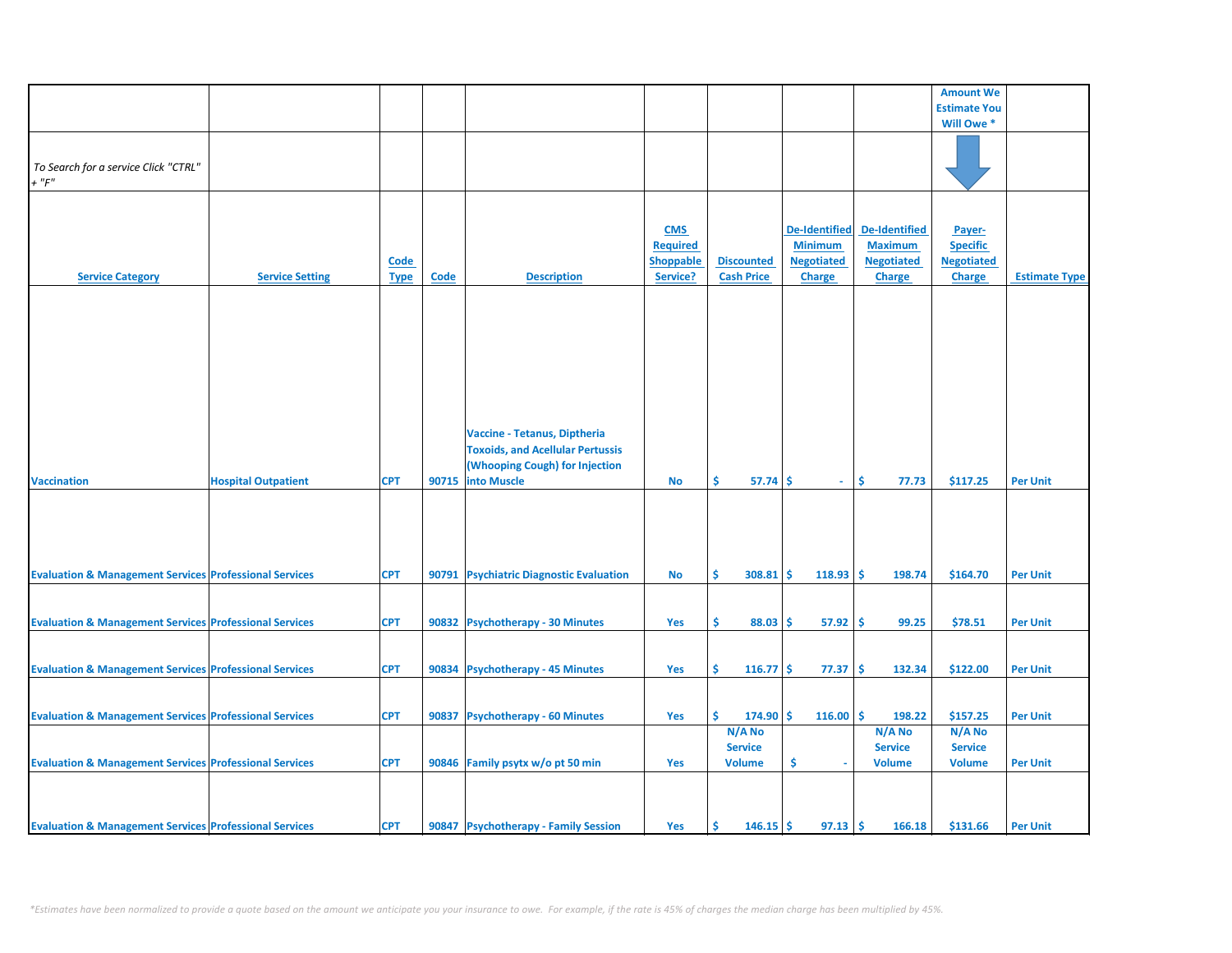|                                                                   |                              |             |             |                                       |                  |                   |                      |                       | <b>Amount We</b>    |                      |
|-------------------------------------------------------------------|------------------------------|-------------|-------------|---------------------------------------|------------------|-------------------|----------------------|-----------------------|---------------------|----------------------|
|                                                                   |                              |             |             |                                       |                  |                   |                      |                       | <b>Estimate You</b> |                      |
|                                                                   |                              |             |             |                                       |                  |                   |                      |                       | Will Owe *          |                      |
|                                                                   |                              |             |             |                                       |                  |                   |                      |                       |                     |                      |
|                                                                   |                              |             |             |                                       |                  |                   |                      |                       |                     |                      |
| To Search for a service Click "CTRL"                              |                              |             |             |                                       |                  |                   |                      |                       |                     |                      |
|                                                                   |                              |             |             |                                       |                  |                   |                      |                       |                     |                      |
| $+$ " $F$ "                                                       |                              |             |             |                                       |                  |                   |                      |                       |                     |                      |
|                                                                   |                              |             |             |                                       |                  |                   |                      |                       |                     |                      |
|                                                                   |                              |             |             |                                       |                  |                   |                      |                       |                     |                      |
|                                                                   |                              |             |             |                                       | <b>CMS</b>       |                   | <b>De-Identified</b> | <b>De-Identified</b>  | Payer-              |                      |
|                                                                   |                              |             |             |                                       | <b>Required</b>  |                   | <b>Minimum</b>       | <b>Maximum</b>        | <b>Specific</b>     |                      |
|                                                                   |                              |             |             |                                       |                  |                   |                      |                       |                     |                      |
|                                                                   |                              | <b>Code</b> |             |                                       | <b>Shoppable</b> | <b>Discounted</b> | <b>Negotiated</b>    | <b>Negotiated</b>     | <b>Negotiated</b>   |                      |
| <b>Service Category</b>                                           | <b>Service Setting</b>       | <b>Type</b> | <b>Code</b> | <b>Description</b>                    | Service?         | <b>Cash Price</b> | <b>Charge</b>        | <b>Charge</b>         | <b>Charge</b>       | <b>Estimate Type</b> |
|                                                                   |                              |             |             |                                       |                  |                   |                      |                       |                     |                      |
|                                                                   |                              |             |             |                                       |                  | N/A No            |                      | N/A No                | N/A No              |                      |
|                                                                   |                              |             |             |                                       |                  | <b>Service</b>    |                      | <b>Service</b>        | <b>Service</b>      |                      |
|                                                                   |                              |             |             |                                       |                  |                   |                      |                       |                     |                      |
| <b>Evaluation &amp; Management Services Professional Services</b> |                              | <b>CPT</b>  |             | 90853 Psychotherapy - Group Session   | Yes              | <b>Volume</b>     | \$.                  | <b>Volume</b>         | <b>Volume</b>       | <b>Per Unit</b>      |
|                                                                   |                              |             |             |                                       |                  |                   |                      |                       |                     |                      |
|                                                                   |                              |             |             |                                       |                  |                   |                      |                       |                     |                      |
| <b>Medicine Speech Therapy</b>                                    | <b>Hospital Outpatient</b>   | <b>CPT</b>  | 92507       | <b>SPEECH/HEARING THERAPY</b>         | <b>No</b>        | \$<br>52.00       | Ŝ.<br>17.40          | \$ ا<br>251.43        | \$60.00             | <b>Per Unit</b>      |
|                                                                   |                              |             |             |                                       |                  |                   |                      |                       |                     |                      |
|                                                                   |                              |             |             |                                       |                  |                   |                      |                       |                     |                      |
|                                                                   |                              |             |             |                                       |                  |                   |                      |                       |                     |                      |
|                                                                   |                              |             |             |                                       |                  |                   |                      |                       |                     |                      |
|                                                                   |                              |             |             |                                       |                  |                   |                      |                       |                     |                      |
|                                                                   |                              |             |             |                                       |                  |                   |                      |                       |                     |                      |
|                                                                   |                              |             |             |                                       |                  |                   |                      |                       |                     |                      |
|                                                                   |                              |             |             | Electrocardiogram, routine, with      |                  |                   |                      |                       |                     |                      |
| <b>Medicine Cardiovascular</b>                                    | <b>Professional Services</b> | <b>CPT</b>  | 93000       | interpretation and report             | Yes              | \$.<br>36.27      | 28.12<br>Ŝ.          | \$.<br>95.52          | \$19.84             | <b>Per Unit</b>      |
|                                                                   |                              |             |             |                                       |                  |                   |                      |                       |                     |                      |
|                                                                   |                              |             |             |                                       |                  |                   |                      |                       |                     |                      |
|                                                                   |                              |             |             |                                       |                  |                   |                      |                       |                     |                      |
| <b>Medicine Other</b>                                             |                              | <b>CPT</b>  |             |                                       | <b>No</b>        | Ś.<br>$142.29$ \$ | $\omega$             | Ŝ.<br>295.26          |                     | <b>Per Unit</b>      |
|                                                                   | <b>Hospital Outpatient</b>   |             |             | 93005 Electrocardiogram (ECG or EKG)  |                  |                   |                      |                       | \$131.86            |                      |
|                                                                   |                              |             |             |                                       |                  |                   |                      |                       |                     |                      |
|                                                                   |                              |             |             |                                       |                  |                   |                      |                       |                     |                      |
|                                                                   |                              |             |             |                                       |                  |                   |                      |                       |                     |                      |
| <b>Medicine Cardiac Stress Test</b>                               | <b>Hospital Outpatient</b>   | <b>CPT</b>  | 93017       | <b>CARDIOVASCULAR STRESS TEST</b>     | <b>No</b>        | \$.<br>471.40     | Ŝ<br>61.00           | Ŝ.<br>634.57          | \$543.92            | <b>Per Unit</b>      |
|                                                                   |                              |             |             |                                       |                  |                   |                      |                       |                     |                      |
|                                                                   |                              |             |             |                                       |                  |                   |                      |                       |                     |                      |
|                                                                   |                              |             |             |                                       |                  |                   |                      |                       |                     |                      |
|                                                                   |                              |             |             |                                       |                  |                   |                      |                       |                     |                      |
| <b>Medicine Other</b>                                             | <b>Hospital Outpatient</b>   | <b>CPT</b>  |             | 93306 Tte w/doppler complete          | <b>No</b>        | \$<br>1,404.83    | $322.26$ \$<br>Ŝ.    | 1,593.05              | \$1,153.84          | <b>Per Unit</b>      |
|                                                                   |                              |             |             |                                       |                  |                   |                      |                       |                     |                      |
|                                                                   |                              |             |             |                                       |                  |                   |                      |                       |                     |                      |
|                                                                   |                              |             |             |                                       |                  |                   |                      |                       |                     |                      |
|                                                                   |                              |             |             |                                       |                  |                   |                      |                       |                     |                      |
|                                                                   |                              |             |             |                                       |                  |                   |                      |                       |                     |                      |
|                                                                   |                              |             |             | Insertion of catheter into left heart |                  |                   |                      |                       |                     |                      |
| <b>Hospital Outpatient Procedure</b>                              | <b>Hospital Outpatient</b>   | <b>CPT</b>  |             | 93452 for diagnosis                   | Yes              | \$.<br>8,847.45   | <b>S</b>             | $579.93$ \$ 12,920.92 | \$9,404.16          | <b>Case Rate</b>     |
|                                                                   |                              |             |             |                                       |                  |                   |                      |                       |                     |                      |
|                                                                   |                              |             |             |                                       |                  |                   |                      |                       |                     |                      |
|                                                                   |                              |             |             |                                       |                  |                   |                      |                       |                     |                      |
| <b>Medicine Other</b>                                             | <b>Hospital Outpatient</b>   | <b>CPT</b>  |             | 93971 Extremity study                 | No               | Ś<br>240.64       | Ŝ.<br>92.64          | l \$<br>400.67        | \$277.42            | <b>Per Unit</b>      |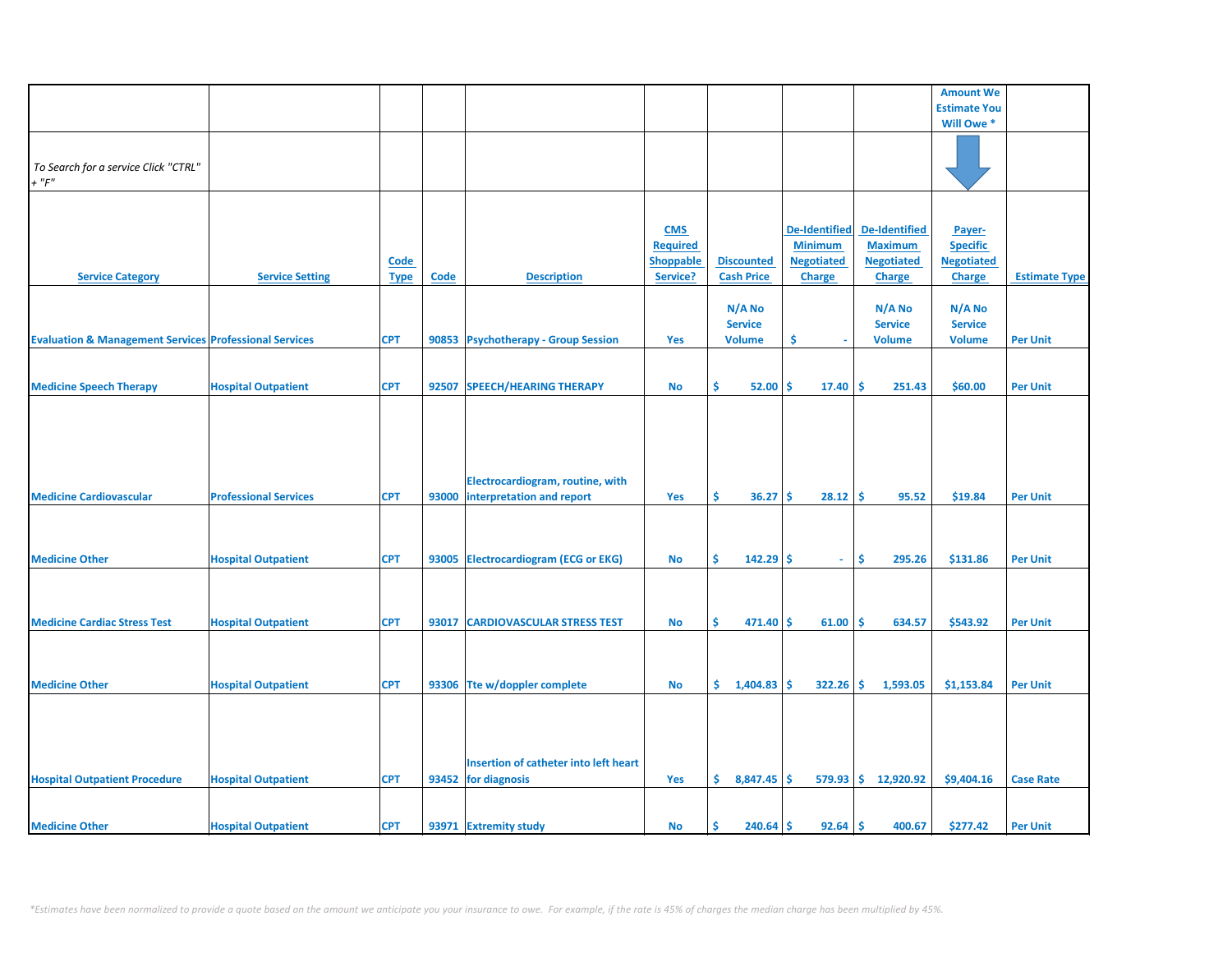|                                       |                            |             |       |                                           |                  |                   |                      |                      | <b>Amount We</b>    |                      |
|---------------------------------------|----------------------------|-------------|-------|-------------------------------------------|------------------|-------------------|----------------------|----------------------|---------------------|----------------------|
|                                       |                            |             |       |                                           |                  |                   |                      |                      | <b>Estimate You</b> |                      |
|                                       |                            |             |       |                                           |                  |                   |                      |                      | Will Owe *          |                      |
|                                       |                            |             |       |                                           |                  |                   |                      |                      |                     |                      |
|                                       |                            |             |       |                                           |                  |                   |                      |                      |                     |                      |
| To Search for a service Click "CTRL"  |                            |             |       |                                           |                  |                   |                      |                      |                     |                      |
| $+$ " $F$ "                           |                            |             |       |                                           |                  |                   |                      |                      |                     |                      |
|                                       |                            |             |       |                                           |                  |                   |                      |                      |                     |                      |
|                                       |                            |             |       |                                           |                  |                   |                      |                      |                     |                      |
|                                       |                            |             |       |                                           |                  |                   |                      |                      |                     |                      |
|                                       |                            |             |       |                                           | <b>CMS</b>       |                   | <b>De-Identified</b> | <b>De-Identified</b> | Payer-              |                      |
|                                       |                            |             |       |                                           | <b>Required</b>  |                   | <b>Minimum</b>       | <b>Maximum</b>       | <b>Specific</b>     |                      |
|                                       |                            | <u>Code</u> |       |                                           | <b>Shoppable</b> | <b>Discounted</b> | <b>Negotiated</b>    | <b>Negotiated</b>    | <b>Negotiated</b>   |                      |
| <b>Service Category</b>               | <b>Service Setting</b>     | <b>Type</b> | Code  | <b>Description</b>                        | Service?         | <b>Cash Price</b> | <b>Charge</b>        | <b>Charge</b>        | <b>Charge</b>       | <b>Estimate Type</b> |
|                                       |                            |             |       |                                           |                  |                   |                      |                      |                     |                      |
|                                       |                            |             |       |                                           |                  |                   |                      |                      |                     |                      |
|                                       |                            |             |       |                                           |                  |                   |                      |                      |                     |                      |
| <b>Medicine Other</b>                 | <b>Hospital Outpatient</b> | <b>CPT</b>  | 95044 | <b>Allergy patch tests</b>                | <b>No</b>        | Ŝ<br>189.82       | Ś<br>$\omega$        | \$<br>1,229.53       | \$219.02            | <b>Per Unit</b>      |
|                                       |                            |             |       |                                           |                  | N/A No            | N/A No               | N/A No               | N/A No              |                      |
| <b>Medicine Neurology and</b>         |                            |             |       |                                           |                  | <b>Service</b>    | <b>Service</b>       | <b>Service</b>       | <b>Service</b>      |                      |
| <b>Neuromuscular</b>                  | <b>Hospital Outpatient</b> | <b>CPT</b>  |       | 95810 Sleep study                         | Yes              | <b>Volume</b>     | <b>Volume</b>        | <b>Volume</b>        | <b>Volume</b>       | <b>Per Unit</b>      |
|                                       |                            |             |       |                                           |                  |                   |                      |                      |                     |                      |
|                                       |                            |             |       |                                           |                  |                   |                      |                      |                     |                      |
|                                       |                            |             |       |                                           |                  |                   |                      |                      |                     |                      |
|                                       |                            |             |       |                                           |                  |                   |                      |                      |                     |                      |
| <b>Injections</b>                     | <b>Hospital Outpatient</b> | <b>CPT</b>  |       | 96402 Chemo hormon antineopl sq/im        | No               | Ŝ.<br>110.26      | \$<br>66.86          | -\$<br>196.20        | \$160.82            | <b>Case Rate</b>     |
|                                       |                            |             |       |                                           |                  |                   |                      |                      |                     |                      |
|                                       |                            |             |       |                                           |                  |                   |                      |                      |                     |                      |
|                                       |                            |             |       |                                           |                  |                   |                      |                      |                     |                      |
|                                       |                            |             |       |                                           |                  |                   |                      |                      |                     |                      |
|                                       |                            |             |       |                                           |                  |                   |                      |                      |                     |                      |
|                                       |                            |             |       |                                           |                  |                   |                      |                      |                     |                      |
|                                       |                            |             |       |                                           |                  |                   |                      |                      |                     |                      |
|                                       |                            |             |       | <b>Physical Therapy - Manual</b>          |                  |                   |                      |                      |                     |                      |
| <b>Medicine Physical Medicine and</b> |                            |             |       | <b>Electrical Stimulation Therapy, 15</b> |                  |                   |                      |                      |                     |                      |
| <b>Rehabilitation</b>                 | <b>Hospital Outpatient</b> | <b>CPT</b>  | 97032 | minutes                                   | No               | Ŝ.<br>31.26       | 12.56<br>\$.         | \$.<br>59.90         | \$36.07             | <b>Per Unit</b>      |
|                                       |                            |             |       |                                           |                  |                   |                      |                      |                     |                      |
|                                       |                            |             |       |                                           |                  |                   |                      |                      |                     |                      |
|                                       |                            |             |       |                                           |                  |                   |                      |                      |                     |                      |
| <b>Medicine Physical Medicine and</b> |                            |             |       | <b>Physical Therapy - Ultrasound</b>      |                  |                   |                      |                      |                     |                      |
| <b>Rehabilitation</b>                 | <b>Hospital Outpatient</b> | <b>CPT</b>  |       | 97035 Therapy                             | No               | Ŝ.<br>26.92       | 11.95<br>\$.         | \$.<br>40.29         | \$31.06             | <b>Per Unit</b>      |
|                                       |                            |             |       |                                           |                  |                   |                      |                      |                     |                      |
|                                       |                            |             |       |                                           |                  |                   |                      |                      |                     |                      |
|                                       |                            |             |       |                                           |                  |                   |                      |                      |                     |                      |
|                                       |                            |             |       |                                           |                  |                   |                      |                      |                     |                      |
| <b>Medicine Physical Medicine and</b> |                            |             |       | <b>Physical Therapy - Therapeutic</b>     |                  |                   |                      |                      |                     |                      |
| <b>Rehabilitation</b>                 | <b>Hospital Outpatient</b> | <b>CPT</b>  |       | 97110 Exercises                           | Yes              | Ŝ.<br>88.74       | \$<br>17.40          | Ŝ.<br>119.46         | \$102.40            | <b>Per Unit</b>      |
|                                       |                            |             |       |                                           |                  |                   |                      |                      |                     |                      |
|                                       |                            |             |       |                                           |                  |                   |                      |                      |                     |                      |
|                                       |                            |             |       |                                           |                  |                   |                      |                      |                     |                      |
|                                       |                            |             |       |                                           |                  |                   |                      |                      |                     |                      |
| <b>Medicine Physical Medicine and</b> |                            |             |       | <b>Physical Therapy - Neuromuscular</b>   |                  |                   |                      |                      |                     |                      |
|                                       |                            |             |       |                                           |                  |                   |                      |                      |                     |                      |
| <b>Rehabilitation</b>                 | <b>Hospital Outpatient</b> | <b>CPT</b>  |       | 97112 Reeducation                         | No               | Ŝ.<br>69.93       | \$.<br>26.14         | Ŝ.<br>104.78         | \$80.69             | <b>Per Unit</b>      |
|                                       |                            |             |       |                                           |                  |                   |                      |                      |                     |                      |
| <b>Medicine Physical Medicine and</b> |                            |             |       |                                           |                  |                   |                      |                      |                     |                      |
| Rehabilitation                        | <b>Hospital Outpatient</b> | <b>CPT</b>  |       | 97116 GAIT TRAINING THERAPY               | <b>No</b>        | \$<br>77.61       | \$<br>22.90          | \$.<br>104.48        | \$89.55             | <b>Per Unit</b>      |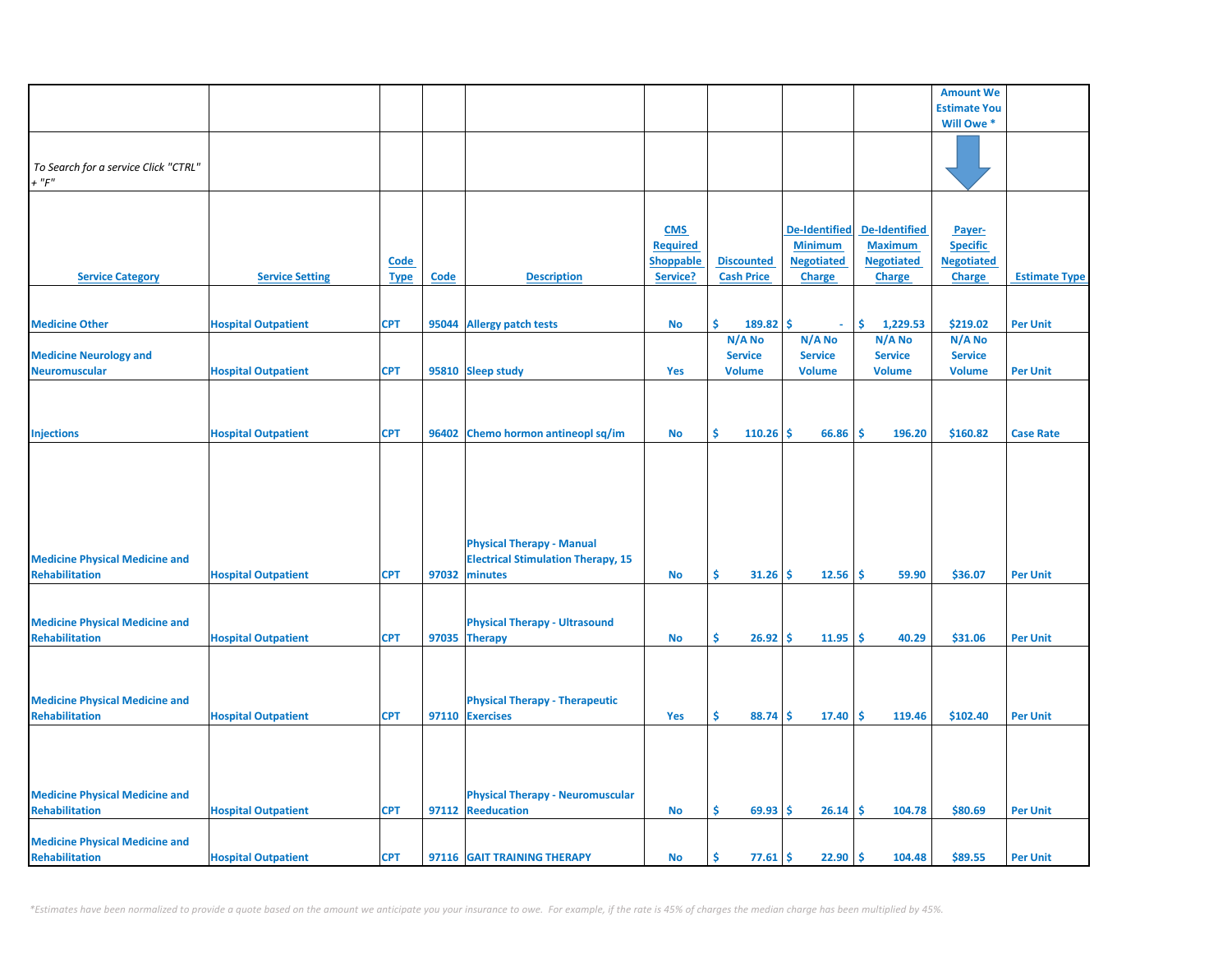|                                       |                            |             |             |                                           |                  |                   |                      |                      | <b>Amount We</b>    |                      |
|---------------------------------------|----------------------------|-------------|-------------|-------------------------------------------|------------------|-------------------|----------------------|----------------------|---------------------|----------------------|
|                                       |                            |             |             |                                           |                  |                   |                      |                      | <b>Estimate You</b> |                      |
|                                       |                            |             |             |                                           |                  |                   |                      |                      | Will Owe *          |                      |
|                                       |                            |             |             |                                           |                  |                   |                      |                      |                     |                      |
|                                       |                            |             |             |                                           |                  |                   |                      |                      |                     |                      |
| To Search for a service Click "CTRL"  |                            |             |             |                                           |                  |                   |                      |                      |                     |                      |
|                                       |                            |             |             |                                           |                  |                   |                      |                      |                     |                      |
| $+$ " $\digamma$ "                    |                            |             |             |                                           |                  |                   |                      |                      |                     |                      |
|                                       |                            |             |             |                                           |                  |                   |                      |                      |                     |                      |
|                                       |                            |             |             |                                           |                  |                   |                      |                      |                     |                      |
|                                       |                            |             |             |                                           | <b>CMS</b>       |                   | <b>De-Identified</b> | <b>De-Identified</b> | Payer-              |                      |
|                                       |                            |             |             |                                           | <b>Required</b>  |                   | <b>Minimum</b>       | <b>Maximum</b>       | <b>Specific</b>     |                      |
|                                       |                            | <b>Code</b> |             |                                           | <b>Shoppable</b> | <b>Discounted</b> | <b>Negotiated</b>    | <b>Negotiated</b>    | <b>Negotiated</b>   |                      |
|                                       |                            |             |             |                                           |                  |                   |                      |                      |                     |                      |
| <b>Service Category</b>               | <b>Service Setting</b>     | <b>Type</b> | <b>Code</b> | <b>Description</b>                        | Service?         | <b>Cash Price</b> | <b>Charge</b>        | <b>Charge</b>        | <b>Charge</b>       | <b>Estimate Type</b> |
|                                       |                            |             |             |                                           |                  |                   |                      |                      |                     |                      |
|                                       |                            |             |             |                                           |                  |                   |                      |                      |                     |                      |
| <b>Medicine Physical Medicine and</b> |                            |             |             |                                           |                  |                   |                      |                      |                     |                      |
| <b>Rehabilitation</b>                 | <b>Hospital Outpatient</b> | <b>CPT</b>  |             | 97140 Physical Therapy - Manual Therapy   | <b>No</b>        | \$<br>56.20       | Ŝ<br>23.73           | -\$<br>93.92         | \$86.60             | <b>Per Unit</b>      |
|                                       |                            |             |             |                                           |                  |                   |                      |                      |                     |                      |
|                                       |                            |             |             |                                           |                  |                   |                      |                      |                     |                      |
|                                       |                            |             |             |                                           |                  |                   |                      |                      |                     |                      |
|                                       |                            |             |             |                                           |                  |                   |                      |                      |                     |                      |
|                                       |                            |             |             |                                           |                  |                   |                      |                      |                     |                      |
|                                       |                            |             |             |                                           |                  |                   |                      |                      |                     |                      |
| <b>Medicine Physical Medicine and</b> |                            |             |             | <b>Physical Therapy - Low Complexity</b>  |                  |                   |                      |                      |                     |                      |
| <b>Rehabilitation</b>                 | <b>Hospital Outpatient</b> | <b>CPT</b>  | 97161       | <b>Evaluation</b>                         | <b>No</b>        | \$<br>168.06      | Ŝ.<br>71.97          | ∣\$<br>252.78        | \$193.92            | <b>Per Unit</b>      |
|                                       |                            |             |             |                                           |                  |                   |                      |                      |                     |                      |
|                                       |                            |             |             |                                           |                  |                   |                      |                      |                     |                      |
|                                       |                            |             |             |                                           |                  |                   |                      |                      |                     |                      |
|                                       |                            |             |             |                                           |                  |                   |                      |                      |                     |                      |
|                                       |                            |             |             |                                           |                  |                   |                      |                      |                     |                      |
|                                       |                            |             |             |                                           |                  |                   |                      |                      |                     |                      |
| <b>Medicine Physical Medicine and</b> |                            |             |             | <b>Physical Therapy - Moderate</b>        |                  |                   |                      |                      |                     |                      |
| <b>Rehabilitation</b>                 |                            | <b>CPT</b>  |             |                                           |                  | \$.<br>62.40      | <b>S</b><br>71.97    | <b>S</b><br>252.78   | \$72.00             | <b>Per Unit</b>      |
|                                       | <b>Hospital Outpatient</b> |             |             | 97162 Complexity Evaluation               | <b>No</b>        |                   |                      |                      |                     |                      |
|                                       |                            |             |             |                                           |                  |                   |                      |                      |                     |                      |
|                                       |                            |             |             |                                           |                  |                   |                      |                      |                     |                      |
|                                       |                            |             |             |                                           |                  |                   |                      |                      |                     |                      |
|                                       |                            |             |             |                                           |                  |                   |                      |                      |                     |                      |
|                                       |                            |             |             |                                           |                  |                   |                      |                      |                     |                      |
|                                       |                            |             |             |                                           |                  |                   |                      |                      |                     |                      |
| <b>Medicine Physical Medicine and</b> |                            |             |             | <b>Physical Therapy - High Complexity</b> |                  |                   |                      |                      |                     |                      |
| <b>Rehabilitation</b>                 | <b>Hospital Outpatient</b> | <b>CPT</b>  |             | 97163 Evaluation                          | <b>No</b>        | \$<br>168.06      | Ŝ.<br>71.97          | -\$<br>252.78        | \$193.92            | <b>Per Unit</b>      |
|                                       |                            |             |             |                                           |                  |                   |                      |                      |                     |                      |
|                                       |                            |             |             |                                           |                  |                   |                      |                      |                     |                      |
|                                       |                            |             |             |                                           |                  |                   |                      |                      |                     |                      |
| <b>Medicine Physical Medicine and</b> |                            |             |             |                                           |                  |                   |                      |                      |                     |                      |
| <b>Rehabilitation</b>                 |                            | <b>CPT</b>  |             |                                           |                  | \$                | Ŝ                    | <b>S</b><br>170.97   | \$130.78            |                      |
|                                       | <b>Hospital Outpatient</b> |             |             | 97164 Physical Therapy - Re-Evaluation    | <b>No</b>        | 113.34            | 48.67                |                      |                     | <b>Per Unit</b>      |
|                                       |                            |             |             |                                           |                  |                   |                      |                      |                     |                      |
|                                       |                            |             |             |                                           |                  |                   |                      |                      |                     |                      |
|                                       |                            |             |             |                                           |                  |                   |                      |                      |                     |                      |
| <b>Medicine Occupational Therapy</b>  | <b>Hospital Outpatient</b> | <b>CPT</b>  |             | 97165 OT EVAL LOW COMPLEX 30 MIN          | <b>No</b>        | $180.88$ \$<br>Ŝ. | $77.05$ \$           | 245.32               | \$208.70            | <b>Per Unit</b>      |
|                                       |                            |             |             |                                           |                  |                   |                      |                      |                     |                      |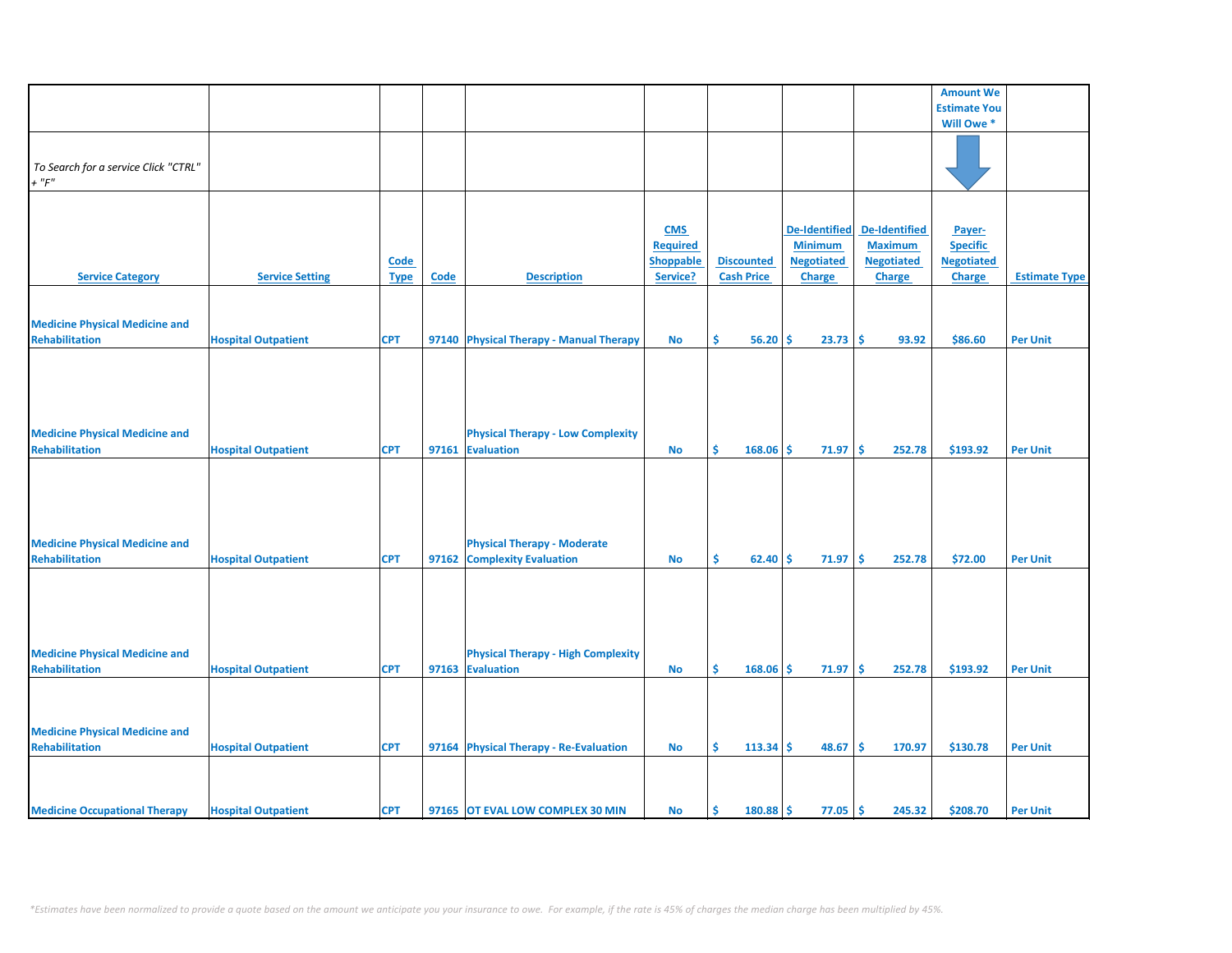|                                                                   |                            |             |       |                                          |                  |                           |                      |                      | <b>Amount We</b>    |                      |
|-------------------------------------------------------------------|----------------------------|-------------|-------|------------------------------------------|------------------|---------------------------|----------------------|----------------------|---------------------|----------------------|
|                                                                   |                            |             |       |                                          |                  |                           |                      |                      | <b>Estimate You</b> |                      |
|                                                                   |                            |             |       |                                          |                  |                           |                      |                      | Will Owe *          |                      |
|                                                                   |                            |             |       |                                          |                  |                           |                      |                      |                     |                      |
|                                                                   |                            |             |       |                                          |                  |                           |                      |                      |                     |                      |
| To Search for a service Click "CTRL"                              |                            |             |       |                                          |                  |                           |                      |                      |                     |                      |
| $+$ " $F$ "                                                       |                            |             |       |                                          |                  |                           |                      |                      |                     |                      |
|                                                                   |                            |             |       |                                          |                  |                           |                      |                      |                     |                      |
|                                                                   |                            |             |       |                                          |                  |                           |                      |                      |                     |                      |
|                                                                   |                            |             |       |                                          |                  |                           |                      |                      |                     |                      |
|                                                                   |                            |             |       |                                          | <b>CMS</b>       |                           | <b>De-Identified</b> | <b>De-Identified</b> | Payer-              |                      |
|                                                                   |                            |             |       |                                          | <b>Required</b>  |                           | <b>Minimum</b>       | <b>Maximum</b>       | <b>Specific</b>     |                      |
|                                                                   |                            | Code        |       |                                          | <b>Shoppable</b> | <b>Discounted</b>         | <b>Negotiated</b>    | <b>Negotiated</b>    | <b>Negotiated</b>   |                      |
| <b>Service Category</b>                                           | <b>Service Setting</b>     | <b>Type</b> | Code  | <b>Description</b>                       | Service?         | <b>Cash Price</b>         | <b>Charge</b>        | <b>Charge</b>        | <b>Charge</b>       | <b>Estimate Type</b> |
|                                                                   |                            |             |       |                                          |                  |                           |                      |                      |                     |                      |
|                                                                   |                            |             |       |                                          |                  |                           |                      |                      |                     |                      |
|                                                                   |                            |             |       |                                          |                  |                           |                      |                      |                     |                      |
| <b>Medicine Occupational Therapy</b>                              | <b>Hospital Outpatient</b> | <b>CPT</b>  |       | 97166 OT EVAL MOD COMPLEX 45 MIN         | <b>No</b>        | \$.<br>$62.40$ $\sqrt{5}$ | 72.00                | Ŝ.<br>245.32         | \$72.00             | <b>Per Unit</b>      |
|                                                                   |                            |             |       |                                          |                  |                           |                      |                      |                     |                      |
|                                                                   |                            |             |       |                                          |                  |                           |                      |                      |                     |                      |
|                                                                   |                            |             |       |                                          |                  |                           |                      |                      |                     |                      |
|                                                                   |                            |             |       |                                          |                  |                           |                      |                      |                     |                      |
| <b>Medicine Physical Medicine and</b>                             |                            |             |       | <b>Physical Therapy - Therapeutic</b>    |                  |                           |                      |                      |                     |                      |
| <b>Rehabilitation</b>                                             | <b>Hospital Outpatient</b> | <b>CPT</b>  |       | 97530 Activities                         | No               | \$<br>$92.45$ \$          | 17.40                | -\$<br>124.45        | \$106.67            | <b>Per Unit</b>      |
|                                                                   |                            |             |       |                                          |                  |                           |                      |                      |                     |                      |
|                                                                   |                            |             |       |                                          |                  |                           |                      |                      |                     |                      |
|                                                                   |                            |             |       |                                          |                  |                           |                      |                      |                     |                      |
|                                                                   |                            |             |       |                                          |                  |                           |                      |                      |                     |                      |
|                                                                   |                            |             |       |                                          |                  |                           |                      |                      |                     |                      |
| <b>Medicine Physical Medicine and</b>                             |                            |             |       | <b>Physical Therapy - Self-care or</b>   |                  |                           |                      |                      |                     |                      |
| <b>Rehabilitation</b>                                             |                            | <b>CPT</b>  |       |                                          |                  | \$<br>$68.89$ \$          | $\sim$               | <b>S</b><br>109.03   | \$106.16            |                      |
|                                                                   | <b>Hospital Outpatient</b> |             |       | 97535 Home Management Training           | <b>No</b>        |                           |                      |                      |                     | <b>Per Unit</b>      |
|                                                                   |                            |             |       |                                          |                  |                           |                      |                      |                     |                      |
|                                                                   |                            |             |       |                                          |                  |                           |                      |                      |                     |                      |
| <b>Evaluation &amp; Management Services Professional Services</b> |                            | <b>CPT</b>  |       | 99024 Postop follow-up visit             | <b>No</b>        | \$<br>÷.                  | Ŝ.<br>$\omega$ .     | \$<br>14.27          | \$14.27             | <b>Per Unit</b>      |
|                                                                   |                            |             |       |                                          |                  |                           |                      |                      |                     |                      |
|                                                                   |                            |             |       |                                          |                  |                           |                      |                      |                     |                      |
|                                                                   |                            |             |       |                                          |                  |                           |                      |                      |                     |                      |
|                                                                   |                            |             |       |                                          |                  |                           |                      |                      |                     |                      |
| <b>Evaluation &amp; Management Services Professional Services</b> |                            | <b>CPT</b>  | 99202 | <b>Office Visit - New Patient, Minor</b> | <b>No</b>        | Ŝ<br>167.93               | Ŝ.<br>90.34          | Ś<br>200.08          | \$57.24             | <b>Per Unit</b>      |
|                                                                   |                            |             |       |                                          |                  |                           |                      |                      |                     |                      |
|                                                                   |                            |             |       |                                          |                  |                           |                      |                      |                     |                      |
|                                                                   |                            |             |       |                                          |                  |                           |                      |                      |                     |                      |
|                                                                   |                            |             |       |                                          |                  |                           |                      |                      |                     |                      |
|                                                                   |                            |             |       |                                          |                  |                           |                      |                      |                     |                      |
|                                                                   |                            |             |       |                                          |                  |                           |                      |                      |                     |                      |
|                                                                   |                            |             |       | <b>Office Visit - New Patient, Low</b>   |                  |                           |                      |                      |                     |                      |
| <b>Evaluation &amp; Management Services Professional Services</b> |                            | <b>CPT</b>  |       | 99203 Complexity                         | Yes              | \$<br>$182.06$ \$         | 132.54               | -\$<br>273.99        | \$86.44             | <b>Per Unit</b>      |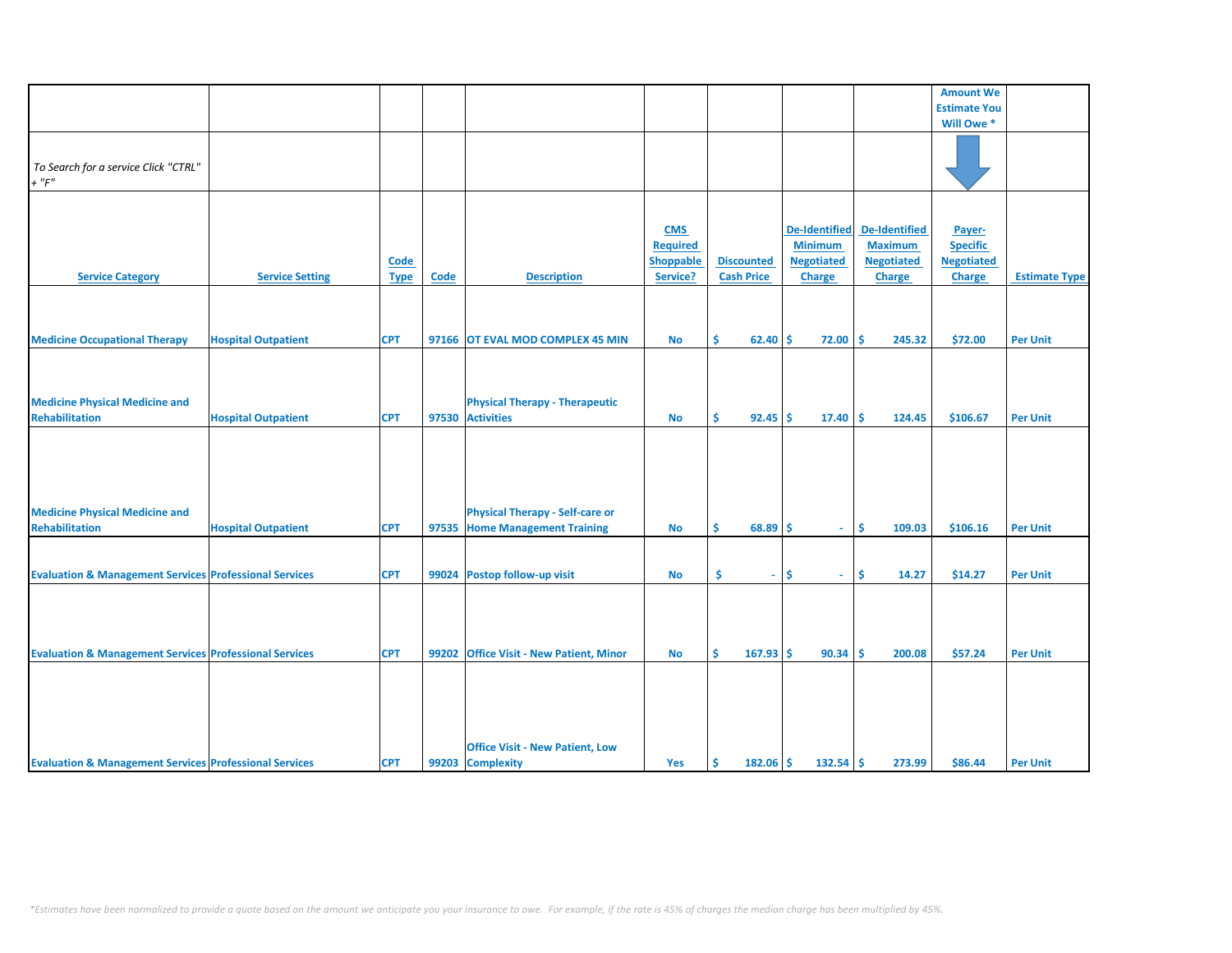|                                                                   |                        |             |             |                                            |                 |                   |                      |                      | <b>Amount We</b>    |                      |
|-------------------------------------------------------------------|------------------------|-------------|-------------|--------------------------------------------|-----------------|-------------------|----------------------|----------------------|---------------------|----------------------|
|                                                                   |                        |             |             |                                            |                 |                   |                      |                      | <b>Estimate You</b> |                      |
|                                                                   |                        |             |             |                                            |                 |                   |                      |                      |                     |                      |
|                                                                   |                        |             |             |                                            |                 |                   |                      |                      | Will Owe*           |                      |
|                                                                   |                        |             |             |                                            |                 |                   |                      |                      |                     |                      |
|                                                                   |                        |             |             |                                            |                 |                   |                      |                      |                     |                      |
| To Search for a service Click "CTRL"                              |                        |             |             |                                            |                 |                   |                      |                      |                     |                      |
| $+$ " $F$ "                                                       |                        |             |             |                                            |                 |                   |                      |                      |                     |                      |
|                                                                   |                        |             |             |                                            |                 |                   |                      |                      |                     |                      |
|                                                                   |                        |             |             |                                            |                 |                   |                      |                      |                     |                      |
|                                                                   |                        |             |             |                                            | <b>CMS</b>      |                   | <b>De-Identified</b> | <b>De-Identified</b> | Payer-              |                      |
|                                                                   |                        |             |             |                                            | <b>Required</b> |                   | <b>Minimum</b>       | <b>Maximum</b>       | <b>Specific</b>     |                      |
|                                                                   |                        |             |             |                                            | Shoppable       | <b>Discounted</b> | <b>Negotiated</b>    | <b>Negotiated</b>    | <b>Negotiated</b>   |                      |
|                                                                   |                        | <b>Code</b> |             |                                            |                 |                   |                      |                      |                     |                      |
| <b>Service Category</b>                                           | <b>Service Setting</b> | <b>Type</b> | <b>Code</b> | <b>Description</b>                         | Service?        | <b>Cash Price</b> | <b>Charge</b>        | <b>Charge</b>        | <b>Charge</b>       | <b>Estimate Type</b> |
|                                                                   |                        |             |             |                                            |                 |                   |                      |                      |                     |                      |
|                                                                   |                        |             |             |                                            |                 |                   |                      |                      |                     |                      |
|                                                                   |                        |             |             |                                            |                 |                   |                      |                      |                     |                      |
|                                                                   |                        |             |             |                                            |                 |                   |                      |                      |                     |                      |
|                                                                   |                        |             |             |                                            |                 |                   |                      |                      |                     |                      |
|                                                                   |                        |             |             |                                            |                 |                   |                      |                      |                     |                      |
|                                                                   |                        |             |             | <b>Office Visit - New Patient,</b>         |                 |                   |                      |                      |                     |                      |
| <b>Evaluation &amp; Management Services Professional Services</b> |                        | <b>CPT</b>  | 99204       | <b>Moderate Complexity</b>                 | Yes             | Ŝ<br>250.69       | Ŝ.<br>177.01         | Ŝ.<br>432.49         | \$146.46            | <b>Per Unit</b>      |
|                                                                   |                        |             |             |                                            |                 |                   |                      |                      |                     |                      |
|                                                                   |                        |             |             |                                            |                 |                   |                      |                      |                     |                      |
|                                                                   |                        |             |             |                                            |                 |                   |                      |                      |                     |                      |
|                                                                   |                        |             |             |                                            |                 |                   |                      |                      |                     |                      |
|                                                                   |                        |             |             |                                            |                 |                   |                      |                      |                     |                      |
|                                                                   |                        |             |             |                                            |                 |                   |                      |                      |                     |                      |
|                                                                   |                        |             |             |                                            |                 |                   |                      |                      |                     |                      |
|                                                                   |                        |             |             | New patient office of other                |                 |                   |                      |                      |                     |                      |
| <b>Evaluation &amp; Management Services Professional Services</b> |                        | <b>CPT</b>  | 99205       | outpatient visit, typically 60 min         | Yes             | \$<br>448.04      | $156.38$ \$<br>-\$   | 553.76               | \$191.22            | <b>Per Unit</b>      |
|                                                                   |                        |             |             |                                            |                 |                   |                      |                      |                     |                      |
|                                                                   |                        |             |             |                                            |                 |                   |                      |                      |                     |                      |
|                                                                   |                        |             |             |                                            |                 |                   |                      |                      |                     |                      |
| <b>Evaluation &amp; Management Services Professional Services</b> |                        | <b>CPT</b>  |             | 99212 Office Visit - Basic                 | <b>No</b>       | \$<br>58.74       | 46.41<br>Ŝ.          | Ŝ.<br>133.24         | \$28.88             | <b>Per Unit</b>      |
|                                                                   |                        |             |             |                                            |                 |                   |                      |                      |                     |                      |
|                                                                   |                        |             |             |                                            |                 |                   |                      |                      |                     |                      |
|                                                                   |                        |             |             |                                            |                 |                   |                      |                      |                     |                      |
|                                                                   |                        |             |             |                                            |                 |                   |                      |                      |                     |                      |
|                                                                   |                        |             |             |                                            |                 |                   |                      |                      |                     |                      |
|                                                                   |                        |             |             |                                            |                 |                   |                      |                      |                     |                      |
|                                                                   |                        |             |             | <b>Office Visit - Established Patient,</b> |                 |                   |                      |                      |                     |                      |
| <b>Evaluation &amp; Management Services Professional Services</b> |                        | <b>CPT</b>  | 99213       | <b>Low Complexity</b>                      | <b>No</b>       | Ŝ.<br>99.67       | Ŝ.<br>81.71          | Ŝ.<br>201.59         | \$58.33             | <b>Per Unit</b>      |
|                                                                   |                        |             |             |                                            |                 |                   |                      |                      |                     |                      |
|                                                                   |                        |             |             |                                            |                 |                   |                      |                      |                     |                      |
|                                                                   |                        |             |             |                                            |                 |                   |                      |                      |                     |                      |
|                                                                   |                        |             |             |                                            |                 |                   |                      |                      |                     |                      |
|                                                                   |                        |             |             |                                            |                 |                   |                      |                      |                     |                      |
|                                                                   |                        |             |             |                                            |                 |                   |                      |                      |                     |                      |
|                                                                   |                        |             |             | <b>Office Visit - Established Patient,</b> |                 |                   |                      |                      |                     |                      |
|                                                                   |                        |             |             |                                            |                 |                   |                      |                      |                     |                      |
| <b>Evaluation &amp; Management Services Professional Services</b> |                        | <b>CPT</b>  |             | 99214 Moderate Complexity                  | <b>No</b>       | $151.19$ \$<br>Ŝ. | 140.90               | l\$<br>279.47        | \$89.47             | <b>Per Unit</b>      |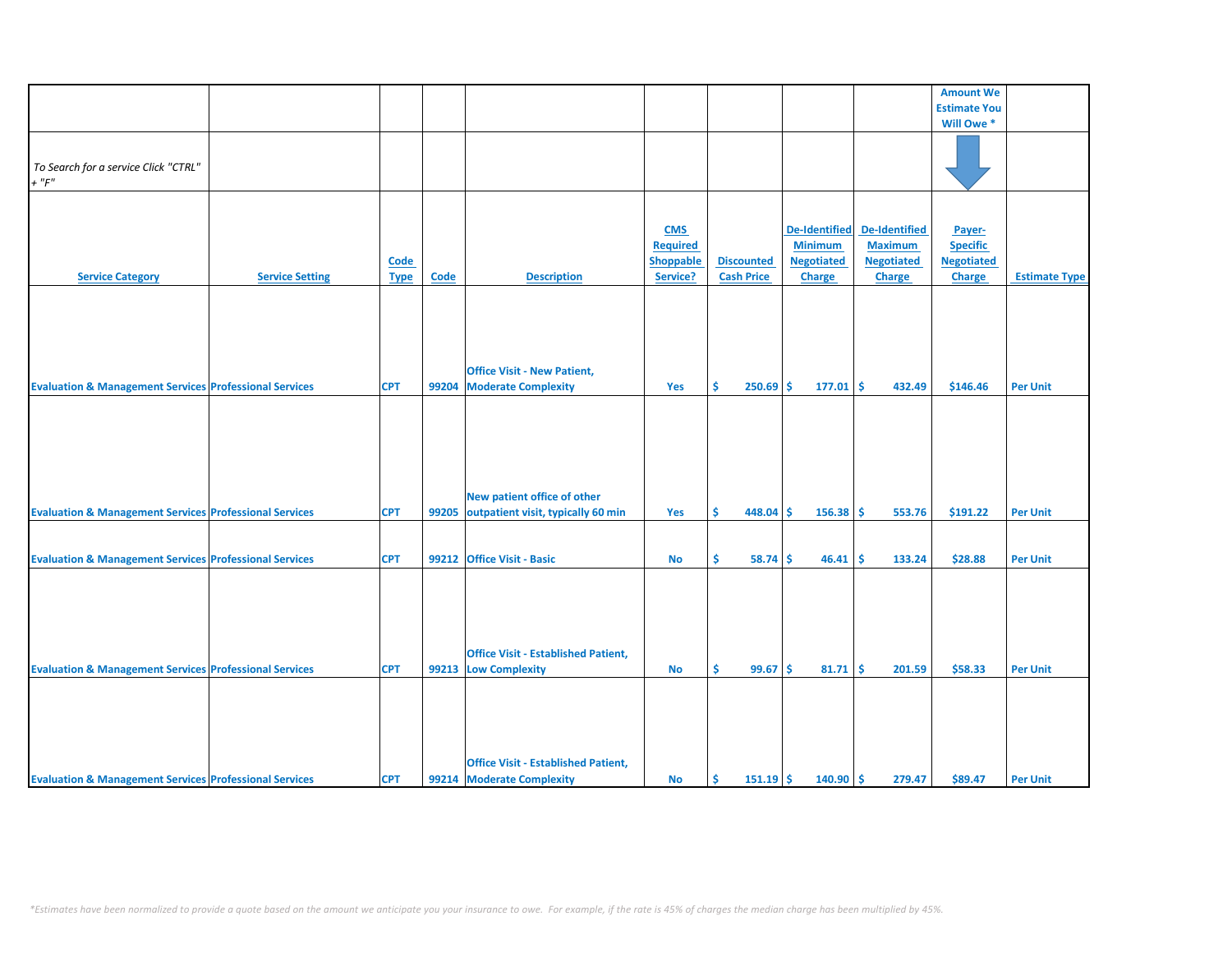|                                                                   |                              |             |       |                                            |                  |                    |                      |                      | <b>Amount We</b>    |                      |
|-------------------------------------------------------------------|------------------------------|-------------|-------|--------------------------------------------|------------------|--------------------|----------------------|----------------------|---------------------|----------------------|
|                                                                   |                              |             |       |                                            |                  |                    |                      |                      | <b>Estimate You</b> |                      |
|                                                                   |                              |             |       |                                            |                  |                    |                      |                      | Will Owe *          |                      |
|                                                                   |                              |             |       |                                            |                  |                    |                      |                      |                     |                      |
|                                                                   |                              |             |       |                                            |                  |                    |                      |                      |                     |                      |
| To Search for a service Click "CTRL"                              |                              |             |       |                                            |                  |                    |                      |                      |                     |                      |
| $+$ " $F$ "                                                       |                              |             |       |                                            |                  |                    |                      |                      |                     |                      |
|                                                                   |                              |             |       |                                            |                  |                    |                      |                      |                     |                      |
|                                                                   |                              |             |       |                                            |                  |                    |                      |                      |                     |                      |
|                                                                   |                              |             |       |                                            |                  |                    |                      |                      |                     |                      |
|                                                                   |                              |             |       |                                            | <b>CMS</b>       |                    | <b>De-Identified</b> | <b>De-Identified</b> | Payer-              |                      |
|                                                                   |                              |             |       |                                            | <b>Required</b>  |                    | <b>Minimum</b>       | <b>Maximum</b>       | <b>Specific</b>     |                      |
|                                                                   |                              | Code        |       |                                            | <b>Shoppable</b> | <b>Discounted</b>  | <b>Negotiated</b>    | <b>Negotiated</b>    | <b>Negotiated</b>   |                      |
| <b>Service Category</b>                                           | <b>Service Setting</b>       | <b>Type</b> | Code  | <b>Description</b>                         | Service?         | <b>Cash Price</b>  | <b>Charge</b>        | <b>Charge</b>        | <b>Charge</b>       | <b>Estimate Type</b> |
|                                                                   |                              |             |       |                                            |                  |                    |                      |                      |                     |                      |
|                                                                   |                              |             |       |                                            |                  |                    |                      |                      |                     |                      |
|                                                                   |                              |             |       |                                            |                  |                    |                      |                      |                     |                      |
|                                                                   |                              |             |       |                                            |                  |                    |                      |                      |                     |                      |
|                                                                   |                              |             |       |                                            |                  |                    |                      |                      |                     |                      |
|                                                                   |                              |             |       |                                            |                  |                    |                      |                      |                     |                      |
|                                                                   |                              |             |       | <b>Office Visit - Established Patient,</b> |                  |                    |                      |                      |                     |                      |
|                                                                   |                              |             |       |                                            |                  | Ś.                 | -Ś                   |                      |                     |                      |
| <b>Evaluation &amp; Management Services Professional Services</b> |                              | <b>CPT</b>  | 99215 | <b>High Complexity</b>                     | <b>No</b>        | 315.87             | $192.33$ \$          | 385.34               | \$126.38            | <b>Per Unit</b>      |
|                                                                   |                              |             |       |                                            |                  |                    |                      |                      |                     |                      |
|                                                                   |                              |             |       |                                            |                  |                    |                      |                      |                     |                      |
| <b>Professional Services Associated</b>                           |                              |             |       |                                            |                  |                    |                      |                      |                     |                      |
| with Inpatient Stay                                               | <b>Professional Services</b> | <b>CPT</b>  |       | 99232 Subsequent hospital care             | <b>No</b>        | \$<br>$159.88$ \$  | $50.60$ \$           | 111.92               | \$82.91             | <b>Per Unit</b>      |
|                                                                   |                              |             |       |                                            |                  |                    |                      |                      |                     |                      |
|                                                                   |                              |             |       |                                            |                  |                    |                      |                      |                     |                      |
|                                                                   |                              |             |       |                                            |                  |                    |                      |                      |                     |                      |
|                                                                   |                              |             |       |                                            |                  |                    |                      |                      |                     |                      |
|                                                                   |                              |             |       |                                            |                  |                    |                      |                      |                     |                      |
|                                                                   |                              |             |       | <b>Patient office consultation,</b>        |                  |                    |                      |                      |                     |                      |
| <b>Evaluation &amp; Management Services Professional Services</b> |                              | <b>CPT</b>  |       | 99243 typically 40 min                     | Yes              | Š.<br>$212.43$ \$- |                      | Ś.<br>142.18         | \$105.29            | <b>Per Unit</b>      |
|                                                                   |                              |             |       |                                            |                  |                    |                      |                      |                     |                      |
|                                                                   |                              |             |       |                                            |                  |                    |                      |                      |                     |                      |
|                                                                   |                              |             |       |                                            |                  |                    |                      |                      |                     |                      |
|                                                                   |                              |             |       |                                            |                  |                    |                      |                      |                     |                      |
|                                                                   |                              |             |       |                                            |                  |                    |                      |                      |                     |                      |
|                                                                   |                              |             |       | <b>Patient office consultation,</b>        |                  |                    |                      |                      |                     |                      |
| <b>Evaluation &amp; Management Services Professional Services</b> |                              | <b>CPT</b>  | 99244 | typically 60 min                           | Yes              | \$<br>338.80 \$-   |                      | \$<br>226.38         | \$169.18            | <b>Per Unit</b>      |
|                                                                   |                              |             |       |                                            |                  |                    |                      |                      |                     |                      |
|                                                                   |                              |             |       |                                            |                  |                    |                      |                      |                     |                      |
|                                                                   |                              |             |       |                                            |                  |                    |                      |                      |                     |                      |
|                                                                   |                              |             |       |                                            |                  |                    |                      |                      |                     |                      |
|                                                                   |                              |             |       |                                            |                  |                    |                      |                      |                     |                      |
|                                                                   |                              |             |       |                                            |                  |                    |                      |                      |                     |                      |
|                                                                   |                              |             |       | <b>Emergency Department Visit -</b>        |                  |                    |                      |                      |                     |                      |
| <b>Emergency Room Visit</b>                                       | <b>Hospital Outpatient</b>   | <b>CPT</b>  | 99281 | <b>Minor (outpatient)</b>                  | <b>No</b>        | \$<br>230.81       | $74.98$ \$<br>-\$    | 689.88               | \$249.30            | <b>Case Rate</b>     |
|                                                                   |                              |             |       |                                            |                  |                    |                      |                      |                     |                      |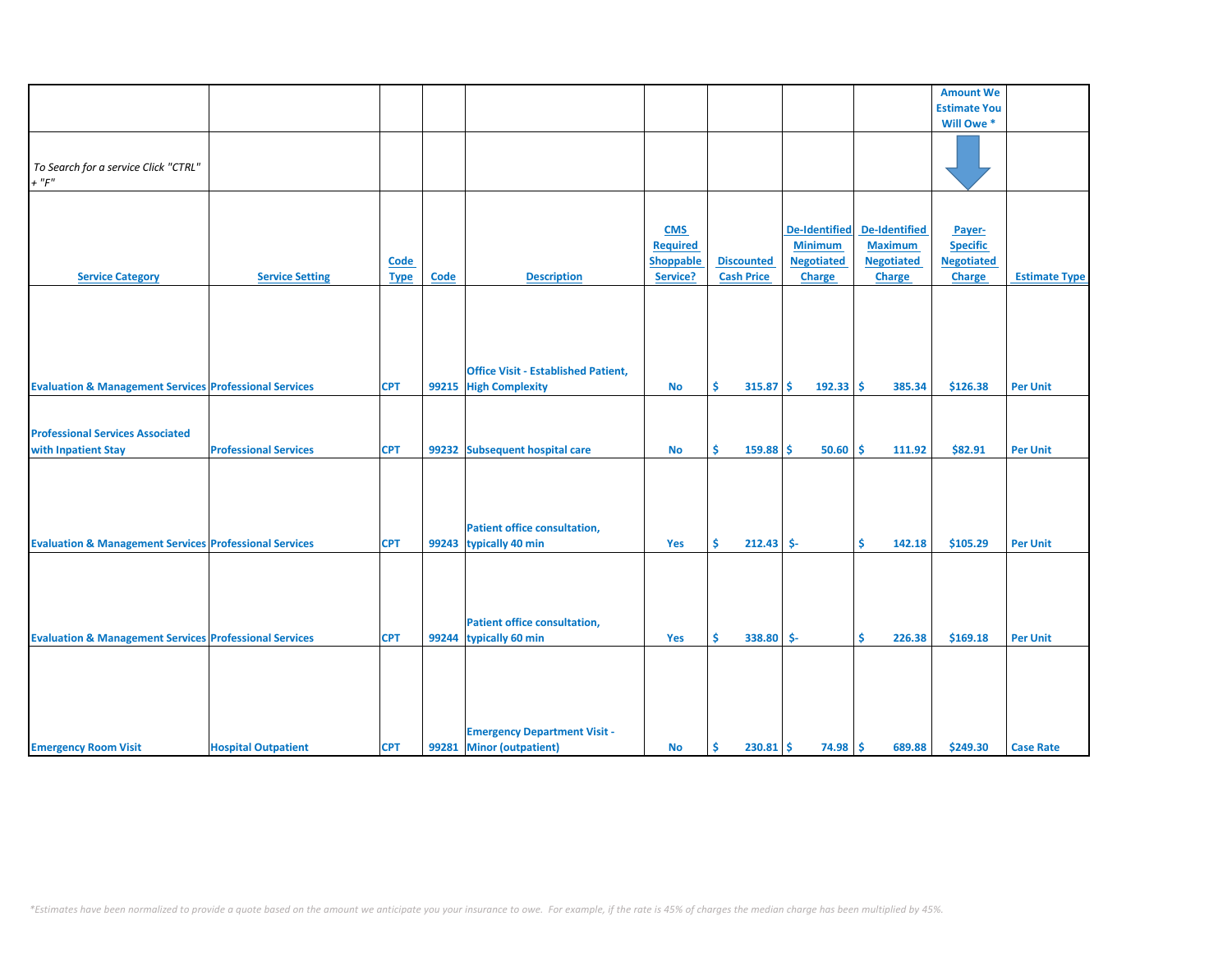|                                      |                            |             |             |                                          |                  |                     |                      |                      | <b>Amount We</b>    |                      |
|--------------------------------------|----------------------------|-------------|-------------|------------------------------------------|------------------|---------------------|----------------------|----------------------|---------------------|----------------------|
|                                      |                            |             |             |                                          |                  |                     |                      |                      | <b>Estimate You</b> |                      |
|                                      |                            |             |             |                                          |                  |                     |                      |                      | Will Owe*           |                      |
|                                      |                            |             |             |                                          |                  |                     |                      |                      |                     |                      |
|                                      |                            |             |             |                                          |                  |                     |                      |                      |                     |                      |
| To Search for a service Click "CTRL" |                            |             |             |                                          |                  |                     |                      |                      |                     |                      |
| $+$ " $F"$                           |                            |             |             |                                          |                  |                     |                      |                      |                     |                      |
|                                      |                            |             |             |                                          |                  |                     |                      |                      |                     |                      |
|                                      |                            |             |             |                                          |                  |                     |                      |                      |                     |                      |
|                                      |                            |             |             |                                          |                  |                     |                      |                      |                     |                      |
|                                      |                            |             |             |                                          | <b>CMS</b>       |                     | <b>De-Identified</b> | <b>De-Identified</b> | Payer-              |                      |
|                                      |                            |             |             |                                          | Required         |                     | <b>Minimum</b>       | <b>Maximum</b>       | <b>Specific</b>     |                      |
|                                      |                            | <b>Code</b> |             |                                          | <b>Shoppable</b> | <b>Discounted</b>   | <b>Negotiated</b>    | <b>Negotiated</b>    | <b>Negotiated</b>   |                      |
| <b>Service Category</b>              | <b>Service Setting</b>     | <b>Type</b> | <b>Code</b> | <b>Description</b>                       | Service?         | <b>Cash Price</b>   | <b>Charge</b>        | <b>Charge</b>        | Charge              | <b>Estimate Type</b> |
|                                      |                            |             |             |                                          |                  |                     |                      |                      |                     |                      |
|                                      |                            |             |             |                                          |                  |                     |                      |                      |                     |                      |
|                                      |                            |             |             |                                          |                  |                     |                      |                      |                     |                      |
|                                      |                            |             |             |                                          |                  |                     |                      |                      |                     |                      |
|                                      |                            |             |             |                                          |                  |                     |                      |                      |                     |                      |
|                                      |                            |             |             |                                          |                  |                     |                      |                      |                     |                      |
|                                      |                            |             |             |                                          |                  |                     |                      |                      |                     |                      |
|                                      |                            |             |             |                                          |                  |                     |                      |                      |                     |                      |
|                                      |                            |             |             |                                          |                  |                     |                      |                      |                     |                      |
|                                      |                            |             |             | <b>Emergency Department Visit - Low</b>  |                  |                     |                      |                      |                     |                      |
| <b>Emergency Room Visit</b>          | <b>Hospital Outpatient</b> | <b>CPT</b>  | 99282       | <b>Complexity (outpatient)</b>           | <b>No</b>        | \$<br>430.38 \$     | 93.52                | 1,114.22<br>\$       | \$455.81            | <b>Case Rate</b>     |
|                                      |                            |             |             |                                          |                  |                     |                      |                      |                     |                      |
|                                      |                            |             |             |                                          |                  |                     |                      |                      |                     |                      |
|                                      |                            |             |             |                                          |                  |                     |                      |                      |                     |                      |
|                                      |                            |             |             |                                          |                  |                     |                      |                      |                     |                      |
|                                      |                            |             |             |                                          |                  |                     |                      |                      |                     |                      |
|                                      |                            |             |             |                                          |                  |                     |                      |                      |                     |                      |
|                                      |                            |             |             |                                          |                  |                     |                      |                      |                     |                      |
|                                      |                            |             |             |                                          |                  |                     |                      |                      |                     |                      |
|                                      |                            |             |             | <b>Emergency Department Visit -</b>      |                  |                     |                      |                      |                     |                      |
| <b>Emergency Room Visit</b>          | <b>Hospital Outpatient</b> | <b>CPT</b>  | 99283       | <b>Moderate Complexity (outpatient)</b>  | <b>No</b>        | \$<br>$932.99$ \$   | 182.62               | \$<br>2,714.83       | \$788.94            | <b>Case Rate</b>     |
|                                      |                            |             |             |                                          |                  |                     |                      |                      |                     |                      |
|                                      |                            |             |             |                                          |                  |                     |                      |                      |                     |                      |
|                                      |                            |             |             |                                          |                  |                     |                      |                      |                     |                      |
|                                      |                            |             |             |                                          |                  |                     |                      |                      |                     |                      |
|                                      |                            |             |             |                                          |                  |                     |                      |                      |                     |                      |
|                                      |                            |             |             |                                          |                  |                     |                      |                      |                     |                      |
|                                      |                            |             |             |                                          |                  |                     |                      |                      |                     |                      |
|                                      |                            |             |             |                                          |                  |                     |                      |                      |                     |                      |
|                                      |                            |             |             |                                          |                  |                     |                      |                      |                     |                      |
|                                      |                            |             |             | <b>Emergency Department Visit -</b>      |                  |                     |                      |                      |                     |                      |
| <b>Emergency Room Visit</b>          | <b>Hospital Outpatient</b> | <b>CPT</b>  |             | 99284 Higher Complexity (outpatient)     | <b>No</b>        | \$<br>$2,400.69$ \$ | 270.43               | \$<br>4,475.48       | \$1,299.60          | <b>Case Rate</b>     |
|                                      |                            |             |             |                                          |                  |                     |                      |                      |                     |                      |
|                                      |                            |             |             |                                          |                  |                     |                      |                      |                     |                      |
|                                      |                            |             |             |                                          |                  |                     |                      |                      |                     |                      |
|                                      |                            |             |             |                                          |                  |                     |                      |                      |                     |                      |
|                                      |                            |             |             |                                          |                  |                     |                      |                      |                     |                      |
|                                      |                            |             |             |                                          |                  |                     |                      |                      |                     |                      |
|                                      |                            |             |             |                                          |                  |                     |                      |                      |                     |                      |
|                                      |                            |             |             |                                          |                  |                     |                      |                      |                     |                      |
|                                      |                            |             |             | <b>Emergency Department Visit - High</b> |                  |                     |                      |                      |                     |                      |
| <b>Emergency Room Visit</b>          | <b>Hospital Outpatient</b> | <b>CPT</b>  |             | 99285 Complexity (outpatient)            | <b>No</b>        |                     | $458.20$ \$          | 5,806.95             | \$1,905.06          | <b>Case Rate</b>     |
|                                      |                            |             |             |                                          |                  |                     |                      |                      |                     |                      |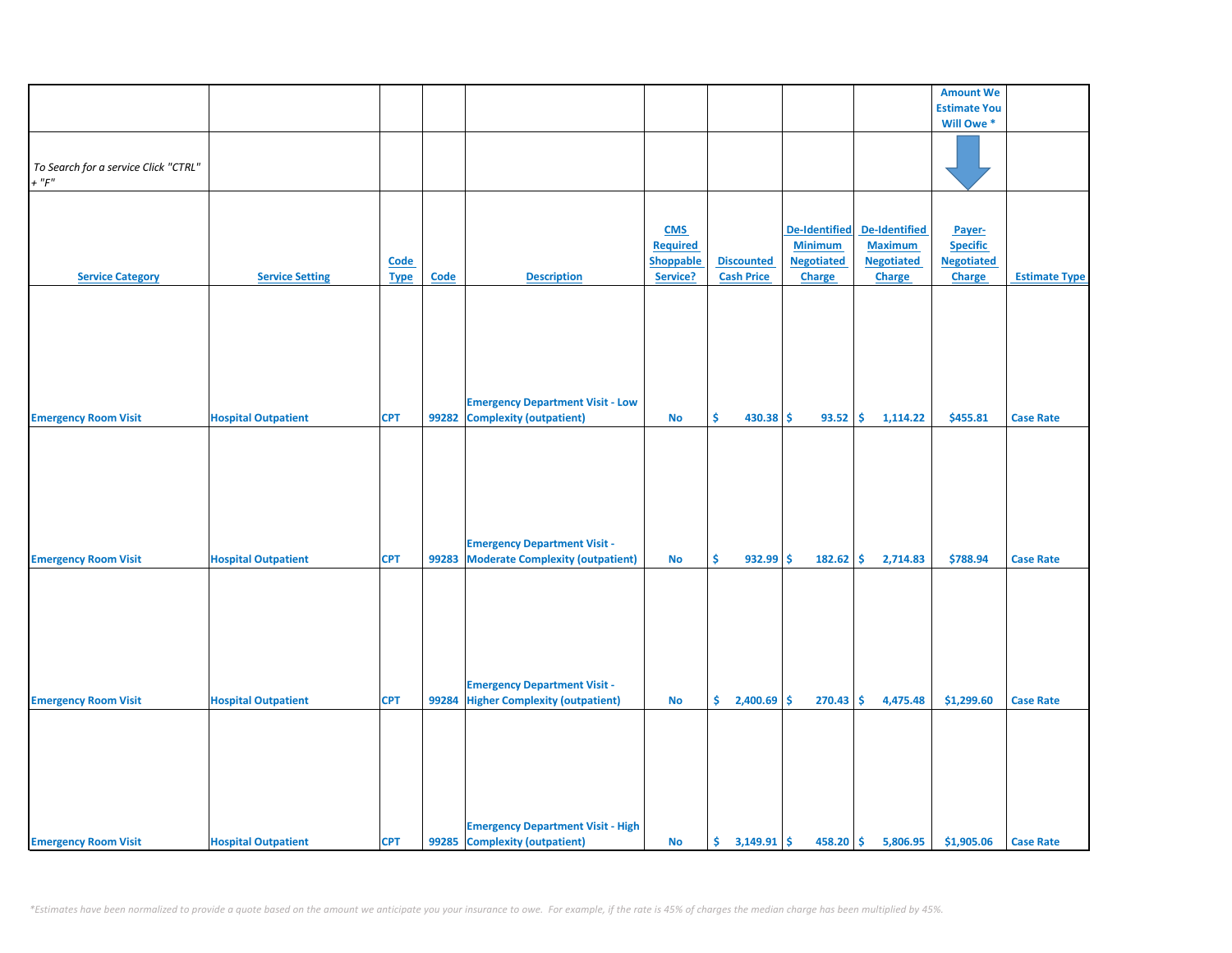|                                                                   |                            |                     |             |                                                                                                                                                |                                                               |                                        |                                                                       |                                                                              | <b>Amount We</b>                                         |                      |
|-------------------------------------------------------------------|----------------------------|---------------------|-------------|------------------------------------------------------------------------------------------------------------------------------------------------|---------------------------------------------------------------|----------------------------------------|-----------------------------------------------------------------------|------------------------------------------------------------------------------|----------------------------------------------------------|----------------------|
|                                                                   |                            |                     |             |                                                                                                                                                |                                                               |                                        |                                                                       |                                                                              | <b>Estimate You</b>                                      |                      |
|                                                                   |                            |                     |             |                                                                                                                                                |                                                               |                                        |                                                                       |                                                                              | Will Owe <sup>*</sup>                                    |                      |
| To Search for a service Click "CTRL"<br>$+$ " $F$ "               |                            |                     |             |                                                                                                                                                |                                                               |                                        |                                                                       |                                                                              |                                                          |                      |
| <b>Service Category</b>                                           | <b>Service Setting</b>     | Code<br><b>Type</b> | <b>Code</b> | <b>Description</b>                                                                                                                             | <b>CMS</b><br><b>Required</b><br><b>Shoppable</b><br>Service? | <b>Discounted</b><br><b>Cash Price</b> | <b>De-Identified</b><br><b>Minimum</b><br><b>Negotiated</b><br>Charge | <b>De-Identified</b><br><b>Maximum</b><br><b>Negotiated</b><br><b>Charge</b> | Payer-<br><b>Specific</b><br><b>Negotiated</b><br>Charge | <b>Estimate Type</b> |
| <b>Emergency Room Visit</b>                                       | <b>Hospital Outpatient</b> | <b>CPT</b>          | 99291       | <b>Emergency Department Visit -</b><br><b>Critical Care (outpatient)</b>                                                                       | No                                                            | \$17,860.61                            | 425.50                                                                | \$<br>6,308.07                                                               | \$20,541.10                                              | <b>Case Rate</b>     |
|                                                                   |                            |                     |             |                                                                                                                                                |                                                               |                                        |                                                                       |                                                                              |                                                          |                      |
| <b>Evaluation &amp; Management Services Professional Services</b> |                            | <b>CPT</b>          | 99381       | <b>Office Visit - Comprehensive</b><br><b>Preventive Medicine Evaluation</b><br>and Management, New Patient,<br><b>Younger than 1 Year Old</b> | No                                                            | \$.<br>$156.75$ \$                     | $\omega$                                                              | \$<br>225.38                                                                 | \$79.54                                                  | <b>Per Unit</b>      |
|                                                                   |                            |                     |             |                                                                                                                                                |                                                               |                                        |                                                                       |                                                                              |                                                          |                      |
| <b>Evaluation &amp; Management Services Professional Services</b> |                            | <b>CPT</b>          |             | <b>Office Visit - Comprehensive</b><br><b>Preventive Medicine Evaluation</b><br>and Management, New Patient, 1-<br>99382 4 Years Old           | No                                                            | \$<br>$163.82 \mid \frac{1}{2}$        | $\sim$                                                                | \$<br>236.91                                                                 | \$84.97                                                  | <b>Per Unit</b>      |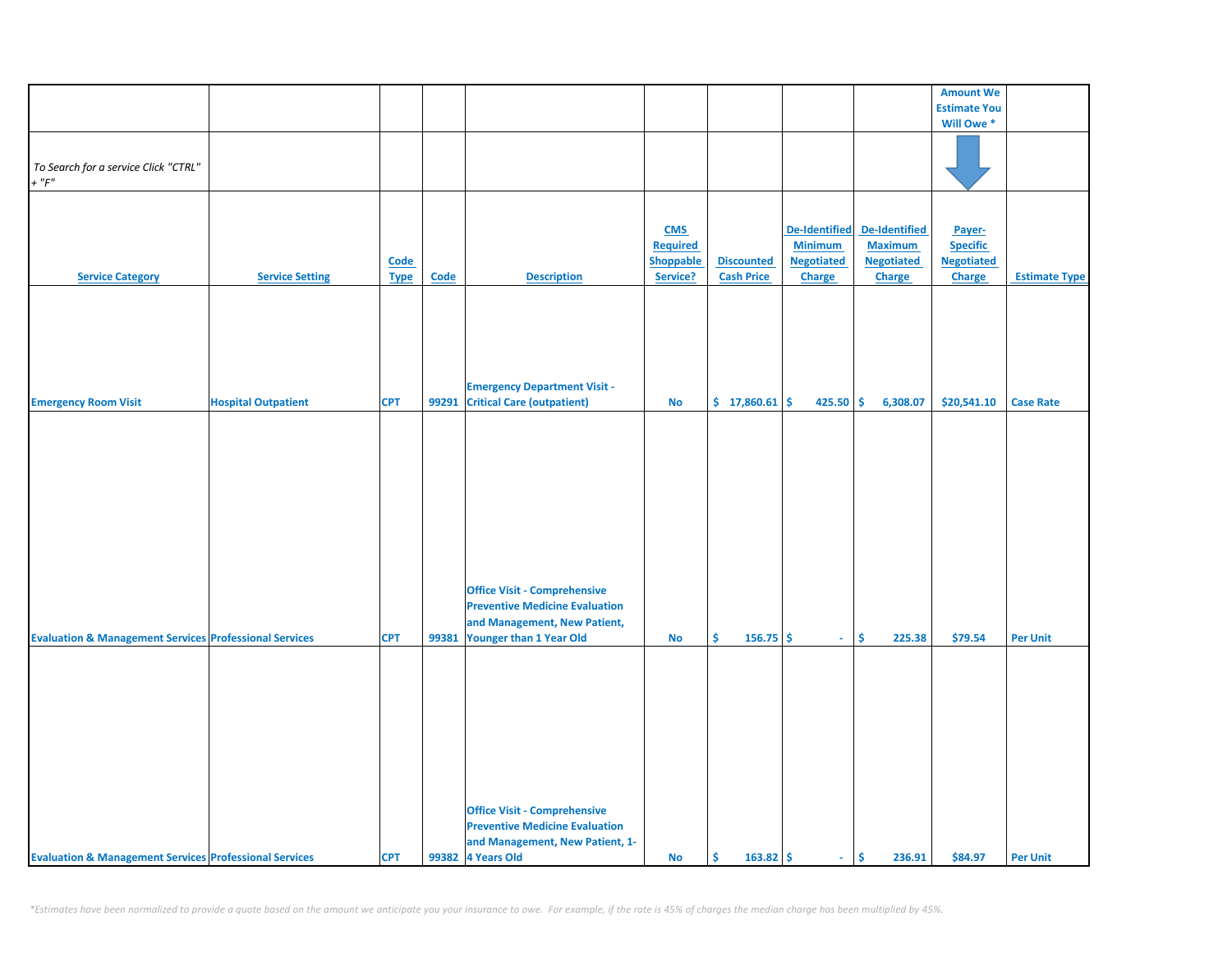|                                                                   |                        |             |       |                                       |                  |                   |                      |                   | <b>Amount We</b>    |                      |
|-------------------------------------------------------------------|------------------------|-------------|-------|---------------------------------------|------------------|-------------------|----------------------|-------------------|---------------------|----------------------|
|                                                                   |                        |             |       |                                       |                  |                   |                      |                   | <b>Estimate You</b> |                      |
|                                                                   |                        |             |       |                                       |                  |                   |                      |                   | Will Owe *          |                      |
|                                                                   |                        |             |       |                                       |                  |                   |                      |                   |                     |                      |
|                                                                   |                        |             |       |                                       |                  |                   |                      |                   |                     |                      |
| To Search for a service Click "CTRL"                              |                        |             |       |                                       |                  |                   |                      |                   |                     |                      |
| $+$ " $F$ "                                                       |                        |             |       |                                       |                  |                   |                      |                   |                     |                      |
|                                                                   |                        |             |       |                                       |                  |                   |                      |                   |                     |                      |
|                                                                   |                        |             |       |                                       |                  |                   |                      |                   |                     |                      |
|                                                                   |                        |             |       |                                       |                  |                   |                      |                   |                     |                      |
|                                                                   |                        |             |       |                                       | <b>CMS</b>       |                   | <b>De-Identified</b> | De-Identified     | Payer-              |                      |
|                                                                   |                        |             |       |                                       | <b>Required</b>  |                   | <b>Minimum</b>       | <b>Maximum</b>    | <b>Specific</b>     |                      |
|                                                                   |                        | <b>Code</b> |       |                                       | <b>Shoppable</b> | <b>Discounted</b> | <b>Negotiated</b>    | <b>Negotiated</b> | <b>Negotiated</b>   |                      |
| <b>Service Category</b>                                           | <b>Service Setting</b> | <b>Type</b> | Code  | <b>Description</b>                    | Service?         | <b>Cash Price</b> | <b>Charge</b>        | Charge            | <b>Charge</b>       | <b>Estimate Type</b> |
|                                                                   |                        |             |       |                                       |                  |                   |                      |                   |                     |                      |
|                                                                   |                        |             |       |                                       |                  |                   |                      |                   |                     |                      |
|                                                                   |                        |             |       |                                       |                  |                   |                      |                   |                     |                      |
|                                                                   |                        |             |       |                                       |                  |                   |                      |                   |                     |                      |
|                                                                   |                        |             |       |                                       |                  |                   |                      |                   |                     |                      |
|                                                                   |                        |             |       |                                       |                  |                   |                      |                   |                     |                      |
|                                                                   |                        |             |       |                                       |                  |                   |                      |                   |                     |                      |
|                                                                   |                        |             |       |                                       |                  |                   |                      |                   |                     |                      |
|                                                                   |                        |             |       |                                       |                  |                   |                      |                   |                     |                      |
|                                                                   |                        |             |       |                                       |                  |                   |                      |                   |                     |                      |
|                                                                   |                        |             |       |                                       |                  |                   |                      |                   |                     |                      |
|                                                                   |                        |             |       | <b>Office Visit - Comprehensive</b>   |                  |                   |                      |                   |                     |                      |
|                                                                   |                        |             |       | <b>Preventive Medicine Evaluation</b> |                  |                   |                      |                   |                     |                      |
|                                                                   |                        |             |       | and Management, New Patient, 5-       |                  |                   |                      |                   |                     |                      |
| <b>Evaluation &amp; Management Services Professional Services</b> |                        | <b>CPT</b>  | 99383 | 11 Years Old                          | <b>No</b>        | Ś.<br>$170.96$ \$ | ÷.                   | Ŝ.<br>413.46      | \$90.21             | <b>Per Unit</b>      |
|                                                                   |                        |             |       |                                       |                  |                   |                      |                   |                     |                      |
|                                                                   |                        |             |       |                                       |                  |                   |                      |                   |                     |                      |
|                                                                   |                        |             |       |                                       |                  |                   |                      |                   |                     |                      |
|                                                                   |                        |             |       |                                       |                  |                   |                      |                   |                     |                      |
|                                                                   |                        |             |       |                                       |                  |                   |                      |                   |                     |                      |
|                                                                   |                        |             |       |                                       |                  |                   |                      |                   |                     |                      |
|                                                                   |                        |             |       |                                       |                  |                   |                      |                   |                     |                      |
|                                                                   |                        |             |       |                                       |                  |                   |                      |                   |                     |                      |
|                                                                   |                        |             |       |                                       |                  |                   |                      |                   |                     |                      |
|                                                                   |                        |             |       |                                       |                  |                   |                      |                   |                     |                      |
|                                                                   |                        |             |       |                                       |                  |                   |                      |                   |                     |                      |
|                                                                   |                        |             |       | <b>Office Visit - Comprehensive</b>   |                  |                   |                      |                   |                     |                      |
|                                                                   |                        |             |       | <b>Preventive Medicine Evaluation</b> |                  |                   |                      |                   |                     |                      |
|                                                                   |                        |             |       |                                       |                  |                   |                      |                   |                     |                      |
|                                                                   |                        | <b>CPT</b>  |       | 99384 17 Years Old                    | <b>No</b>        | Ŝ.<br>$193.58$ \$ | $\omega_{\rm{eff}}$  | \$<br>280.75      | \$105.94            | <b>Per Unit</b>      |
|                                                                   |                        |             |       | and Management, New Patient, 12-      |                  |                   |                      |                   |                     |                      |
| <b>Evaluation &amp; Management Services Professional Services</b> |                        |             |       |                                       |                  |                   |                      |                   |                     |                      |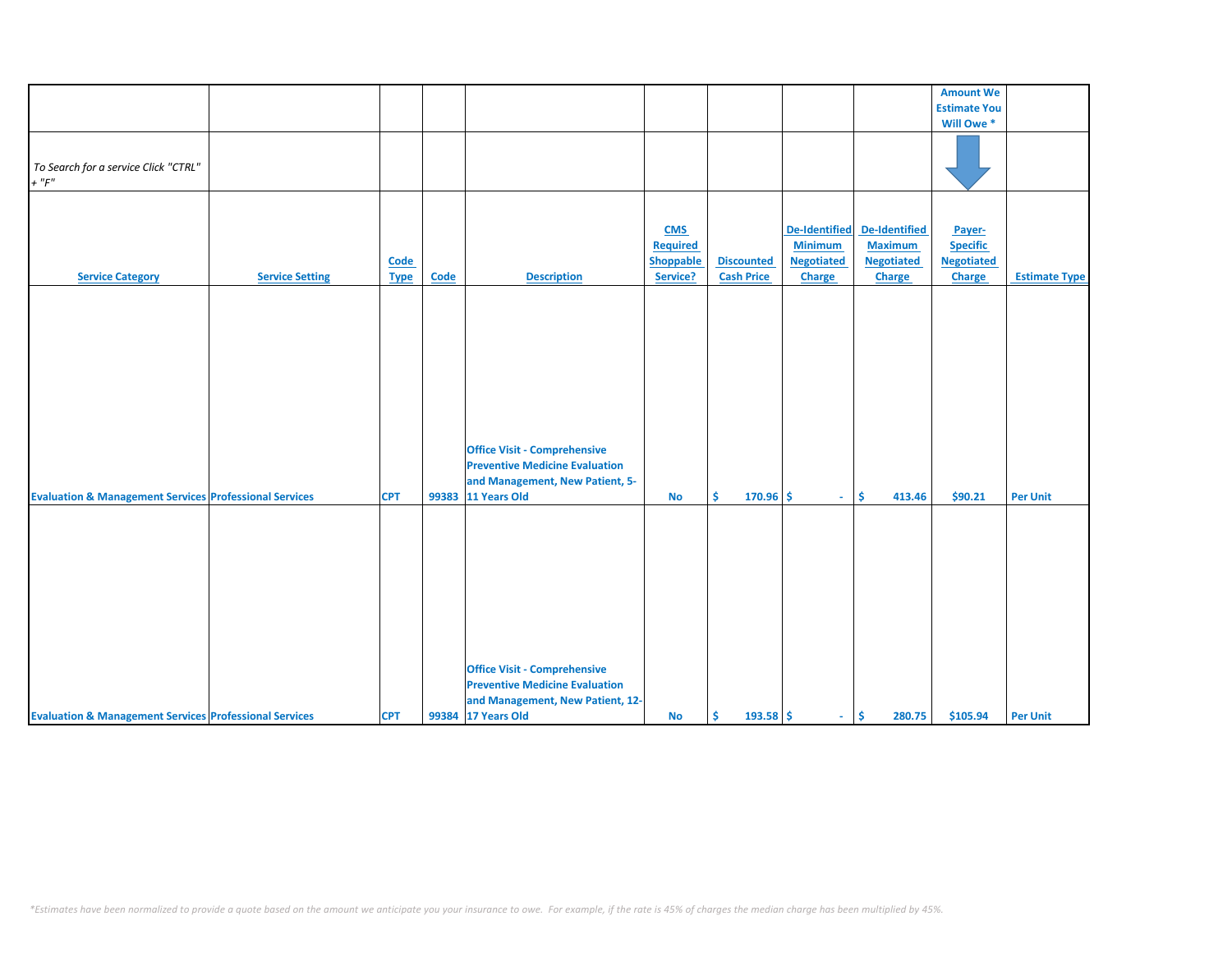|                                                                   |                        |             |       |                                       |                  |                   |                      |                      | <b>Amount We</b>    |                      |
|-------------------------------------------------------------------|------------------------|-------------|-------|---------------------------------------|------------------|-------------------|----------------------|----------------------|---------------------|----------------------|
|                                                                   |                        |             |       |                                       |                  |                   |                      |                      | <b>Estimate You</b> |                      |
|                                                                   |                        |             |       |                                       |                  |                   |                      |                      |                     |                      |
|                                                                   |                        |             |       |                                       |                  |                   |                      |                      | Will Owe *          |                      |
|                                                                   |                        |             |       |                                       |                  |                   |                      |                      |                     |                      |
| To Search for a service Click "CTRL"                              |                        |             |       |                                       |                  |                   |                      |                      |                     |                      |
| $+$ " $F$ "                                                       |                        |             |       |                                       |                  |                   |                      |                      |                     |                      |
|                                                                   |                        |             |       |                                       |                  |                   |                      |                      |                     |                      |
|                                                                   |                        |             |       |                                       |                  |                   |                      |                      |                     |                      |
|                                                                   |                        |             |       |                                       |                  |                   |                      |                      |                     |                      |
|                                                                   |                        |             |       |                                       | <b>CMS</b>       |                   | <b>De-Identified</b> | <b>De-Identified</b> | Payer-              |                      |
|                                                                   |                        |             |       |                                       | <b>Required</b>  |                   | <b>Minimum</b>       | <b>Maximum</b>       | <b>Specific</b>     |                      |
|                                                                   |                        | <b>Code</b> |       |                                       | <b>Shoppable</b> | <b>Discounted</b> | <b>Negotiated</b>    | <b>Negotiated</b>    | <b>Negotiated</b>   |                      |
| <b>Service Category</b>                                           | <b>Service Setting</b> | <b>Type</b> | Code  | <b>Description</b>                    | Service?         | <b>Cash Price</b> | Charge               | Charge               | <b>Charge</b>       | <b>Estimate Type</b> |
|                                                                   |                        |             |       |                                       |                  |                   |                      |                      |                     |                      |
|                                                                   |                        |             |       |                                       |                  |                   |                      |                      |                     |                      |
|                                                                   |                        |             |       |                                       |                  |                   |                      |                      |                     |                      |
|                                                                   |                        |             |       |                                       |                  |                   |                      |                      |                     |                      |
|                                                                   |                        |             |       |                                       |                  |                   |                      |                      |                     |                      |
|                                                                   |                        |             |       |                                       |                  |                   |                      |                      |                     |                      |
|                                                                   |                        |             |       |                                       |                  |                   |                      |                      |                     |                      |
|                                                                   |                        |             |       |                                       |                  |                   |                      |                      |                     |                      |
|                                                                   |                        |             |       |                                       |                  |                   |                      |                      |                     |                      |
|                                                                   |                        |             |       |                                       |                  |                   |                      |                      |                     |                      |
|                                                                   |                        |             |       |                                       |                  |                   |                      |                      |                     |                      |
|                                                                   |                        |             |       | <b>Office Visit - Comprehensive</b>   |                  |                   |                      |                      |                     |                      |
|                                                                   |                        |             |       | <b>Preventive Medicine Evaluation</b> |                  |                   |                      |                      |                     |                      |
|                                                                   |                        |             |       | and Management, New Patient, 18-      |                  |                   |                      |                      |                     |                      |
| <b>Evaluation &amp; Management Services Professional Services</b> |                        | <b>CPT</b>  | 99385 | 39 Years Old                          | Yes              | Ŝ.<br>187.80      | Ŝ.<br>59.23          | Ŝ<br>347.60          | \$101.63            | <b>Per Unit</b>      |
|                                                                   |                        |             |       |                                       |                  |                   |                      |                      |                     |                      |
|                                                                   |                        |             |       |                                       |                  |                   |                      |                      |                     |                      |
|                                                                   |                        |             |       |                                       |                  |                   |                      |                      |                     |                      |
|                                                                   |                        |             |       |                                       |                  |                   |                      |                      |                     |                      |
|                                                                   |                        |             |       |                                       |                  |                   |                      |                      |                     |                      |
|                                                                   |                        |             |       |                                       |                  |                   |                      |                      |                     |                      |
|                                                                   |                        |             |       |                                       |                  |                   |                      |                      |                     |                      |
|                                                                   |                        |             |       |                                       |                  |                   |                      |                      |                     |                      |
|                                                                   |                        |             |       |                                       |                  |                   |                      |                      |                     |                      |
|                                                                   |                        |             |       |                                       |                  |                   |                      |                      |                     |                      |
|                                                                   |                        |             |       |                                       |                  |                   |                      |                      |                     |                      |
|                                                                   |                        |             |       | <b>Office Visit - Comprehensive</b>   |                  |                   |                      |                      |                     |                      |
|                                                                   |                        |             |       | <b>Preventive Medicine Evaluation</b> |                  |                   |                      |                      |                     |                      |
|                                                                   |                        |             |       | and Management, New Patient, 40-      |                  |                   |                      |                      |                     |                      |
| <b>Evaluation &amp; Management Services Professional Services</b> |                        | <b>CPT</b>  |       | 99386 64 Years Old                    | Yes              | Ŝ.<br>$217.32$ \$ |                      | $91.72$ \$ 1,293.56  | \$123.54            | <b>Per Unit</b>      |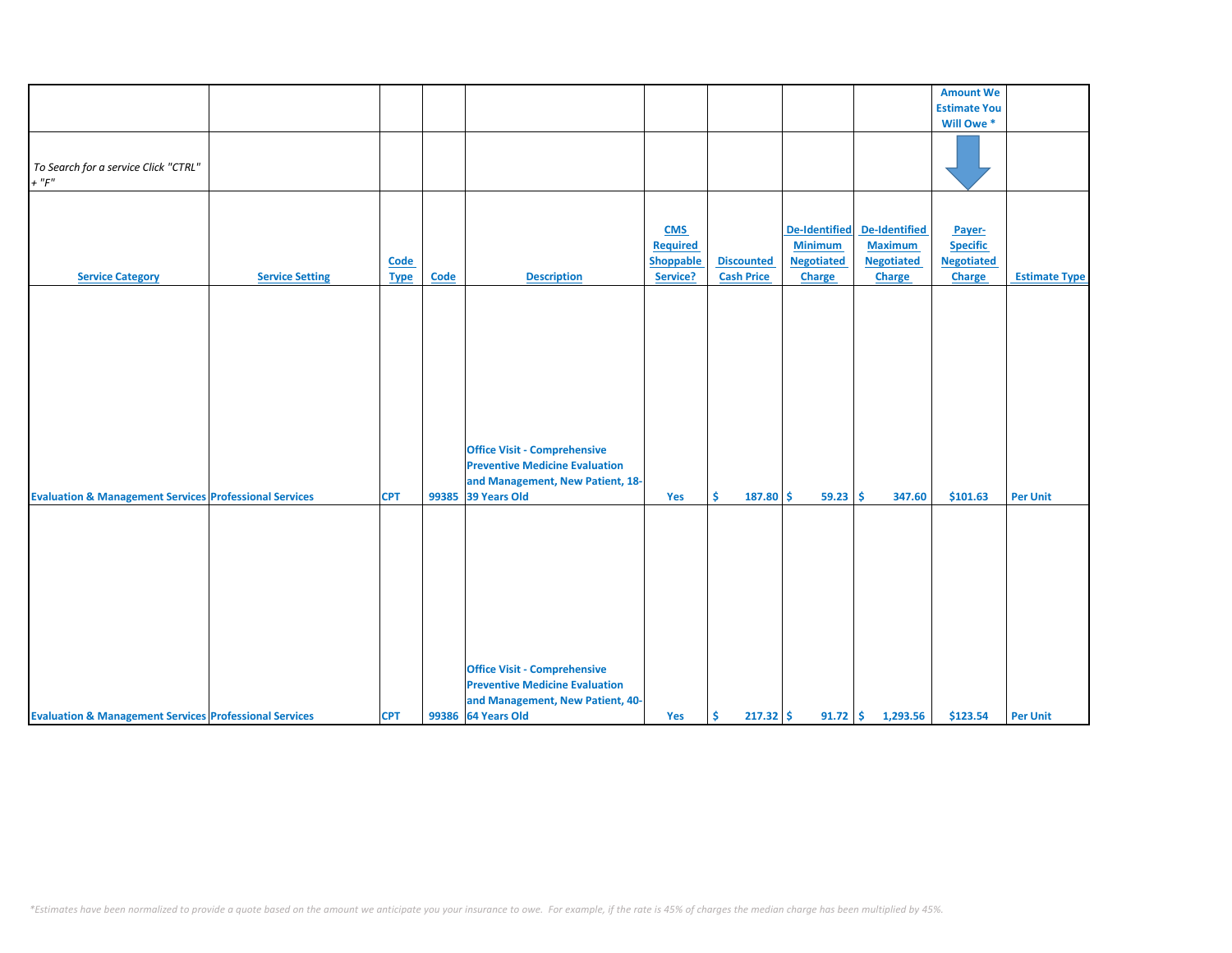|                                                                   |                        |             |             |                                         |                  |                   |                      |                   | <b>Amount We</b>    |                      |
|-------------------------------------------------------------------|------------------------|-------------|-------------|-----------------------------------------|------------------|-------------------|----------------------|-------------------|---------------------|----------------------|
|                                                                   |                        |             |             |                                         |                  |                   |                      |                   | <b>Estimate You</b> |                      |
|                                                                   |                        |             |             |                                         |                  |                   |                      |                   | Will Owe *          |                      |
|                                                                   |                        |             |             |                                         |                  |                   |                      |                   |                     |                      |
|                                                                   |                        |             |             |                                         |                  |                   |                      |                   |                     |                      |
|                                                                   |                        |             |             |                                         |                  |                   |                      |                   |                     |                      |
| To Search for a service Click "CTRL"                              |                        |             |             |                                         |                  |                   |                      |                   |                     |                      |
| $+$ " $F$ "                                                       |                        |             |             |                                         |                  |                   |                      |                   |                     |                      |
|                                                                   |                        |             |             |                                         |                  |                   |                      |                   |                     |                      |
|                                                                   |                        |             |             |                                         |                  |                   |                      |                   |                     |                      |
|                                                                   |                        |             |             |                                         |                  |                   |                      |                   |                     |                      |
|                                                                   |                        |             |             |                                         | <b>CMS</b>       |                   | <b>De-Identified</b> | De-Identified     | Payer-              |                      |
|                                                                   |                        |             |             |                                         | Required         |                   | <b>Minimum</b>       | <b>Maximum</b>    | <b>Specific</b>     |                      |
|                                                                   |                        |             |             |                                         |                  |                   |                      |                   |                     |                      |
|                                                                   |                        | Code        |             |                                         | <b>Shoppable</b> | <b>Discounted</b> | <b>Negotiated</b>    | <b>Negotiated</b> | <b>Negotiated</b>   |                      |
| <b>Service Category</b>                                           | <b>Service Setting</b> | <b>Type</b> | <b>Code</b> | <b>Description</b>                      | Service?         | <b>Cash Price</b> | <b>Charge</b>        | Charge            | <b>Charge</b>       | <b>Estimate Type</b> |
|                                                                   |                        |             |             |                                         |                  |                   |                      |                   |                     |                      |
|                                                                   |                        |             |             |                                         |                  |                   |                      |                   |                     |                      |
|                                                                   |                        |             |             |                                         |                  |                   |                      |                   |                     |                      |
|                                                                   |                        |             |             |                                         |                  |                   |                      |                   |                     |                      |
|                                                                   |                        |             |             |                                         |                  |                   |                      |                   |                     |                      |
|                                                                   |                        |             |             |                                         |                  |                   |                      |                   |                     |                      |
|                                                                   |                        |             |             |                                         |                  |                   |                      |                   |                     |                      |
|                                                                   |                        |             |             |                                         |                  |                   |                      |                   |                     |                      |
|                                                                   |                        |             |             |                                         |                  |                   |                      |                   |                     |                      |
|                                                                   |                        |             |             |                                         |                  |                   |                      |                   |                     |                      |
|                                                                   |                        |             |             |                                         |                  |                   |                      |                   |                     |                      |
|                                                                   |                        |             |             |                                         |                  |                   |                      |                   |                     |                      |
|                                                                   |                        |             |             |                                         |                  |                   |                      |                   |                     |                      |
|                                                                   |                        |             |             | <b>Office Visit - Comprehensive</b>     |                  |                   |                      |                   |                     |                      |
|                                                                   |                        |             |             | <b>Preventive Medicine Reevaluation</b> |                  |                   |                      |                   |                     |                      |
|                                                                   |                        |             |             | and Management, Younger than 1          |                  |                   |                      |                   |                     |                      |
|                                                                   |                        |             |             |                                         |                  |                   |                      |                   |                     |                      |
| <b>Evaluation &amp; Management Services Professional Services</b> |                        | <b>CPT</b>  | 99391       | <b>Year Old</b>                         | <b>No</b>        | Ŝ.<br>$141.19$ \$ | $\omega_{\rm{eff}}$  | Ŝ.<br>267.83      | \$72.61             | <b>Per Unit</b>      |
|                                                                   |                        |             |             |                                         |                  |                   |                      |                   |                     |                      |
|                                                                   |                        |             |             |                                         |                  |                   |                      |                   |                     |                      |
|                                                                   |                        |             |             |                                         |                  |                   |                      |                   |                     |                      |
|                                                                   |                        |             |             |                                         |                  |                   |                      |                   |                     |                      |
|                                                                   |                        |             |             |                                         |                  |                   |                      |                   |                     |                      |
|                                                                   |                        |             |             |                                         |                  |                   |                      |                   |                     |                      |
|                                                                   |                        |             |             |                                         |                  |                   |                      |                   |                     |                      |
|                                                                   |                        |             |             |                                         |                  |                   |                      |                   |                     |                      |
|                                                                   |                        |             |             |                                         |                  |                   |                      |                   |                     |                      |
|                                                                   |                        |             |             |                                         |                  |                   |                      |                   |                     |                      |
|                                                                   |                        |             |             |                                         |                  |                   |                      |                   |                     |                      |
|                                                                   |                        |             |             | <b>Office Visit - Comprehensive</b>     |                  |                   |                      |                   |                     |                      |
|                                                                   |                        |             |             |                                         |                  |                   |                      |                   |                     |                      |
|                                                                   |                        |             |             | <b>Preventive Medicine Reevaluation</b> |                  |                   |                      |                   |                     |                      |
| <b>Evaluation &amp; Management Services Professional Services</b> |                        | <b>CPT</b>  |             | 99392 and Management, 1-4 Years Old     | No               | $150.93$ \$<br>Ŝ. | $\omega_{\rm{eff}}$  | \$<br>305.91      | \$79.54             | <b>Per Unit</b>      |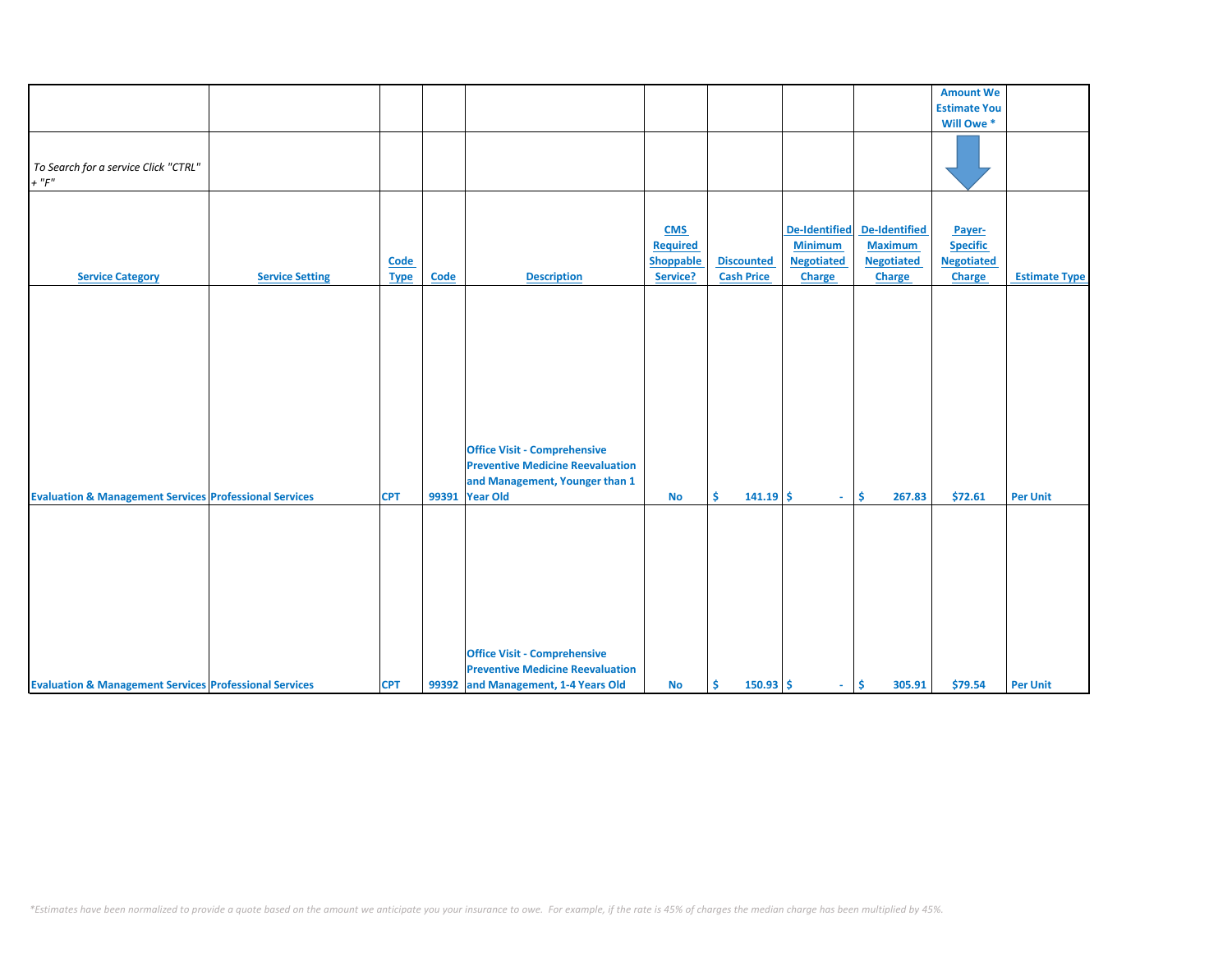|                                                                   |                        |             |             |                                         |                  |                   |                      |                   | <b>Amount We</b>    |                      |
|-------------------------------------------------------------------|------------------------|-------------|-------------|-----------------------------------------|------------------|-------------------|----------------------|-------------------|---------------------|----------------------|
|                                                                   |                        |             |             |                                         |                  |                   |                      |                   | <b>Estimate You</b> |                      |
|                                                                   |                        |             |             |                                         |                  |                   |                      |                   | Will Owe *          |                      |
|                                                                   |                        |             |             |                                         |                  |                   |                      |                   |                     |                      |
|                                                                   |                        |             |             |                                         |                  |                   |                      |                   |                     |                      |
|                                                                   |                        |             |             |                                         |                  |                   |                      |                   |                     |                      |
| To Search for a service Click "CTRL"                              |                        |             |             |                                         |                  |                   |                      |                   |                     |                      |
| $+$ " $F$ "                                                       |                        |             |             |                                         |                  |                   |                      |                   |                     |                      |
|                                                                   |                        |             |             |                                         |                  |                   |                      |                   |                     |                      |
|                                                                   |                        |             |             |                                         |                  |                   |                      |                   |                     |                      |
|                                                                   |                        |             |             |                                         |                  |                   |                      |                   |                     |                      |
|                                                                   |                        |             |             |                                         | <b>CMS</b>       |                   | <b>De-Identified</b> | De-Identified     | Payer-              |                      |
|                                                                   |                        |             |             |                                         |                  |                   | <b>Minimum</b>       |                   |                     |                      |
|                                                                   |                        |             |             |                                         | <b>Required</b>  |                   |                      | <b>Maximum</b>    | <b>Specific</b>     |                      |
|                                                                   |                        | <b>Code</b> |             |                                         | <b>Shoppable</b> | <b>Discounted</b> | <b>Negotiated</b>    | <b>Negotiated</b> | <b>Negotiated</b>   |                      |
| <b>Service Category</b>                                           | <b>Service Setting</b> | <b>Type</b> | <b>Code</b> | <b>Description</b>                      | Service?         | <b>Cash Price</b> | Charge               | Charge            | <b>Charge</b>       | <b>Estimate Type</b> |
|                                                                   |                        |             |             |                                         |                  |                   |                      |                   |                     |                      |
|                                                                   |                        |             |             |                                         |                  |                   |                      |                   |                     |                      |
|                                                                   |                        |             |             |                                         |                  |                   |                      |                   |                     |                      |
|                                                                   |                        |             |             |                                         |                  |                   |                      |                   |                     |                      |
|                                                                   |                        |             |             |                                         |                  |                   |                      |                   |                     |                      |
|                                                                   |                        |             |             |                                         |                  |                   |                      |                   |                     |                      |
|                                                                   |                        |             |             |                                         |                  |                   |                      |                   |                     |                      |
|                                                                   |                        |             |             |                                         |                  |                   |                      |                   |                     |                      |
|                                                                   |                        |             |             |                                         |                  |                   |                      |                   |                     |                      |
|                                                                   |                        |             |             |                                         |                  |                   |                      |                   |                     |                      |
|                                                                   |                        |             |             |                                         |                  |                   |                      |                   |                     |                      |
|                                                                   |                        |             |             |                                         |                  |                   |                      |                   |                     |                      |
|                                                                   |                        |             |             |                                         |                  |                   |                      |                   |                     |                      |
|                                                                   |                        |             |             | <b>Office Visit - Comprehensive</b>     |                  |                   |                      |                   |                     |                      |
|                                                                   |                        |             |             | <b>Preventive Medicine Reevaluation</b> |                  |                   |                      |                   |                     |                      |
| <b>Evaluation &amp; Management Services Professional Services</b> |                        | <b>CPT</b>  | 99393       | and Management, 5-11 Years Old          | No               | Ŝ.<br>150.44      | -\$<br>$\sim$        | Ŝ.<br>305.91      | \$79.54             | <b>Per Unit</b>      |
|                                                                   |                        |             |             |                                         |                  |                   |                      |                   |                     |                      |
|                                                                   |                        |             |             |                                         |                  |                   |                      |                   |                     |                      |
|                                                                   |                        |             |             |                                         |                  |                   |                      |                   |                     |                      |
|                                                                   |                        |             |             |                                         |                  |                   |                      |                   |                     |                      |
|                                                                   |                        |             |             |                                         |                  |                   |                      |                   |                     |                      |
|                                                                   |                        |             |             |                                         |                  |                   |                      |                   |                     |                      |
|                                                                   |                        |             |             |                                         |                  |                   |                      |                   |                     |                      |
|                                                                   |                        |             |             |                                         |                  |                   |                      |                   |                     |                      |
|                                                                   |                        |             |             |                                         |                  |                   |                      |                   |                     |                      |
|                                                                   |                        |             |             |                                         |                  |                   |                      |                   |                     |                      |
|                                                                   |                        |             |             |                                         |                  |                   |                      |                   |                     |                      |
|                                                                   |                        |             |             |                                         |                  |                   |                      |                   |                     |                      |
|                                                                   |                        |             |             |                                         |                  |                   |                      |                   |                     |                      |
|                                                                   |                        |             |             | <b>Office Visit - Comprehensive</b>     |                  |                   |                      |                   |                     |                      |
|                                                                   |                        |             |             | <b>Preventive Medicine Reevaluation</b> |                  |                   |                      |                   |                     |                      |
| <b>Evaluation &amp; Management Services Professional Services</b> |                        | <b>CPT</b>  | 99394       | and Management, 12-17 Years Old         | <b>No</b>        | Ŝ.<br>165.14      | \$<br>$\sim$         | \$<br>398.57      | \$90.21             | <b>Per Unit</b>      |
|                                                                   |                        |             |             |                                         |                  |                   |                      |                   |                     |                      |
|                                                                   |                        |             |             |                                         |                  |                   |                      |                   |                     |                      |
|                                                                   |                        |             |             |                                         |                  |                   |                      |                   |                     |                      |
|                                                                   |                        |             |             |                                         |                  |                   |                      |                   |                     |                      |
|                                                                   |                        |             |             |                                         |                  |                   |                      |                   |                     |                      |
|                                                                   |                        |             |             |                                         |                  |                   |                      |                   |                     |                      |
|                                                                   |                        |             |             |                                         |                  |                   |                      |                   |                     |                      |
|                                                                   |                        |             |             |                                         |                  |                   |                      |                   |                     |                      |
|                                                                   |                        |             |             |                                         |                  |                   |                      |                   |                     |                      |
|                                                                   |                        |             |             |                                         |                  |                   |                      |                   |                     |                      |
|                                                                   |                        |             |             |                                         |                  |                   |                      |                   |                     |                      |
|                                                                   |                        |             |             |                                         |                  |                   |                      |                   |                     |                      |
|                                                                   |                        |             |             |                                         |                  |                   |                      |                   |                     |                      |
|                                                                   |                        |             |             | <b>Office Visit - Comprehensive</b>     |                  |                   |                      |                   |                     |                      |
|                                                                   |                        |             |             | <b>Preventive Medicine Reevaluation</b> |                  |                   |                      |                   |                     |                      |
| <b>Evaluation &amp; Management Services Professional Services</b> |                        | <b>CPT</b>  |             | 99395 and Management, 18-39 Years Old   | <b>No</b>        | \$.<br>168.81     | Ŝ.<br>37.07          | -\$<br>304.60     | \$92.82             | <b>Per Unit</b>      |
|                                                                   |                        |             |             |                                         |                  |                   |                      |                   |                     |                      |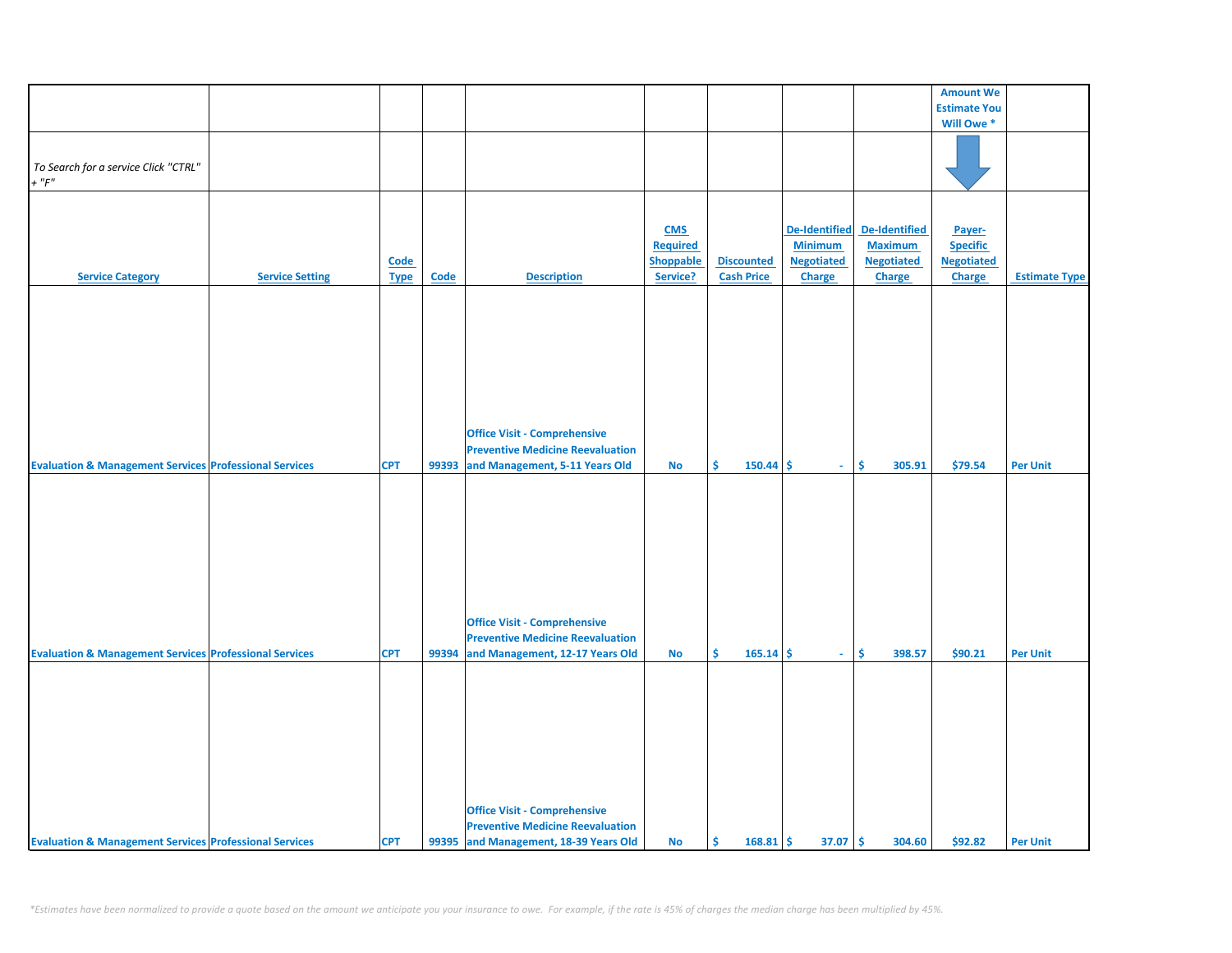|                                                                   |                            |             |       |                                          |                  |                           |                      |                       | <b>Amount We</b>    |                      |
|-------------------------------------------------------------------|----------------------------|-------------|-------|------------------------------------------|------------------|---------------------------|----------------------|-----------------------|---------------------|----------------------|
|                                                                   |                            |             |       |                                          |                  |                           |                      |                       | <b>Estimate You</b> |                      |
|                                                                   |                            |             |       |                                          |                  |                           |                      |                       | Will Owe *          |                      |
|                                                                   |                            |             |       |                                          |                  |                           |                      |                       |                     |                      |
|                                                                   |                            |             |       |                                          |                  |                           |                      |                       |                     |                      |
| To Search for a service Click "CTRL"                              |                            |             |       |                                          |                  |                           |                      |                       |                     |                      |
|                                                                   |                            |             |       |                                          |                  |                           |                      |                       |                     |                      |
| $+$ " $F$ "                                                       |                            |             |       |                                          |                  |                           |                      |                       |                     |                      |
|                                                                   |                            |             |       |                                          |                  |                           |                      |                       |                     |                      |
|                                                                   |                            |             |       |                                          |                  |                           |                      |                       |                     |                      |
|                                                                   |                            |             |       |                                          | <b>CMS</b>       |                           | <b>De-Identified</b> | De-Identified         |                     |                      |
|                                                                   |                            |             |       |                                          |                  |                           |                      |                       | Payer-              |                      |
|                                                                   |                            |             |       |                                          | <b>Required</b>  |                           | <b>Minimum</b>       | <b>Maximum</b>        | <b>Specific</b>     |                      |
|                                                                   |                            | Code        |       |                                          | <b>Shoppable</b> | <b>Discounted</b>         | <b>Negotiated</b>    | <b>Negotiated</b>     | <b>Negotiated</b>   |                      |
| <b>Service Category</b>                                           | <b>Service Setting</b>     | <b>Type</b> | Code  | <b>Description</b>                       | Service?         | <b>Cash Price</b>         | <b>Charge</b>        | <b>Charge</b>         | <b>Charge</b>       | <b>Estimate Type</b> |
|                                                                   |                            |             |       |                                          |                  |                           |                      |                       |                     |                      |
|                                                                   |                            |             |       |                                          |                  |                           |                      |                       |                     |                      |
|                                                                   |                            |             |       |                                          |                  |                           |                      |                       |                     |                      |
|                                                                   |                            |             |       |                                          |                  |                           |                      |                       |                     |                      |
|                                                                   |                            |             |       |                                          |                  |                           |                      |                       |                     |                      |
|                                                                   |                            |             |       |                                          |                  |                           |                      |                       |                     |                      |
|                                                                   |                            |             |       |                                          |                  |                           |                      |                       |                     |                      |
|                                                                   |                            |             |       |                                          |                  |                           |                      |                       |                     |                      |
|                                                                   |                            |             |       |                                          |                  |                           |                      |                       |                     |                      |
|                                                                   |                            |             |       |                                          |                  |                           |                      |                       |                     |                      |
|                                                                   |                            |             |       |                                          |                  |                           |                      |                       |                     |                      |
|                                                                   |                            |             |       |                                          |                  |                           |                      |                       |                     |                      |
|                                                                   |                            |             |       | <b>Office Visit - Comprehensive</b>      |                  |                           |                      |                       |                     |                      |
|                                                                   |                            |             |       | <b>Preventive Medicine Reevaluation</b>  |                  |                           |                      |                       |                     |                      |
|                                                                   |                            |             |       |                                          |                  |                           |                      |                       |                     |                      |
| <b>Evaluation &amp; Management Services Professional Services</b> |                            | <b>CPT</b>  | 99396 | and Management, 40-64 Years Old          | <b>No</b>        | \$<br>180.12              | -\$<br>64.57         | \$.<br>429.79         | \$100.52            | <b>Per Unit</b>      |
|                                                                   |                            |             |       |                                          |                  |                           |                      |                       |                     |                      |
|                                                                   |                            |             |       |                                          |                  |                           |                      |                       |                     |                      |
|                                                                   |                            |             |       |                                          |                  |                           |                      |                       |                     |                      |
|                                                                   |                            |             |       |                                          |                  |                           |                      |                       |                     |                      |
|                                                                   |                            |             |       |                                          |                  |                           |                      |                       |                     |                      |
|                                                                   |                            |             |       |                                          |                  |                           |                      |                       |                     |                      |
|                                                                   |                            |             |       |                                          |                  |                           |                      |                       | <b>Service Not</b>  |                      |
|                                                                   |                            |             |       |                                          |                  |                           |                      |                       |                     |                      |
|                                                                   |                            |             |       |                                          |                  |                           |                      |                       | <b>Covered by</b>   |                      |
| <b>Exablate</b>                                                   | <b>Hospital Outpatient</b> | <b>CPT</b>  | 0398T | <b>Focused Ultrasound</b>                | No               | $$32,139.56$ $$11,272.90$ |                      | \$11,272.90           | Payer               | <b>Case Rate</b>     |
|                                                                   |                            |             |       |                                          |                  |                           |                      |                       |                     |                      |
|                                                                   |                            |             |       |                                          |                  |                           |                      |                       |                     |                      |
|                                                                   |                            |             |       |                                          |                  |                           |                      |                       |                     |                      |
|                                                                   |                            |             |       |                                          |                  |                           |                      |                       |                     |                      |
| <b>Vaccinations</b>                                               | <b>Hospital Outpatient</b> | <b>CPT</b>  |       | G0008 Admin influenza virus vaccine      | No               | Ŝ.<br>70.15               | Ŝ.<br>$\sim$         | Ŝ.<br>126.95          | \$88.25             | <b>Per Unit</b>      |
|                                                                   |                            |             |       |                                          |                  |                           |                      |                       |                     |                      |
|                                                                   |                            |             |       |                                          |                  |                           |                      |                       |                     |                      |
|                                                                   |                            |             |       |                                          |                  |                           |                      |                       |                     |                      |
|                                                                   |                            |             |       |                                          |                  |                           |                      |                       |                     |                      |
| <b>Vaccinations</b>                                               | <b>Hospital Outpatient</b> | <b>CPT</b>  |       | G0009 Admin pneumococcal vaccine         | No               | \$<br>$27.43$ \$          | $\sim$               | \$<br>$\sim$          | \$38.95             | <b>Per Unit</b>      |
|                                                                   |                            |             |       |                                          |                  |                           |                      |                       |                     |                      |
|                                                                   |                            |             |       |                                          |                  |                           |                      |                       |                     |                      |
|                                                                   |                            |             |       |                                          |                  |                           |                      |                       |                     |                      |
|                                                                   |                            |             |       |                                          |                  |                           |                      |                       |                     |                      |
| <b>Medicine Hyberbaric</b>                                        | <b>Hospital Outpatient</b> | <b>CPT</b>  |       | G0277 Hbot, full body chamber, 30m       | No               | \$<br>$773.99$ \$         | 46.24                | \$.<br>1,424.46       | \$823.19            | <b>Per Unit</b>      |
|                                                                   |                            |             |       |                                          |                  |                           |                      |                       |                     |                      |
|                                                                   |                            |             |       |                                          |                  |                           |                      |                       |                     |                      |
|                                                                   |                            |             |       |                                          |                  |                           |                      |                       |                     |                      |
| <b>Hospital Observation Per Hour</b>                              | <b>Hospital Outpatient</b> | <b>CPT</b>  |       | <b>G0378 Hospital observation per hr</b> | No               | $$15,685.71$ \$           |                      | $605.00$ \$ 24,131.86 | \$18,098.90         | <b>Per Unit</b>      |
|                                                                   |                            |             |       |                                          |                  |                           |                      |                       |                     |                      |